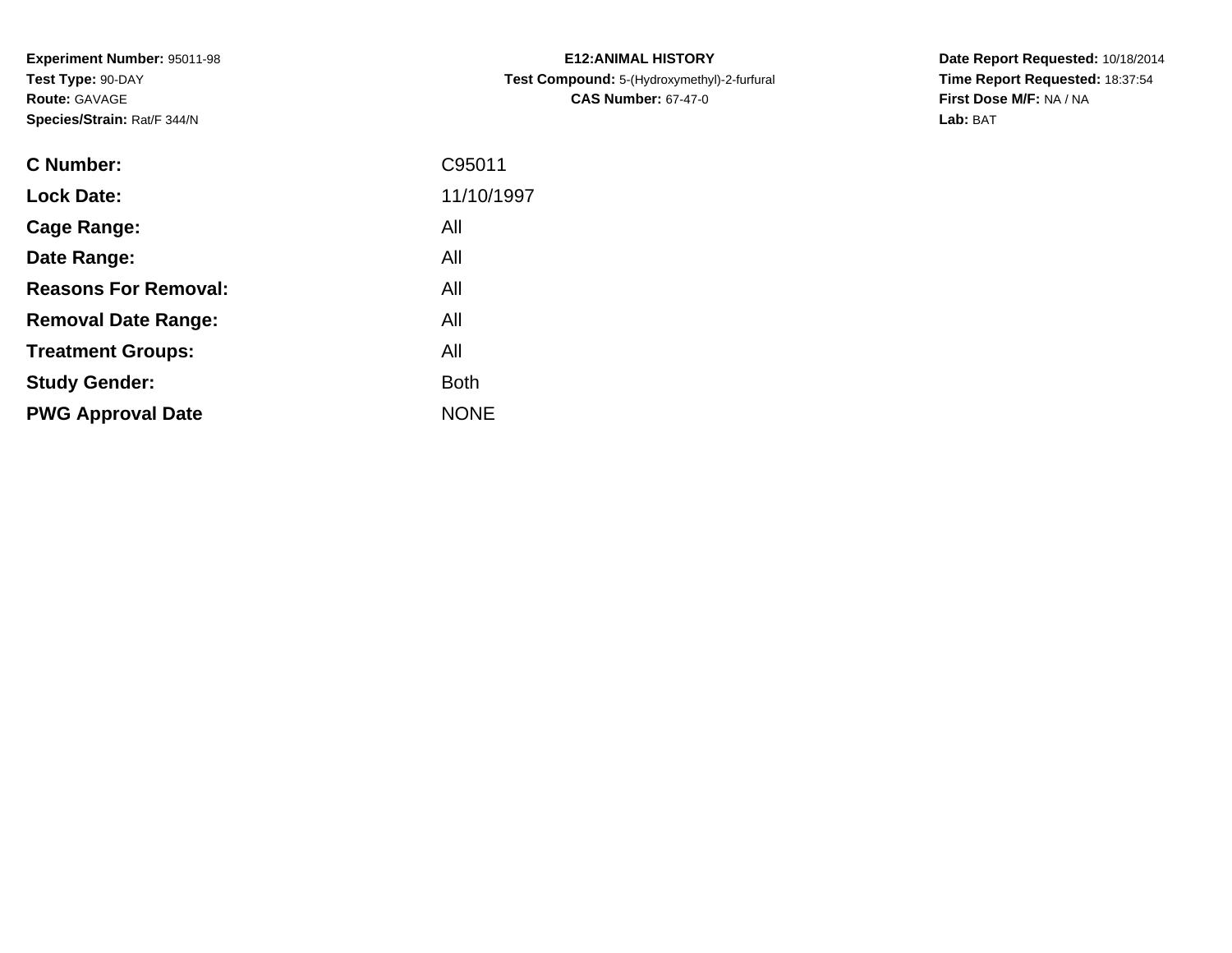| Experiment Number: 95011-98 |  |  |
|-----------------------------|--|--|
|-----------------------------|--|--|

# **Route:** GAVAGE

**Species/Strain:** Rat/F 344/N

# **E12:ANIMAL HISTORY**

### **Test Compound:** 5-(Hydroxymethyl)-2-furfural

**CAS Number:** 67-47-0

| <b>CAGE: 25</b><br><b>ANIMAL ID: 121</b> |             | <b>SEX: Male</b>                       |                  |                    | <b>TRT#: 1</b> |                                |                 |                     |  |
|------------------------------------------|-------------|----------------------------------------|------------------|--------------------|----------------|--------------------------------|-----------------|---------------------|--|
| <b>DAY</b>                               | <b>DATE</b> | OP ID                                  | <b>DOSE TIME</b> | <b>WEIGHT TIME</b> | WT(g)          | <b>WEIGHT</b><br><b>STATUS</b> | <b>OBS TIME</b> | <b>OBSERVATIONS</b> |  |
| -1                                       | 04/07/97    | 45                                     |                  | 08:03:26           | 71.1           |                                |                 |                     |  |
| 8                                        | 04/14/97    | 45                                     |                  | 09:26:00           | 92.1           |                                |                 |                     |  |
| 15                                       | 04/21/97    | 45                                     |                  | 10:39:54           | 123.6          |                                |                 |                     |  |
| 22                                       | 04/28/97    | 45                                     |                  | 10:51:22           | 154.9          |                                |                 |                     |  |
| 29                                       | 05/05/97    | 45                                     |                  | 10:13:32           | 166.5          |                                |                 |                     |  |
| 36                                       | 05/12/97    | 75                                     |                  | 13:39:02           | 193.4          |                                |                 |                     |  |
| 43                                       | 05/19/97    | 45                                     |                  | 12:31:32           | 207.3          |                                |                 |                     |  |
| 50                                       | 05/26/97    | 92                                     |                  | 08:54:52           | 224.1          |                                |                 |                     |  |
| 57                                       | 06/02/97    | 45                                     |                  | 11:03:12           | 244.3          |                                |                 |                     |  |
| 64                                       | 06/09/97    | 45                                     |                  | 11:53:42           | 255.3          |                                |                 |                     |  |
| 71                                       | 06/16/97    | 45                                     |                  | 11:53:00           | 275.0          |                                |                 |                     |  |
| 78                                       | 06/23/97    | 92                                     |                  | 13:55:04           | 278.9          |                                |                 |                     |  |
| 85                                       | 06/30/97    | 95                                     |                  | 13:32:18           | 293.6          |                                |                 |                     |  |
| 92                                       | 07/07/97    | 85                                     |                  | 09:01:30           | 285.8          |                                |                 |                     |  |
|                                          |             | REMOVED ** REASON - TERMINAL SACRIFICE |                  |                    |                |                                |                 |                     |  |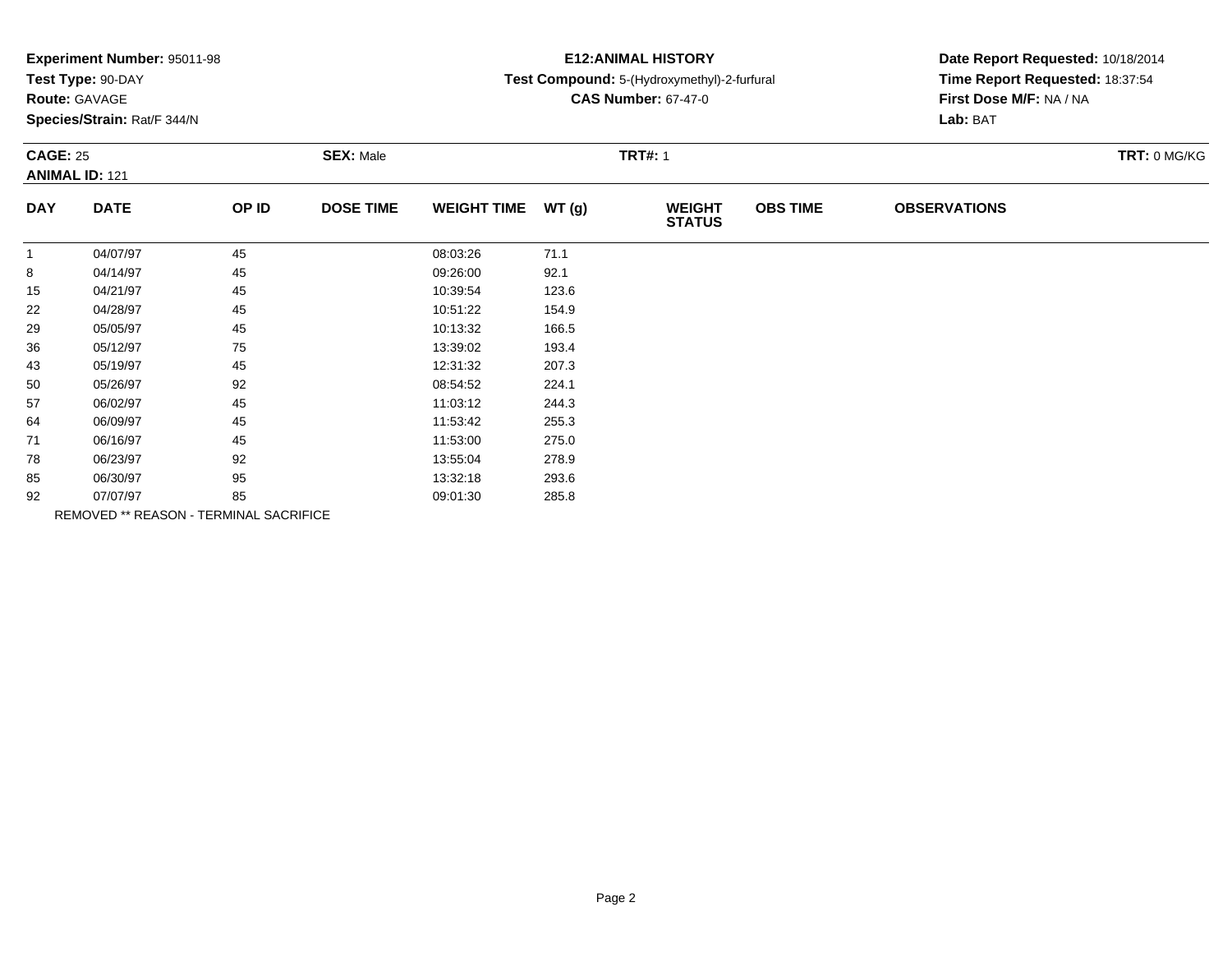| Experiment Number: 95011-98 |  |  |
|-----------------------------|--|--|
|-----------------------------|--|--|

# **Route:** GAVAGE

**Species/Strain:** Rat/F 344/N

# **E12:ANIMAL HISTORY**

### **Test Compound:** 5-(Hydroxymethyl)-2-furfural

**CAS Number:** 67-47-0

| <b>CAGE: 25</b><br><b>ANIMAL ID: 122</b> |             | <b>SEX: Male</b>                       |                  | <b>TRT#: 1</b>     |       |                                | TRT: 0 MG/KG    |                     |  |
|------------------------------------------|-------------|----------------------------------------|------------------|--------------------|-------|--------------------------------|-----------------|---------------------|--|
| <b>DAY</b>                               | <b>DATE</b> | OP ID                                  | <b>DOSE TIME</b> | <b>WEIGHT TIME</b> | WT(g) | <b>WEIGHT</b><br><b>STATUS</b> | <b>OBS TIME</b> | <b>OBSERVATIONS</b> |  |
| $\mathbf{1}$                             | 04/07/97    | 45                                     |                  | 08:03:26           | 89.5  |                                |                 |                     |  |
| 8                                        | 04/14/97    | 45                                     |                  | 09:26:00           | 114.9 |                                |                 |                     |  |
| 15                                       | 04/21/97    | 45                                     |                  | 10:39:54           | 150.5 |                                |                 |                     |  |
| 22                                       | 04/28/97    | 45                                     |                  | 10:51:22           | 187.7 |                                |                 |                     |  |
| 29                                       | 05/05/97    | 45                                     |                  | 10:13:32           | 202.3 |                                |                 |                     |  |
| 36                                       | 05/12/97    | 75                                     |                  | 13:39:02           | 230.9 |                                |                 |                     |  |
| 43                                       | 05/19/97    | 45                                     |                  | 12:31:32           | 248.1 |                                |                 |                     |  |
| 50                                       | 05/26/97    | 92                                     |                  | 08:54:52           | 266.6 |                                |                 |                     |  |
| 57                                       | 06/02/97    | 45                                     |                  | 11:03:12           | 282.2 |                                |                 |                     |  |
| 64                                       | 06/09/97    | 45                                     |                  | 11:53:42           | 299.4 |                                |                 |                     |  |
| 71                                       | 06/16/97    | 45                                     |                  | 11:53:00           | 326.9 |                                |                 |                     |  |
| 78                                       | 06/23/97    | 92                                     |                  | 13:55:04           | 322.1 |                                |                 |                     |  |
| 85                                       | 06/30/97    | 95                                     |                  | 13:32:18           | 321.8 |                                |                 |                     |  |
| 92                                       | 07/07/97    | 85                                     |                  | 09:01:30           | 331.1 |                                |                 |                     |  |
|                                          |             | REMOVED ** REASON - TERMINAL SACRIFICE |                  |                    |       |                                |                 |                     |  |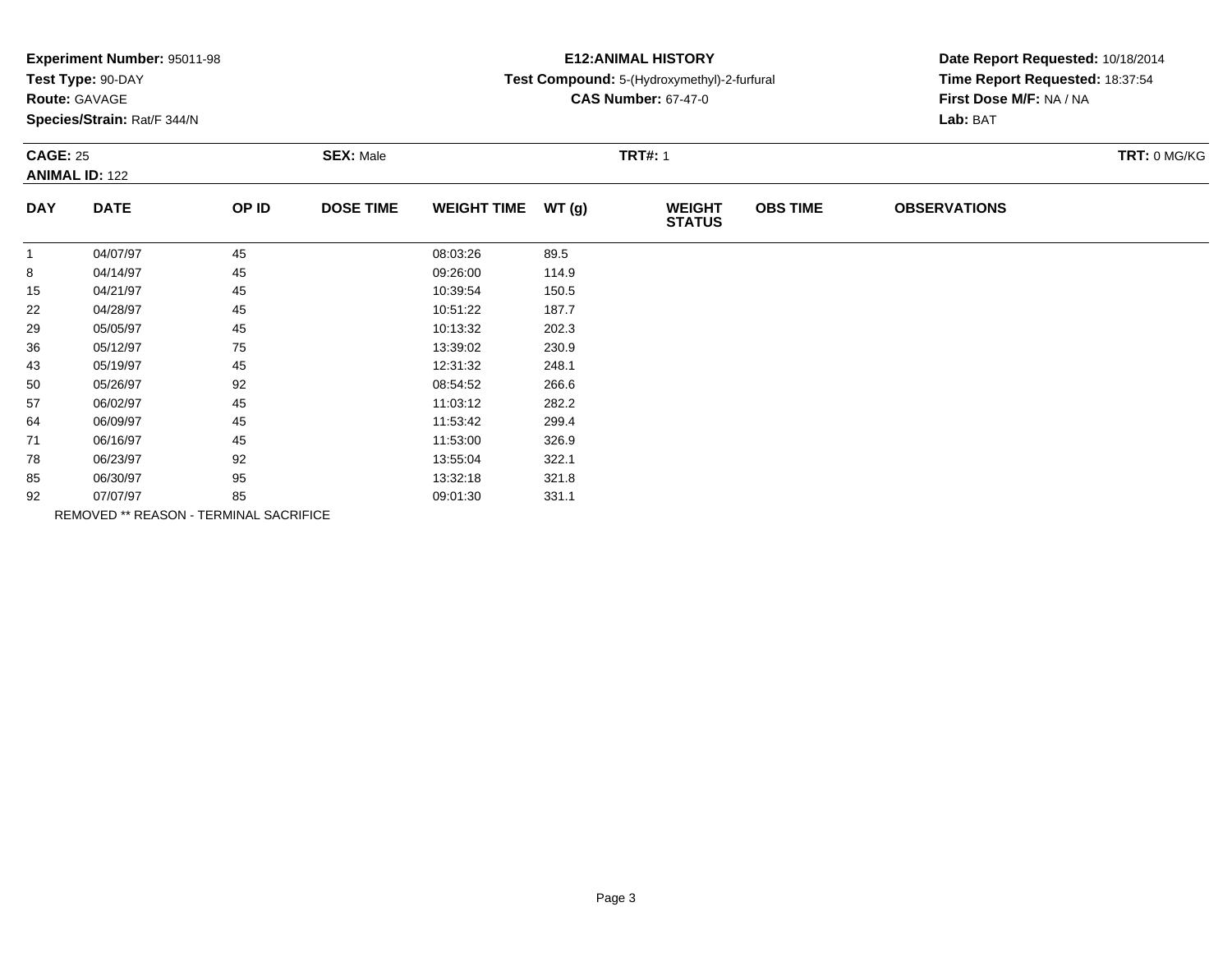| Experiment Number: 95011-98 |  |  |
|-----------------------------|--|--|
|-----------------------------|--|--|

# **Route:** GAVAGE

**Species/Strain:** Rat/F 344/N

# **E12:ANIMAL HISTORY**

### **Test Compound:** 5-(Hydroxymethyl)-2-furfural

**CAS Number:** 67-47-0

| <b>CAGE: 25</b><br><b>ANIMAL ID: 123</b> |             | <b>SEX: Male</b>                       |                  |                    | <b>TRT#: 1</b> |                                |                 |                     |  |
|------------------------------------------|-------------|----------------------------------------|------------------|--------------------|----------------|--------------------------------|-----------------|---------------------|--|
| <b>DAY</b>                               | <b>DATE</b> | OP ID                                  | <b>DOSE TIME</b> | <b>WEIGHT TIME</b> | WT(g)          | <b>WEIGHT</b><br><b>STATUS</b> | <b>OBS TIME</b> | <b>OBSERVATIONS</b> |  |
| $\mathbf{1}$                             | 04/07/97    | 45                                     |                  | 08:03:26           | 99.8           |                                |                 |                     |  |
| 8                                        | 04/14/97    | 45                                     |                  | 09:26:00           | 125.6          |                                |                 |                     |  |
| 15                                       | 04/21/97    | 45                                     |                  | 10:39:54           | 162.6          |                                |                 |                     |  |
| 22                                       | 04/28/97    | 45                                     |                  | 10:51:22           | 204.8          |                                |                 |                     |  |
| 29                                       | 05/05/97    | 45                                     |                  | 10:13:32           | 222.0          |                                |                 |                     |  |
| 36                                       | 05/12/97    | 75                                     |                  | 13:39:02           | 253.5          |                                |                 |                     |  |
| 43                                       | 05/19/97    | 45                                     |                  | 12:31:32           | 266.6          |                                |                 |                     |  |
| 50                                       | 05/26/97    | 92                                     |                  | 08:54:52           | 285.7          |                                |                 |                     |  |
| 57                                       | 06/02/97    | 45                                     |                  | 11:03:12           | 297.3          |                                |                 |                     |  |
| 64                                       | 06/09/97    | 45                                     |                  | 11:53:42           | 309.6          |                                |                 |                     |  |
| 71                                       | 06/16/97    | 45                                     |                  | 11:53:00           | 321.9          |                                |                 |                     |  |
| 78                                       | 06/23/97    | 92                                     |                  | 13:55:04           | 341.8          |                                |                 |                     |  |
| 85                                       | 06/30/97    | 95                                     |                  | 13:32:18           | 352.5          |                                |                 |                     |  |
| 92                                       | 07/07/97    | 85                                     |                  | 09:01:30           | 361.0          |                                |                 |                     |  |
|                                          |             | REMOVED ** REASON - TERMINAL SACRIFICE |                  |                    |                |                                |                 |                     |  |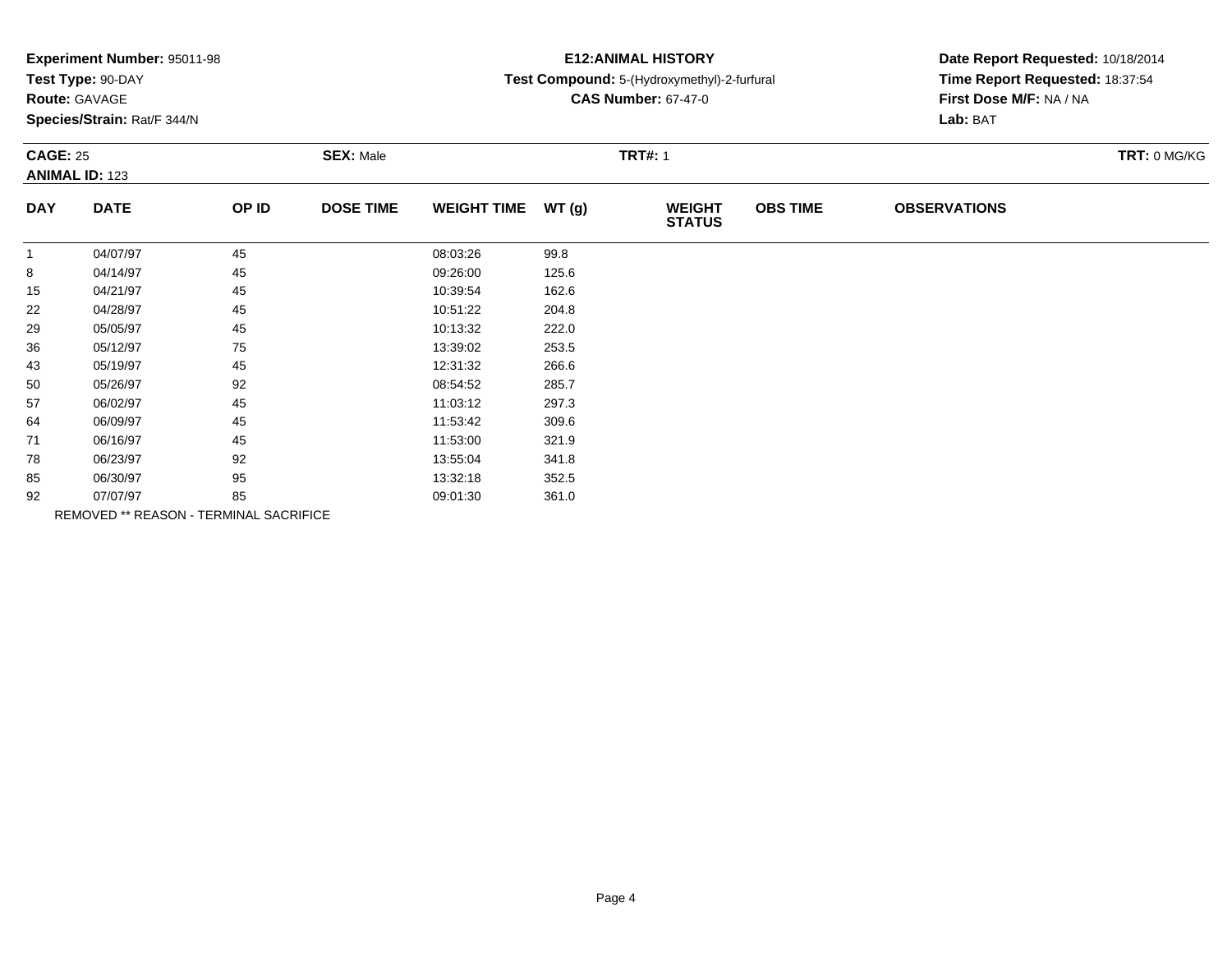| Experiment Number: 95011-98 |  |  |
|-----------------------------|--|--|
|-----------------------------|--|--|

# **Route:** GAVAGE

**Species/Strain:** Rat/F 344/N

## **E12:ANIMAL HISTORY**

## **Test Compound:** 5-(Hydroxymethyl)-2-furfural

**CAS Number:** 67-47-0

| <b>CAGE: 25</b><br><b>ANIMAL ID: 124</b> |             | <b>SEX: Male</b>                       |                  |                    | <b>TRT#: 1</b> |                                |                 |                     |  |
|------------------------------------------|-------------|----------------------------------------|------------------|--------------------|----------------|--------------------------------|-----------------|---------------------|--|
| <b>DAY</b>                               | <b>DATE</b> | OP ID                                  | <b>DOSE TIME</b> | <b>WEIGHT TIME</b> | WT(g)          | <b>WEIGHT</b><br><b>STATUS</b> | <b>OBS TIME</b> | <b>OBSERVATIONS</b> |  |
| -1                                       | 04/07/97    | 45                                     |                  | 08:03:26           | 96.0           |                                |                 |                     |  |
| 8                                        | 04/14/97    | 45                                     |                  | 09:26:00           | 122.7          |                                |                 |                     |  |
| 15                                       | 04/21/97    | 45                                     |                  | 10:39:54           | 160.9          |                                |                 |                     |  |
| 22                                       | 04/28/97    | 45                                     |                  | 10:51:22           | 197.7          |                                |                 |                     |  |
| 29                                       | 05/05/97    | 45                                     |                  | 10:13:32           | 211.9          |                                |                 |                     |  |
| 36                                       | 05/12/97    | 75                                     |                  | 13:39:02           | 233.9          |                                |                 |                     |  |
| 43                                       | 05/19/97    | 45                                     |                  | 12:31:32           | 249.0          |                                |                 |                     |  |
| 50                                       | 05/26/97    | 92                                     |                  | 08:54:52           | 260.1          |                                |                 |                     |  |
| 57                                       | 06/02/97    | 45                                     |                  | 11:03:12           | 276.5          |                                |                 |                     |  |
| 64                                       | 06/09/97    | 45                                     |                  | 11:53:42           | 286.1          |                                |                 |                     |  |
| 71                                       | 06/16/97    | 45                                     |                  | 11:53:00           | 302.5          |                                |                 |                     |  |
| 78                                       | 06/23/97    | 92                                     |                  | 13:55:04           | 312.9          |                                |                 |                     |  |
| 85                                       | 06/30/97    | 95                                     |                  | 13:32:18           | 318.7          |                                |                 |                     |  |
| 92                                       | 07/07/97    | 85                                     |                  | 09:01:30           | 330.8          |                                |                 |                     |  |
|                                          |             | REMOVED ** REASON - TERMINAL SACRIFICE |                  |                    |                |                                |                 |                     |  |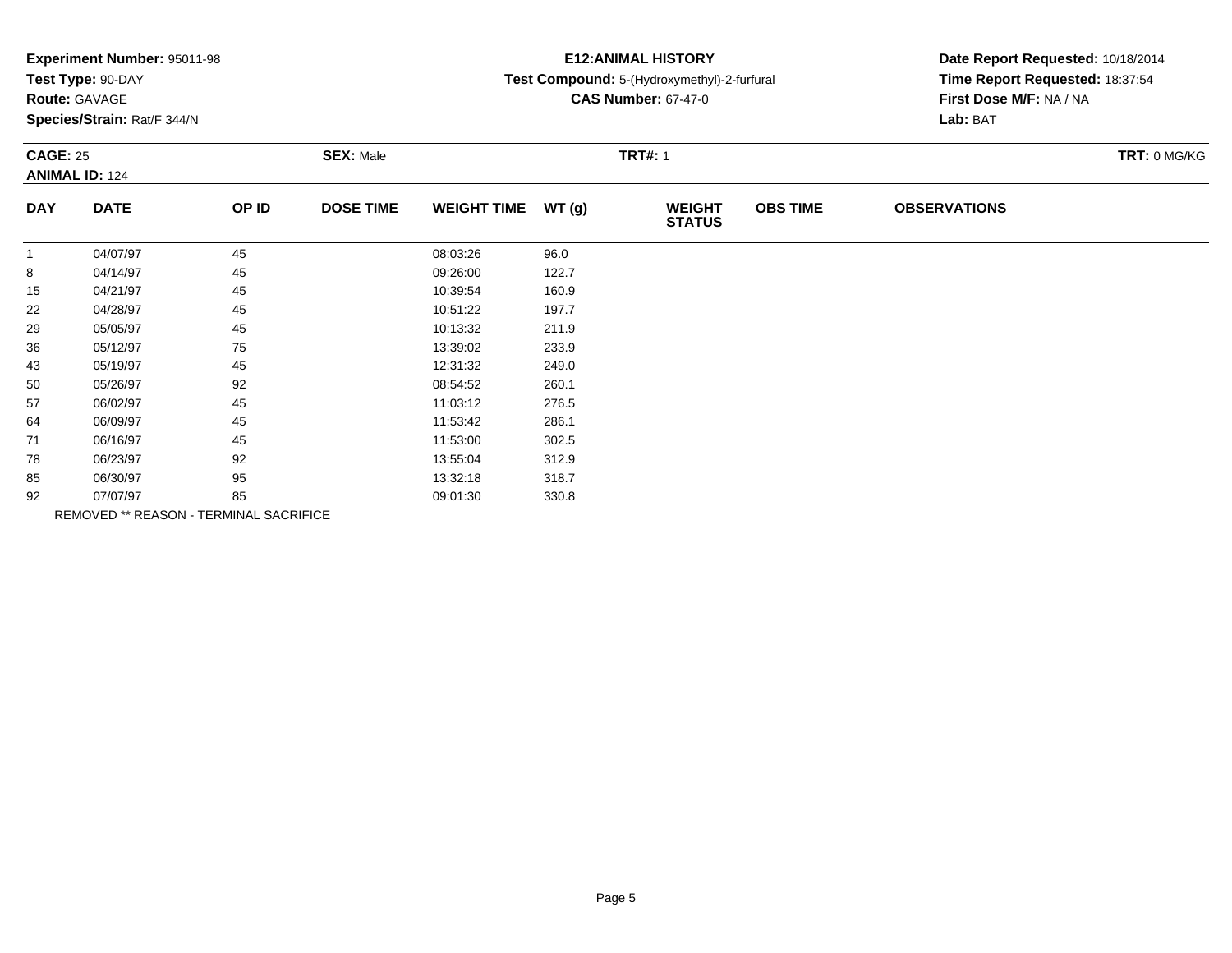| Experiment Number: 95011-98 |  |  |
|-----------------------------|--|--|
|-----------------------------|--|--|

# **Route:** GAVAGE

**Species/Strain:** Rat/F 344/N

# **E12:ANIMAL HISTORY**

### **Test Compound:** 5-(Hydroxymethyl)-2-furfural

**CAS Number:** 67-47-0

| <b>CAGE: 25</b><br><b>ANIMAL ID: 125</b> |             | <b>SEX: Male</b>                       |                  | <b>TRT#: 1</b>     |       |                                |                 | TRT: 0 MG/KG        |  |
|------------------------------------------|-------------|----------------------------------------|------------------|--------------------|-------|--------------------------------|-----------------|---------------------|--|
| <b>DAY</b>                               | <b>DATE</b> | OP ID                                  | <b>DOSE TIME</b> | <b>WEIGHT TIME</b> | WT(g) | <b>WEIGHT</b><br><b>STATUS</b> | <b>OBS TIME</b> | <b>OBSERVATIONS</b> |  |
| -1                                       | 04/07/97    | 45                                     |                  | 08:03:26           | 81.4  |                                |                 |                     |  |
| 8                                        | 04/14/97    | 45                                     |                  | 09:26:00           | 104.4 |                                |                 |                     |  |
| 15                                       | 04/21/97    | 45                                     |                  | 10:39:54           | 140.3 |                                |                 |                     |  |
| 22                                       | 04/28/97    | 45                                     |                  | 10:51:22           | 171.3 |                                |                 |                     |  |
| 29                                       | 05/05/97    | 45                                     |                  | 10:13:32           | 180.6 |                                |                 |                     |  |
| 36                                       | 05/12/97    | 75                                     |                  | 13:39:02           | 203.4 |                                |                 |                     |  |
| 43                                       | 05/19/97    | 45                                     |                  | 12:31:32           | 214.7 |                                |                 |                     |  |
| 50                                       | 05/26/97    | 92                                     |                  | 08:54:52           | 226.1 |                                |                 |                     |  |
| 57                                       | 06/02/97    | 45                                     |                  | 11:03:12           | 240.8 |                                |                 |                     |  |
| 64                                       | 06/09/97    | 45                                     |                  | 11:53:42           | 255.6 |                                |                 |                     |  |
| 71                                       | 06/16/97    | 45                                     |                  | 11:53:00           | 252.5 |                                |                 |                     |  |
| 78                                       | 06/23/97    | 92                                     |                  | 13:55:04           | 244.6 |                                |                 |                     |  |
| 85                                       | 06/30/97    | 95                                     |                  | 13:32:18           | 253.6 |                                |                 |                     |  |
| 92                                       | 07/07/97    | 85                                     |                  | 09:01:30           | 265.7 |                                |                 |                     |  |
|                                          |             | REMOVED ** REASON - TERMINAL SACRIFICE |                  |                    |       |                                |                 |                     |  |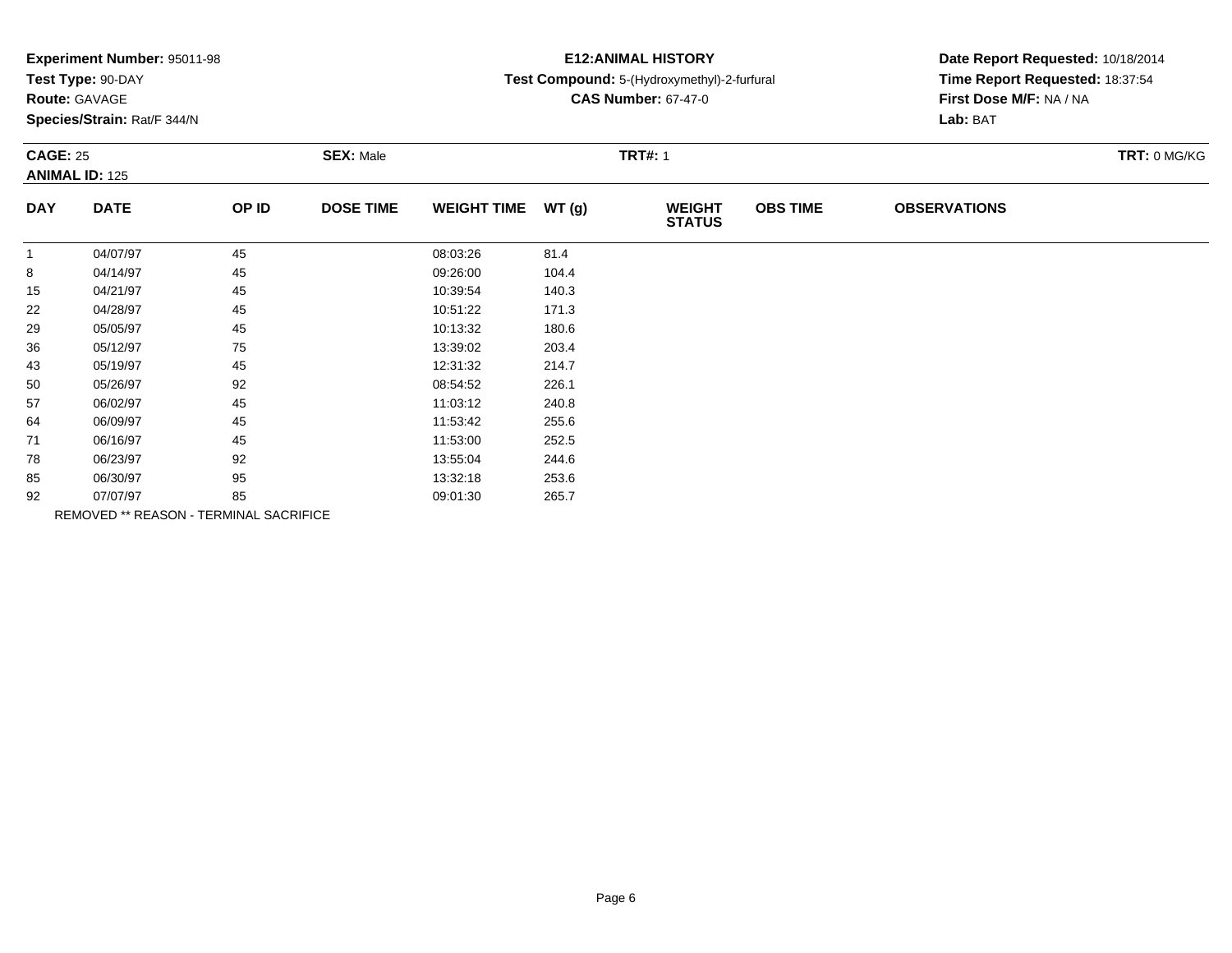| Experiment Number: 95011-98 |  |  |
|-----------------------------|--|--|
|-----------------------------|--|--|

# **Route:** GAVAGE

**Species/Strain:** Rat/F 344/N

## **E12:ANIMAL HISTORY**

## **Test Compound:** 5-(Hydroxymethyl)-2-furfural

**CAS Number:** 67-47-0

| <b>CAGE: 26</b><br><b>ANIMAL ID: 126</b> |             | <b>SEX: Male</b>                       |                  |                    | <b>TRT#: 1</b> |                                |                 | TRT: 0 MG/KG        |  |
|------------------------------------------|-------------|----------------------------------------|------------------|--------------------|----------------|--------------------------------|-----------------|---------------------|--|
| <b>DAY</b>                               | <b>DATE</b> | OP ID                                  | <b>DOSE TIME</b> | <b>WEIGHT TIME</b> | WT(g)          | <b>WEIGHT</b><br><b>STATUS</b> | <b>OBS TIME</b> | <b>OBSERVATIONS</b> |  |
| $\mathbf{1}$                             | 04/07/97    | 45                                     |                  | 08:04:52           | 98.8           |                                |                 |                     |  |
| 8                                        | 04/14/97    | 45                                     |                  | 09:28:10           | 130.8          |                                |                 |                     |  |
| 15                                       | 04/21/97    | 45                                     |                  | 10:41:56           | 166.8          |                                |                 |                     |  |
| 22                                       | 04/28/97    | 45                                     |                  | 10:53:20           | 201.2          |                                |                 |                     |  |
| 29                                       | 05/05/97    | 45                                     |                  | 10:16:00           | 208.4          |                                |                 |                     |  |
| 36                                       | 05/12/97    | 75                                     |                  | 13:41:20           | 244.5          |                                |                 |                     |  |
| 43                                       | 05/19/97    | 45                                     |                  | 12:32:44           | 262.2          |                                |                 |                     |  |
| 50                                       | 05/26/97    | 92                                     |                  | 08:57:46           | 278.7          |                                |                 |                     |  |
| 57                                       | 06/02/97    | 45                                     |                  | 11:04:42           | 290.9          |                                |                 |                     |  |
| 64                                       | 06/09/97    | 45                                     |                  | 11:54:50           | 305.2          |                                |                 |                     |  |
| 71                                       | 06/16/97    | 45                                     |                  | 11:54:20           | 322.9          |                                |                 |                     |  |
| 78                                       | 06/23/97    | 92                                     |                  | 13:53:06           | 334.5          |                                |                 |                     |  |
| 85                                       | 06/30/97    | 95                                     |                  | 13:29:26           | 341.5          |                                |                 |                     |  |
| 92                                       | 07/07/97    | 85                                     |                  | 09:03:04           | 347.0          |                                |                 |                     |  |
|                                          |             | REMOVED ** REASON - TERMINAL SACRIFICE |                  |                    |                |                                |                 |                     |  |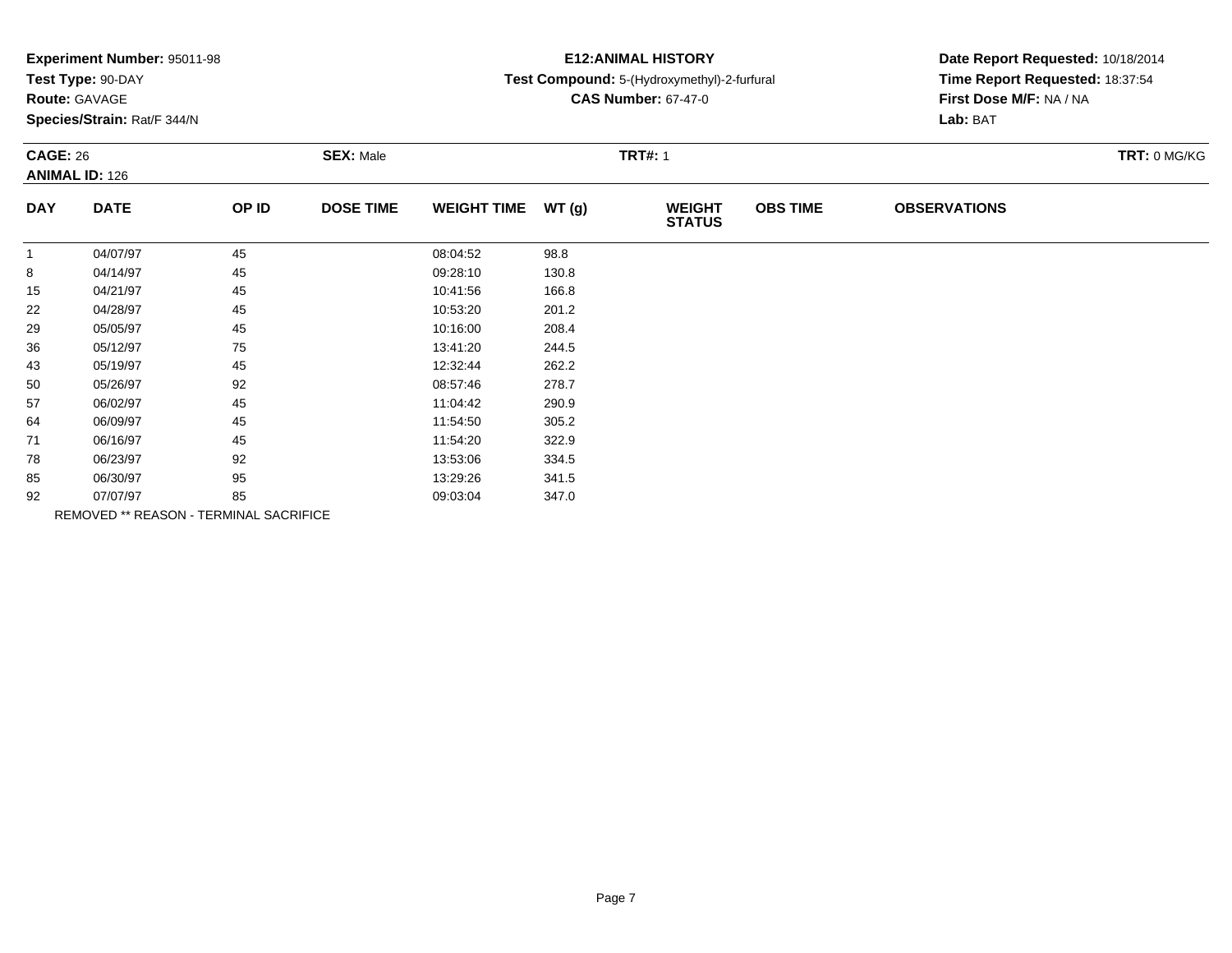| Experiment Number: 95011-98 |  |  |
|-----------------------------|--|--|
|-----------------------------|--|--|

# **Route:** GAVAGE

**Species/Strain:** Rat/F 344/N

# **E12:ANIMAL HISTORY**

### **Test Compound:** 5-(Hydroxymethyl)-2-furfural

**CAS Number:** 67-47-0

| <b>CAGE: 26</b><br><b>ANIMAL ID: 127</b> |             | <b>SEX: Male</b>                       |                  |                    | <b>TRT#: 1</b> |                                | TRT: 0 MG/KG    |                     |  |
|------------------------------------------|-------------|----------------------------------------|------------------|--------------------|----------------|--------------------------------|-----------------|---------------------|--|
| <b>DAY</b>                               | <b>DATE</b> | OP ID                                  | <b>DOSE TIME</b> | <b>WEIGHT TIME</b> | WT(g)          | <b>WEIGHT</b><br><b>STATUS</b> | <b>OBS TIME</b> | <b>OBSERVATIONS</b> |  |
| -1                                       | 04/07/97    | 45                                     |                  | 08:04:52           | 69.7           |                                |                 |                     |  |
| 8                                        | 04/14/97    | 45                                     |                  | 09:28:10           | 99.9           |                                |                 |                     |  |
| 15                                       | 04/21/97    | 45                                     |                  | 10:41:56           | 137.5          |                                |                 |                     |  |
| 22                                       | 04/28/97    | 45                                     |                  | 10:53:20           | 169.1          |                                |                 |                     |  |
| 29                                       | 05/05/97    | 45                                     |                  | 10:16:00           | 182.9          |                                |                 |                     |  |
| 36                                       | 05/12/97    | 75                                     |                  | 13:41:20           | 215.0          |                                |                 |                     |  |
| 43                                       | 05/19/97    | 45                                     |                  | 12:32:44           | 236.6          |                                |                 |                     |  |
| 50                                       | 05/26/97    | 92                                     |                  | 08:57:46           | 253.8          |                                |                 |                     |  |
| 57                                       | 06/02/97    | 45                                     |                  | 11:04:42           | 273.4          |                                |                 |                     |  |
| 64                                       | 06/09/97    | 45                                     |                  | 11:54:50           | 285.6          |                                |                 |                     |  |
| 71                                       | 06/16/97    | 45                                     |                  | 11:54:20           | 302.5          |                                |                 |                     |  |
| 78                                       | 06/23/97    | 92                                     |                  | 13:53:06           | 310.0          |                                |                 |                     |  |
| 85                                       | 06/30/97    | 95                                     |                  | 13:29:26           | 321.7          |                                |                 |                     |  |
| 92                                       | 07/07/97    | 85                                     |                  | 09:03:04           | 331.1          |                                |                 |                     |  |
|                                          |             | REMOVED ** REASON - TERMINAL SACRIFICE |                  |                    |                |                                |                 |                     |  |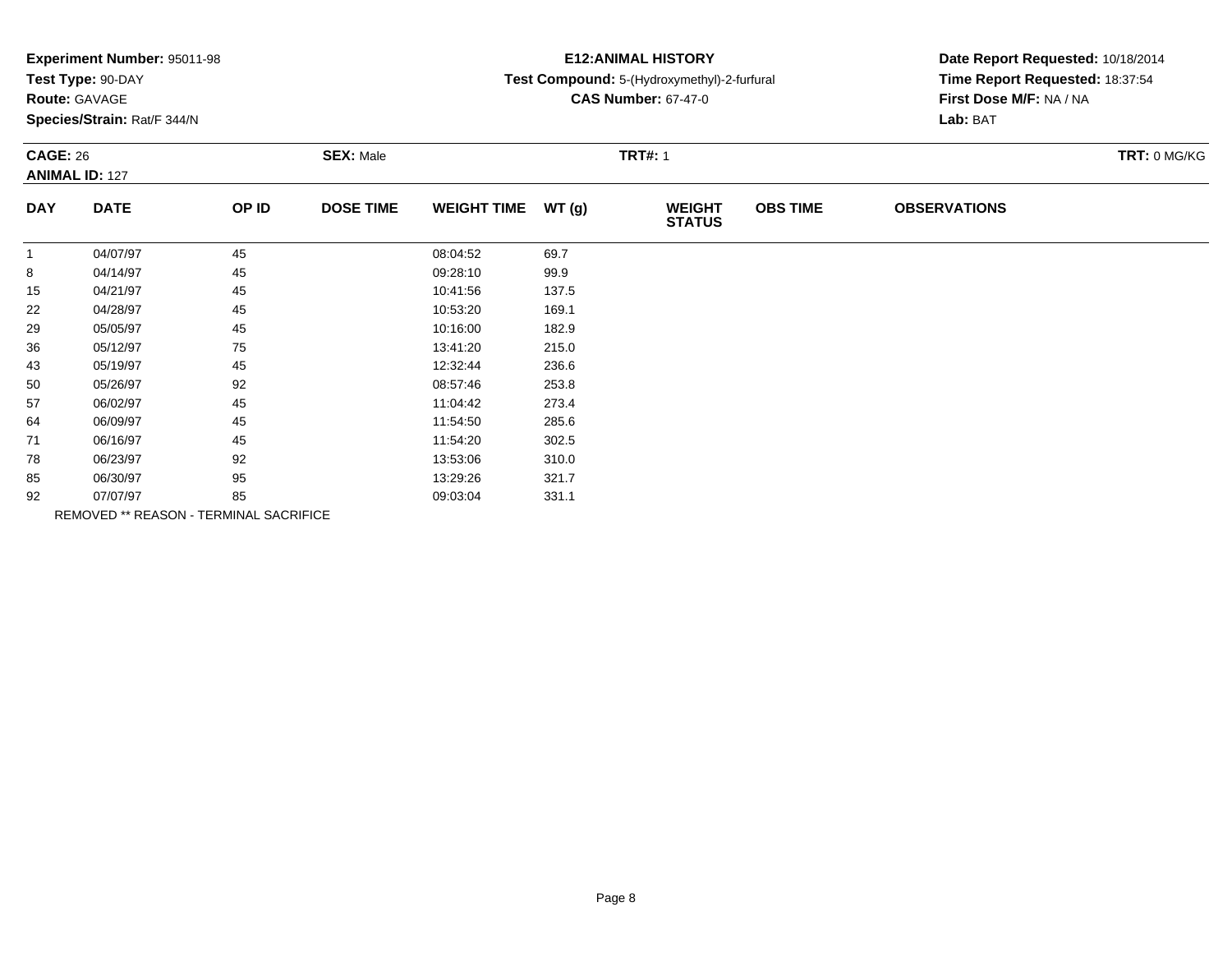| Experiment Number: 95011-98 |  |  |
|-----------------------------|--|--|
|-----------------------------|--|--|

# **Route:** GAVAGE

**Species/Strain:** Rat/F 344/N

# **E12:ANIMAL HISTORY**

### **Test Compound:** 5-(Hydroxymethyl)-2-furfural

**CAS Number:** 67-47-0

| <b>CAGE: 26</b><br><b>ANIMAL ID: 128</b> |             | <b>SEX: Male</b>                       |                  |                    | <b>TRT#: 1</b> |                                |                 |                     |  |  |
|------------------------------------------|-------------|----------------------------------------|------------------|--------------------|----------------|--------------------------------|-----------------|---------------------|--|--|
| <b>DAY</b>                               | <b>DATE</b> | OP ID                                  | <b>DOSE TIME</b> | <b>WEIGHT TIME</b> | WT(g)          | <b>WEIGHT</b><br><b>STATUS</b> | <b>OBS TIME</b> | <b>OBSERVATIONS</b> |  |  |
| $\mathbf{1}$                             | 04/07/97    | 45                                     |                  | 08:04:52           | 112.8          |                                |                 |                     |  |  |
| 8                                        | 04/14/97    | 45                                     |                  | 09:28:10           | 137.9          |                                |                 |                     |  |  |
| 15                                       | 04/21/97    | 45                                     |                  | 10:41:56           | 171.7          |                                |                 |                     |  |  |
| 22                                       | 04/28/97    | 45                                     |                  | 10:53:20           | 203.4          |                                |                 |                     |  |  |
| 29                                       | 05/05/97    | 45                                     |                  | 10:16:00           | 216.5          |                                |                 |                     |  |  |
| 36                                       | 05/12/97    | 75                                     |                  | 13:41:20           | 245.5          |                                |                 |                     |  |  |
| 43                                       | 05/19/97    | 45                                     |                  | 12:32:44           | 257.4          |                                |                 |                     |  |  |
| 50                                       | 05/26/97    | 92                                     |                  | 08:57:46           | 262.1          |                                |                 |                     |  |  |
| 57                                       | 06/02/97    | 45                                     |                  | 11:04:42           | 277.0          |                                |                 |                     |  |  |
| 64                                       | 06/09/97    | 45                                     |                  | 11:54:50           | 291.8          |                                |                 |                     |  |  |
| 71                                       | 06/16/97    | 45                                     |                  | 11:54:20           | 309.7          |                                |                 |                     |  |  |
| 78                                       | 06/23/97    | 92                                     |                  | 13:53:06           | 319.3          |                                |                 |                     |  |  |
| 85                                       | 06/30/97    | 95                                     |                  | 13:29:26           | 332.2          |                                |                 |                     |  |  |
| 92                                       | 07/07/97    | 85                                     |                  | 09:03:04           | 342.2          |                                |                 |                     |  |  |
|                                          |             | REMOVED ** REASON - TERMINAL SACRIFICE |                  |                    |                |                                |                 |                     |  |  |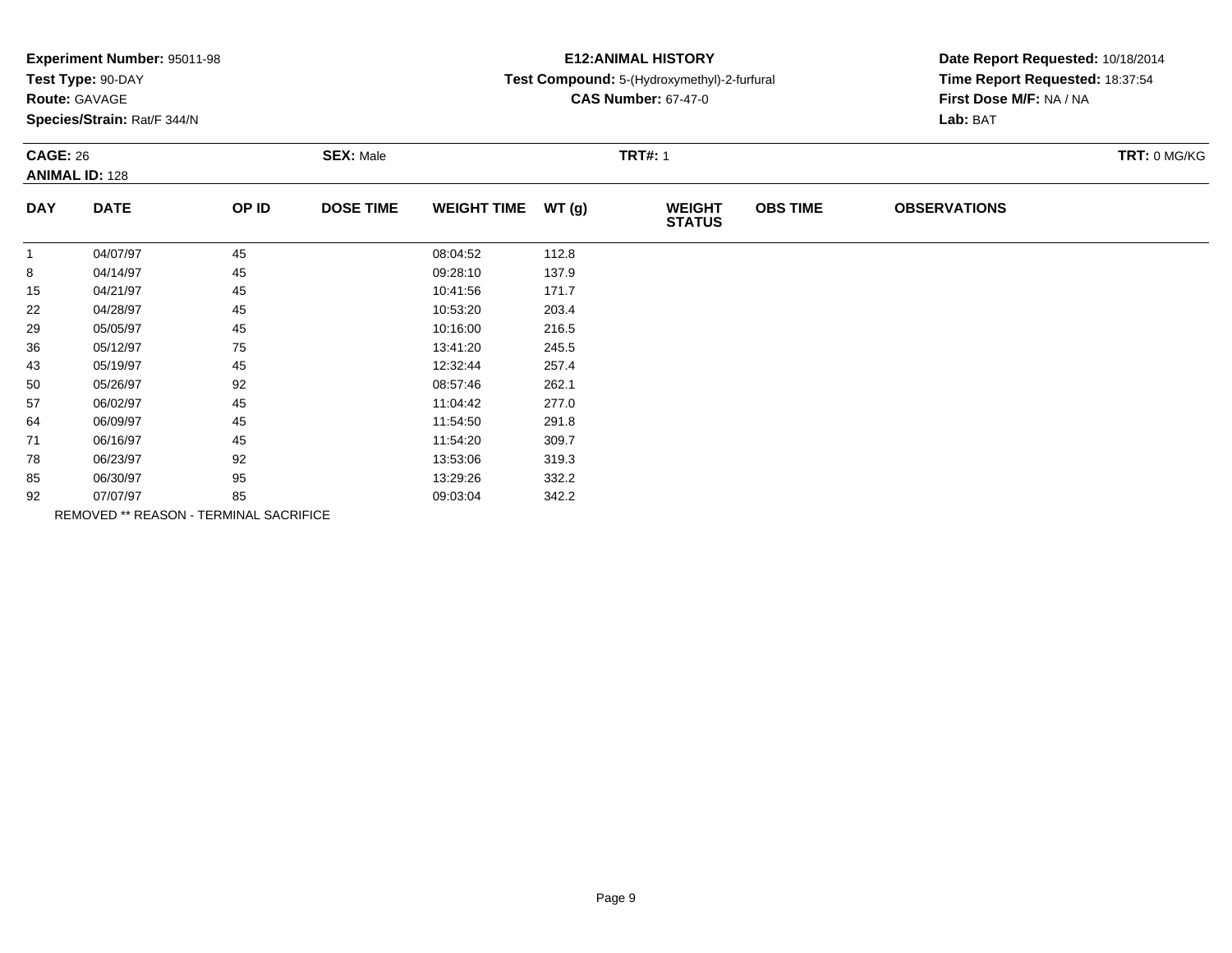| Experiment Number: 95011-98 |  |  |
|-----------------------------|--|--|
|-----------------------------|--|--|

# **Route:** GAVAGE

**Species/Strain:** Rat/F 344/N

# **E12:ANIMAL HISTORY**

### **Test Compound:** 5-(Hydroxymethyl)-2-furfural

**CAS Number:** 67-47-0

| <b>CAGE: 26</b><br><b>ANIMAL ID: 129</b> |             | <b>SEX: Male</b>                       |                  |                    | <b>TRT#: 1</b> |                                |                 |                     |  |  |
|------------------------------------------|-------------|----------------------------------------|------------------|--------------------|----------------|--------------------------------|-----------------|---------------------|--|--|
| <b>DAY</b>                               | <b>DATE</b> | OP ID                                  | <b>DOSE TIME</b> | <b>WEIGHT TIME</b> | WT(g)          | <b>WEIGHT</b><br><b>STATUS</b> | <b>OBS TIME</b> | <b>OBSERVATIONS</b> |  |  |
| $\mathbf{1}$                             | 04/07/97    | 45                                     |                  | 08:04:52           | 85.9           |                                |                 |                     |  |  |
| 8                                        | 04/14/97    | 45                                     |                  | 09:28:10           | 115.0          |                                |                 |                     |  |  |
| 15                                       | 04/21/97    | 45                                     |                  | 10:41:56           | 148.3          |                                |                 |                     |  |  |
| 22                                       | 04/28/97    | 45                                     |                  | 10:53:20           | 180.2          |                                |                 |                     |  |  |
| 29                                       | 05/05/97    | 45                                     |                  | 10:16:00           | 194.3          |                                |                 |                     |  |  |
| 36                                       | 05/12/97    | 75                                     |                  | 13:41:20           | 227.7          |                                |                 |                     |  |  |
| 43                                       | 05/19/97    | 45                                     |                  | 12:32:44           | 241.3          |                                |                 |                     |  |  |
| 50                                       | 05/26/97    | 92                                     |                  | 08:57:46           | 253.2          |                                |                 |                     |  |  |
| 57                                       | 06/02/97    | 45                                     |                  | 11:04:42           | 269.2          |                                |                 |                     |  |  |
| 64                                       | 06/09/97    | 45                                     |                  | 11:54:50           | 284.9          |                                |                 |                     |  |  |
| 71                                       | 06/16/97    | 45                                     |                  | 11:54:20           | 308.6          |                                |                 |                     |  |  |
| 78                                       | 06/23/97    | 92                                     |                  | 13:53:06           | 316.8          |                                |                 |                     |  |  |
| 85                                       | 06/30/97    | 95                                     |                  | 13:29:26           | 330.2          |                                |                 |                     |  |  |
| 92                                       | 07/07/97    | 85                                     |                  | 09:03:04           | 345.3          |                                |                 |                     |  |  |
|                                          |             | REMOVED ** REASON - TERMINAL SACRIFICE |                  |                    |                |                                |                 |                     |  |  |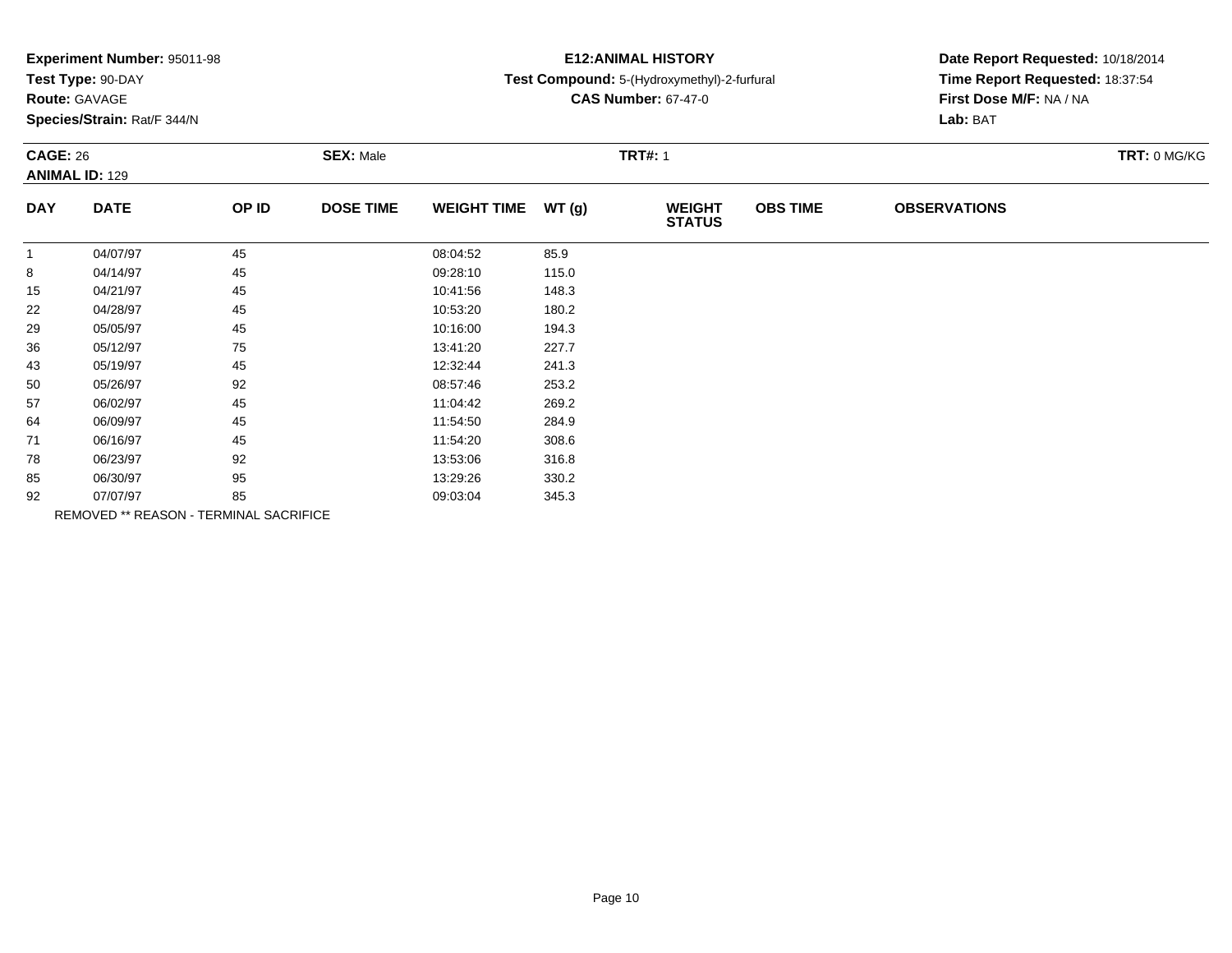| Experiment Number: 95011-98 |  |  |
|-----------------------------|--|--|
|-----------------------------|--|--|

# **Route:** GAVAGE

**Species/Strain:** Rat/F 344/N

# **E12:ANIMAL HISTORY**

### **Test Compound:** 5-(Hydroxymethyl)-2-furfural

**CAS Number:** 67-47-0

| <b>CAGE: 26</b><br><b>ANIMAL ID: 130</b> |             | <b>SEX: Male</b>                       |                  |                    | <b>TRT#: 1</b> | TRT: 0 MG/KG                   |                 |                     |  |
|------------------------------------------|-------------|----------------------------------------|------------------|--------------------|----------------|--------------------------------|-----------------|---------------------|--|
| <b>DAY</b>                               | <b>DATE</b> | OP ID                                  | <b>DOSE TIME</b> | <b>WEIGHT TIME</b> | WT(g)          | <b>WEIGHT</b><br><b>STATUS</b> | <b>OBS TIME</b> | <b>OBSERVATIONS</b> |  |
| $\mathbf{1}$                             | 04/07/97    | 45                                     |                  | 08:04:52           | 82.8           |                                |                 |                     |  |
| 8                                        | 04/14/97    | 45                                     |                  | 09:28:10           | 117.1          |                                |                 |                     |  |
| 15                                       | 04/21/97    | 45                                     |                  | 10:41:56           | 155.6          |                                |                 |                     |  |
| 22                                       | 04/28/97    | 45                                     |                  | 10:53:20           | 189.3          |                                |                 |                     |  |
| 29                                       | 05/05/97    | 45                                     |                  | 10:16:00           | 202.5          |                                |                 |                     |  |
| 36                                       | 05/12/97    | 75                                     |                  | 13:41:20           | 234.8          |                                |                 |                     |  |
| 43                                       | 05/19/97    | 45                                     |                  | 12:32:44           | 246.7          |                                |                 |                     |  |
| 50                                       | 05/26/97    | 92                                     |                  | 08:57:46           | 265.4          |                                |                 |                     |  |
| 57                                       | 06/02/97    | 45                                     |                  | 11:04:42           | 284.1          |                                |                 |                     |  |
| 64                                       | 06/09/97    | 45                                     |                  | 11:54:50           | 297.5          |                                |                 |                     |  |
| 71                                       | 06/16/97    | 45                                     |                  | 11:54:20           | 320.6          |                                |                 |                     |  |
| 78                                       | 06/23/97    | 92                                     |                  | 13:53:06           | 329.7          |                                |                 |                     |  |
| 85                                       | 06/30/97    | 95                                     |                  | 13:29:26           | 340.3          |                                |                 |                     |  |
| 92                                       | 07/07/97    | 85                                     |                  | 09:03:04           | 348.5          |                                |                 |                     |  |
|                                          |             | REMOVED ** REASON - TERMINAL SACRIFICE |                  |                    |                |                                |                 |                     |  |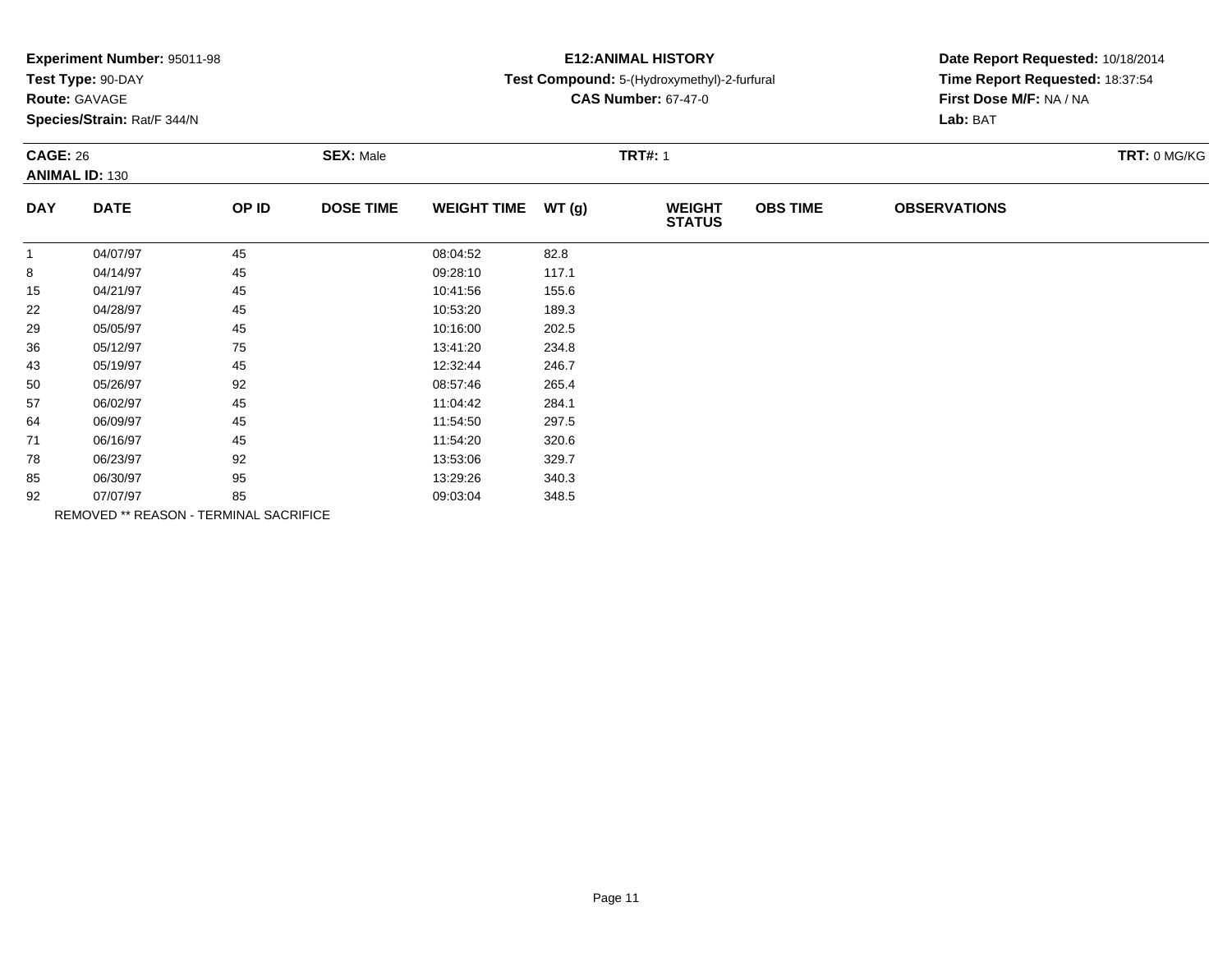| Experiment Number: 95011-98 |  |  |
|-----------------------------|--|--|
|-----------------------------|--|--|

# **Route:** GAVAGE

**Species/Strain:** Rat/F 344/N

# **E12:ANIMAL HISTORY**

## **Test Compound:** 5-(Hydroxymethyl)-2-furfural

**CAS Number:** 67-47-0

| <b>CAGE: 27</b><br><b>ANIMAL ID: 131</b> |             | <b>SEX: Male</b>                       |                  |                    | <b>TRT#: 3</b> |                                |                 | <b>TRT: 94 MG/KG</b> |  |
|------------------------------------------|-------------|----------------------------------------|------------------|--------------------|----------------|--------------------------------|-----------------|----------------------|--|
| <b>DAY</b>                               | <b>DATE</b> | OP ID                                  | <b>DOSE TIME</b> | <b>WEIGHT TIME</b> | WT(g)          | <b>WEIGHT</b><br><b>STATUS</b> | <b>OBS TIME</b> | <b>OBSERVATIONS</b>  |  |
|                                          | 04/07/97    | 45                                     |                  | 08:11:02           | 87.5           |                                |                 |                      |  |
| 8                                        | 04/14/97    | 45                                     |                  | 09:19:58           | 116.7          |                                |                 |                      |  |
| 15                                       | 04/21/97    | 45                                     |                  | 10:35:10           | 149.7          |                                |                 |                      |  |
| 22                                       | 04/28/97    | 45                                     |                  | 10:46:34           | 182.4          |                                |                 |                      |  |
| 29                                       | 05/05/97    | 45                                     |                  | 10:07:34           | 204.1          |                                |                 |                      |  |
| 36                                       | 05/12/97    | 75                                     |                  | 13:56:24           | 223.1          |                                |                 |                      |  |
| 43                                       | 05/19/97    | 45                                     |                  | 12:23:40           | 228.8          |                                |                 |                      |  |
| 50                                       | 05/26/97    | 92                                     |                  | 09:13:56           | 255.3          |                                |                 |                      |  |
| 57                                       | 06/02/97    | 45                                     |                  | 10:57:36           | 275.2          |                                |                 |                      |  |
| 64                                       | 06/09/97    | 45                                     |                  | 12:02:08           | 297.7          |                                |                 |                      |  |
| 71                                       | 06/16/97    | 45                                     |                  | 12:01:12           | 312.4          |                                |                 |                      |  |
| 78                                       | 06/23/97    | 92                                     |                  | 13:43:52           | 322.3          |                                |                 |                      |  |
| 85                                       | 06/30/97    | 95                                     |                  | 13:44:12           | 331.9          |                                |                 |                      |  |
| 92                                       | 07/07/97    | 85                                     |                  | 08:45:16           | 317.5          |                                |                 |                      |  |
|                                          |             | REMOVED ** REASON - TERMINAL SACRIFICE |                  |                    |                |                                |                 |                      |  |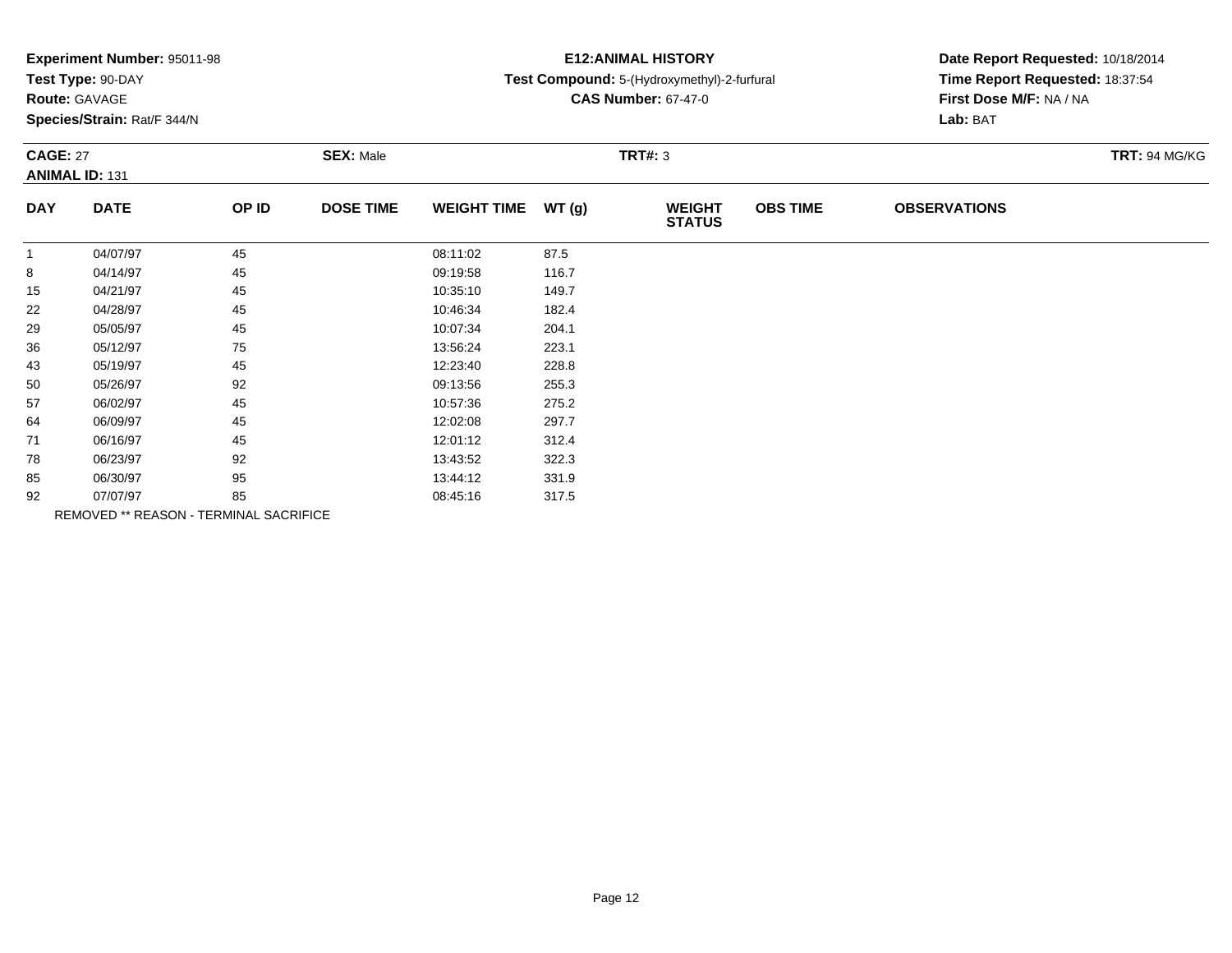|  |  | Experiment Number: 95011-98 |  |
|--|--|-----------------------------|--|
|--|--|-----------------------------|--|

# **Route:** GAVAGE

**Species/Strain:** Rat/F 344/N

## **E12:ANIMAL HISTORY**

## **Test Compound:** 5-(Hydroxymethyl)-2-furfural

**CAS Number:** 67-47-0

| <b>CAGE: 27</b><br><b>ANIMAL ID: 132</b> |             | <b>SEX: Male</b>                       |                  |                    | <b>TRT#: 3</b> |                                |                 |                     |  |
|------------------------------------------|-------------|----------------------------------------|------------------|--------------------|----------------|--------------------------------|-----------------|---------------------|--|
| <b>DAY</b>                               | <b>DATE</b> | OP ID                                  | <b>DOSE TIME</b> | <b>WEIGHT TIME</b> | WT(g)          | <b>WEIGHT</b><br><b>STATUS</b> | <b>OBS TIME</b> | <b>OBSERVATIONS</b> |  |
| $\mathbf{1}$                             | 04/07/97    | 45                                     |                  | 08:11:02           | 79.4           |                                |                 |                     |  |
| 8                                        | 04/14/97    | 45                                     |                  | 09:19:58           | 107.9          |                                |                 |                     |  |
| 15                                       | 04/21/97    | 45                                     |                  | 10:35:10           | 145.0          |                                |                 |                     |  |
| 22                                       | 04/28/97    | 45                                     |                  | 10:46:34           | 176.6          |                                |                 |                     |  |
| 29                                       | 05/05/97    | 45                                     |                  | 10:07:34           | 200.7          |                                |                 |                     |  |
| 36                                       | 05/12/97    | 75                                     |                  | 13:56:24           | 219.4          |                                |                 |                     |  |
| 43                                       | 05/19/97    | 45                                     |                  | 12:23:40           | 233.7          |                                |                 |                     |  |
| 50                                       | 05/26/97    | 92                                     |                  | 09:13:56           | 254.7          |                                |                 |                     |  |
| 57                                       | 06/02/97    | 45                                     |                  | 10:57:36           | 269.6          |                                |                 |                     |  |
| 64                                       | 06/09/97    | 45                                     |                  | 12:02:08           | 279.8          |                                |                 |                     |  |
| 71                                       | 06/16/97    | 45                                     |                  | 12:01:12           | 300.2          |                                |                 |                     |  |
| 78                                       | 06/23/97    | 92                                     |                  | 13:43:52           | 313.2          |                                |                 |                     |  |
| 85                                       | 06/30/97    | 95                                     |                  | 13:44:12           | 323.3          |                                |                 |                     |  |
| 92                                       | 07/07/97    | 85                                     |                  | 08:45:16           | 315.2          |                                |                 |                     |  |
|                                          |             | REMOVED ** REASON - TERMINAL SACRIFICE |                  |                    |                |                                |                 |                     |  |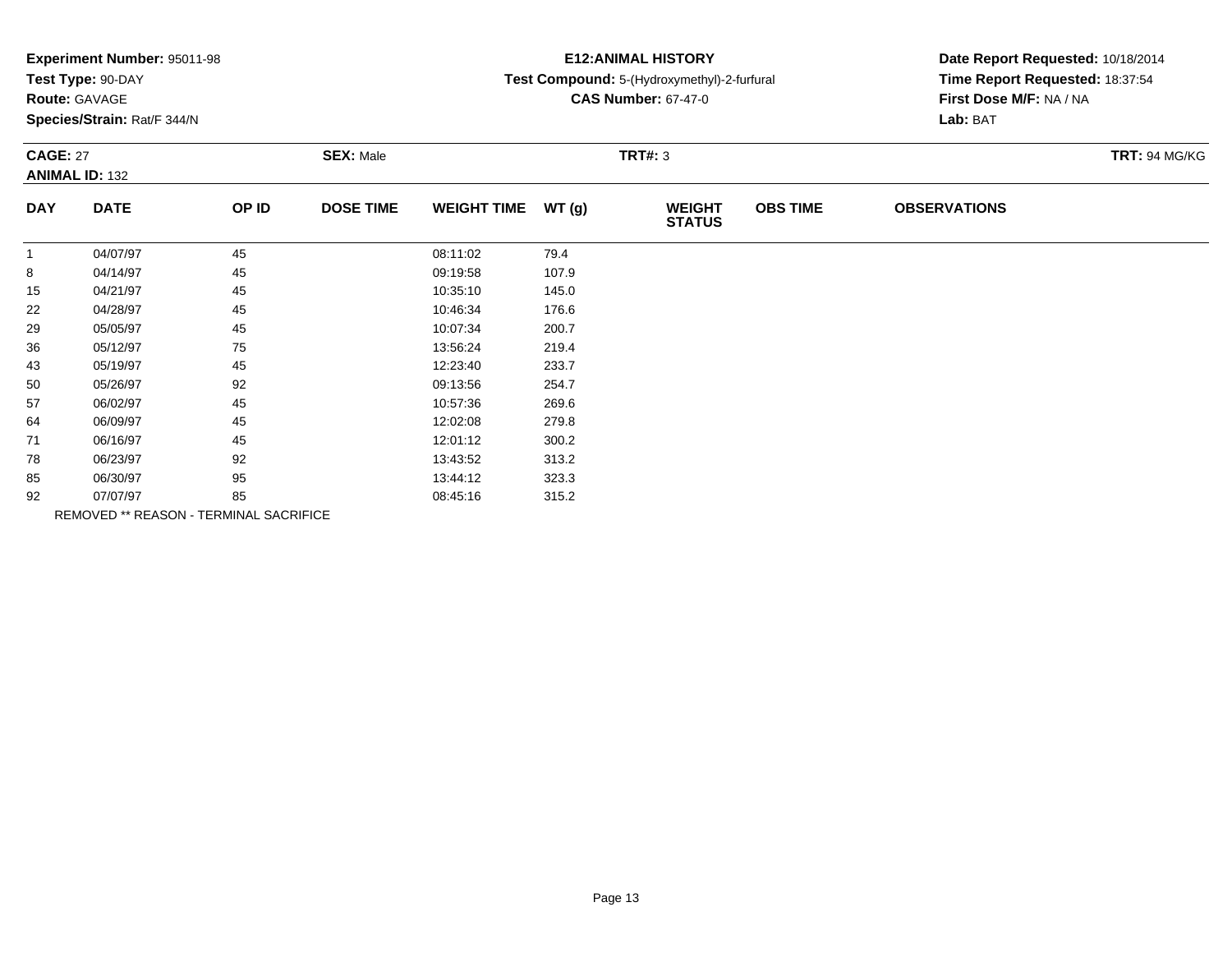| Experiment Number: 95011-98 |  |  |
|-----------------------------|--|--|
|-----------------------------|--|--|

# **Route:** GAVAGE

**Species/Strain:** Rat/F 344/N

# **E12:ANIMAL HISTORY**

### **Test Compound:** 5-(Hydroxymethyl)-2-furfural

**CAS Number:** 67-47-0

| <b>CAGE: 27</b><br><b>ANIMAL ID: 133</b> |                                        | <b>SEX: Male</b> |                  |                    | <b>TRT#: 3</b> |                                |                 |                     |  |
|------------------------------------------|----------------------------------------|------------------|------------------|--------------------|----------------|--------------------------------|-----------------|---------------------|--|
| <b>DAY</b>                               | <b>DATE</b>                            | OP ID            | <b>DOSE TIME</b> | <b>WEIGHT TIME</b> | WT(g)          | <b>WEIGHT</b><br><b>STATUS</b> | <b>OBS TIME</b> | <b>OBSERVATIONS</b> |  |
| $\mathbf{1}$                             | 04/07/97                               | 45               |                  | 08:11:02           | 88.5           |                                |                 |                     |  |
| 8                                        | 04/14/97                               | 45               |                  | 09:19:58           | 117.2          |                                |                 |                     |  |
| 15                                       | 04/21/97                               | 45               |                  | 10:35:10           | 156.9          |                                |                 |                     |  |
| 22                                       | 04/28/97                               | 45               |                  | 10:46:34           | 191.2          |                                |                 |                     |  |
| 29                                       | 05/05/97                               | 45               |                  | 10:07:34           | 217.0          |                                |                 |                     |  |
| 36                                       | 05/12/97                               | 75               |                  | 13:56:24           | 237.3          |                                |                 |                     |  |
| 43                                       | 05/19/97                               | 45               |                  | 12:23:40           | 249.5          |                                |                 |                     |  |
| 50                                       | 05/26/97                               | 92               |                  | 09:13:56           | 278.8          |                                |                 |                     |  |
| 57                                       | 06/02/97                               | 45               |                  | 10:57:36           | 293.4          |                                |                 |                     |  |
| 64                                       | 06/09/97                               | 45               |                  | 12:02:08           | 300.5          |                                |                 |                     |  |
| 71                                       | 06/16/97                               | 45               |                  | 12:01:12           | 317.7          |                                |                 |                     |  |
| 78                                       | 06/23/97                               | 92               |                  | 13:43:52           | 325.5          |                                |                 |                     |  |
| 85                                       | 06/30/97                               | 95               |                  | 13:44:12           | 337.9          |                                |                 |                     |  |
| 92                                       | 07/07/97                               | 85               |                  | 08:45:16           | 320.6          |                                |                 |                     |  |
|                                          | REMOVED ** REASON - TERMINAL SACRIFICE |                  |                  |                    |                |                                |                 |                     |  |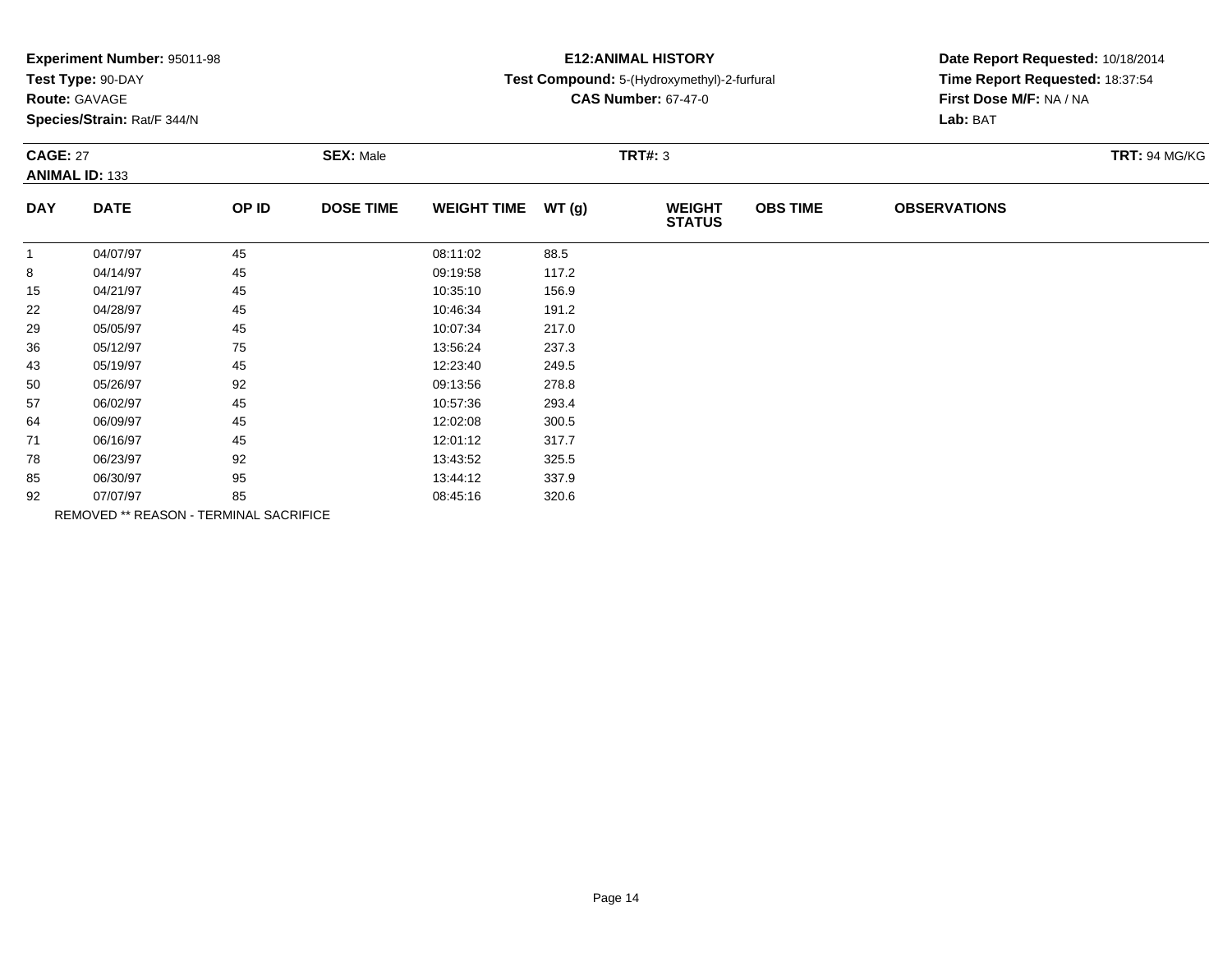|  |  | Experiment Number: 95011-98 |  |
|--|--|-----------------------------|--|
|--|--|-----------------------------|--|

# **Route:** GAVAGE

**Species/Strain:** Rat/F 344/N

## **E12:ANIMAL HISTORY**

## **Test Compound:** 5-(Hydroxymethyl)-2-furfural

**CAS Number:** 67-47-0

| <b>CAGE: 27</b> | <b>ANIMAL ID: 134</b>                  |       | <b>SEX: Male</b> |                    |       | <b>TRT#: 3</b>                 |                 |                     | <b>TRT: 94 MG/KG</b> |
|-----------------|----------------------------------------|-------|------------------|--------------------|-------|--------------------------------|-----------------|---------------------|----------------------|
| <b>DAY</b>      | <b>DATE</b>                            | OP ID | <b>DOSE TIME</b> | <b>WEIGHT TIME</b> | WT(g) | <b>WEIGHT</b><br><b>STATUS</b> | <b>OBS TIME</b> | <b>OBSERVATIONS</b> |                      |
| $\mathbf{1}$    | 04/07/97                               | 45    |                  | 08:11:02           | 81.4  |                                |                 |                     |                      |
| 8               | 04/14/97                               | 45    |                  | 09:19:58           | 110.9 |                                |                 |                     |                      |
| 15              | 04/21/97                               | 45    |                  | 10:35:10           | 148.8 |                                |                 |                     |                      |
| 22              | 04/28/97                               | 45    |                  | 10:46:34           | 187.2 |                                |                 |                     |                      |
| 29              | 05/05/97                               | 45    |                  | 10:07:34           | 214.4 |                                |                 |                     |                      |
| 36              | 05/12/97                               | 75    |                  | 13:56:24           | 237.2 |                                |                 |                     |                      |
| 43              | 05/19/97                               | 45    |                  | 12:23:40           | 251.8 |                                |                 |                     |                      |
| 50              | 05/26/97                               | 92    |                  | 09:13:56           | 275.7 |                                |                 |                     |                      |
| 57              | 06/02/97                               | 45    |                  | 10:57:36           | 294.9 |                                |                 |                     |                      |
| 64              | 06/09/97                               | 45    |                  | 12:02:08           | 312.4 |                                |                 |                     |                      |
| 71              | 06/16/97                               | 45    |                  | 12:01:12           | 325.0 |                                |                 |                     |                      |
| 78              | 06/23/97                               | 92    |                  | 13:43:52           | 339.3 |                                |                 |                     |                      |
| 85              | 06/30/97                               | 95    |                  | 13:44:12           | 357.1 |                                |                 |                     |                      |
| 92              | 07/07/97                               | 85    |                  | 08:45:16           | 343.9 |                                |                 |                     |                      |
|                 | REMOVED ** REASON - TERMINAL SACRIFICE |       |                  |                    |       |                                |                 |                     |                      |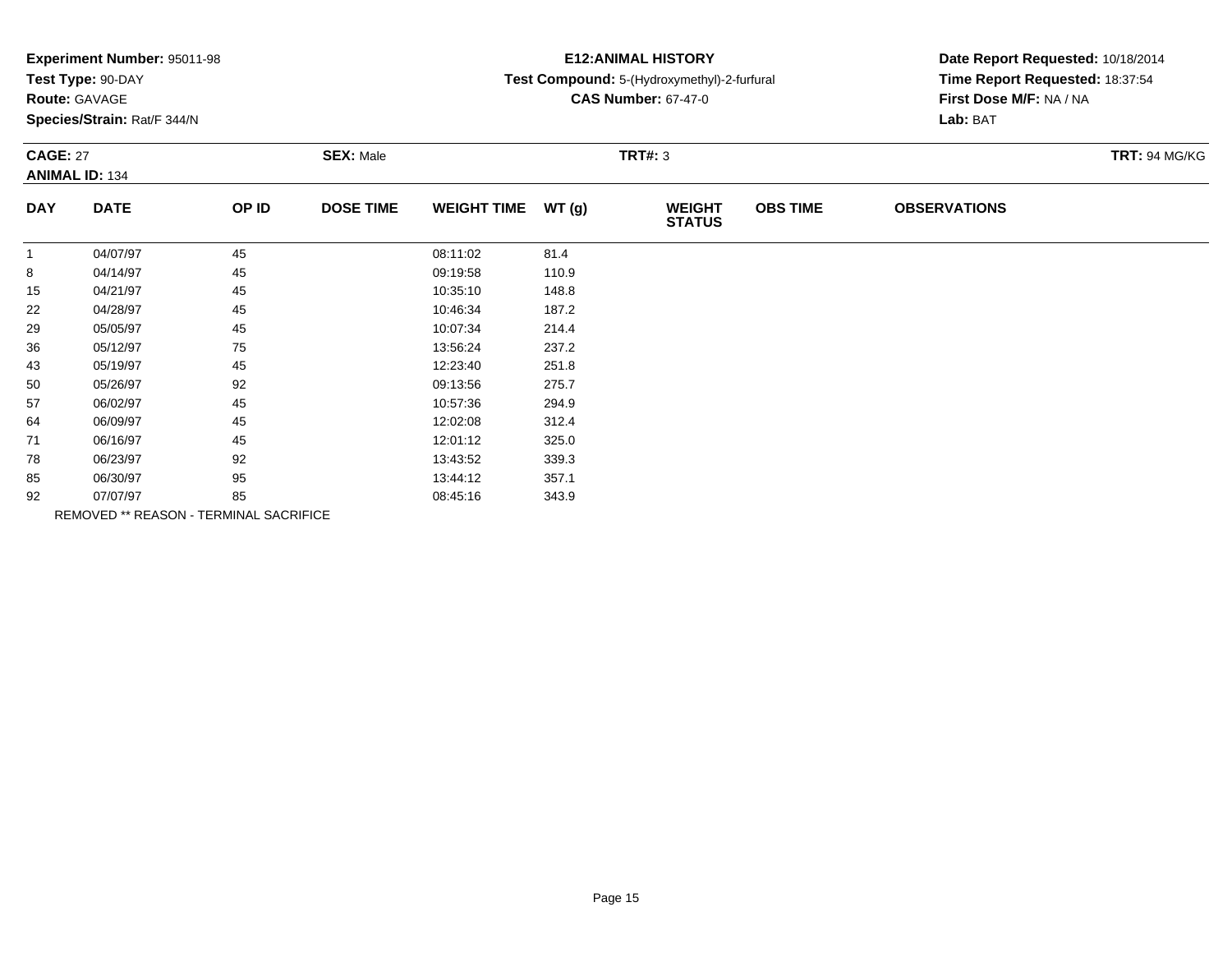| Experiment Number: 95011-98 |  |  |
|-----------------------------|--|--|
|-----------------------------|--|--|

# **Route:** GAVAGE

**Species/Strain:** Rat/F 344/N

## **E12:ANIMAL HISTORY**

## **Test Compound:** 5-(Hydroxymethyl)-2-furfural

**CAS Number:** 67-47-0

| <b>CAGE: 27</b><br><b>ANIMAL ID: 135</b> |             | <b>SEX: Male</b>                       |                  |                    | <b>TRT#: 3</b> |                                |                 |                     |  |
|------------------------------------------|-------------|----------------------------------------|------------------|--------------------|----------------|--------------------------------|-----------------|---------------------|--|
| <b>DAY</b>                               | <b>DATE</b> | OP ID                                  | <b>DOSE TIME</b> | <b>WEIGHT TIME</b> | WT(g)          | <b>WEIGHT</b><br><b>STATUS</b> | <b>OBS TIME</b> | <b>OBSERVATIONS</b> |  |
|                                          | 04/07/97    | 45                                     |                  | 08:11:02           | 70.0           |                                |                 |                     |  |
| 8                                        | 04/14/97    | 45                                     |                  | 09:19:58           | 98.6           |                                |                 |                     |  |
| 15                                       | 04/21/97    | 45                                     |                  | 10:35:10           | 136.2          |                                |                 |                     |  |
| 22                                       | 04/28/97    | 45                                     |                  | 10:46:34           | 172.8          |                                |                 |                     |  |
| 29                                       | 05/05/97    | 45                                     |                  | 10:07:34           | 199.9          |                                |                 |                     |  |
| 36                                       | 05/12/97    | 75                                     |                  | 13:56:24           | 221.8          |                                |                 |                     |  |
| 43                                       | 05/19/97    | 45                                     |                  | 12:23:40           | 233.4          |                                |                 |                     |  |
| 50                                       | 05/26/97    | 92                                     |                  | 09:13:56           | 260.9          |                                |                 |                     |  |
| 57                                       | 06/02/97    | 45                                     |                  | 10:57:36           | 273.3          |                                |                 |                     |  |
| 64                                       | 06/09/97    | 45                                     |                  | 12:02:08           | 283.0          |                                |                 |                     |  |
| 71                                       | 06/16/97    | 45                                     |                  | 12:01:12           | 300.0          |                                |                 |                     |  |
| 78                                       | 06/23/97    | 92                                     |                  | 13:43:52           | 308.8          |                                |                 |                     |  |
| 85                                       | 06/30/97    | 95                                     |                  | 13:44:12           | 316.4          |                                |                 |                     |  |
| 92                                       | 07/07/97    | 85                                     |                  | 08:45:16           | 305.8          |                                |                 |                     |  |
|                                          |             | REMOVED ** REASON - TERMINAL SACRIFICE |                  |                    |                |                                |                 |                     |  |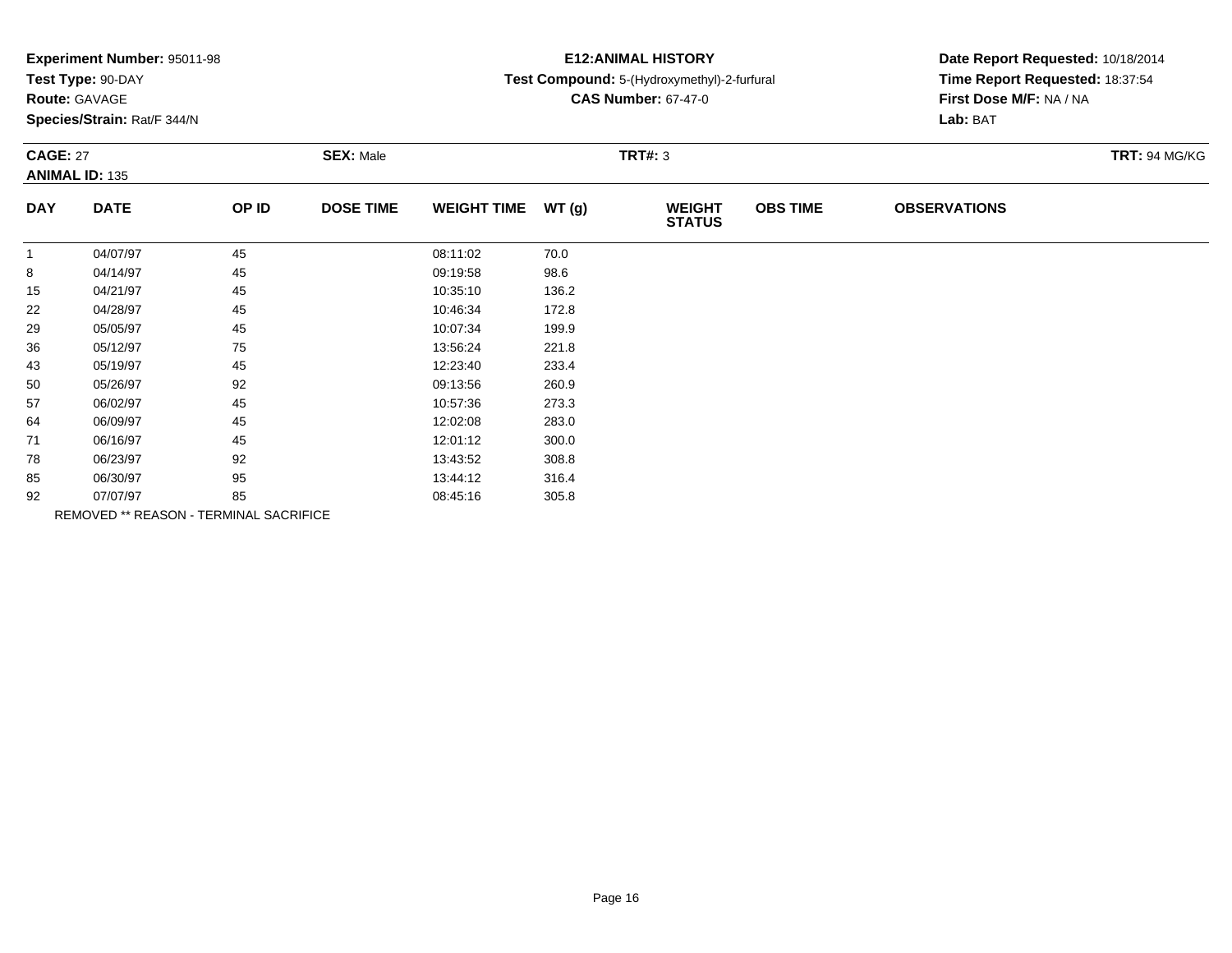|  |  | Experiment Number: 95011-98 |  |
|--|--|-----------------------------|--|
|--|--|-----------------------------|--|

# **Route:** GAVAGE

**Species/Strain:** Rat/F 344/N

# **E12:ANIMAL HISTORY**

### **Test Compound:** 5-(Hydroxymethyl)-2-furfural

**CAS Number:** 67-47-0

| <b>CAGE: 28</b> | <b>ANIMAL ID: 136</b>                         |       | <b>SEX: Male</b> |                    |       | <b>TRT#: 3</b>                 |                 |                     | <b>TRT: 94 MG/KG</b> |
|-----------------|-----------------------------------------------|-------|------------------|--------------------|-------|--------------------------------|-----------------|---------------------|----------------------|
| <b>DAY</b>      | <b>DATE</b>                                   | OP ID | <b>DOSE TIME</b> | WEIGHT TIME WT (g) |       | <b>WEIGHT</b><br><b>STATUS</b> | <b>OBS TIME</b> | <b>OBSERVATIONS</b> |                      |
|                 | 04/07/97                                      | 45    |                  | 08:12:14           | 101.7 |                                |                 |                     |                      |
| 8               | 04/14/97                                      | 45    |                  | 09:22:44           | 128.2 |                                |                 |                     |                      |
| 15              | 04/21/97                                      | 45    |                  | 10:36:40           | 165.4 |                                |                 |                     |                      |
| 22              | 04/28/97                                      | 45    |                  | 10:48:04           | 201.5 |                                |                 |                     |                      |
| 29              | 05/05/97                                      | 45    |                  | 10:09:38           | 225.3 |                                |                 |                     |                      |
| 36              | 05/12/97                                      | 75    |                  | 13:58:20           | 237.5 |                                |                 |                     |                      |
| 43              | 05/19/97                                      | 45    |                  | 12:24:50           | 253.5 |                                |                 |                     |                      |
| 50              | 05/26/97                                      | 92    |                  | 09:17:26           | 266.9 |                                |                 |                     |                      |
| 57              | 06/02/97                                      | 45    |                  | 10:59:30           | 283.1 |                                |                 |                     |                      |
| 64              | 06/09/97                                      | 45    |                  | 12:03:38           | 294.5 |                                |                 |                     |                      |
| 71              | 06/16/97                                      | 45    |                  | 12:02:30           | 307.9 |                                |                 |                     |                      |
| 78              | 06/23/97                                      | 92    |                  | 13:42:10           | 317.2 |                                |                 |                     |                      |
| 85              | 06/30/97                                      | 95    |                  | 13:42:10           | 326.5 |                                |                 |                     |                      |
| 92              | 07/07/97                                      | 85    |                  | 08:51:22           | 321.5 |                                |                 |                     |                      |
|                 | <b>REMOVED ** REASON - TERMINAL SACRIFICE</b> |       |                  |                    |       |                                |                 |                     |                      |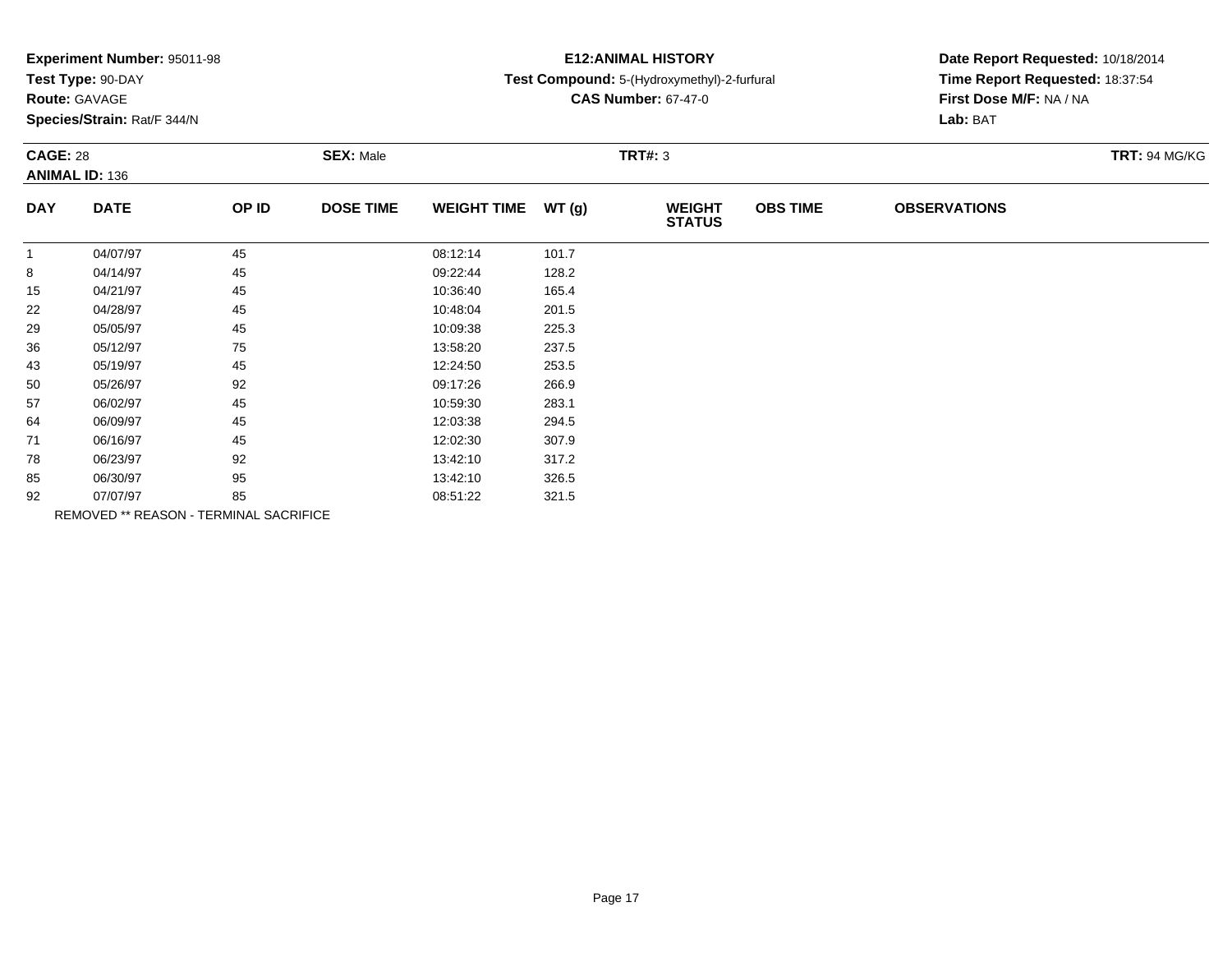|  |  | Experiment Number: 95011-98 |  |
|--|--|-----------------------------|--|
|--|--|-----------------------------|--|

# **Route:** GAVAGE

**Species/Strain:** Rat/F 344/N

# **E12:ANIMAL HISTORY**

### **Test Compound:** 5-(Hydroxymethyl)-2-furfural

**CAS Number:** 67-47-0

| <b>CAGE: 28</b><br><b>ANIMAL ID: 137</b> |             | <b>SEX: Male</b>                       |                  |                    | <b>TRT#: 3</b> | <b>TRT: 94 MG/KG</b>           |                 |                     |  |
|------------------------------------------|-------------|----------------------------------------|------------------|--------------------|----------------|--------------------------------|-----------------|---------------------|--|
| <b>DAY</b>                               | <b>DATE</b> | OP ID                                  | <b>DOSE TIME</b> | <b>WEIGHT TIME</b> | WT(g)          | <b>WEIGHT</b><br><b>STATUS</b> | <b>OBS TIME</b> | <b>OBSERVATIONS</b> |  |
| $\mathbf{1}$                             | 04/07/97    | 45                                     |                  | 08:12:14           | 72.9           |                                |                 |                     |  |
| 8                                        | 04/14/97    | 45                                     |                  | 09:22:44           | 95.3           |                                |                 |                     |  |
| 15                                       | 04/21/97    | 45                                     |                  | 10:36:40           | 127.5          |                                |                 |                     |  |
| 22                                       | 04/28/97    | 45                                     |                  | 10:48:04           | 162.6          |                                |                 |                     |  |
| 29                                       | 05/05/97    | 45                                     |                  | 10:09:38           | 185.3          |                                |                 |                     |  |
| 36                                       | 05/12/97    | 75                                     |                  | 13:58:20           | 201.9          |                                |                 |                     |  |
| 43                                       | 05/19/97    | 45                                     |                  | 12:24:50           | 218.4          |                                |                 |                     |  |
| 50                                       | 05/26/97    | 92                                     |                  | 09:17:26           | 234.5          |                                |                 |                     |  |
| 57                                       | 06/02/97    | 45                                     |                  | 10:59:30           | 251.3          |                                |                 |                     |  |
| 64                                       | 06/09/97    | 45                                     |                  | 12:03:38           | 261.0          |                                |                 |                     |  |
| 71                                       | 06/16/97    | 45                                     |                  | 12:02:30           | 278.6          |                                |                 |                     |  |
| 78                                       | 06/23/97    | 92                                     |                  | 13:42:10           | 287.5          |                                |                 |                     |  |
| 85                                       | 06/30/97    | 95                                     |                  | 13:42:10           | 299.6          |                                |                 |                     |  |
| 92                                       | 07/07/97    | 85                                     |                  | 08:51:22           | 295.0          |                                |                 |                     |  |
|                                          |             | REMOVED ** REASON - TERMINAL SACRIFICE |                  |                    |                |                                |                 |                     |  |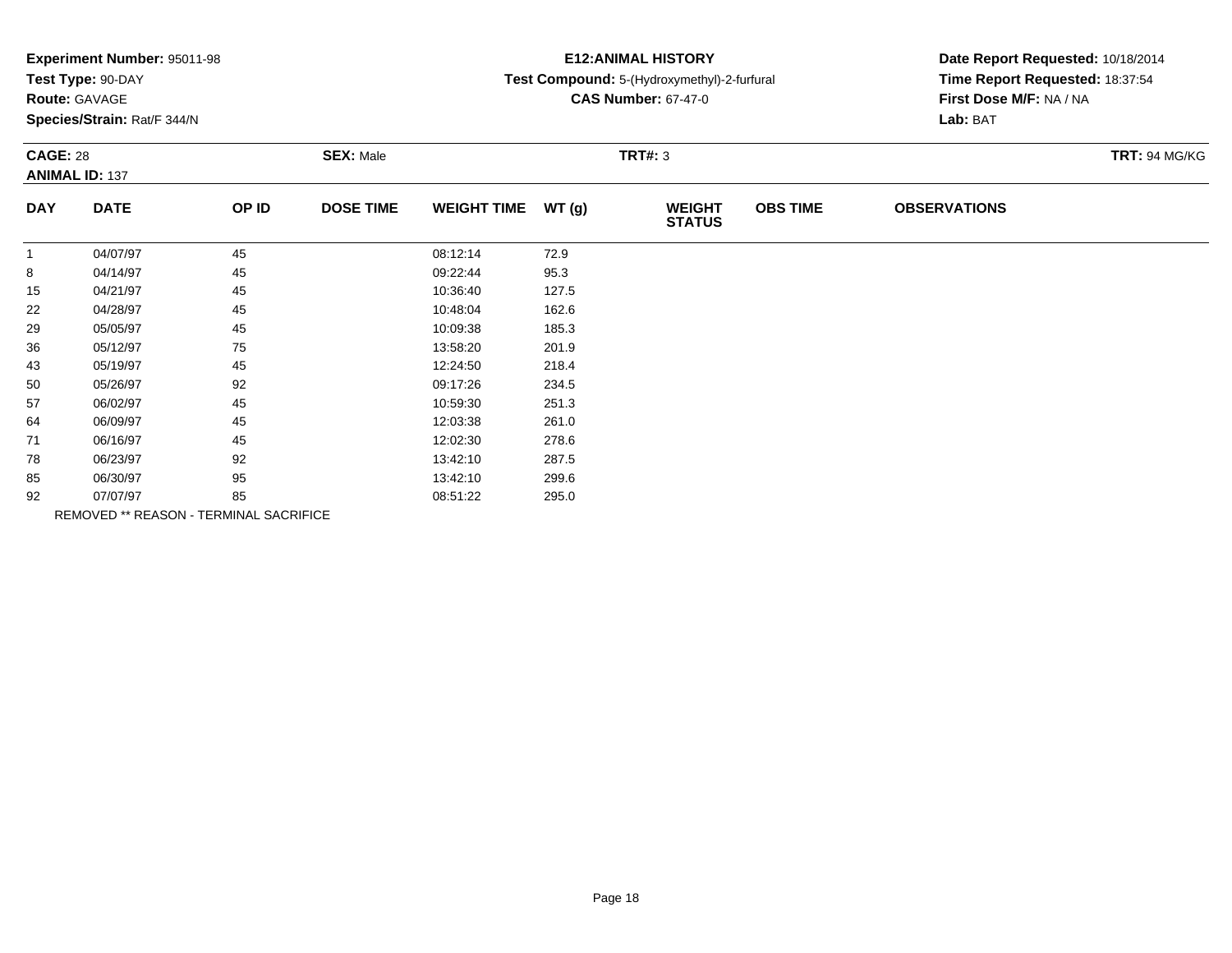|  |  | Experiment Number: 95011-98 |  |
|--|--|-----------------------------|--|
|--|--|-----------------------------|--|

## **Route:** GAVAGE

**Species/Strain:** Rat/F 344/N

# **E12:ANIMAL HISTORY**

### **Test Compound:** 5-(Hydroxymethyl)-2-furfural

**CAS Number:** 67-47-0

| <b>CAGE: 28</b> | <b>ANIMAL ID: 138</b>                  |       | <b>SEX: Male</b> |                    |       | <b>TRT#: 3</b>                 |                 |                     | <b>TRT: 94 MG/KG</b> |
|-----------------|----------------------------------------|-------|------------------|--------------------|-------|--------------------------------|-----------------|---------------------|----------------------|
| <b>DAY</b>      | <b>DATE</b>                            | OP ID | <b>DOSE TIME</b> | <b>WEIGHT TIME</b> | WT(g) | <b>WEIGHT</b><br><b>STATUS</b> | <b>OBS TIME</b> | <b>OBSERVATIONS</b> |                      |
| $\mathbf{1}$    | 04/07/97                               | 45    |                  | 08:12:14           | 113.2 |                                |                 |                     |                      |
| 8               | 04/14/97                               | 45    |                  | 09:22:44           | 140.6 |                                |                 |                     |                      |
| 15              | 04/21/97                               | 45    |                  | 10:36:40           | 180.4 |                                |                 |                     |                      |
| 22              | 04/28/97                               | 45    |                  | 10:48:04           | 224.2 |                                |                 |                     |                      |
| 29              | 05/05/97                               | 45    |                  | 10:09:38           | 249.9 |                                |                 |                     |                      |
| 36              | 05/12/97                               | 75    |                  | 13:58:20           | 267.5 |                                |                 |                     |                      |
| 43              | 05/19/97                               | 45    |                  | 12:24:50           | 278.9 |                                |                 |                     |                      |
| 50              | 05/26/97                               | 92    |                  | 09:17:26           | 298.9 |                                |                 |                     |                      |
| 57              | 06/02/97                               | 45    |                  | 10:59:30           | 312.1 |                                |                 |                     |                      |
| 64              | 06/09/97                               | 45    |                  | 12:03:38           | 315.2 |                                |                 |                     |                      |
| 71              | 06/16/97                               | 45    |                  | 12:02:30           | 339.5 |                                |                 |                     |                      |
| 78              | 06/23/97                               | 92    |                  | 13:42:10           | 353.2 |                                |                 |                     |                      |
| 85              | 06/30/97                               | 95    |                  | 13:42:10           | 368.9 |                                |                 |                     |                      |
| 92              | 07/07/97                               | 85    |                  | 08:51:22           | 364.6 |                                |                 |                     |                      |
|                 | REMOVED ** REASON - TERMINAL SACRIFICE |       |                  |                    |       |                                |                 |                     |                      |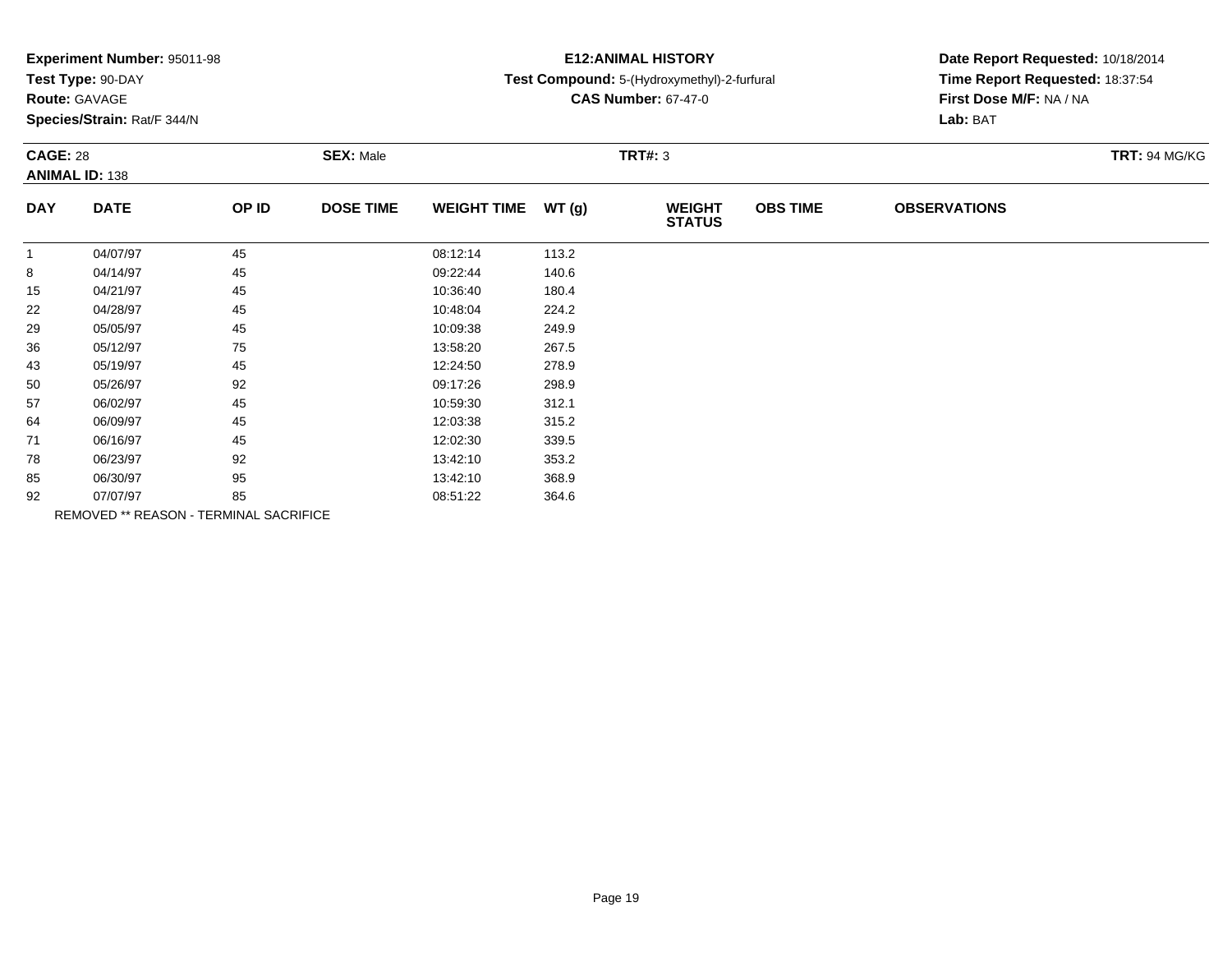|  |  | Experiment Number: 95011-98 |  |
|--|--|-----------------------------|--|
|--|--|-----------------------------|--|

# **Route:** GAVAGE

**Species/Strain:** Rat/F 344/N

# **E12:ANIMAL HISTORY**

### **Test Compound:** 5-(Hydroxymethyl)-2-furfural

**CAS Number:** 67-47-0

| <b>CAGE: 28</b><br><b>ANIMAL ID: 139</b> |                                        | <b>SEX: Male</b><br><b>TRT#: 3</b> |                  |                    |       |                                | <b>TRT: 94 MG/KG</b> |                     |  |
|------------------------------------------|----------------------------------------|------------------------------------|------------------|--------------------|-------|--------------------------------|----------------------|---------------------|--|
| <b>DAY</b>                               | <b>DATE</b>                            | OP ID                              | <b>DOSE TIME</b> | <b>WEIGHT TIME</b> | WT(g) | <b>WEIGHT</b><br><b>STATUS</b> | <b>OBS TIME</b>      | <b>OBSERVATIONS</b> |  |
| $\mathbf{1}$                             | 04/07/97                               | 45                                 |                  | 08:12:14           | 96.4  |                                |                      |                     |  |
| 8                                        | 04/14/97                               | 45                                 |                  | 09:22:44           | 124.4 |                                |                      |                     |  |
| 15                                       | 04/21/97                               | 45                                 |                  | 10:36:40           | 162.6 |                                |                      |                     |  |
| 22                                       | 04/28/97                               | 45                                 |                  | 10:48:04           | 197.5 |                                |                      |                     |  |
| 29                                       | 05/05/97                               | 45                                 |                  | 10:09:38           | 220.1 |                                |                      |                     |  |
| 36                                       | 05/12/97                               | 75                                 |                  | 13:58:20           | 235.7 |                                |                      |                     |  |
| 43                                       | 05/19/97                               | 45                                 |                  | 12:24:50           | 251.4 |                                |                      |                     |  |
| 50                                       | 05/26/97                               | 92                                 |                  | 09:17:26           | 270.1 |                                |                      |                     |  |
| 57                                       | 06/02/97                               | 45                                 |                  | 10:59:30           | 286.0 |                                |                      |                     |  |
| 64                                       | 06/09/97                               | 45                                 |                  | 12:03:38           | 291.0 |                                |                      |                     |  |
| 71                                       | 06/16/97                               | 45                                 |                  | 12:02:30           | 314.4 |                                |                      |                     |  |
| 78                                       | 06/23/97                               | 92                                 |                  | 13:42:10           | 328.0 |                                |                      |                     |  |
| 85                                       | 06/30/97                               | 95                                 |                  | 13:42:10           | 339.5 |                                |                      |                     |  |
| 92                                       | 07/07/97                               | 85                                 |                  | 08:51:22           | 336.9 |                                |                      |                     |  |
|                                          | REMOVED ** REASON - TERMINAL SACRIFICE |                                    |                  |                    |       |                                |                      |                     |  |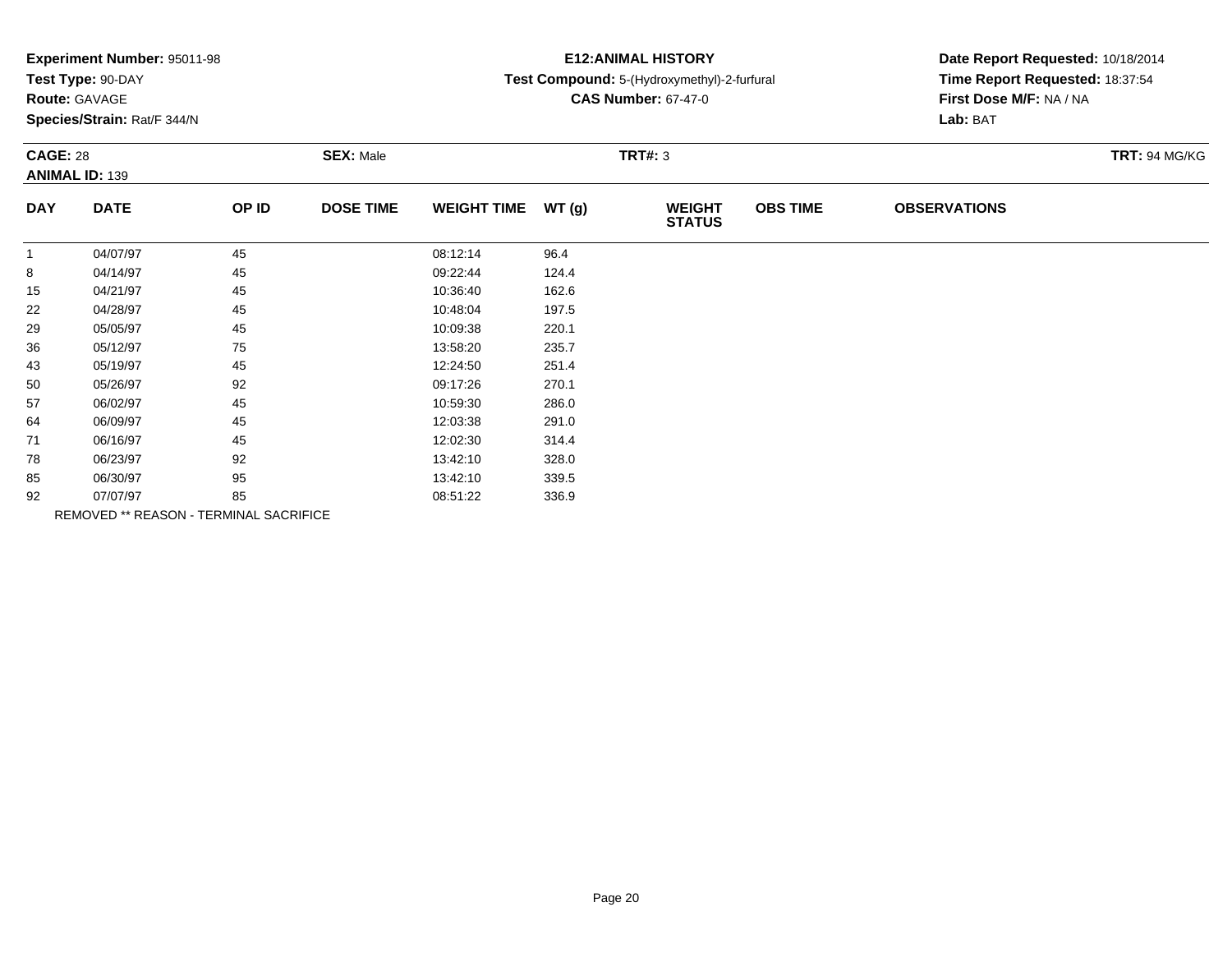| Experiment Number: 95011-98 |  |  |
|-----------------------------|--|--|
|-----------------------------|--|--|

# **Route:** GAVAGE

**Species/Strain:** Rat/F 344/N

# **E12:ANIMAL HISTORY**

### **Test Compound:** 5-(Hydroxymethyl)-2-furfural

**CAS Number:** 67-47-0

| <b>CAGE: 28</b><br><b>ANIMAL ID: 140</b> |                                        | <b>SEX: Male</b> |                  |                    | <b>TRT#: 3</b> | <b>TRT: 94 MG/KG</b>           |                 |                     |  |
|------------------------------------------|----------------------------------------|------------------|------------------|--------------------|----------------|--------------------------------|-----------------|---------------------|--|
| <b>DAY</b>                               | <b>DATE</b>                            | OP ID            | <b>DOSE TIME</b> | <b>WEIGHT TIME</b> | WT(g)          | <b>WEIGHT</b><br><b>STATUS</b> | <b>OBS TIME</b> | <b>OBSERVATIONS</b> |  |
| $\mathbf{1}$                             | 04/07/97                               | 45               |                  | 08:12:14           | 92.5           |                                |                 |                     |  |
| 8                                        | 04/14/97                               | 45               |                  | 09:22:44           | 119.0          |                                |                 |                     |  |
| 15                                       | 04/21/97                               | 45               |                  | 10:36:40           | 158.7          |                                |                 |                     |  |
| 22                                       | 04/28/97                               | 45               |                  | 10:48:04           | 196.4          |                                |                 |                     |  |
| 29                                       | 05/05/97                               | 45               |                  | 10:09:38           | 219.8          |                                |                 |                     |  |
| 36                                       | 05/12/97                               | 75               |                  | 13:58:20           | 235.8          |                                |                 |                     |  |
| 43                                       | 05/19/97                               | 45               |                  | 12:24:50           | 253.4          |                                |                 |                     |  |
| 50                                       | 05/26/97                               | 92               |                  | 09:17:26           | 274.6          |                                |                 |                     |  |
| 57                                       | 06/02/97                               | 45               |                  | 10:59:30           | 296.1          |                                |                 |                     |  |
| 64                                       | 06/09/97                               | 45               |                  | 12:03:38           | 307.1          |                                |                 |                     |  |
| 71                                       | 06/16/97                               | 45               |                  | 12:02:30           | 322.1          |                                |                 |                     |  |
| 78                                       | 06/23/97                               | 92               |                  | 13:42:10           | 336.2          |                                |                 |                     |  |
| 85                                       | 06/30/97                               | 95               |                  | 13:42:10           | 346.3          |                                |                 |                     |  |
| 92                                       | 07/07/97                               | 85               |                  | 08:51:22           | 341.1          |                                |                 |                     |  |
|                                          | REMOVED ** REASON - TERMINAL SACRIFICE |                  |                  |                    |                |                                |                 |                     |  |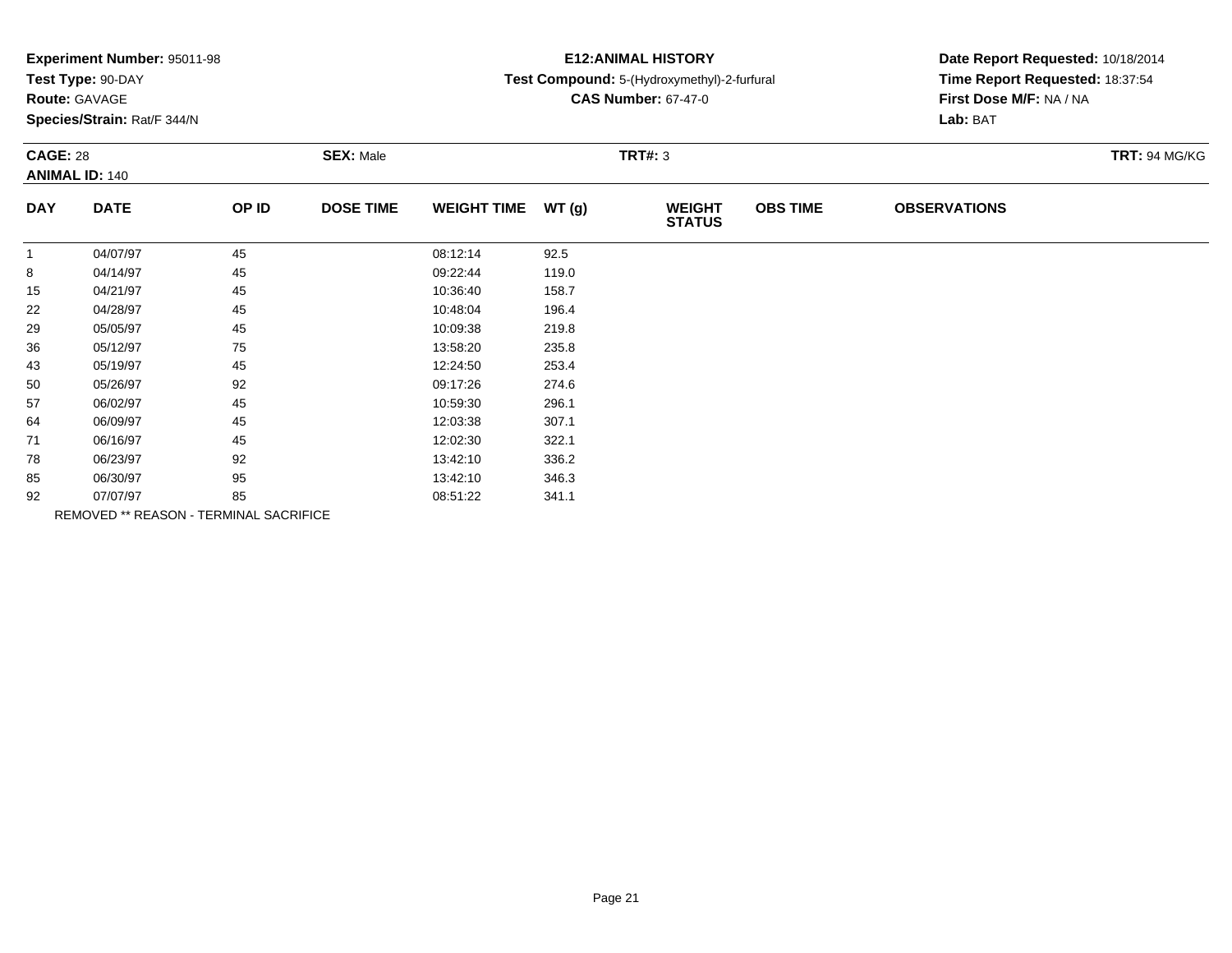| Experiment Number: 95011-98 |  |  |
|-----------------------------|--|--|
|-----------------------------|--|--|

# **Route:** GAVAGE

**Species/Strain:** Rat/F 344/N

# **E12:ANIMAL HISTORY**

### **Test Compound:** 5-(Hydroxymethyl)-2-furfural

**CAS Number:** 67-47-0

| <b>CAGE: 29</b> | <b>ANIMAL ID: 141</b> |                                        | <b>SEX: Male</b> |                    |       | <b>TRT#: 5</b>                 |                 |                     | <b>TRT: 188</b> | MG/KG |
|-----------------|-----------------------|----------------------------------------|------------------|--------------------|-------|--------------------------------|-----------------|---------------------|-----------------|-------|
| <b>DAY</b>      | <b>DATE</b>           | OP ID                                  | <b>DOSE TIME</b> | <b>WEIGHT TIME</b> | WT(g) | <b>WEIGHT</b><br><b>STATUS</b> | <b>OBS TIME</b> | <b>OBSERVATIONS</b> |                 |       |
| $\mathbf{1}$    | 04/07/97              | 45                                     |                  | 08:05:58           | 102.8 |                                |                 |                     |                 |       |
| 8               | 04/14/97              | 45                                     |                  | 09:05:02           | 131.4 |                                |                 |                     |                 |       |
| 15              | 04/21/97              | 45                                     |                  | 10:28:54           | 174.3 |                                |                 |                     |                 |       |
| 22              | 04/28/97              | 45                                     |                  | 10:41:40           | 208.4 |                                |                 |                     |                 |       |
| 29              | 05/05/97              | 45                                     |                  | 10:02:46           | 230.2 |                                |                 |                     |                 |       |
| 36              | 05/12/97              | 75                                     |                  | 13:48:40           | 250.4 |                                |                 |                     |                 |       |
| 43              | 05/19/97              | 45                                     |                  | 12:29:28           | 266.0 |                                |                 |                     |                 |       |
| 50              | 05/26/97              | 92                                     |                  | 09:01:32           | 280.8 |                                |                 |                     |                 |       |
| 57              | 06/02/97              | 45                                     |                  | 10:50:52           | 302.2 |                                |                 |                     |                 |       |
| 64              | 06/09/97              | 45                                     |                  | 11:56:08           | 310.5 |                                |                 |                     |                 |       |
| 71              | 06/16/97              | 45                                     |                  | 11:55:30           | 332.1 |                                |                 |                     |                 |       |
| 78              | 06/23/97              | 92                                     |                  | 13:51:06           | 337.0 |                                |                 |                     |                 |       |
| 85              | 06/30/97              | 95                                     |                  | 13:36:34           | 351.7 |                                |                 |                     |                 |       |
| 92              | 07/07/97              | 85                                     |                  | 08:57:30           | 343.0 |                                |                 |                     |                 |       |
|                 |                       | REMOVED ** REASON - TERMINAL SACRIFICE |                  |                    |       |                                |                 |                     |                 |       |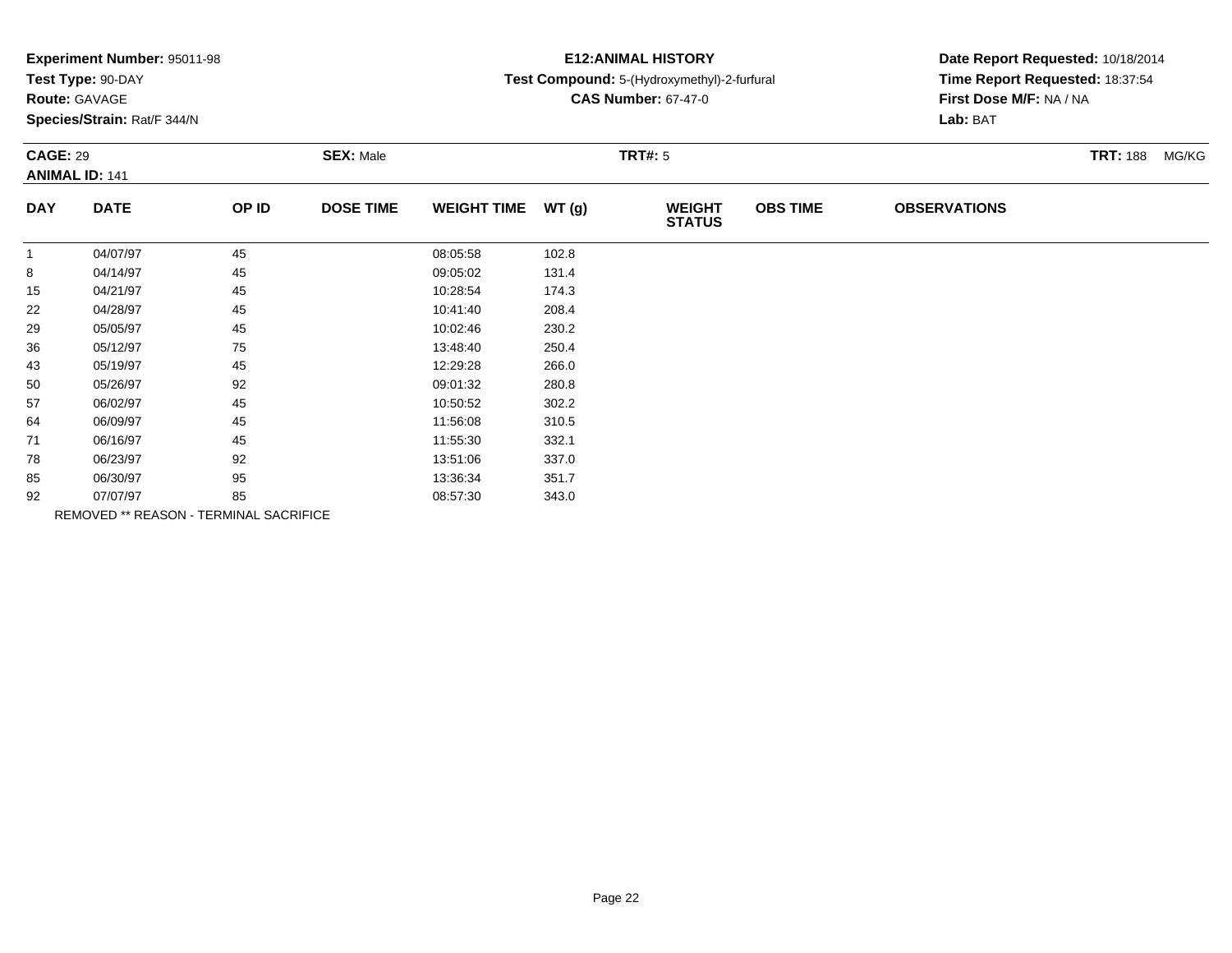| Experiment Number: 95011-98 |  |  |
|-----------------------------|--|--|
|-----------------------------|--|--|

# **Route:** GAVAGE

**Species/Strain:** Rat/F 344/N

# **E12:ANIMAL HISTORY**

### **Test Compound:** 5-(Hydroxymethyl)-2-furfural

**CAS Number:** 67-47-0

| <b>CAGE: 29</b><br><b>ANIMAL ID: 142</b> |             | <b>SEX: Male</b>                       |                  |                    | <b>TRT#: 5</b> | <b>TRT: 188 MG/KG</b>          |                 |                     |  |  |
|------------------------------------------|-------------|----------------------------------------|------------------|--------------------|----------------|--------------------------------|-----------------|---------------------|--|--|
| <b>DAY</b>                               | <b>DATE</b> | OP ID                                  | <b>DOSE TIME</b> | <b>WEIGHT TIME</b> | WT(g)          | <b>WEIGHT</b><br><b>STATUS</b> | <b>OBS TIME</b> | <b>OBSERVATIONS</b> |  |  |
| $\mathbf 1$                              | 04/07/97    | 45                                     |                  | 08:05:58           | 70.7           |                                |                 |                     |  |  |
| 8                                        | 04/14/97    | 45                                     |                  | 09:05:02           | 100.0          |                                |                 |                     |  |  |
| 15                                       | 04/21/97    | 45                                     |                  | 10:28:54           | 138.4          |                                |                 |                     |  |  |
| 22                                       | 04/28/97    | 45                                     |                  | 10:41:40           | 177.3          |                                |                 |                     |  |  |
| 29                                       | 05/05/97    | 45                                     |                  | 10:02:46           | 202.6          |                                |                 |                     |  |  |
| 36                                       | 05/12/97    | 75                                     |                  | 13:48:40           | 227.8          |                                |                 |                     |  |  |
| 43                                       | 05/19/97    | 45                                     |                  | 12:29:28           | 247.6          |                                |                 |                     |  |  |
| 50                                       | 05/26/97    | 92                                     |                  | 09:01:32           | 265.2          |                                |                 |                     |  |  |
| 57                                       | 06/02/97    | 45                                     |                  | 10:50:52           | 280.3          |                                |                 |                     |  |  |
| 64                                       | 06/09/97    | 45                                     |                  | 11:56:08           | 290.7          |                                |                 |                     |  |  |
| 71                                       | 06/16/97    | 45                                     |                  | 11:55:30           | 313.2          |                                |                 |                     |  |  |
| 78                                       | 06/23/97    | 92                                     |                  | 13:51:06           | 323.4          |                                |                 |                     |  |  |
| 85                                       | 06/30/97    | 95                                     |                  | 13:36:34           | 335.8          |                                |                 |                     |  |  |
| 92                                       | 07/07/97    | 85                                     |                  | 08:57:30           | 332.5          |                                |                 |                     |  |  |
|                                          |             | REMOVED ** REASON - TERMINAL SACRIFICE |                  |                    |                |                                |                 |                     |  |  |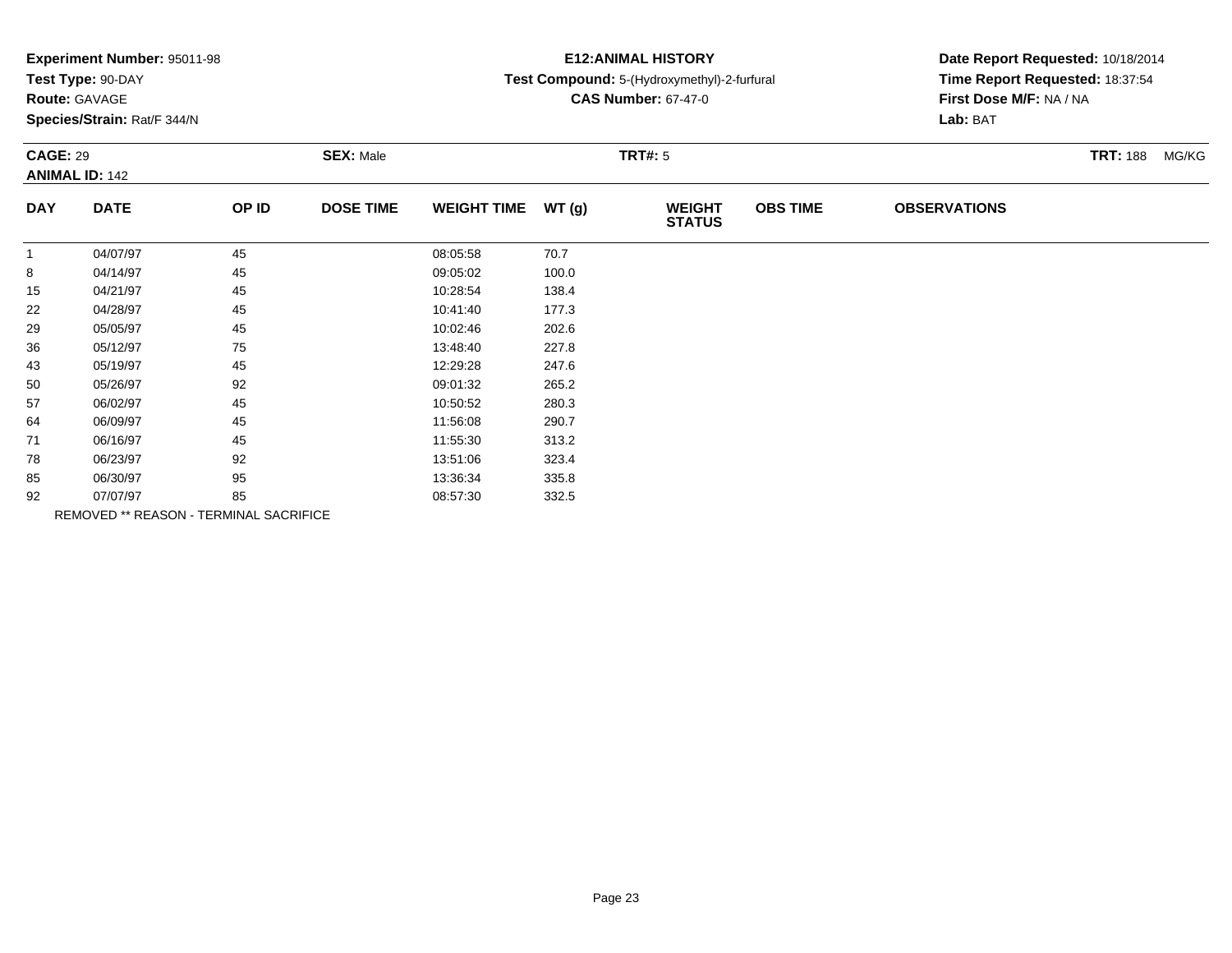|  |  | Experiment Number: 95011-98 |  |
|--|--|-----------------------------|--|
|--|--|-----------------------------|--|

# **Route:** GAVAGE

**Species/Strain:** Rat/F 344/N

# **E12:ANIMAL HISTORY**

### **Test Compound:** 5-(Hydroxymethyl)-2-furfural

**CAS Number:** 67-47-0

| <b>CAGE: 29</b><br><b>ANIMAL ID: 143</b> |             | <b>SEX: Male</b>                       |                  |                    | <b>TRT#: 5</b> | <b>TRT: 188</b>                | MG/KG           |                     |  |  |
|------------------------------------------|-------------|----------------------------------------|------------------|--------------------|----------------|--------------------------------|-----------------|---------------------|--|--|
| <b>DAY</b>                               | <b>DATE</b> | OP ID                                  | <b>DOSE TIME</b> | <b>WEIGHT TIME</b> | WT(g)          | <b>WEIGHT</b><br><b>STATUS</b> | <b>OBS TIME</b> | <b>OBSERVATIONS</b> |  |  |
| -1                                       | 04/07/97    | 45                                     |                  | 08:05:58           | 78.2           |                                |                 |                     |  |  |
| 8                                        | 04/14/97    | 45                                     |                  | 09:05:02           | 106.9          |                                |                 |                     |  |  |
| 15                                       | 04/21/97    | 45                                     |                  | 10:28:54           | 142.4          |                                |                 |                     |  |  |
| 22                                       | 04/28/97    | 45                                     |                  | 10:41:40           | 167.8          |                                |                 |                     |  |  |
| 29                                       | 05/05/97    | 45                                     |                  | 10:02:46           | 190.1          |                                |                 |                     |  |  |
| 36                                       | 05/12/97    | 75                                     |                  | 13:48:40           | 208.5          |                                |                 |                     |  |  |
| 43                                       | 05/19/97    | 45                                     |                  | 12:29:28           | 227.1          |                                |                 |                     |  |  |
| 50                                       | 05/26/97    | 92                                     |                  | 09:01:32           | 239.3          |                                |                 |                     |  |  |
| 57                                       | 06/02/97    | 45                                     |                  | 10:50:52           | 244.8          |                                |                 |                     |  |  |
| 64                                       | 06/09/97    | 45                                     |                  | 11:56:08           | 265.8          |                                |                 |                     |  |  |
| 71                                       | 06/16/97    | 45                                     |                  | 11:55:30           | 286.3          |                                |                 |                     |  |  |
| 78                                       | 06/23/97    | 92                                     |                  | 13:51:06           | 299.0          |                                |                 |                     |  |  |
| 85                                       | 06/30/97    | 95                                     |                  | 13:36:34           | 313.1          |                                |                 |                     |  |  |
| 92                                       | 07/07/97    | 85                                     |                  | 08:57:30           | 312.1          |                                |                 |                     |  |  |
|                                          |             | REMOVED ** REASON - TERMINAL SACRIFICE |                  |                    |                |                                |                 |                     |  |  |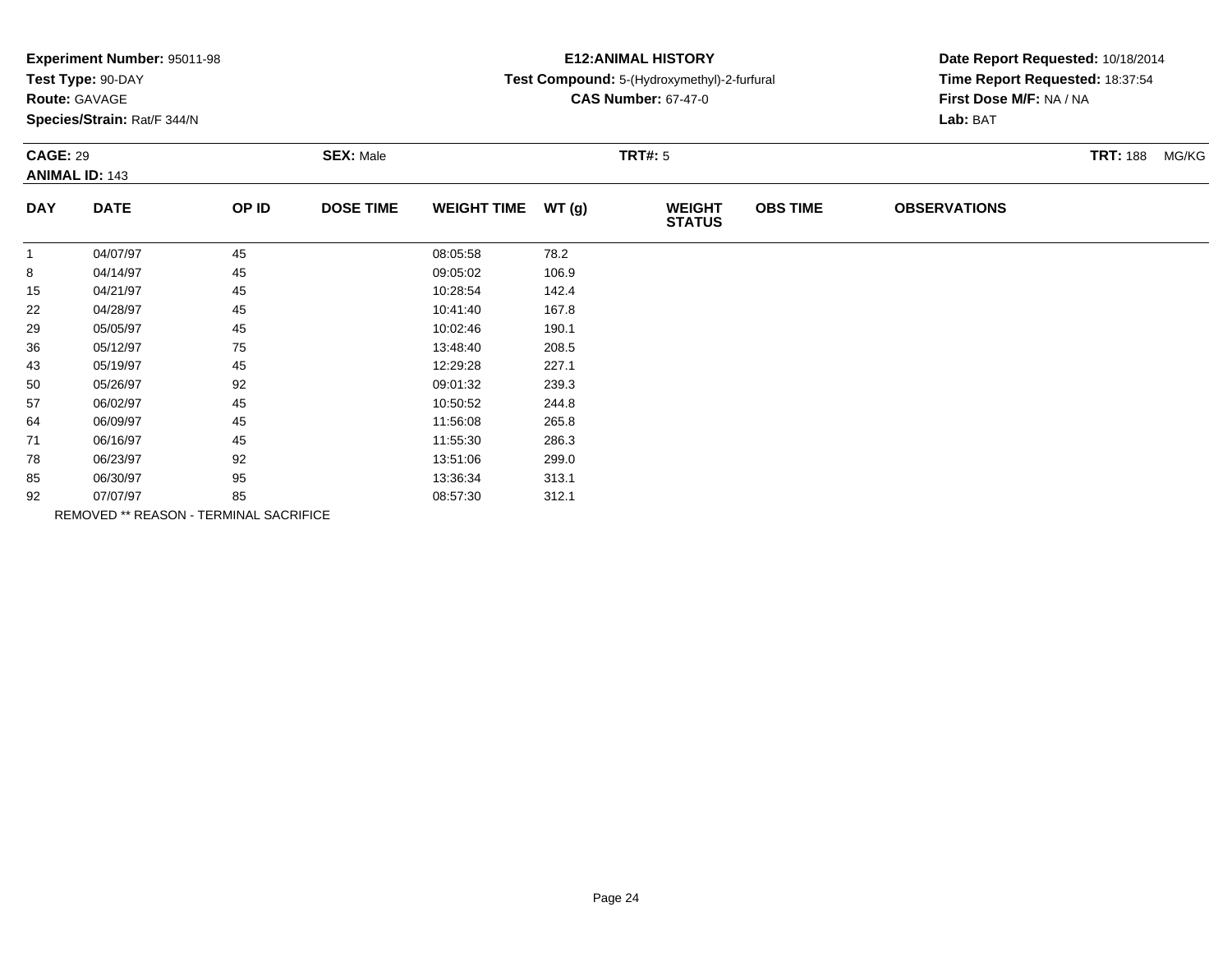| Experiment Number: 95011-98 |  |  |
|-----------------------------|--|--|
|-----------------------------|--|--|

# **Route:** GAVAGE

**Species/Strain:** Rat/F 344/N

# **E12:ANIMAL HISTORY**

### **Test Compound:** 5-(Hydroxymethyl)-2-furfural

**CAS Number:** 67-47-0

| <b>CAGE: 29</b> | <b>ANIMAL ID: 144</b> |                                        | <b>SEX: Male</b> |                    |       | <b>TRT#: 5</b>                 |                 |                     | <b>TRT: 188 MG/KG</b> |
|-----------------|-----------------------|----------------------------------------|------------------|--------------------|-------|--------------------------------|-----------------|---------------------|-----------------------|
| <b>DAY</b>      | <b>DATE</b>           | OP ID                                  | <b>DOSE TIME</b> | <b>WEIGHT TIME</b> | WT(g) | <b>WEIGHT</b><br><b>STATUS</b> | <b>OBS TIME</b> | <b>OBSERVATIONS</b> |                       |
| $\mathbf{1}$    | 04/07/97              | 45                                     |                  | 08:05:58           | 96.9  |                                |                 |                     |                       |
| 8               | 04/14/97              | 45                                     |                  | 09:05:02           | 125.4 |                                |                 |                     |                       |
| 15              | 04/21/97              | 45                                     |                  | 10:28:54           | 161.3 |                                |                 |                     |                       |
| 22              | 04/28/97              | 45                                     |                  | 10:41:40           | 192.1 |                                |                 |                     |                       |
| 29              | 05/05/97              | 45                                     |                  | 10:02:46           | 213.1 |                                |                 |                     |                       |
| 36              | 05/12/97              | 75                                     |                  | 13:48:40           | 235.1 |                                |                 |                     |                       |
| 43              | 05/19/97              | 45                                     |                  | 12:29:28           | 254.4 |                                |                 |                     |                       |
| 50              | 05/26/97              | 92                                     |                  | 09:01:32           | 268.4 |                                |                 |                     |                       |
| 57              | 06/02/97              | 45                                     |                  | 10:50:52           | 287.5 |                                |                 |                     |                       |
| 64              | 06/09/97              | 45                                     |                  | 11:56:08           | 291.8 |                                |                 |                     |                       |
| 71              | 06/16/97              | 45                                     |                  | 11:55:30           | 313.4 |                                |                 |                     |                       |
| 78              | 06/23/97              | 92                                     |                  | 13:51:06           | 325.2 |                                |                 |                     |                       |
| 85              | 06/30/97              | 95                                     |                  | 13:36:34           | 336.2 |                                |                 |                     |                       |
| 92              | 07/07/97              | 85                                     |                  | 08:57:30           | 326.7 |                                |                 |                     |                       |
|                 |                       | REMOVED ** REASON - TERMINAL SACRIFICE |                  |                    |       |                                |                 |                     |                       |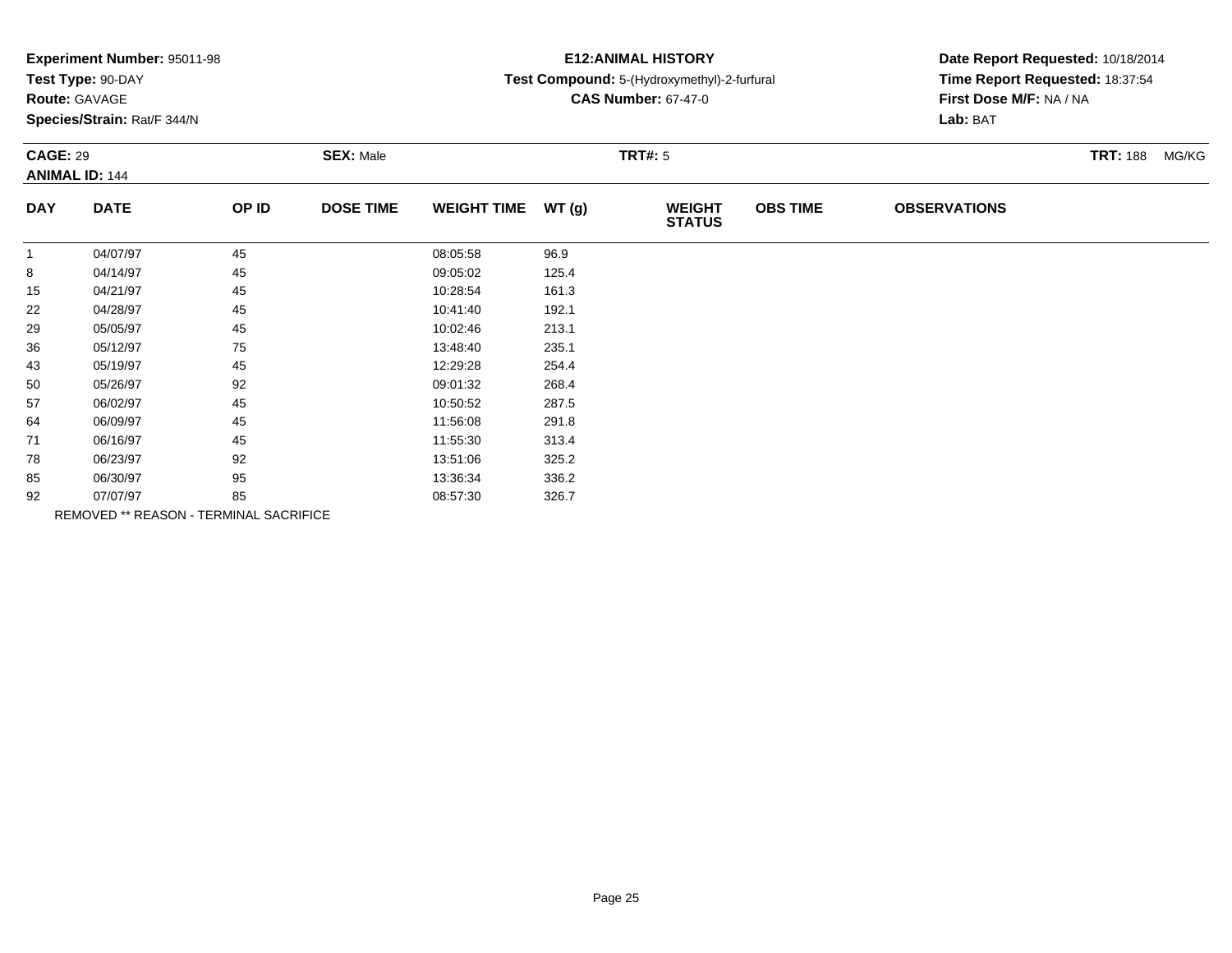| Experiment Number: 95011-98 |  |  |
|-----------------------------|--|--|
|-----------------------------|--|--|

# **Route:** GAVAGE

**Species/Strain:** Rat/F 344/N

# **E12:ANIMAL HISTORY**

### **Test Compound:** 5-(Hydroxymethyl)-2-furfural

**CAS Number:** 67-47-0

| <b>CAGE: 29</b> | <b>ANIMAL ID: 145</b> |                                        | <b>SEX: Male</b> |                    |       | <b>TRT#: 5</b>                 |                 |                     | <b>TRT: 188 MG/KG</b> |
|-----------------|-----------------------|----------------------------------------|------------------|--------------------|-------|--------------------------------|-----------------|---------------------|-----------------------|
| <b>DAY</b>      | <b>DATE</b>           | OP ID                                  | <b>DOSE TIME</b> | <b>WEIGHT TIME</b> | WT(g) | <b>WEIGHT</b><br><b>STATUS</b> | <b>OBS TIME</b> | <b>OBSERVATIONS</b> |                       |
| $\mathbf{1}$    | 04/07/97              | 45                                     |                  | 08:05:58           | 84.1  |                                |                 |                     |                       |
| 8               | 04/14/97              | 45                                     |                  | 09:05:02           | 108.2 |                                |                 |                     |                       |
| 15              | 04/21/97              | 45                                     |                  | 10:28:54           | 143.6 |                                |                 |                     |                       |
| 22              | 04/28/97              | 45                                     |                  | 10:41:40           | 172.7 |                                |                 |                     |                       |
| 29              | 05/05/97              | 45                                     |                  | 10:02:46           | 188.8 |                                |                 |                     |                       |
| 36              | 05/12/97              | 75                                     |                  | 13:48:40           | 205.2 |                                |                 |                     |                       |
| 43              | 05/19/97              | 45                                     |                  | 12:29:28           | 225.5 |                                |                 |                     |                       |
| 50              | 05/26/97              | 92                                     |                  | 09:01:32           | 238.0 |                                |                 |                     |                       |
| 57              | 06/02/97              | 45                                     |                  | 10:50:52           | 249.8 |                                |                 |                     |                       |
| 64              | 06/09/97              | 45                                     |                  | 11:56:08           | 259.6 |                                |                 |                     |                       |
| 71              | 06/16/97              | 45                                     |                  | 11:55:30           | 276.8 |                                |                 |                     |                       |
| 78              | 06/23/97              | 92                                     |                  | 13:51:06           | 292.7 |                                |                 |                     |                       |
| 85              | 06/30/97              | 95                                     |                  | 13:36:34           | 305.0 |                                |                 |                     |                       |
| 92              | 07/07/97              | 85                                     |                  | 08:57:30           | 305.9 |                                |                 |                     |                       |
|                 |                       | REMOVED ** REASON - TERMINAL SACRIFICE |                  |                    |       |                                |                 |                     |                       |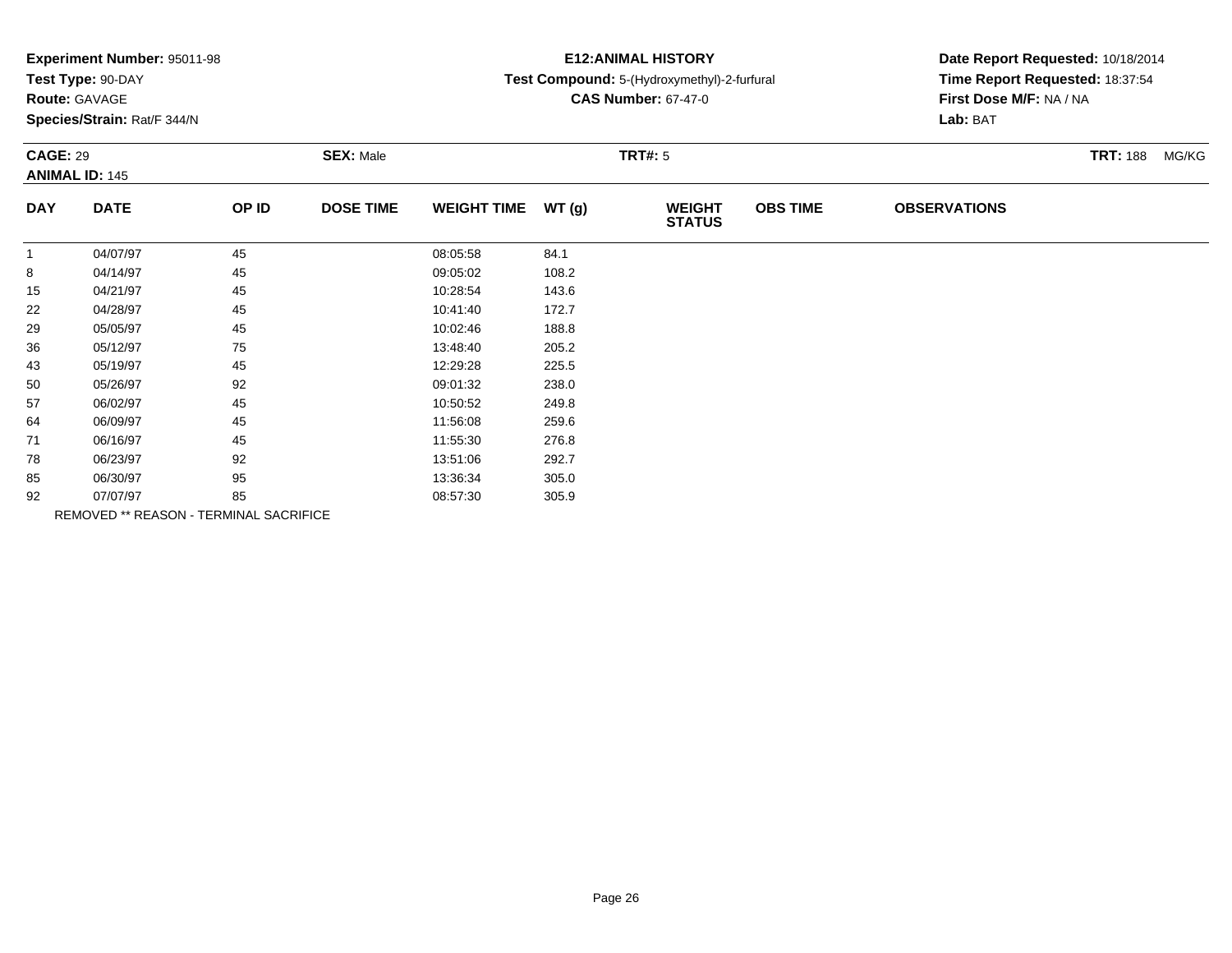|  |  | Experiment Number: 95011-98 |  |
|--|--|-----------------------------|--|
|--|--|-----------------------------|--|

**Route:** GAVAGE

**Species/Strain:** Rat/F 344/N

# **E12:ANIMAL HISTORY**

### **Test Compound:** 5-(Hydroxymethyl)-2-furfural

**CAS Number:** 67-47-0

| <b>CAGE: 30</b> | <b>ANIMAL ID: 146</b> |                                        | <b>SEX: Male</b> |                    |       | <b>TRT#: 5</b>                 |                 |                     | <b>TRT: 188</b> | MG/KG |
|-----------------|-----------------------|----------------------------------------|------------------|--------------------|-------|--------------------------------|-----------------|---------------------|-----------------|-------|
| <b>DAY</b>      | <b>DATE</b>           | OP ID                                  | <b>DOSE TIME</b> | <b>WEIGHT TIME</b> | WT(g) | <b>WEIGHT</b><br><b>STATUS</b> | <b>OBS TIME</b> | <b>OBSERVATIONS</b> |                 |       |
| $\mathbf{1}$    | 04/07/97              | 45                                     |                  | 08:07:08           | 89.8  |                                |                 |                     |                 |       |
| 8               | 04/14/97              | 45                                     |                  | 09:06:46           | 119.2 |                                |                 |                     |                 |       |
| 15              | 04/21/97              | 45                                     |                  | 10:30:46           | 154.5 |                                |                 |                     |                 |       |
| 22              | 04/28/97              | 45                                     |                  | 10:43:50           | 193.8 |                                |                 |                     |                 |       |
| 29              | 05/05/97              | 45                                     |                  | 10:04:16           | 208.7 |                                |                 |                     |                 |       |
| 36              | 05/12/97              | 75                                     |                  | 13:50:20           | 228.5 |                                |                 |                     |                 |       |
| 43              | 05/19/97              | 45                                     |                  | 12:30:32           | 244.1 |                                |                 |                     |                 |       |
| 50              | 05/26/97              | 92                                     |                  | 09:04:04           | 263.3 |                                |                 |                     |                 |       |
| 57              | 06/02/97              | 45                                     |                  | 10:54:24           | 276.8 |                                |                 |                     |                 |       |
| 64              | 06/09/97              | 45                                     |                  | 11:57:28           | 288.3 |                                |                 |                     |                 |       |
| 71              | 06/16/97              | 45                                     |                  | 11:56:54           | 306.0 |                                |                 |                     |                 |       |
| 78              | 06/23/97              | 92                                     |                  | 13:49:06           | 315.7 |                                |                 |                     |                 |       |
| 85              | 06/30/97              | 95                                     |                  | 13:34:12           | 323.8 |                                |                 |                     |                 |       |
| 92              | 07/07/97              | 85                                     |                  | 08:59:38           | 320.4 |                                |                 |                     |                 |       |
|                 |                       | REMOVED ** REASON - TERMINAL SACRIFICE |                  |                    |       |                                |                 |                     |                 |       |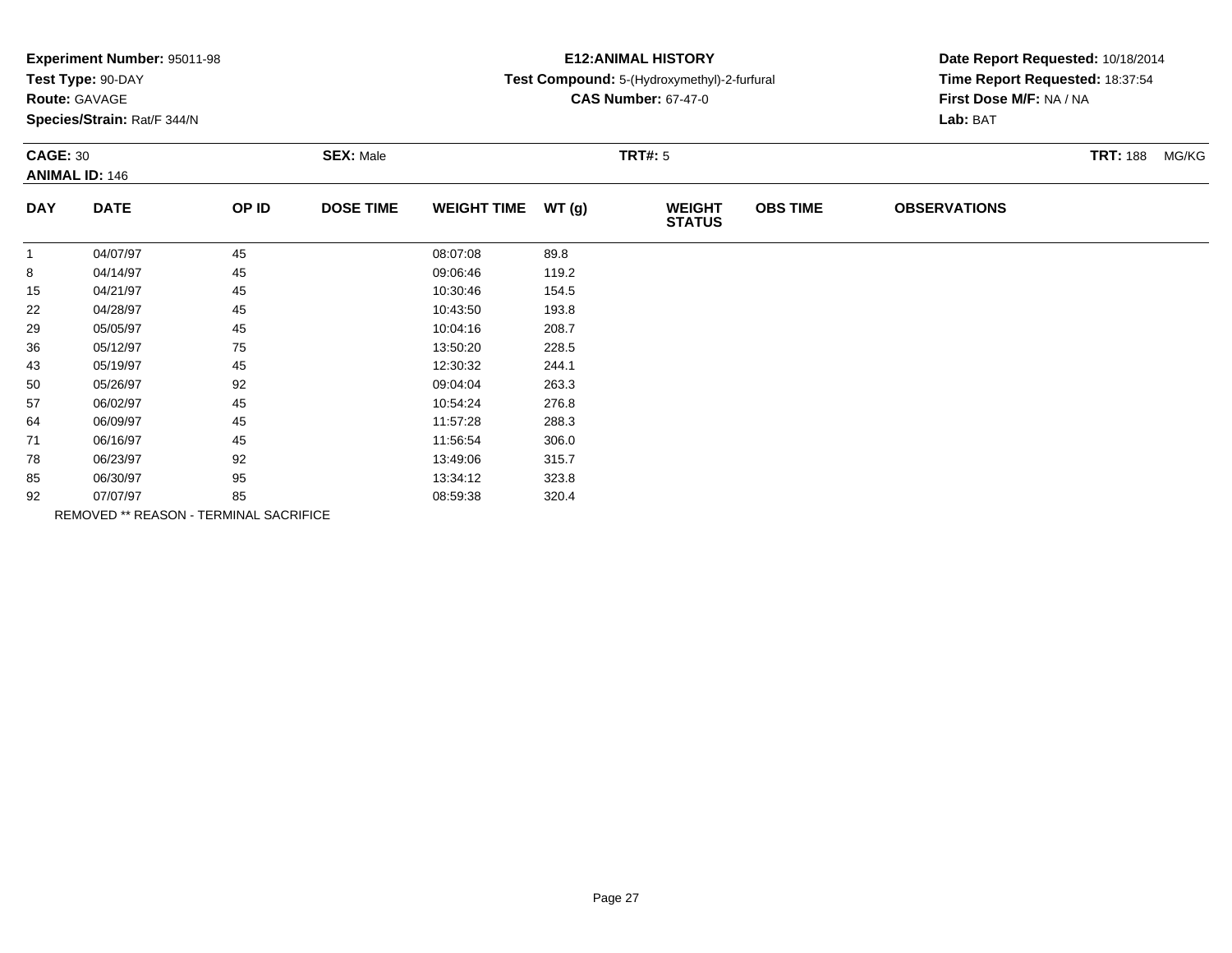| Experiment Number: 95011-98 |  |  |
|-----------------------------|--|--|
|-----------------------------|--|--|

# **Route:** GAVAGE

**Species/Strain:** Rat/F 344/N

# **E12:ANIMAL HISTORY**

### **Test Compound:** 5-(Hydroxymethyl)-2-furfural

**CAS Number:** 67-47-0

| <b>CAGE: 30</b> | <b>ANIMAL ID: 147</b> |                                        | <b>SEX: Male</b> |                    |       | <b>TRT#: 5</b>                 |                 |                     | <b>TRT: 188 MG/KG</b> |
|-----------------|-----------------------|----------------------------------------|------------------|--------------------|-------|--------------------------------|-----------------|---------------------|-----------------------|
| <b>DAY</b>      | <b>DATE</b>           | OP ID                                  | <b>DOSE TIME</b> | <b>WEIGHT TIME</b> | WT(g) | <b>WEIGHT</b><br><b>STATUS</b> | <b>OBS TIME</b> | <b>OBSERVATIONS</b> |                       |
| $\mathbf{1}$    | 04/07/97              | 45                                     |                  | 08:07:08           | 105.2 |                                |                 |                     |                       |
| 8               | 04/14/97              | 45                                     |                  | 09:06:46           | 133.9 |                                |                 |                     |                       |
| 15              | 04/21/97              | 45                                     |                  | 10:30:46           | 169.1 |                                |                 |                     |                       |
| 22              | 04/28/97              | 45                                     |                  | 10:43:50           | 204.4 |                                |                 |                     |                       |
| 29              | 05/05/97              | 45                                     |                  | 10:04:16           | 221.2 |                                |                 |                     |                       |
| 36              | 05/12/97              | 75                                     |                  | 13:50:20           | 247.5 |                                |                 |                     |                       |
| 43              | 05/19/97              | 45                                     |                  | 12:30:32           | 263.7 |                                |                 |                     |                       |
| 50              | 05/26/97              | 92                                     |                  | 09:04:04           | 281.3 |                                |                 |                     |                       |
| 57              | 06/02/97              | 45                                     |                  | 10:54:24           | 292.5 |                                |                 |                     |                       |
| 64              | 06/09/97              | 45                                     |                  | 11:57:28           | 303.7 |                                |                 |                     |                       |
| 71              | 06/16/97              | 45                                     |                  | 11:56:54           | 321.7 |                                |                 |                     |                       |
| 78              | 06/23/97              | 92                                     |                  | 13:49:06           | 332.6 |                                |                 |                     |                       |
| 85              | 06/30/97              | 95                                     |                  | 13:34:12           | 341.9 |                                |                 |                     |                       |
| 92              | 07/07/97              | 85                                     |                  | 08:59:38           | 334.5 |                                |                 |                     |                       |
|                 |                       | REMOVED ** REASON - TERMINAL SACRIFICE |                  |                    |       |                                |                 |                     |                       |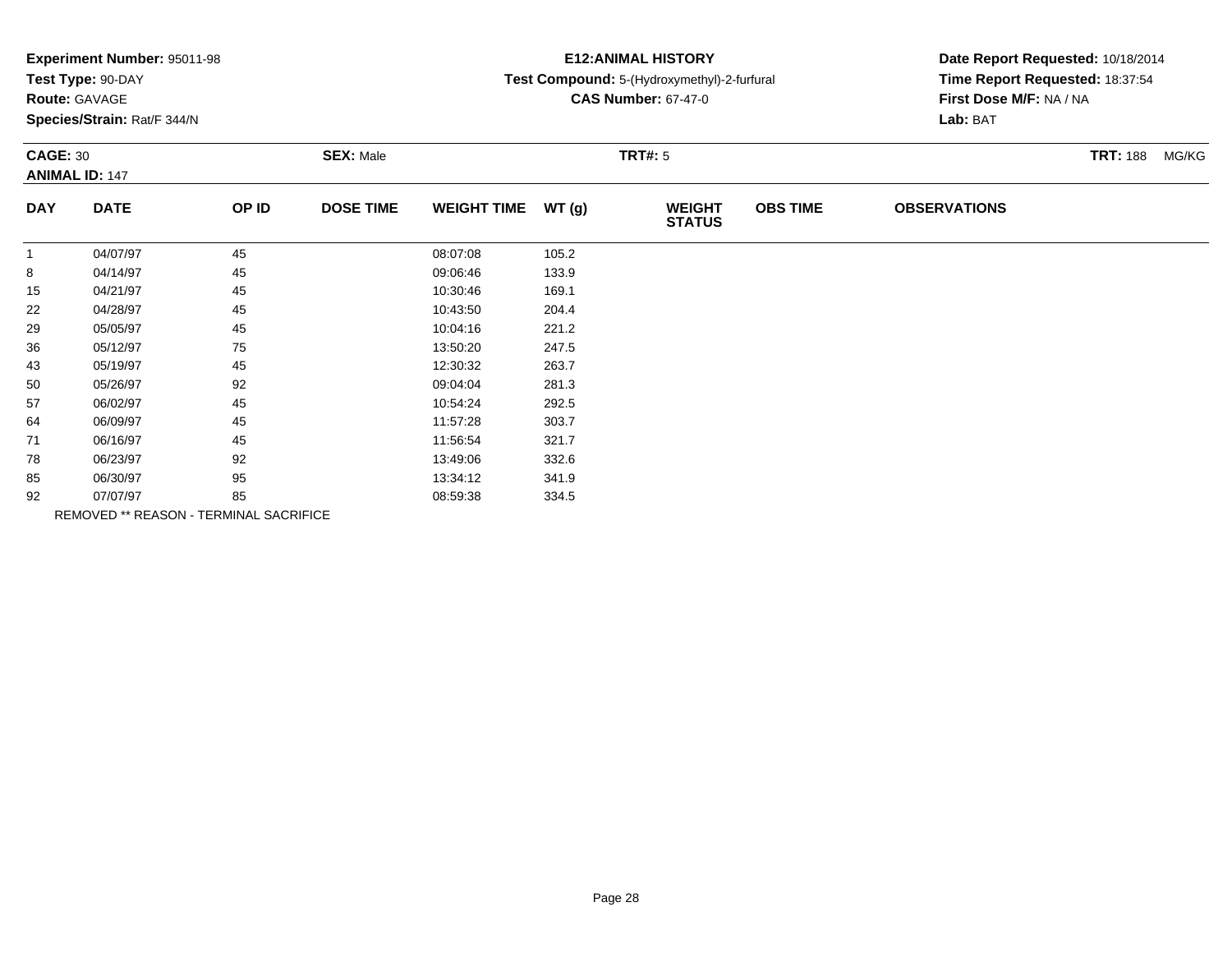|  |  | Experiment Number: 95011-98 |  |
|--|--|-----------------------------|--|
|--|--|-----------------------------|--|

# **Route:** GAVAGE

**Species/Strain:** Rat/F 344/N

## **E12:ANIMAL HISTORY**

#### **Test Compound:** 5-(Hydroxymethyl)-2-furfural

**CAS Number:** 67-47-0

| <b>CAGE: 30</b> | <b>ANIMAL ID: 148</b> |                                        | <b>SEX: Male</b> |                    |       | <b>TRT#: 5</b>                 |                 |                     | <b>TRT: 188 MG/KG</b> |
|-----------------|-----------------------|----------------------------------------|------------------|--------------------|-------|--------------------------------|-----------------|---------------------|-----------------------|
| <b>DAY</b>      | <b>DATE</b>           | OP ID                                  | <b>DOSE TIME</b> | <b>WEIGHT TIME</b> | WT(g) | <b>WEIGHT</b><br><b>STATUS</b> | <b>OBS TIME</b> | <b>OBSERVATIONS</b> |                       |
| -1              | 04/07/97              | 45                                     |                  | 08:07:08           | 78.9  |                                |                 |                     |                       |
| 8               | 04/14/97              | 45                                     |                  | 09:06:46           | 104.3 |                                |                 |                     |                       |
| 15              | 04/21/97              | 45                                     |                  | 10:30:46           | 139.7 |                                |                 |                     |                       |
| 22              | 04/28/97              | 45                                     |                  | 10:43:50           | 175.8 |                                |                 |                     |                       |
| 29              | 05/05/97              | 45                                     |                  | 10:04:16           | 197.0 |                                |                 |                     |                       |
| 36              | 05/12/97              | 75                                     |                  | 13:50:20           | 224.6 |                                |                 |                     |                       |
| 43              | 05/19/97              | 45                                     |                  | 12:30:32           | 236.0 |                                |                 |                     |                       |
| 50              | 05/26/97              | 92                                     |                  | 09:04:04           | 253.3 |                                |                 |                     |                       |
| 57              | 06/02/97              | 45                                     |                  | 10:54:24           | 269.2 |                                |                 |                     |                       |
| 64              | 06/09/97              | 45                                     |                  | 11:57:28           | 282.1 |                                |                 |                     |                       |
| 71              | 06/16/97              | 45                                     |                  | 11:56:54           | 296.6 |                                |                 |                     |                       |
| 78              | 06/23/97              | 92                                     |                  | 13:49:06           | 305.4 |                                |                 |                     |                       |
| 85              | 06/30/97              | 95                                     |                  | 13:34:12           | 321.0 |                                |                 |                     |                       |
| 92              | 07/07/97              | 85                                     |                  | 08:59:38           | 311.5 |                                |                 |                     |                       |
|                 |                       | REMOVED ** REASON - TERMINAL SACRIFICE |                  |                    |       |                                |                 |                     |                       |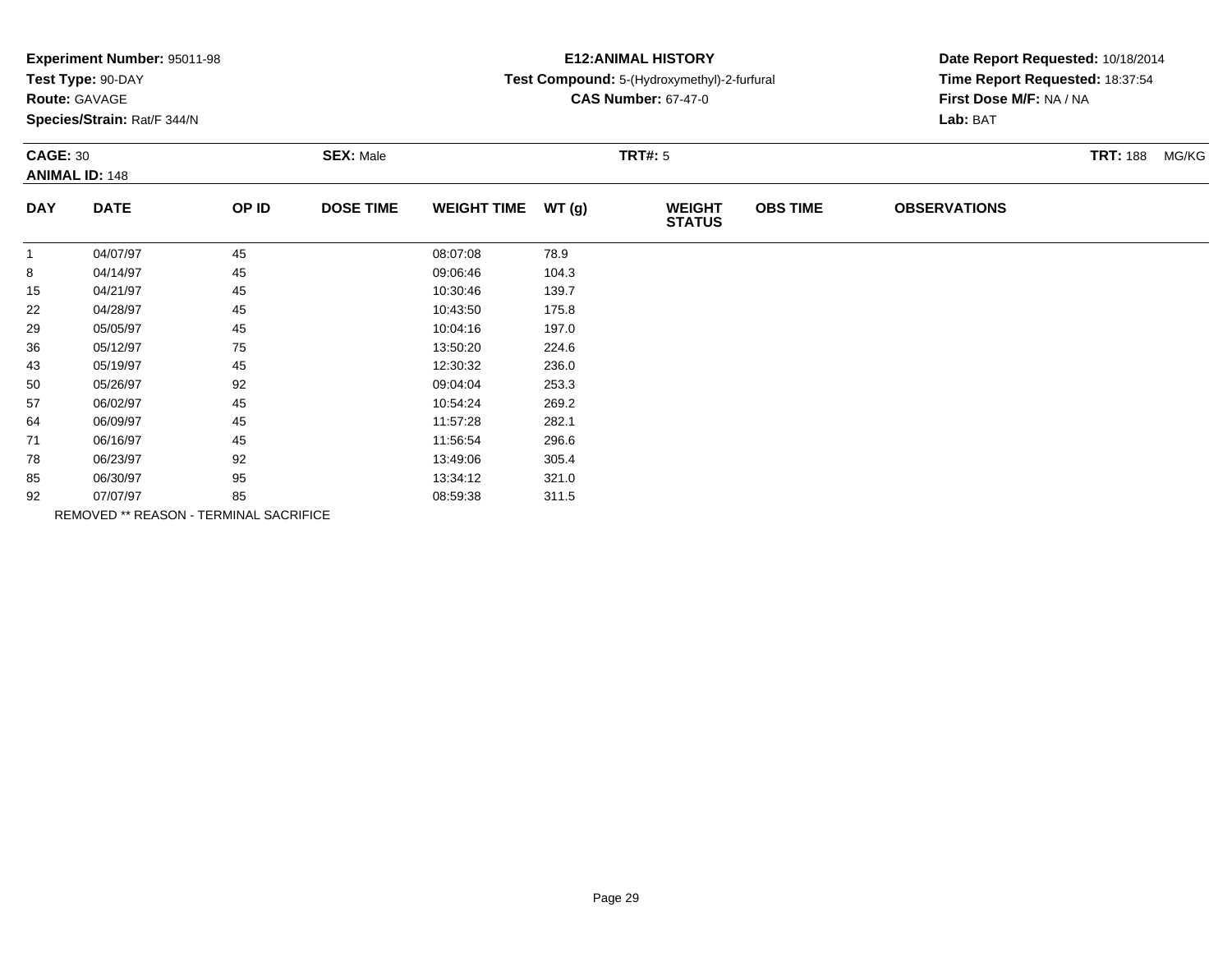|  |  | Experiment Number: 95011-98 |  |
|--|--|-----------------------------|--|
|--|--|-----------------------------|--|

# **Route:** GAVAGE

**Species/Strain:** Rat/F 344/N

# **E12:ANIMAL HISTORY**

### **Test Compound:** 5-(Hydroxymethyl)-2-furfural

**CAS Number:** 67-47-0

| <b>CAGE: 30</b> | <b>ANIMAL ID: 149</b> |                                        | <b>SEX: Male</b> |                    |       | <b>TRT#: 5</b>                 |                 |                     | <b>TRT: 188</b><br>MG/KG |
|-----------------|-----------------------|----------------------------------------|------------------|--------------------|-------|--------------------------------|-----------------|---------------------|--------------------------|
| <b>DAY</b>      | <b>DATE</b>           | OP ID                                  | <b>DOSE TIME</b> | <b>WEIGHT TIME</b> | WT(g) | <b>WEIGHT</b><br><b>STATUS</b> | <b>OBS TIME</b> | <b>OBSERVATIONS</b> |                          |
| $\mathbf{1}$    | 04/07/97              | 45                                     |                  | 08:07:08           | 81.3  |                                |                 |                     |                          |
| 8               | 04/14/97              | 45                                     |                  | 09:06:46           | 112.0 |                                |                 |                     |                          |
| 15              | 04/21/97              | 45                                     |                  | 10:30:46           | 146.0 |                                |                 |                     |                          |
| 22              | 04/28/97              | 45                                     |                  | 10:43:50           | 178.4 |                                |                 |                     |                          |
| 29              | 05/05/97              | 45                                     |                  | 10:04:16           | 193.9 |                                |                 |                     |                          |
| 36              | 05/12/97              | 75                                     |                  | 13:50:20           | 215.7 |                                |                 |                     |                          |
| 43              | 05/19/97              | 45                                     |                  | 12:30:32           | 234.0 |                                |                 |                     |                          |
| 50              | 05/26/97              | 92                                     |                  | 09:04:04           | 251.2 |                                |                 |                     |                          |
| 57              | 06/02/97              | 45                                     |                  | 10:54:24           | 268.0 |                                |                 |                     |                          |
| 64              | 06/09/97              | 45                                     |                  | 11:57:28           | 285.3 |                                |                 |                     |                          |
| 71              | 06/16/97              | 45                                     |                  | 11:56:54           | 304.8 |                                |                 |                     |                          |
| 78              | 06/23/97              | 92                                     |                  | 13:49:06           | 313.9 |                                |                 |                     |                          |
| 85              | 06/30/97              | 95                                     |                  | 13:34:12           | 324.6 |                                |                 |                     |                          |
| 92              | 07/07/97              | 85                                     |                  | 08:59:38           | 318.1 |                                |                 |                     |                          |
|                 |                       | REMOVED ** REASON - TERMINAL SACRIFICE |                  |                    |       |                                |                 |                     |                          |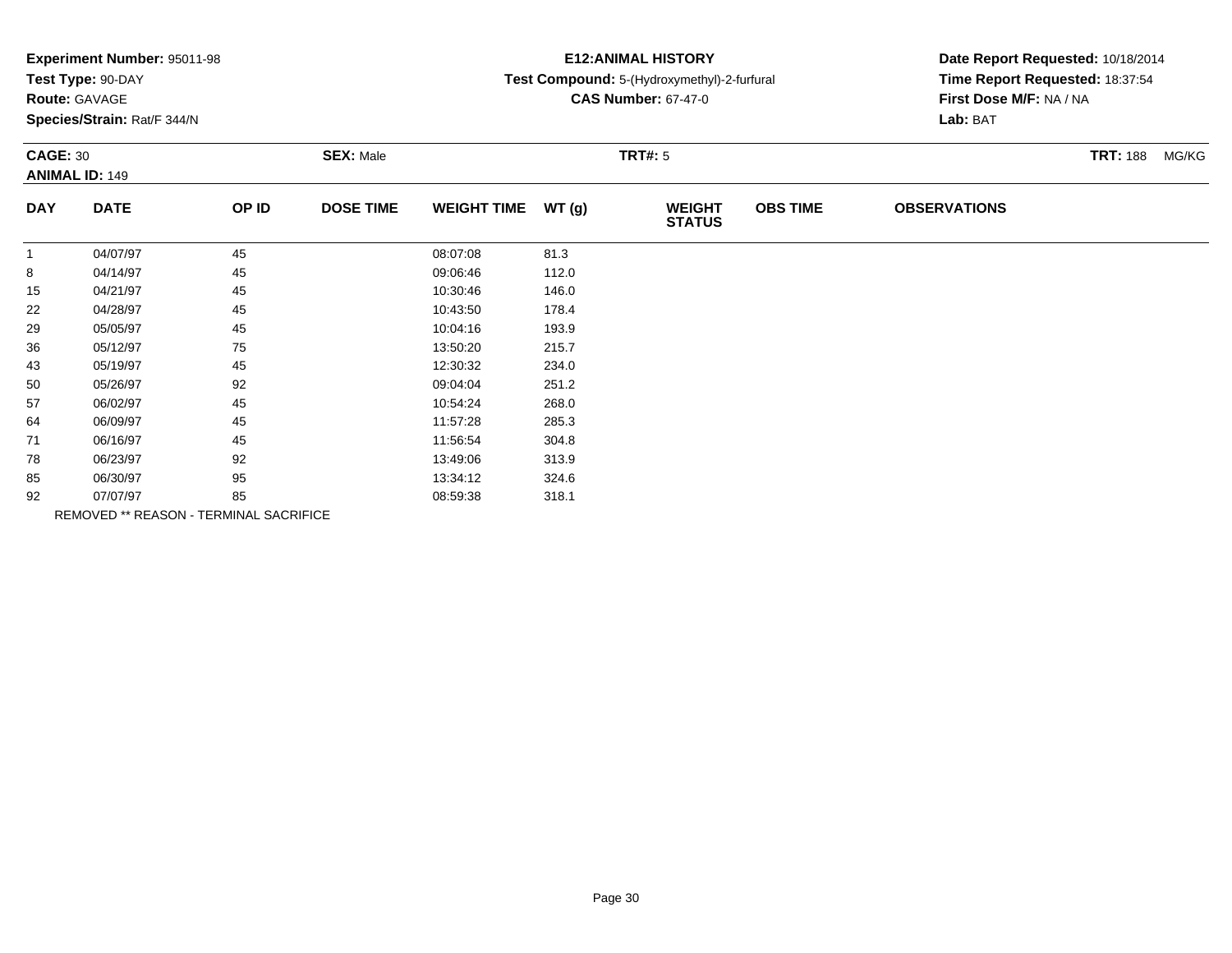| Experiment Number: 95011-98 |  |  |
|-----------------------------|--|--|
|-----------------------------|--|--|

# **Route:** GAVAGE

**Species/Strain:** Rat/F 344/N

# **E12:ANIMAL HISTORY**

### **Test Compound:** 5-(Hydroxymethyl)-2-furfural

**CAS Number:** 67-47-0

| <b>CAGE: 30</b><br><b>ANIMAL ID: 150</b> |             | <b>SEX: Male</b>                       |                  |                    | <b>TRT#: 5</b> |                                |                 | <b>TRT: 188</b>     | MG/KG |  |
|------------------------------------------|-------------|----------------------------------------|------------------|--------------------|----------------|--------------------------------|-----------------|---------------------|-------|--|
| <b>DAY</b>                               | <b>DATE</b> | OP ID                                  | <b>DOSE TIME</b> | <b>WEIGHT TIME</b> | WT(g)          | <b>WEIGHT</b><br><b>STATUS</b> | <b>OBS TIME</b> | <b>OBSERVATIONS</b> |       |  |
| $\mathbf{1}$                             | 04/07/97    | 45                                     |                  | 08:07:08           | 91.1           |                                |                 |                     |       |  |
| 8                                        | 04/14/97    | 45                                     |                  | 09:06:46           | 116.2          |                                |                 |                     |       |  |
| 15                                       | 04/21/97    | 45                                     |                  | 10:30:46           | 153.1          |                                |                 |                     |       |  |
| 22                                       | 04/28/97    | 45                                     |                  | 10:43:50           | 188.5          |                                |                 |                     |       |  |
| 29                                       | 05/05/97    | 45                                     |                  | 10:04:16           | 204.3          |                                |                 |                     |       |  |
| 36                                       | 05/12/97    | 75                                     |                  | 13:50:20           | 225.3          |                                |                 |                     |       |  |
| 43                                       | 05/19/97    | 45                                     |                  | 12:30:32           | 241.2          |                                |                 |                     |       |  |
| 50                                       | 05/26/97    | 92                                     |                  | 09:04:04           | 257.0          |                                |                 |                     |       |  |
| 57                                       | 06/02/97    | 45                                     |                  | 10:54:24           | 274.4          |                                |                 |                     |       |  |
| 64                                       | 06/09/97    | 45                                     |                  | 11:57:28           | 284.5          |                                |                 |                     |       |  |
| 71                                       | 06/16/97    | 45                                     |                  | 11:56:54           | 304.6          |                                |                 |                     |       |  |
| 78                                       | 06/23/97    | 92                                     |                  | 13:49:06           | 313.3          |                                |                 |                     |       |  |
| 85                                       | 06/30/97    | 95                                     |                  | 13:34:12           | 325.0          |                                |                 |                     |       |  |
| 92                                       | 07/07/97    | 85                                     |                  | 08:59:38           | 320.0          |                                |                 |                     |       |  |
|                                          |             | REMOVED ** REASON - TERMINAL SACRIFICE |                  |                    |                |                                |                 |                     |       |  |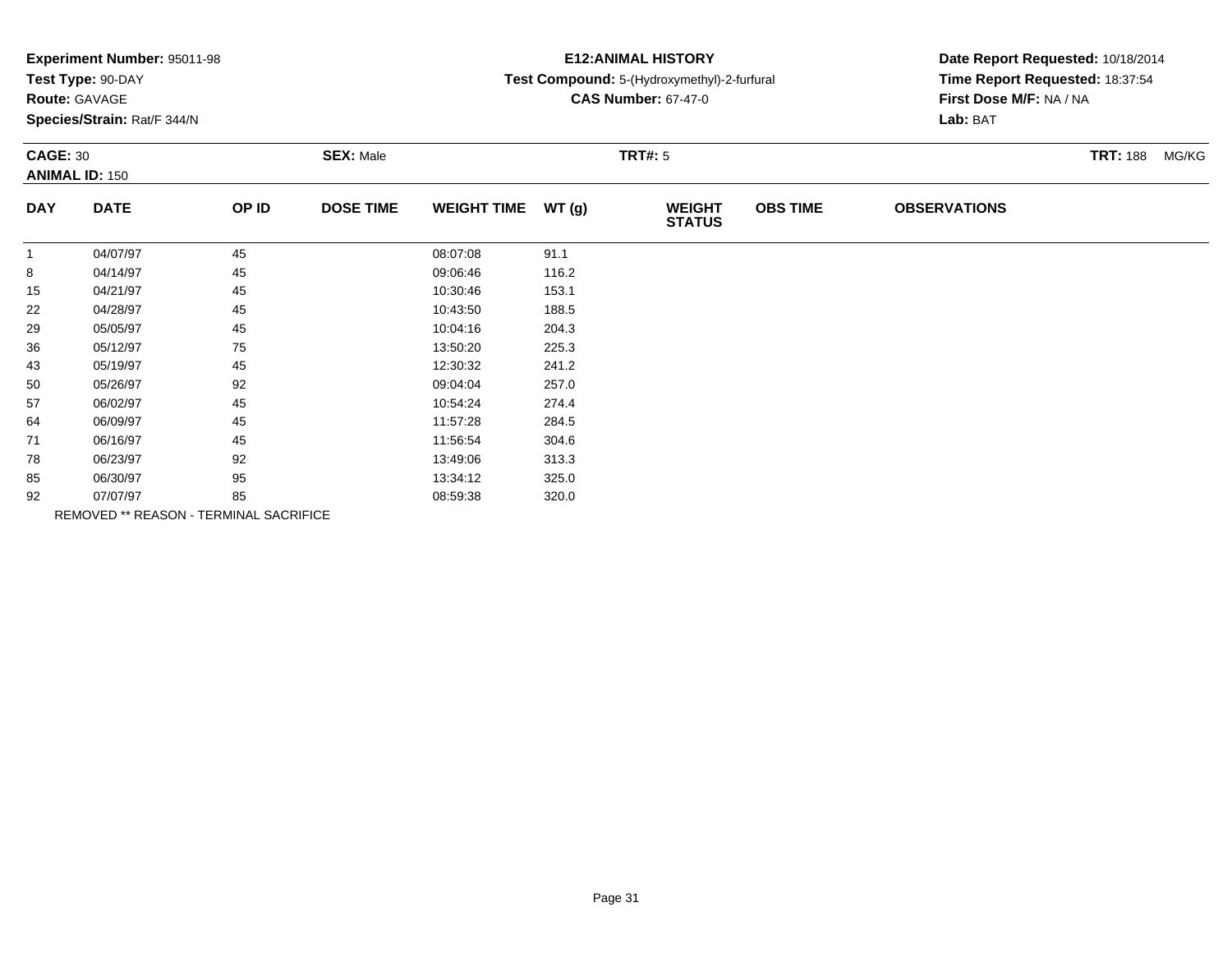|  |  | Experiment Number: 95011-98 |  |
|--|--|-----------------------------|--|
|--|--|-----------------------------|--|

# **Route:** GAVAGE

**Species/Strain:** Rat/F 344/N

## **E12:ANIMAL HISTORY**

## **Test Compound:** 5-(Hydroxymethyl)-2-furfural

**CAS Number:** 67-47-0

| <b>CAGE: 31</b><br><b>ANIMAL ID: 151</b> |             | <b>SEX: Male</b>                       |                  |                    | <b>TRT#: 7</b> |                                |                 | <b>TRT: 375 MG/KG</b> |  |  |
|------------------------------------------|-------------|----------------------------------------|------------------|--------------------|----------------|--------------------------------|-----------------|-----------------------|--|--|
| <b>DAY</b>                               | <b>DATE</b> | OP ID                                  | <b>DOSE TIME</b> | <b>WEIGHT TIME</b> | WT(g)          | <b>WEIGHT</b><br><b>STATUS</b> | <b>OBS TIME</b> | <b>OBSERVATIONS</b>   |  |  |
| -1                                       | 04/07/97    | 45                                     |                  | 08:16:06           | 89.0           |                                |                 |                       |  |  |
| 8                                        | 04/14/97    | 45                                     |                  | 08:43:52           | 116.9          |                                |                 |                       |  |  |
| 15                                       | 04/21/97    | 45                                     |                  | 10:13:32           | 154.2          |                                |                 |                       |  |  |
| 22                                       | 04/28/97    | 45                                     |                  | 10:26:34           | 188.6          |                                |                 |                       |  |  |
| 29                                       | 05/05/97    | 45                                     |                  | 09:46:48           | 198.5          |                                |                 |                       |  |  |
| 36                                       | 05/12/97    | 75                                     |                  | 14:06:10           | 224.0          |                                |                 |                       |  |  |
| 43                                       | 05/19/97    | 45                                     |                  | 12:36:26           | 238.0          |                                |                 |                       |  |  |
| 50                                       | 05/26/97    | 92                                     |                  | 09:21:18           | 253.5          |                                |                 |                       |  |  |
| 57                                       | 06/02/97    | 45                                     |                  | 10:32:20           | 270.1          |                                |                 |                       |  |  |
| 64                                       | 06/09/97    | 45                                     |                  | 11:50:12           | 282.2          |                                |                 |                       |  |  |
| 71                                       | 06/16/97    | 45                                     |                  | 12:04:20           | 304.0          |                                |                 |                       |  |  |
| 78                                       | 06/23/97    | 92                                     |                  | 13:58:32           | 311.6          |                                |                 |                       |  |  |
| 85                                       | 06/30/97    | 95                                     |                  | 13:52:20           | 314.9          |                                |                 |                       |  |  |
| 92                                       | 07/07/97    | 85                                     |                  | 08:35:08           | 322.4          |                                |                 |                       |  |  |
|                                          |             | REMOVED ** REASON - TERMINAL SACRIFICE |                  |                    |                |                                |                 |                       |  |  |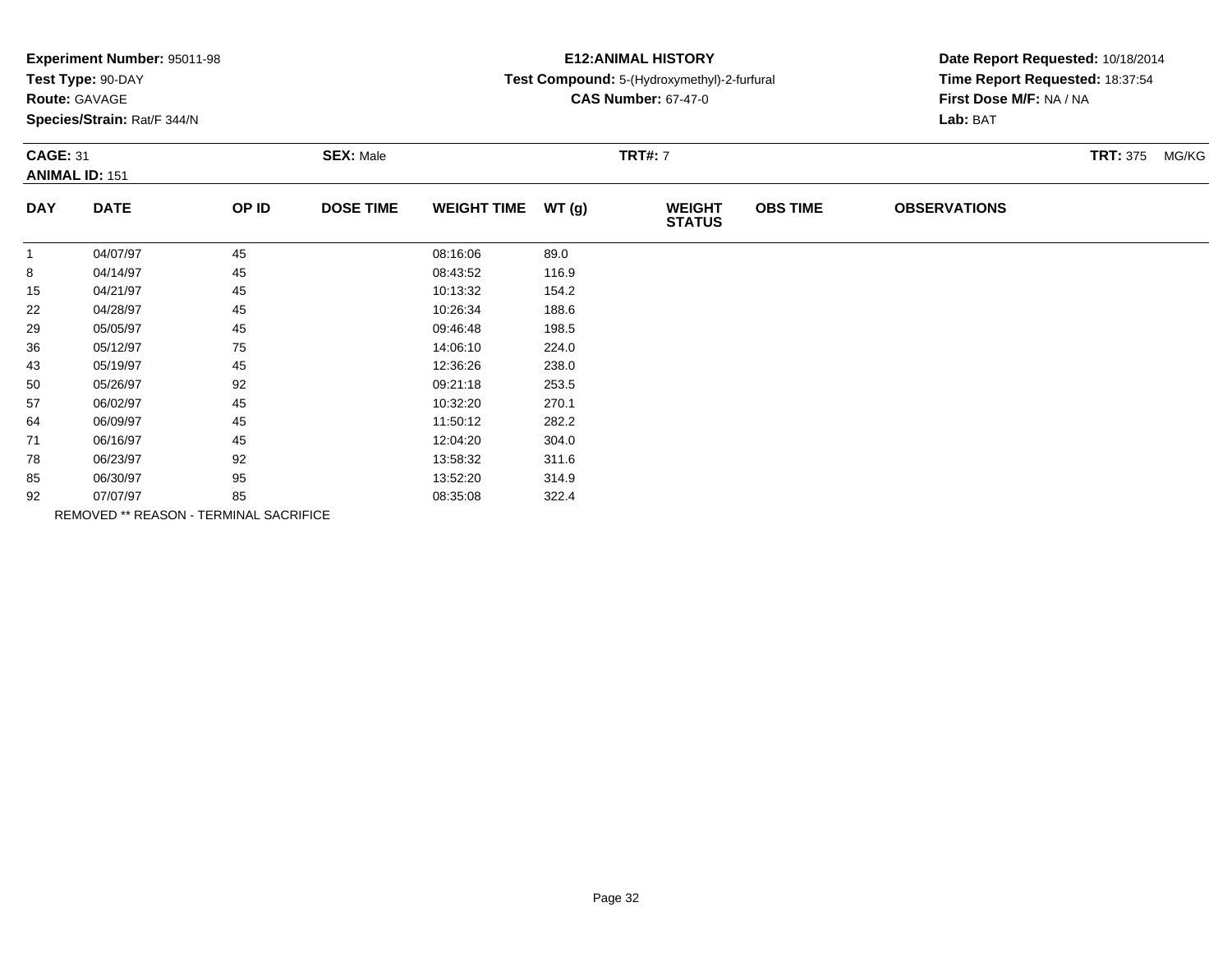|  |  | Experiment Number: 95011-98 |  |
|--|--|-----------------------------|--|
|--|--|-----------------------------|--|

# **Route:** GAVAGE

**Species/Strain:** Rat/F 344/N

## **E12:ANIMAL HISTORY**

### **Test Compound:** 5-(Hydroxymethyl)-2-furfural

**CAS Number:** 67-47-0

| <b>CAGE: 31</b><br><b>ANIMAL ID: 152</b> |             | <b>SEX: Male</b>                       |                  |                    | <b>TRT#: 7</b> |                                |                 | <b>TRT: 375 MG/KG</b> |  |  |
|------------------------------------------|-------------|----------------------------------------|------------------|--------------------|----------------|--------------------------------|-----------------|-----------------------|--|--|
| <b>DAY</b>                               | <b>DATE</b> | OP ID                                  | <b>DOSE TIME</b> | <b>WEIGHT TIME</b> | WT(g)          | <b>WEIGHT</b><br><b>STATUS</b> | <b>OBS TIME</b> | <b>OBSERVATIONS</b>   |  |  |
| $\mathbf{1}$                             | 04/07/97    | 45                                     |                  | 08:16:06           | 81.9           |                                |                 |                       |  |  |
| 8                                        | 04/14/97    | 45                                     |                  | 08:43:52           | 113.5          |                                |                 |                       |  |  |
| 15                                       | 04/21/97    | 45                                     |                  | 10:13:32           | 153.0          |                                |                 |                       |  |  |
| 22                                       | 04/28/97    | 45                                     |                  | 10:26:34           | 191.6          |                                |                 |                       |  |  |
| 29                                       | 05/05/97    | 45                                     |                  | 09:46:48           | 206.6          |                                |                 |                       |  |  |
| 36                                       | 05/12/97    | 75                                     |                  | 14:06:10           | 229.6          |                                |                 |                       |  |  |
| 43                                       | 05/19/97    | 45                                     |                  | 12:36:26           | 247.2          |                                |                 |                       |  |  |
| 50                                       | 05/26/97    | 92                                     |                  | 09:21:18           | 265.4          |                                |                 |                       |  |  |
| 57                                       | 06/02/97    | 45                                     |                  | 10:32:20           | 285.8          |                                |                 |                       |  |  |
| 64                                       | 06/09/97    | 45                                     |                  | 11:50:12           | 302.2          |                                |                 |                       |  |  |
| 71                                       | 06/16/97    | 45                                     |                  | 12:04:20           | 316.2          |                                |                 |                       |  |  |
| 78                                       | 06/23/97    | 92                                     |                  | 13:58:32           | 324.3          |                                |                 |                       |  |  |
| 85                                       | 06/30/97    | 95                                     |                  | 13:52:20           | 331.9          |                                |                 |                       |  |  |
| 92                                       | 07/07/97    | 85                                     |                  | 08:35:08           | 340.6          |                                |                 |                       |  |  |
|                                          |             | REMOVED ** REASON - TERMINAL SACRIFICE |                  |                    |                |                                |                 |                       |  |  |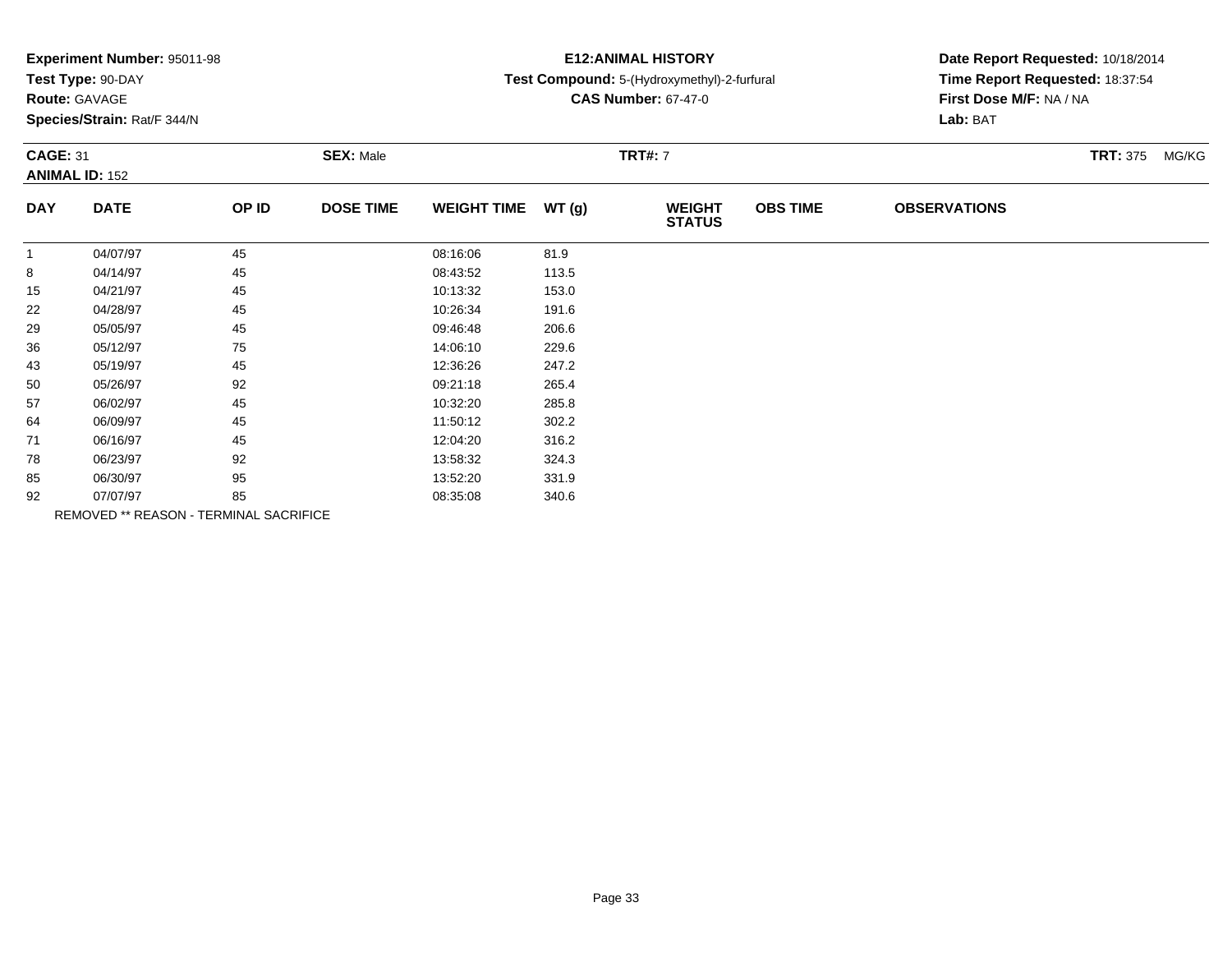|  |  | Experiment Number: 95011-98 |  |
|--|--|-----------------------------|--|
|--|--|-----------------------------|--|

# **Route:** GAVAGE

**Species/Strain:** Rat/F 344/N

## **E12:ANIMAL HISTORY**

### **Test Compound:** 5-(Hydroxymethyl)-2-furfural

**CAS Number:** 67-47-0

| <b>CAGE: 31</b><br><b>ANIMAL ID: 153</b> |                                        | <b>SEX: Male</b> |                  |                    | <b>TRT#: 7</b> |                                |                 | <b>TRT: 375 MG/KG</b> |  |  |
|------------------------------------------|----------------------------------------|------------------|------------------|--------------------|----------------|--------------------------------|-----------------|-----------------------|--|--|
| <b>DAY</b>                               | <b>DATE</b>                            | OP ID            | <b>DOSE TIME</b> | <b>WEIGHT TIME</b> | WT(g)          | <b>WEIGHT</b><br><b>STATUS</b> | <b>OBS TIME</b> | <b>OBSERVATIONS</b>   |  |  |
| -1                                       | 04/07/97                               | 45               |                  | 08:16:06           | 103.3          |                                |                 |                       |  |  |
| 8                                        | 04/14/97                               | 45               |                  | 08:43:52           | 131.4          |                                |                 |                       |  |  |
| 15                                       | 04/21/97                               | 45               |                  | 10:13:32           | 168.7          |                                |                 |                       |  |  |
| 22                                       | 04/28/97                               | 45               |                  | 10:26:34           | 206.3          |                                |                 |                       |  |  |
| 29                                       | 05/05/97                               | 45               |                  | 09:46:48           | 216.0          |                                |                 |                       |  |  |
| 36                                       | 05/12/97                               | 75               |                  | 14:06:10           | 241.5          |                                |                 |                       |  |  |
| 43                                       | 05/19/97                               | 45               |                  | 12:36:26           | 257.7          |                                |                 |                       |  |  |
| 50                                       | 05/26/97                               | 92               |                  | 09:21:18           | 271.7          |                                |                 |                       |  |  |
| 57                                       | 06/02/97                               | 45               |                  | 10:32:20           | 280.8          |                                |                 |                       |  |  |
| 64                                       | 06/09/97                               | 45               |                  | 11:50:12           | 294.7          |                                |                 |                       |  |  |
| 71                                       | 06/16/97                               | 45               |                  | 12:04:20           | 316.3          |                                |                 |                       |  |  |
| 78                                       | 06/23/97                               | 92               |                  | 13:58:32           | 321.7          |                                |                 |                       |  |  |
| 85                                       | 06/30/97                               | 95               |                  | 13:52:20           | 328.7          |                                |                 |                       |  |  |
| 92                                       | 07/07/97                               | 85               |                  | 08:35:08           | 336.5          |                                |                 |                       |  |  |
|                                          | REMOVED ** REASON - TERMINAL SACRIFICE |                  |                  |                    |                |                                |                 |                       |  |  |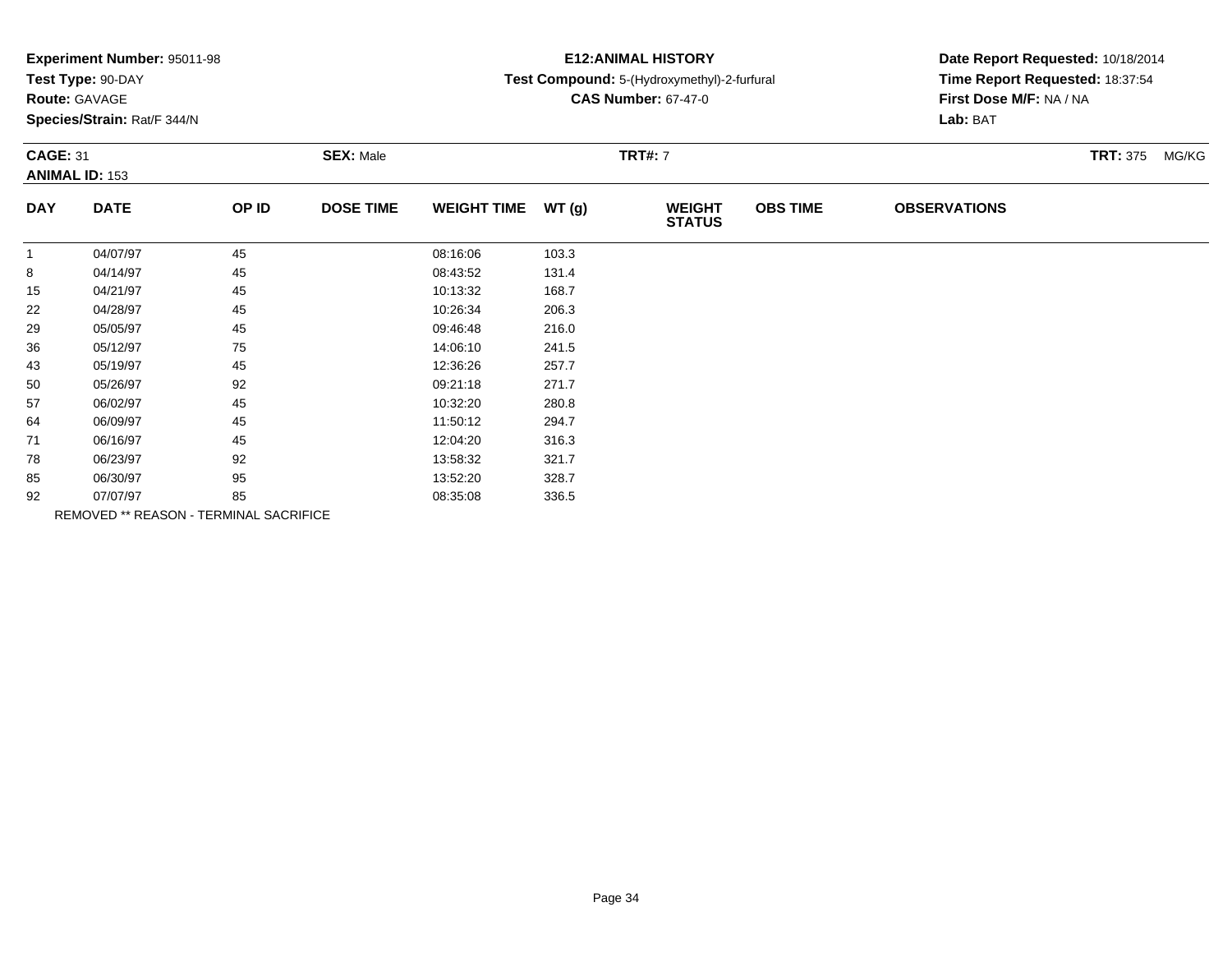| Experiment Number: 95011-98 |  |  |
|-----------------------------|--|--|
|-----------------------------|--|--|

# **Route:** GAVAGE

**Species/Strain:** Rat/F 344/N

## **E12:ANIMAL HISTORY**

## **Test Compound:** 5-(Hydroxymethyl)-2-furfural

**CAS Number:** 67-47-0

|              | <b>CAGE: 31</b><br><b>ANIMAL ID: 154</b> |                                        | <b>SEX: Male</b> |                    |       | <b>TRT#: 7</b>                 |                 |                     | <b>TRT: 375 MG/KG</b> |  |
|--------------|------------------------------------------|----------------------------------------|------------------|--------------------|-------|--------------------------------|-----------------|---------------------|-----------------------|--|
| <b>DAY</b>   | <b>DATE</b>                              | OP ID                                  | <b>DOSE TIME</b> | <b>WEIGHT TIME</b> | WT(g) | <b>WEIGHT</b><br><b>STATUS</b> | <b>OBS TIME</b> | <b>OBSERVATIONS</b> |                       |  |
| $\mathbf{1}$ | 04/07/97                                 | 45                                     |                  | 08:16:06           | 81.1  |                                |                 |                     |                       |  |
| 8            | 04/14/97                                 | 45                                     |                  | 08:43:52           | 108.7 |                                |                 |                     |                       |  |
| 15           | 04/21/97                                 | 45                                     |                  | 10:13:32           | 140.8 |                                |                 |                     |                       |  |
| 22           | 04/28/97                                 | 45                                     |                  | 10:26:34           | 173.9 |                                |                 |                     |                       |  |
| 29           | 05/05/97                                 | 45                                     |                  | 09:46:48           | 185.5 |                                |                 |                     |                       |  |
| 36           | 05/12/97                                 | 75                                     |                  | 14:06:10           | 203.8 |                                |                 |                     |                       |  |
| 43           | 05/19/97                                 | 45                                     |                  | 12:36:26           | 215.5 |                                |                 |                     |                       |  |
| 50           | 05/26/97                                 | 92                                     |                  | 09:21:18           | 232.0 |                                |                 |                     |                       |  |
| 57           | 06/02/97                                 | 45                                     |                  | 10:32:20           | 246.4 |                                |                 |                     |                       |  |
| 64           | 06/09/97                                 | 45                                     |                  | 11:50:12           | 256.0 |                                |                 |                     |                       |  |
| 71           | 06/16/97                                 | 45                                     |                  | 12:04:20           | 277.3 |                                |                 |                     |                       |  |
| 78           | 06/23/97                                 | 92                                     |                  | 13:58:32           | 282.1 |                                |                 |                     |                       |  |
| 85           | 06/30/97                                 | 95                                     |                  | 13:52:20           | 291.0 |                                |                 |                     |                       |  |
| 92           | 07/07/97                                 | 85                                     |                  | 08:35:08           | 303.8 |                                |                 |                     |                       |  |
|              |                                          | REMOVED ** REASON - TERMINAL SACRIFICE |                  |                    |       |                                |                 |                     |                       |  |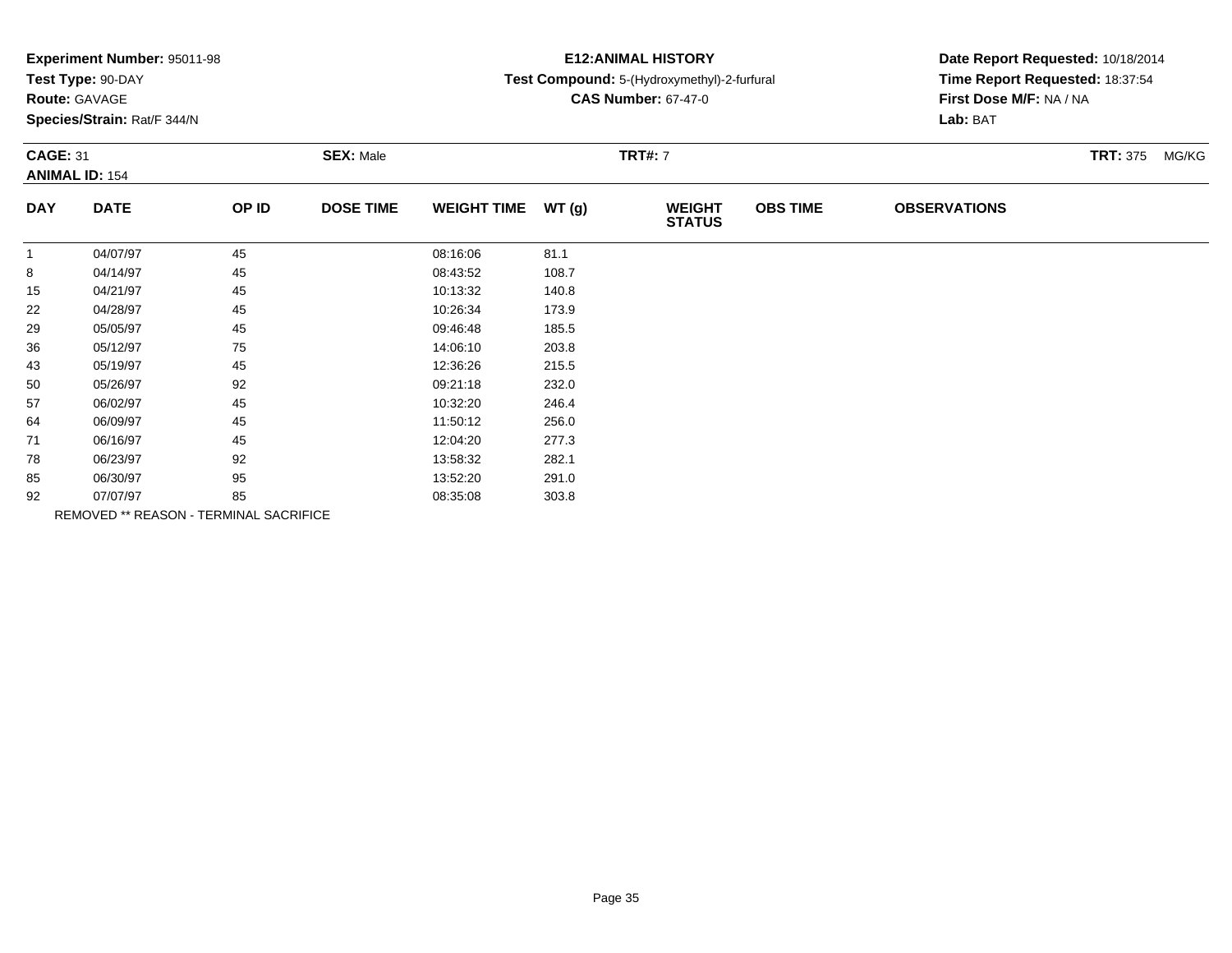| Experiment Number: 95011-98 |  |  |
|-----------------------------|--|--|
|-----------------------------|--|--|

# **Route:** GAVAGE

**Species/Strain:** Rat/F 344/N

## **E12:ANIMAL HISTORY**

## **Test Compound:** 5-(Hydroxymethyl)-2-furfural

**CAS Number:** 67-47-0

|              | <b>CAGE: 31</b><br><b>ANIMAL ID: 155</b> |                                        | <b>SEX: Male</b> |                    |       | <b>TRT#: 7</b>                 |                 |                     | <b>TRT: 375 MG/KG</b> |  |
|--------------|------------------------------------------|----------------------------------------|------------------|--------------------|-------|--------------------------------|-----------------|---------------------|-----------------------|--|
| <b>DAY</b>   | <b>DATE</b>                              | OP ID                                  | <b>DOSE TIME</b> | <b>WEIGHT TIME</b> | WT(g) | <b>WEIGHT</b><br><b>STATUS</b> | <b>OBS TIME</b> | <b>OBSERVATIONS</b> |                       |  |
| $\mathbf{1}$ | 04/07/97                                 | 45                                     |                  | 08:16:06           | 97.0  |                                |                 |                     |                       |  |
| 8            | 04/14/97                                 | 45                                     |                  | 08:43:52           | 127.6 |                                |                 |                     |                       |  |
| 15           | 04/21/97                                 | 45                                     |                  | 10:13:32           | 166.1 |                                |                 |                     |                       |  |
| 22           | 04/28/97                                 | 45                                     |                  | 10:26:34           | 202.5 |                                |                 |                     |                       |  |
| 29           | 05/05/97                                 | 45                                     |                  | 09:46:48           | 214.3 |                                |                 |                     |                       |  |
| 36           | 05/12/97                                 | 75                                     |                  | 14:06:10           | 238.4 |                                |                 |                     |                       |  |
| 43           | 05/19/97                                 | 45                                     |                  | 12:36:26           | 258.8 |                                |                 |                     |                       |  |
| 50           | 05/26/97                                 | 92                                     |                  | 09:21:18           | 269.5 |                                |                 |                     |                       |  |
| 57           | 06/02/97                                 | 45                                     |                  | 10:32:20           | 283.2 |                                |                 |                     |                       |  |
| 64           | 06/09/97                                 | 45                                     |                  | 11:50:12           | 294.8 |                                |                 |                     |                       |  |
| 71           | 06/16/97                                 | 45                                     |                  | 12:04:20           | 311.8 |                                |                 |                     |                       |  |
| 78           | 06/23/97                                 | 92                                     |                  | 13:58:32           | 315.6 |                                |                 |                     |                       |  |
| 85           | 06/30/97                                 | 95                                     |                  | 13:52:20           | 321.6 |                                |                 |                     |                       |  |
| 92           | 07/07/97                                 | 85                                     |                  | 08:35:08           | 330.7 |                                |                 |                     |                       |  |
|              |                                          | REMOVED ** REASON - TERMINAL SACRIFICE |                  |                    |       |                                |                 |                     |                       |  |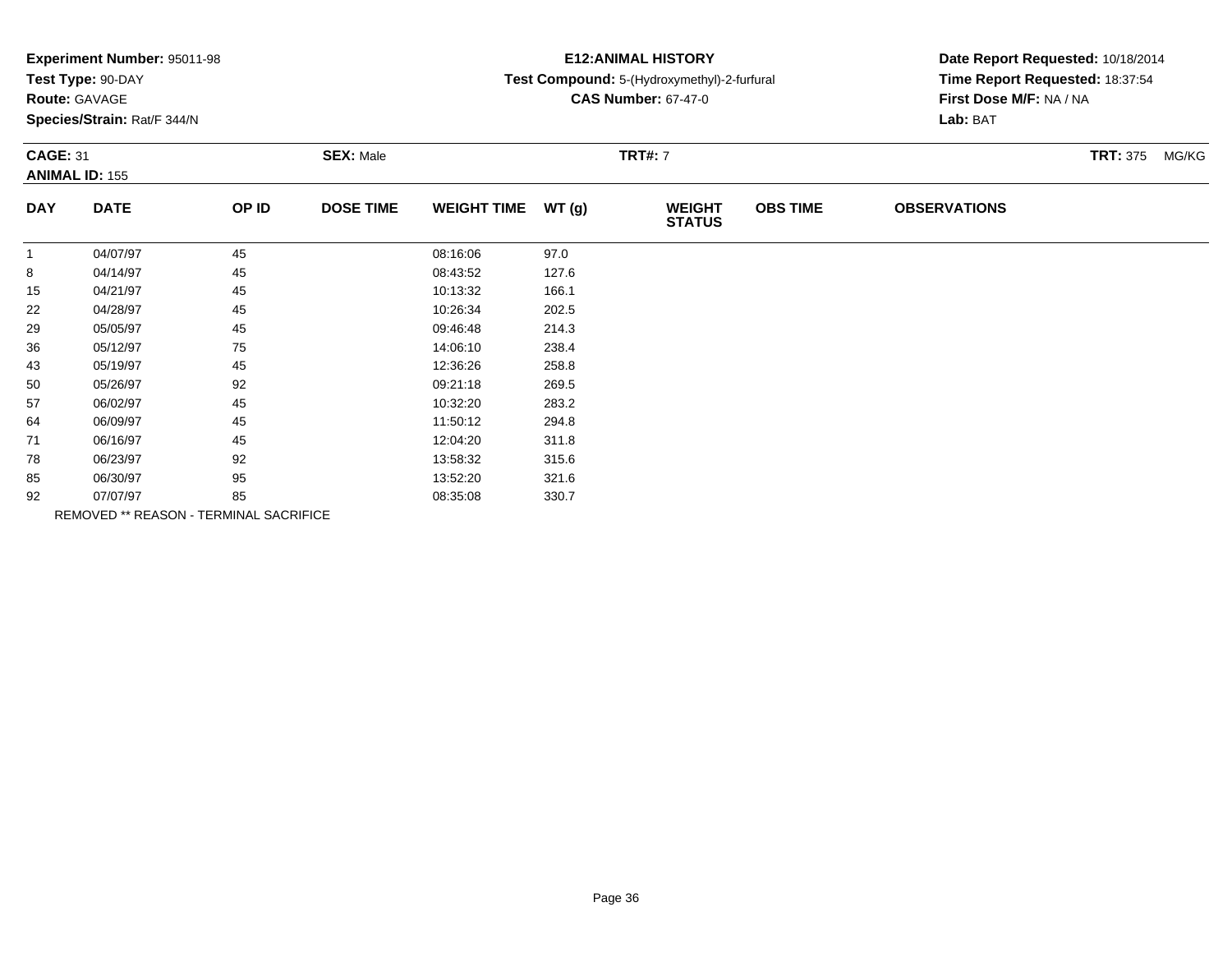| Experiment Number: 95011-98 |  |  |
|-----------------------------|--|--|
|-----------------------------|--|--|

# **Route:** GAVAGE

**Species/Strain:** Rat/F 344/N

## **E12:ANIMAL HISTORY**

### **Test Compound:** 5-(Hydroxymethyl)-2-furfural

**CAS Number:** 67-47-0

| <b>CAGE: 32</b><br><b>ANIMAL ID: 156</b> |             | <b>SEX: Male</b>                       |                  |                    | <b>TRT#: 7</b> |                                | <b>TRT: 375 MG/KG</b> |                     |  |  |
|------------------------------------------|-------------|----------------------------------------|------------------|--------------------|----------------|--------------------------------|-----------------------|---------------------|--|--|
| <b>DAY</b>                               | <b>DATE</b> | OP ID                                  | <b>DOSE TIME</b> | <b>WEIGHT TIME</b> | WT(g)          | <b>WEIGHT</b><br><b>STATUS</b> | <b>OBS TIME</b>       | <b>OBSERVATIONS</b> |  |  |
| $\mathbf{1}$                             | 04/07/97    | 45                                     |                  | 08:17:06           | 70.7           |                                |                       |                     |  |  |
| 8                                        | 04/14/97    | 45                                     |                  | 08:45:34           | 102.4          |                                |                       |                     |  |  |
| 15                                       | 04/21/97    | 45                                     |                  | 10:15:10           | 139.6          |                                |                       |                     |  |  |
| 22                                       | 04/28/97    | 45                                     |                  | 10:27:56           | 174.6          |                                |                       |                     |  |  |
| 29                                       | 05/05/97    | 45                                     |                  | 09:48:30           | 195.8          |                                |                       |                     |  |  |
| 36                                       | 05/12/97    | 75                                     |                  | 14:08:44           | 220.9          |                                |                       |                     |  |  |
| 43                                       | 05/19/97    | 45                                     |                  | 12:37:26           | 230.3          |                                |                       |                     |  |  |
| 50                                       | 05/26/97    | 92                                     |                  | 09:24:58           | 236.3          |                                |                       |                     |  |  |
| 57                                       | 06/02/97    | 45                                     |                  | 10:33:58           | 269.1          |                                |                       |                     |  |  |
| 64                                       | 06/09/97    | 45                                     |                  | 11:51:22           | 284.4          |                                |                       |                     |  |  |
| 71                                       | 06/16/97    | 45                                     |                  | 12:05:44           | 307.5          |                                |                       |                     |  |  |
| 78                                       | 06/23/97    | 92                                     |                  | 13:57:02           | 315.4          |                                |                       |                     |  |  |
| 85                                       | 06/30/97    | 95                                     |                  | 13:50:30           | 324.5          |                                |                       |                     |  |  |
| 92                                       | 07/07/97    | 85                                     |                  | 08:36:56           | 328.2          |                                |                       |                     |  |  |
|                                          |             | REMOVED ** REASON - TERMINAL SACRIFICE |                  |                    |                |                                |                       |                     |  |  |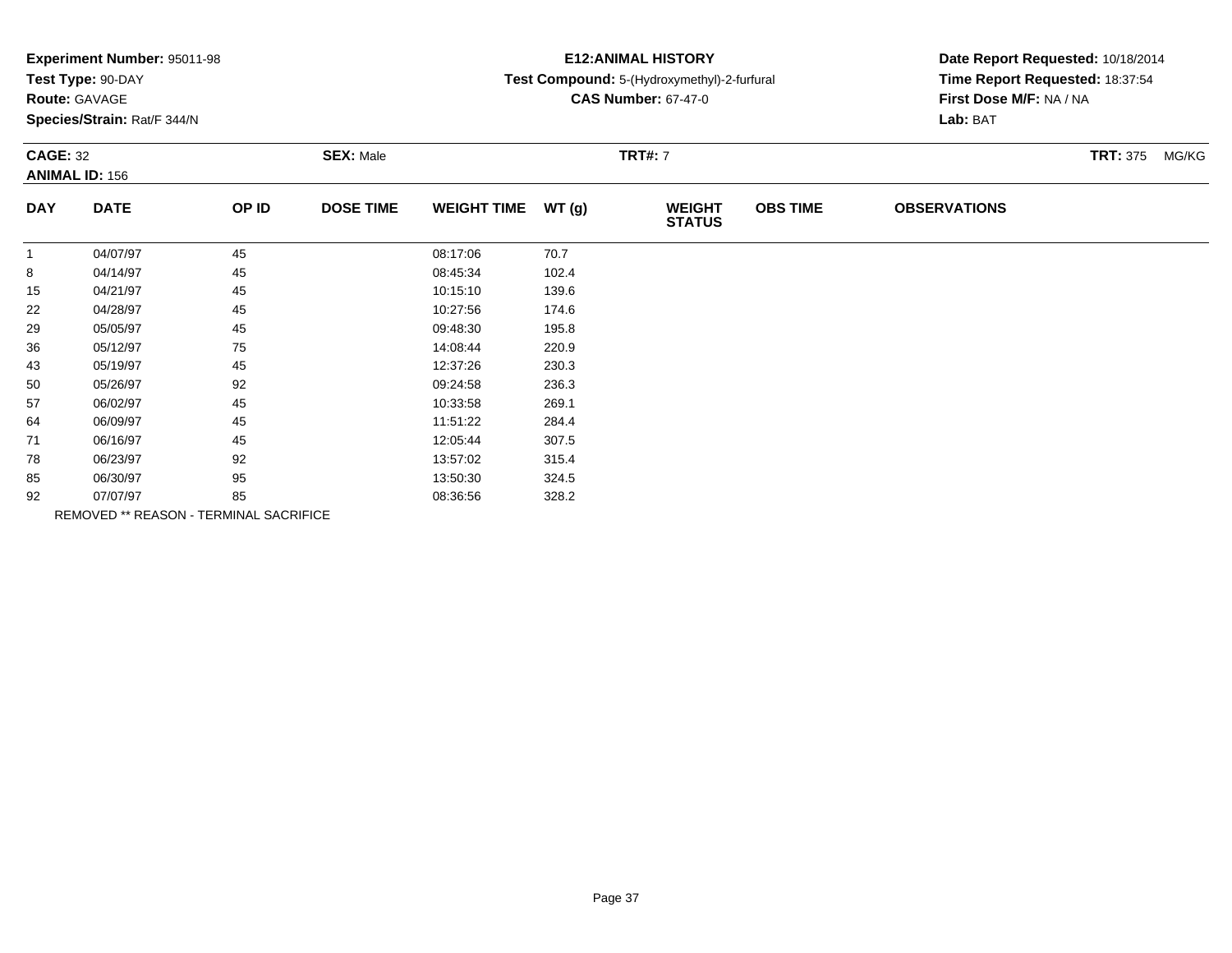| Experiment Number: 95011-98 |  |  |
|-----------------------------|--|--|
|-----------------------------|--|--|

# **Route:** GAVAGE

**Species/Strain:** Rat/F 344/N

## **E12:ANIMAL HISTORY**

### **Test Compound:** 5-(Hydroxymethyl)-2-furfural

**CAS Number:** 67-47-0

|              | <b>CAGE: 32</b><br><b>ANIMAL ID: 157</b> |                                        | <b>SEX: Male</b> |                    |       |                                | <b>TRT#: 7</b>  |                     |  |  |  |
|--------------|------------------------------------------|----------------------------------------|------------------|--------------------|-------|--------------------------------|-----------------|---------------------|--|--|--|
| <b>DAY</b>   | <b>DATE</b>                              | OP ID                                  | <b>DOSE TIME</b> | <b>WEIGHT TIME</b> | WT(g) | <b>WEIGHT</b><br><b>STATUS</b> | <b>OBS TIME</b> | <b>OBSERVATIONS</b> |  |  |  |
| $\mathbf{1}$ | 04/07/97                                 | 45                                     |                  | 08:17:06           | 75.1  |                                |                 |                     |  |  |  |
| 8            | 04/14/97                                 | 45                                     |                  | 08:45:34           | 105.0 |                                |                 |                     |  |  |  |
| 15           | 04/21/97                                 | 45                                     |                  | 10:15:10           | 141.7 |                                |                 |                     |  |  |  |
| 22           | 04/28/97                                 | 45                                     |                  | 10:27:56           | 180.1 |                                |                 |                     |  |  |  |
| 29           | 05/05/97                                 | 45                                     |                  | 09:48:30           | 201.2 |                                |                 |                     |  |  |  |
| 36           | 05/12/97                                 | 75                                     |                  | 14:08:44           | 220.5 |                                |                 |                     |  |  |  |
| 43           | 05/19/97                                 | 45                                     |                  | 12:37:26           | 231.6 |                                |                 |                     |  |  |  |
| 50           | 05/26/97                                 | 92                                     |                  | 09:24:58           | 254.2 |                                |                 |                     |  |  |  |
| 57           | 06/02/97                                 | 45                                     |                  | 10:33:58           | 274.5 |                                |                 |                     |  |  |  |
| 64           | 06/09/97                                 | 45                                     |                  | 11:51:22           | 282.5 |                                |                 |                     |  |  |  |
| 71           | 06/16/97                                 | 45                                     |                  | 12:05:44           | 301.4 |                                |                 |                     |  |  |  |
| 78           | 06/23/97                                 | 92                                     |                  | 13:57:02           | 308.8 |                                |                 |                     |  |  |  |
| 85           | 06/30/97                                 | 95                                     |                  | 13:50:30           | 320.5 |                                |                 |                     |  |  |  |
| 92           | 07/07/97                                 | 85                                     |                  | 08:36:56           | 319.9 |                                |                 |                     |  |  |  |
|              |                                          | REMOVED ** REASON - TERMINAL SACRIFICE |                  |                    |       |                                |                 |                     |  |  |  |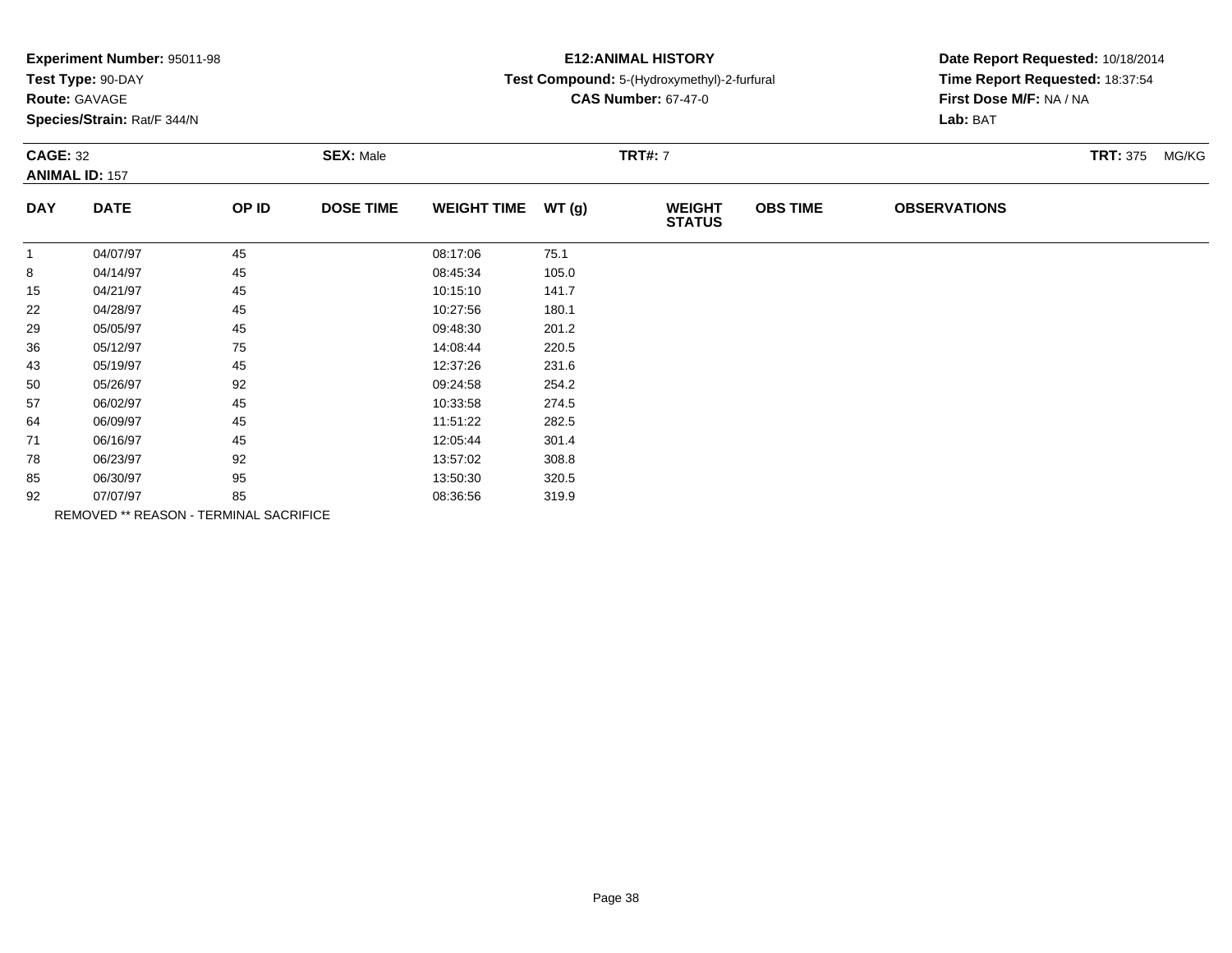|  |  | Experiment Number: 95011-98 |  |
|--|--|-----------------------------|--|
|--|--|-----------------------------|--|

# **Route:** GAVAGE

**Species/Strain:** Rat/F 344/N

## **E12:ANIMAL HISTORY**

### **Test Compound:** 5-(Hydroxymethyl)-2-furfural

**CAS Number:** 67-47-0

| <b>CAGE: 32</b><br><b>ANIMAL ID: 158</b> |                                        | <b>SEX: Male</b> |                  |                    | <b>TRT#: 7</b> |                                | <b>TRT: 375 MG/KG</b> |                     |  |
|------------------------------------------|----------------------------------------|------------------|------------------|--------------------|----------------|--------------------------------|-----------------------|---------------------|--|
| <b>DAY</b>                               | <b>DATE</b>                            | OP ID            | <b>DOSE TIME</b> | <b>WEIGHT TIME</b> | WT(g)          | <b>WEIGHT</b><br><b>STATUS</b> | <b>OBS TIME</b>       | <b>OBSERVATIONS</b> |  |
| $\mathbf{1}$                             | 04/07/97                               | 45               |                  | 08:17:06           | 96.4           |                                |                       |                     |  |
| 8                                        | 04/14/97                               | 45               |                  | 08:45:34           | 126.6          |                                |                       |                     |  |
| 15                                       | 04/21/97                               | 45               |                  | 10:15:10           | 163.8          |                                |                       |                     |  |
| 22                                       | 04/28/97                               | 45               |                  | 10:27:56           | 198.9          |                                |                       |                     |  |
| 29                                       | 05/05/97                               | 45               |                  | 09:48:30           | 218.7          |                                |                       |                     |  |
| 36                                       | 05/12/97                               | 75               |                  | 14:08:44           | 238.7          |                                |                       |                     |  |
| 43                                       | 05/19/97                               | 45               |                  | 12:37:26           | 250.8          |                                |                       |                     |  |
| 50                                       | 05/26/97                               | 92               |                  | 09:24:58           | 257.1          |                                |                       |                     |  |
| 57                                       | 06/02/97                               | 45               |                  | 10:33:58           | 287.7          |                                |                       |                     |  |
| 64                                       | 06/09/97                               | 45               |                  | 11:51:22           | 300.8          |                                |                       |                     |  |
| 71                                       | 06/16/97                               | 45               |                  | 12:05:44           | 326.2          |                                |                       |                     |  |
| 78                                       | 06/23/97                               | 92               |                  | 13:57:02           | 329.5          |                                |                       |                     |  |
| 85                                       | 06/30/97                               | 95               |                  | 13:50:30           | 338.7          |                                |                       |                     |  |
| 92                                       | 07/07/97                               | 85               |                  | 08:36:56           | 339.5          |                                |                       |                     |  |
|                                          | REMOVED ** REASON - TERMINAL SACRIFICE |                  |                  |                    |                |                                |                       |                     |  |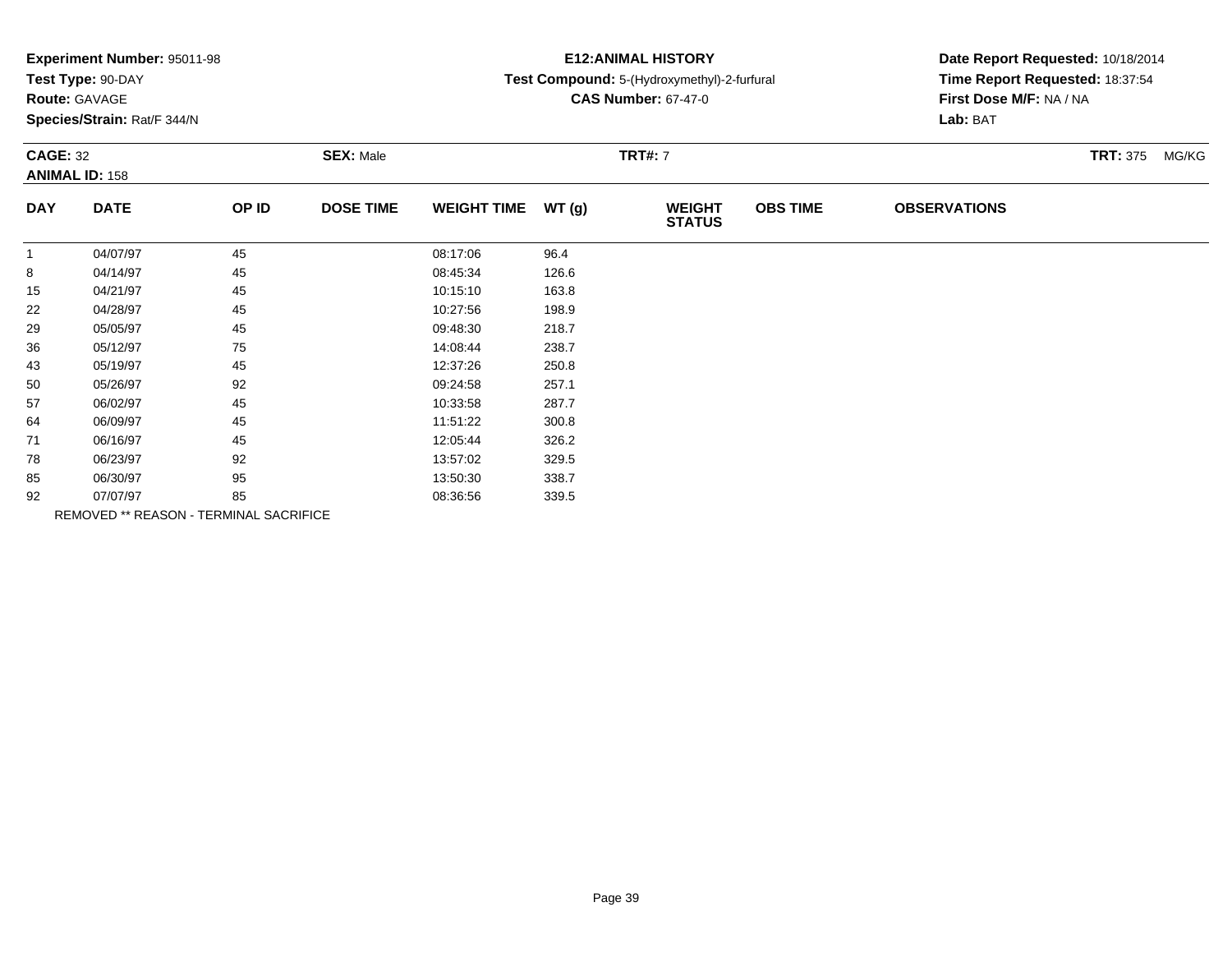|  |  | Experiment Number: 95011-98 |  |
|--|--|-----------------------------|--|
|--|--|-----------------------------|--|

# **Route:** GAVAGE

**Species/Strain:** Rat/F 344/N

## **E12:ANIMAL HISTORY**

### **Test Compound:** 5-(Hydroxymethyl)-2-furfural

**CAS Number:** 67-47-0

| <b>CAGE: 32</b><br><b>ANIMAL ID: 159</b> |                                        | <b>SEX: Male</b> |                  |                    | <b>TRT#: 7</b> |                                | <b>TRT: 375 MG/KG</b> |                     |  |  |
|------------------------------------------|----------------------------------------|------------------|------------------|--------------------|----------------|--------------------------------|-----------------------|---------------------|--|--|
| <b>DAY</b>                               | <b>DATE</b>                            | OP ID            | <b>DOSE TIME</b> | <b>WEIGHT TIME</b> | WT(g)          | <b>WEIGHT</b><br><b>STATUS</b> | <b>OBS TIME</b>       | <b>OBSERVATIONS</b> |  |  |
| $\mathbf{1}$                             | 04/07/97                               | 45               |                  | 08:17:06           | 103.7          |                                |                       |                     |  |  |
| 8                                        | 04/14/97                               | 45               |                  | 08:45:34           | 135.6          |                                |                       |                     |  |  |
| 15                                       | 04/21/97                               | 45               |                  | 10:15:10           | 171.7          |                                |                       |                     |  |  |
| 22                                       | 04/28/97                               | 45               |                  | 10:27:56           | 206.9          |                                |                       |                     |  |  |
| 29                                       | 05/05/97                               | 45               |                  | 09:48:30           | 228.4          |                                |                       |                     |  |  |
| 36                                       | 05/12/97                               | 75               |                  | 14:08:44           | 248.7          |                                |                       |                     |  |  |
| 43                                       | 05/19/97                               | 45               |                  | 12:37:26           | 265.7          |                                |                       |                     |  |  |
| 50                                       | 05/26/97                               | 92               |                  | 09:24:58           | 285.3          |                                |                       |                     |  |  |
| 57                                       | 06/02/97                               | 45               |                  | 10:33:58           | 301.1          |                                |                       |                     |  |  |
| 64                                       | 06/09/97                               | 45               |                  | 11:51:22           | 311.7          |                                |                       |                     |  |  |
| 71                                       | 06/16/97                               | 45               |                  | 12:05:44           | 327.6          |                                |                       |                     |  |  |
| 78                                       | 06/23/97                               | 92               |                  | 13:57:02           | 331.5          |                                |                       |                     |  |  |
| 85                                       | 06/30/97                               | 95               |                  | 13:50:30           | 343.8          |                                |                       |                     |  |  |
| 92                                       | 07/07/97                               | 85               |                  | 08:36:56           | 347.4          |                                |                       |                     |  |  |
|                                          | REMOVED ** REASON - TERMINAL SACRIFICE |                  |                  |                    |                |                                |                       |                     |  |  |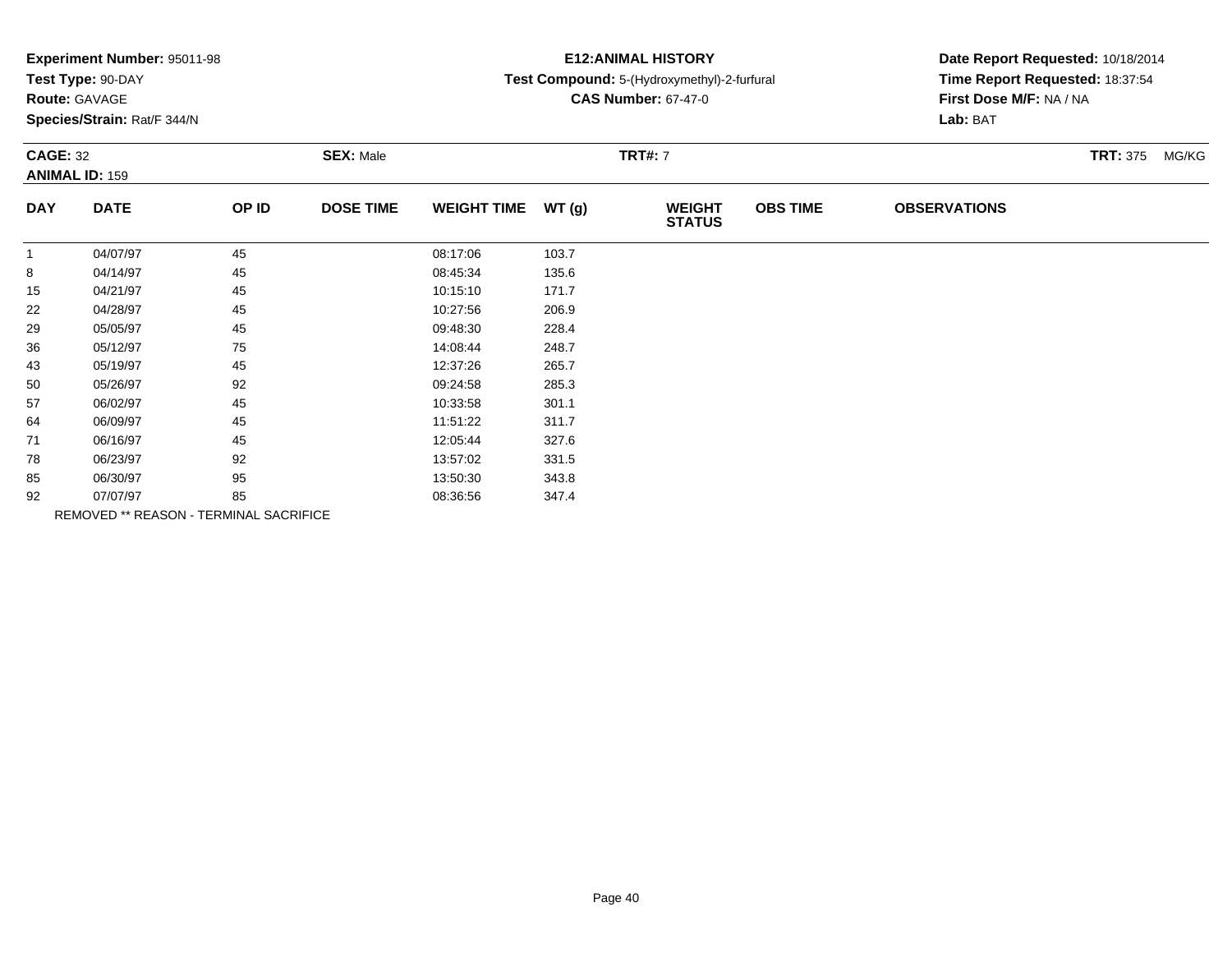| Experiment Number: 95011-98 |  |  |
|-----------------------------|--|--|
|-----------------------------|--|--|

# **Route:** GAVAGE

**Species/Strain:** Rat/F 344/N

## **E12:ANIMAL HISTORY**

### **Test Compound:** 5-(Hydroxymethyl)-2-furfural

**CAS Number:** 67-47-0

| <b>CAGE: 32</b><br><b>ANIMAL ID: 160</b> |             | <b>SEX: Male</b>                       |                  |                    | <b>TRT#:</b> 7 |                                | <b>TRT: 375</b> | MG/KG               |  |  |
|------------------------------------------|-------------|----------------------------------------|------------------|--------------------|----------------|--------------------------------|-----------------|---------------------|--|--|
| <b>DAY</b>                               | <b>DATE</b> | OP ID                                  | <b>DOSE TIME</b> | <b>WEIGHT TIME</b> | WT(g)          | <b>WEIGHT</b><br><b>STATUS</b> | <b>OBS TIME</b> | <b>OBSERVATIONS</b> |  |  |
| $\mathbf{1}$                             | 04/07/97    | 45                                     |                  | 08:17:06           | 86.5           |                                |                 |                     |  |  |
| 8                                        | 04/14/97    | 45                                     |                  | 08:45:34           | 116.3          |                                |                 |                     |  |  |
| 15                                       | 04/21/97    | 45                                     |                  | 10:15:10           | 153.8          |                                |                 |                     |  |  |
| 22                                       | 04/28/97    | 45                                     |                  | 10:27:56           | 194.1          |                                |                 |                     |  |  |
| 29                                       | 05/05/97    | 45                                     |                  | 09:48:30           | 214.8          |                                |                 |                     |  |  |
| 36                                       | 05/12/97    | 75                                     |                  | 14:08:44           | 232.2          |                                |                 |                     |  |  |
| 43                                       | 05/19/97    | 45                                     |                  | 12:37:26           | 243.4          |                                |                 |                     |  |  |
| 50                                       | 05/26/97    | 92                                     |                  | 09:24:58           | 261.5          |                                |                 |                     |  |  |
| 57                                       | 06/02/97    | 45                                     |                  | 10:33:58           | 280.7          |                                |                 |                     |  |  |
| 64                                       | 06/09/97    | 45                                     |                  | 11:51:22           | 292.3          |                                |                 |                     |  |  |
| 71                                       | 06/16/97    | 45                                     |                  | 12:05:44           | 310.4          |                                |                 |                     |  |  |
| 78                                       | 06/23/97    | 92                                     |                  | 13:57:02           | 318.3          |                                |                 |                     |  |  |
| 85                                       | 06/30/97    | 95                                     |                  | 13:50:30           | 328.7          |                                |                 |                     |  |  |
| 92                                       | 07/07/97    | 85                                     |                  | 08:36:56           | 335.5          |                                |                 |                     |  |  |
|                                          |             | REMOVED ** REASON - TERMINAL SACRIFICE |                  |                    |                |                                |                 |                     |  |  |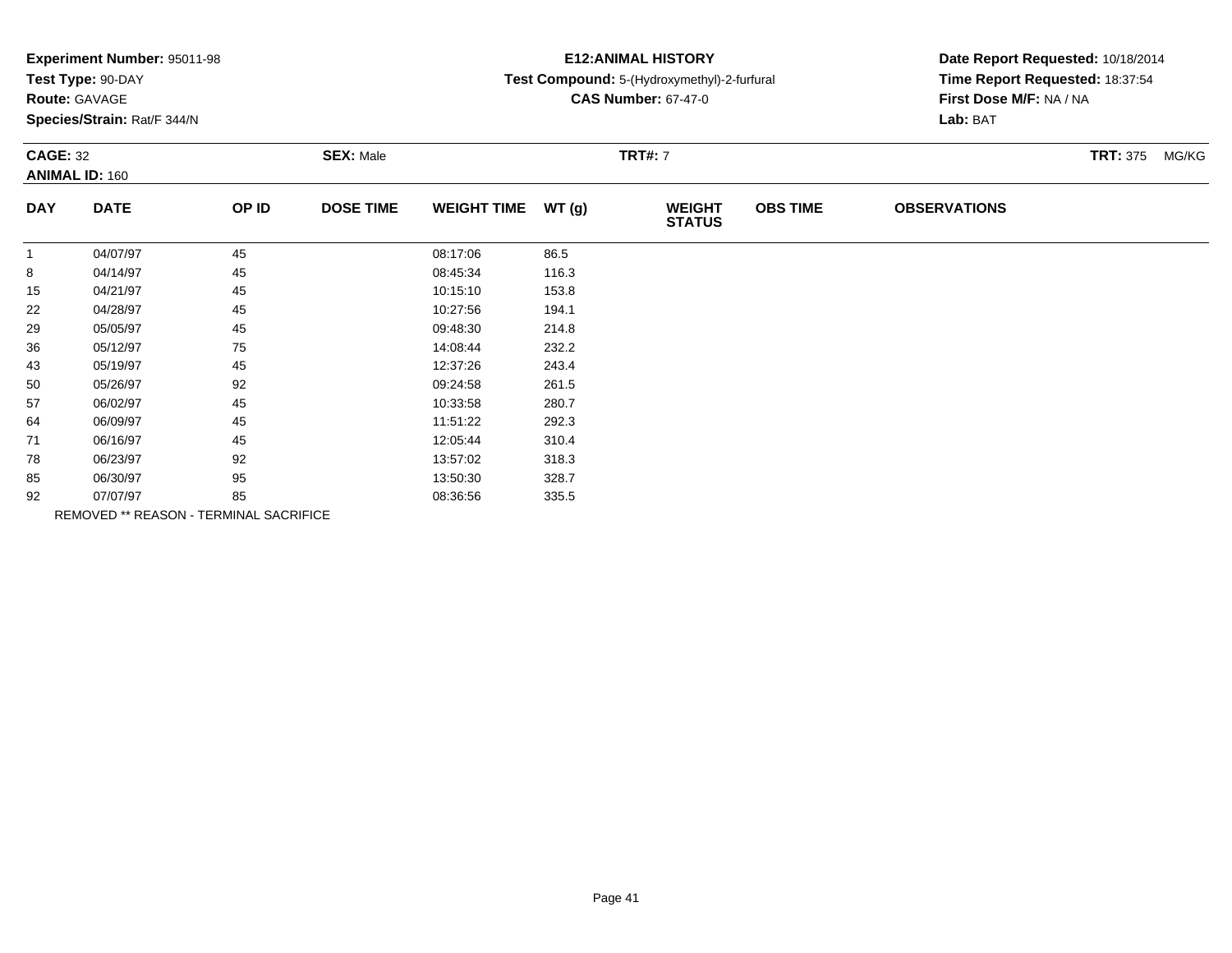| Experiment Number: 95011-98 |  |  |
|-----------------------------|--|--|
|-----------------------------|--|--|

## **Route:** GAVAGE

**Species/Strain:** Rat/F 344/N

# **E12:ANIMAL HISTORY**

#### **Test Compound:** 5-(Hydroxymethyl)-2-furfural

**CAS Number:** 67-47-0

| <b>CAGE: 33</b><br><b>ANIMAL ID: 161</b> |             | <b>SEX: Male</b>                       |                  |                    | <b>TRT#: 9</b> |                                | <b>TRT: 750</b> | MG/KG               |  |  |
|------------------------------------------|-------------|----------------------------------------|------------------|--------------------|----------------|--------------------------------|-----------------|---------------------|--|--|
| <b>DAY</b>                               | <b>DATE</b> | OP ID                                  | <b>DOSE TIME</b> | <b>WEIGHT TIME</b> | WT(g)          | <b>WEIGHT</b><br><b>STATUS</b> | <b>OBS TIME</b> | <b>OBSERVATIONS</b> |  |  |
| $\mathbf{1}$                             | 04/07/97    | 45                                     |                  | 08:14:02           | 95.9           |                                |                 |                     |  |  |
| 8                                        | 04/14/97    | 45                                     |                  | 08:49:40           | 124.3          |                                |                 |                     |  |  |
| 15                                       | 04/21/97    | 45                                     |                  | 10:17:10           | 164.2          |                                |                 |                     |  |  |
| 22                                       | 04/28/97    | 45                                     |                  | 10:29:34           | 197.1          |                                |                 |                     |  |  |
| 29                                       | 05/05/97    | 45                                     |                  | 09:51:24           | 205.7          |                                |                 |                     |  |  |
| 36                                       | 05/12/97    | 75                                     |                  | 14:01:40           | 233.7          |                                |                 |                     |  |  |
| 43                                       | 05/19/97    | 45                                     |                  | 12:34:16           | 248.2          |                                |                 |                     |  |  |
| 50                                       | 05/26/97    | 92                                     |                  | 09:29:04           | 266.3          |                                |                 |                     |  |  |
| 57                                       | 06/02/97    | 45                                     |                  | 10:38:08           | 282.7          |                                |                 |                     |  |  |
| 64                                       | 06/09/97    | 45                                     |                  | 11:47:18           | 291.6          |                                |                 |                     |  |  |
| 71                                       | 06/16/97    | 45                                     |                  | 12:07:24           | 294.8          |                                |                 |                     |  |  |
| 78                                       | 06/23/97    | 92                                     |                  | 14:02:24           | 294.8          |                                |                 |                     |  |  |
| 85                                       | 06/30/97    | 95                                     |                  | 13:48:24           | 306.4          |                                |                 |                     |  |  |
| 92                                       | 07/07/97    | 85                                     |                  | 08:38:26           | 321.7          |                                |                 |                     |  |  |
|                                          |             | REMOVED ** REASON - TERMINAL SACRIFICE |                  |                    |                |                                |                 |                     |  |  |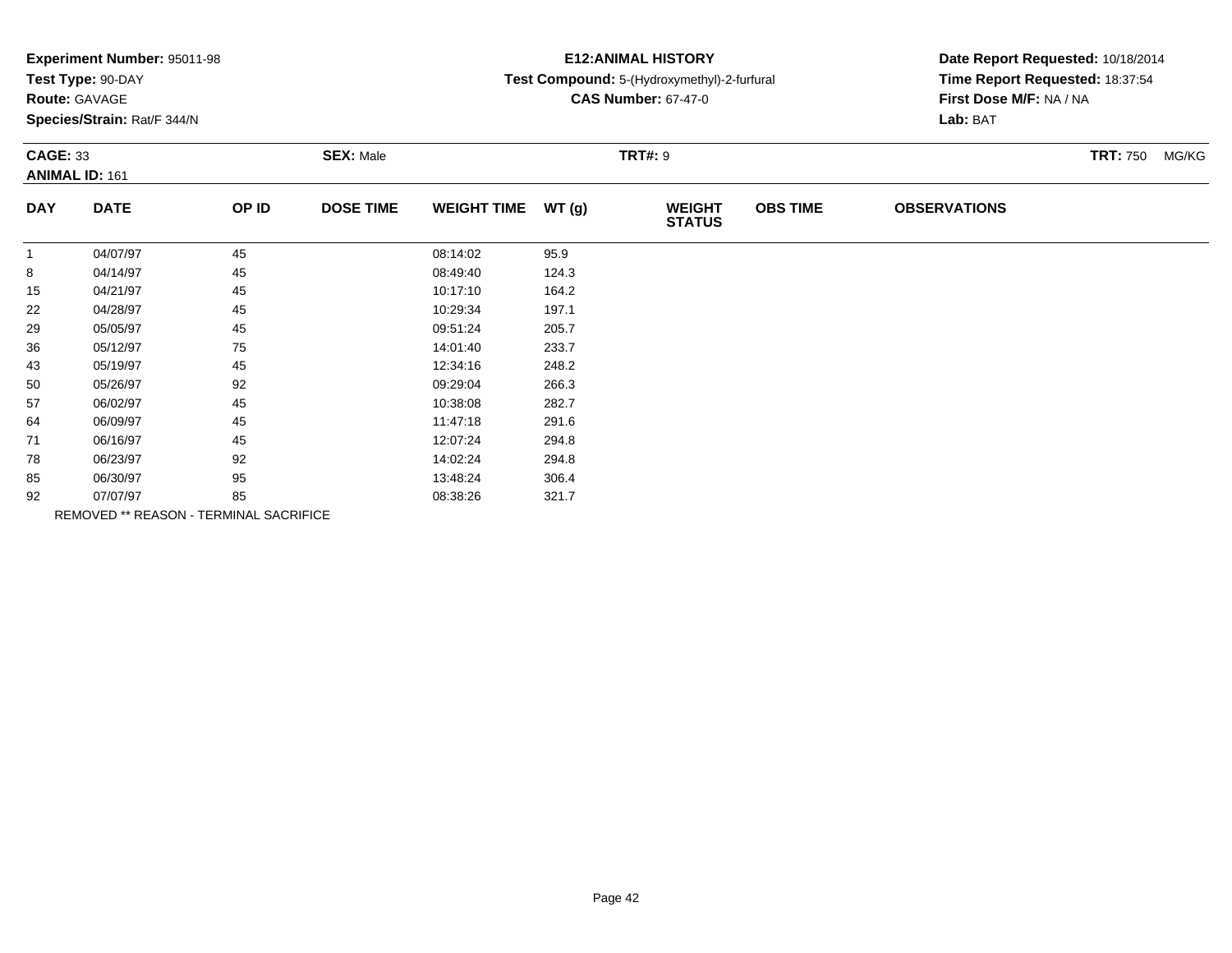| Experiment Number: 95011-98 |  |  |
|-----------------------------|--|--|
|-----------------------------|--|--|

## **Route:** GAVAGE

**Species/Strain:** Rat/F 344/N

## **E12:ANIMAL HISTORY**

#### **Test Compound:** 5-(Hydroxymethyl)-2-furfural

**CAS Number:** 67-47-0

| <b>CAGE: 33</b> | <b>ANIMAL ID: 162</b> |                                        | <b>SEX: Male</b> |                    |       | <b>TRT#: 9</b>                 |                 |                     | <b>TRT: 750</b> | MG/KG |
|-----------------|-----------------------|----------------------------------------|------------------|--------------------|-------|--------------------------------|-----------------|---------------------|-----------------|-------|
| <b>DAY</b>      | <b>DATE</b>           | OP ID                                  | <b>DOSE TIME</b> | <b>WEIGHT TIME</b> | WT(g) | <b>WEIGHT</b><br><b>STATUS</b> | <b>OBS TIME</b> | <b>OBSERVATIONS</b> |                 |       |
| $\mathbf{1}$    | 04/07/97              | 45                                     |                  | 08:14:02           | 83.6  |                                |                 |                     |                 |       |
| 8               | 04/14/97              | 45                                     |                  | 08:49:40           | 110.4 |                                |                 |                     |                 |       |
| 15              | 04/21/97              | 45                                     |                  | 10:17:10           | 143.5 |                                |                 |                     |                 |       |
| 22              | 04/28/97              | 45                                     |                  | 10:29:34           | 182.6 |                                |                 |                     |                 |       |
| 29              | 05/05/97              | 45                                     |                  | 09:51:24           | 188.2 |                                |                 |                     |                 |       |
| 36              | 05/12/97              | 75                                     |                  | 14:01:40           | 216.6 |                                |                 |                     |                 |       |
| 43              | 05/19/97              | 45                                     |                  | 12:34:16           | 242.3 |                                |                 |                     |                 |       |
| 50              | 05/26/97              | 92                                     |                  | 09:29:04           | 263.9 |                                |                 |                     |                 |       |
| 57              | 06/02/97              | 45                                     |                  | 10:38:08           | 281.8 |                                |                 |                     |                 |       |
| 64              | 06/09/97              | 45                                     |                  | 11:47:18           | 292.2 |                                |                 |                     |                 |       |
| 71              | 06/16/97              | 45                                     |                  | 12:07:24           | 302.1 |                                |                 |                     |                 |       |
| 78              | 06/23/97              | 92                                     |                  | 14:02:24           | 310.8 |                                |                 |                     |                 |       |
| 85              | 06/30/97              | 95                                     |                  | 13:48:24           | 325.3 |                                |                 |                     |                 |       |
| 92              | 07/07/97              | 85                                     |                  | 08:38:26           | 334.1 |                                |                 |                     |                 |       |
|                 |                       | REMOVED ** REASON - TERMINAL SACRIFICE |                  |                    |       |                                |                 |                     |                 |       |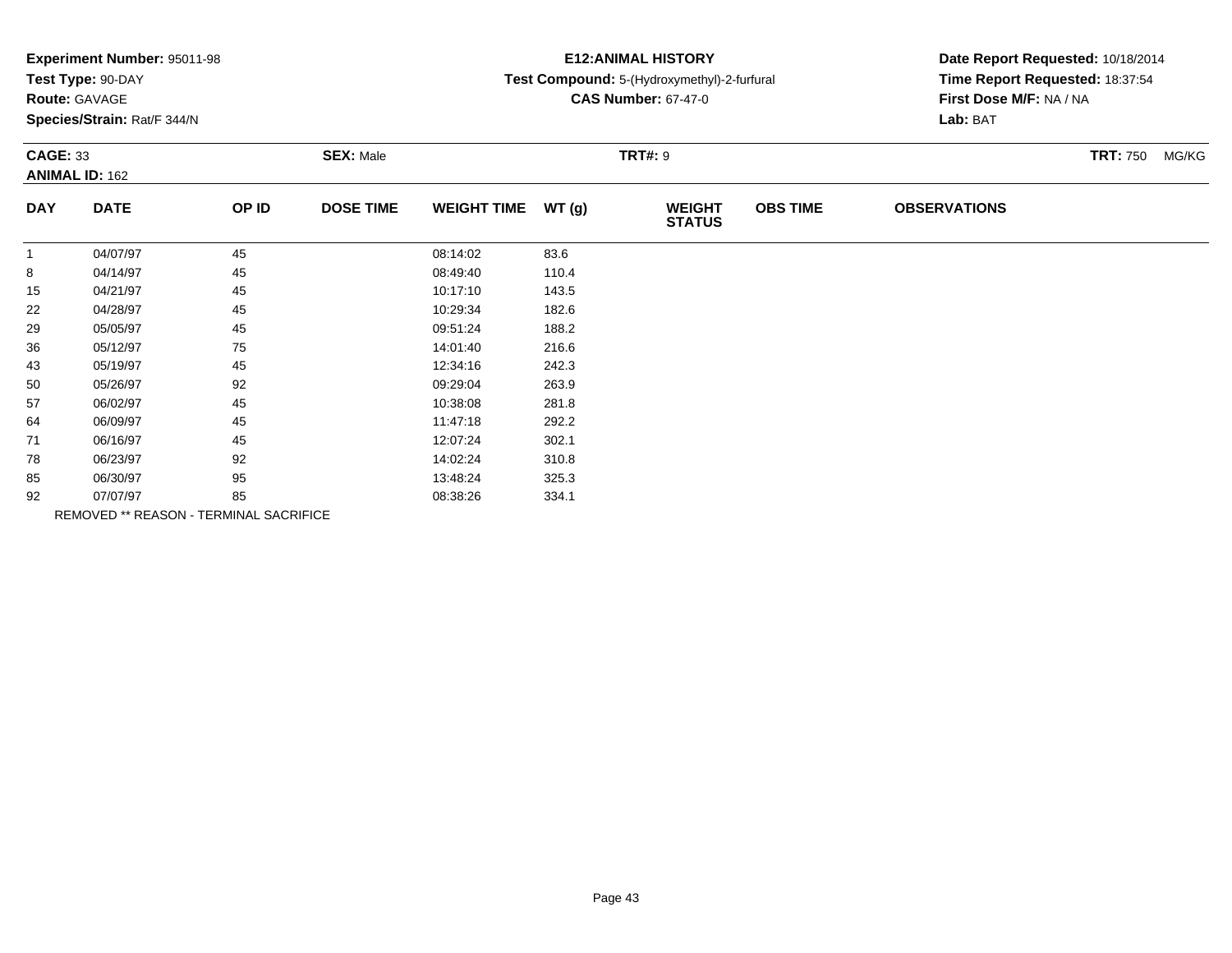| Experiment Number: 95011-98 |  |  |
|-----------------------------|--|--|
|-----------------------------|--|--|

## **Route:** GAVAGE

**Species/Strain:** Rat/F 344/N

# **E12:ANIMAL HISTORY**

#### **Test Compound:** 5-(Hydroxymethyl)-2-furfural

**CAS Number:** 67-47-0

| <b>CAGE: 33</b> | <b>ANIMAL ID: 163</b> |                                        | <b>SEX: Male</b> |                    |       | <b>TRT#: 9</b>                 |                 |                     | <b>TRT: 750</b><br>MG/KG |
|-----------------|-----------------------|----------------------------------------|------------------|--------------------|-------|--------------------------------|-----------------|---------------------|--------------------------|
| <b>DAY</b>      | <b>DATE</b>           | OP ID                                  | <b>DOSE TIME</b> | <b>WEIGHT TIME</b> | WT(g) | <b>WEIGHT</b><br><b>STATUS</b> | <b>OBS TIME</b> | <b>OBSERVATIONS</b> |                          |
| $\mathbf{1}$    | 04/07/97              | 45                                     |                  | 08:14:02           | 91.7  |                                |                 |                     |                          |
| 8               | 04/14/97              | 45                                     |                  | 08:49:40           | 113.2 |                                |                 |                     |                          |
| 15              | 04/21/97              | 45                                     |                  | 10:17:10           | 154.2 |                                |                 |                     |                          |
| 22              | 04/28/97              | 45                                     |                  | 10:29:34           | 187.8 |                                |                 |                     |                          |
| 29              | 05/05/97              | 45                                     |                  | 09:51:24           | 195.7 |                                |                 |                     |                          |
| 36              | 05/12/97              | 75                                     |                  | 14:01:40           | 213.0 |                                |                 |                     |                          |
| 43              | 05/19/97              | 45                                     |                  | 12:34:16           | 230.5 |                                |                 |                     |                          |
| 50              | 05/26/97              | 92                                     |                  | 09:29:04           | 258.1 |                                |                 |                     |                          |
| 57              | 06/02/97              | 45                                     |                  | 10:38:08           | 279.5 |                                |                 |                     |                          |
| 64              | 06/09/97              | 45                                     |                  | 11:47:18           | 293.3 |                                |                 |                     |                          |
| 71              | 06/16/97              | 45                                     |                  | 12:07:24           | 302.0 |                                |                 |                     |                          |
| 78              | 06/23/97              | 92                                     |                  | 14:02:24           | 307.9 |                                |                 |                     |                          |
| 85              | 06/30/97              | 95                                     |                  | 13:48:24           | 314.9 |                                |                 |                     |                          |
| 92              | 07/07/97              | 85                                     |                  | 08:38:26           | 331.3 |                                |                 |                     |                          |
|                 |                       | REMOVED ** REASON - TERMINAL SACRIFICE |                  |                    |       |                                |                 |                     |                          |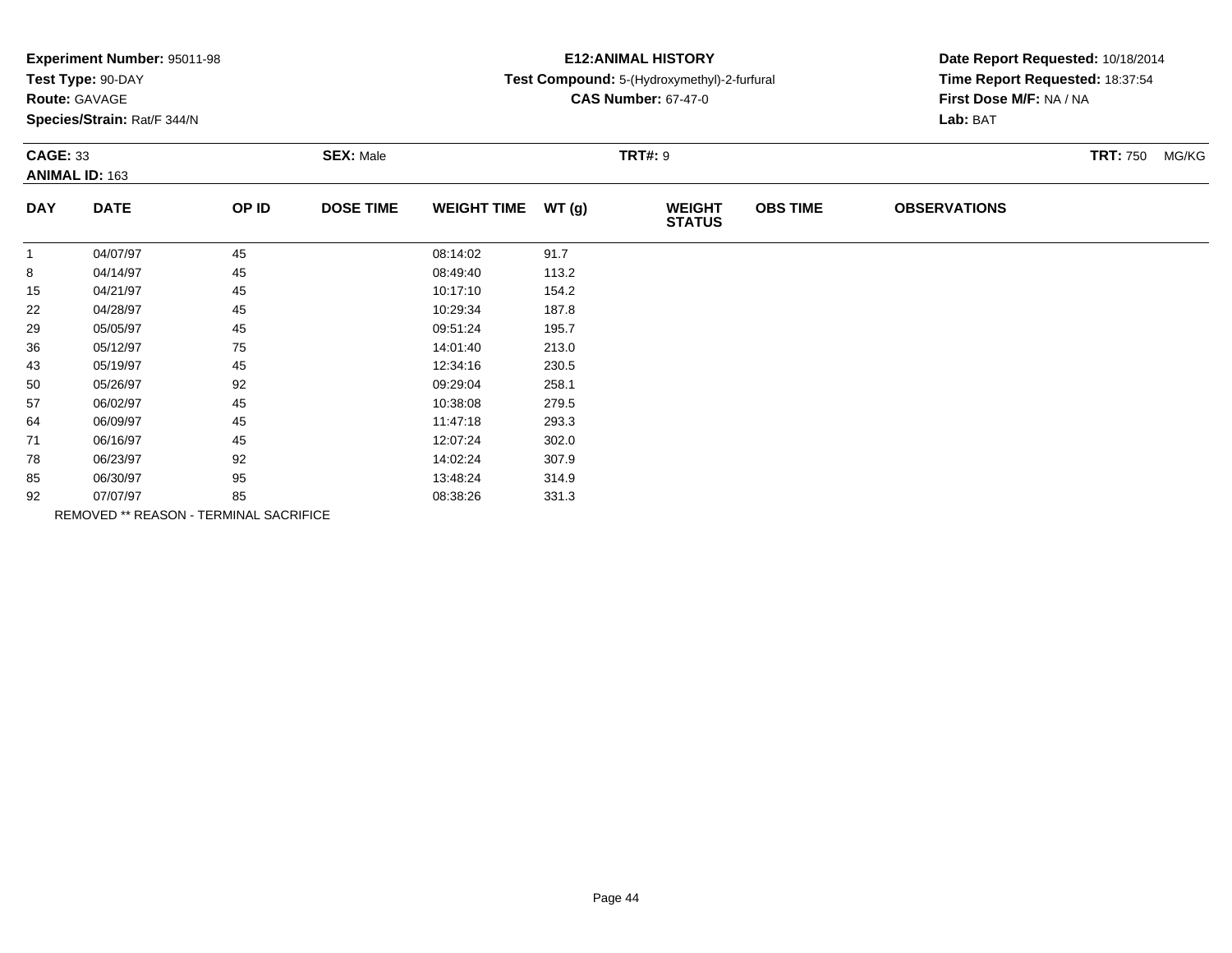| Experiment Number: 95011-98 |  |  |
|-----------------------------|--|--|
|-----------------------------|--|--|

## **Route:** GAVAGE

**Species/Strain:** Rat/F 344/N

## **E12:ANIMAL HISTORY**

#### **Test Compound:** 5-(Hydroxymethyl)-2-furfural

**CAS Number:** 67-47-0

| <b>CAGE: 33</b> | <b>ANIMAL ID: 164</b> |                                        | <b>SEX: Male</b> |                    |       | <b>TRT#: 9</b>                 |                 |                     | <b>TRT: 750</b> | MG/KG |
|-----------------|-----------------------|----------------------------------------|------------------|--------------------|-------|--------------------------------|-----------------|---------------------|-----------------|-------|
| <b>DAY</b>      | <b>DATE</b>           | OP ID                                  | <b>DOSE TIME</b> | <b>WEIGHT TIME</b> | WT(g) | <b>WEIGHT</b><br><b>STATUS</b> | <b>OBS TIME</b> | <b>OBSERVATIONS</b> |                 |       |
| $\mathbf{1}$    | 04/07/97              | 45                                     |                  | 08:14:02           | 88.4  |                                |                 |                     |                 |       |
| 8               | 04/14/97              | 45                                     |                  | 08:49:40           | 113.3 |                                |                 |                     |                 |       |
| 15              | 04/21/97              | 45                                     |                  | 10:17:10           | 148.4 |                                |                 |                     |                 |       |
| 22              | 04/28/97              | 45                                     |                  | 10:29:34           | 176.0 |                                |                 |                     |                 |       |
| 29              | 05/05/97              | 45                                     |                  | 09:51:24           | 179.8 |                                |                 |                     |                 |       |
| 36              | 05/12/97              | 75                                     |                  | 14:01:40           | 200.0 |                                |                 |                     |                 |       |
| 43              | 05/19/97              | 45                                     |                  | 12:34:16           | 217.9 |                                |                 |                     |                 |       |
| 50              | 05/26/97              | 92                                     |                  | 09:29:04           | 243.9 |                                |                 |                     |                 |       |
| 57              | 06/02/97              | 45                                     |                  | 10:38:08           | 263.0 |                                |                 |                     |                 |       |
| 64              | 06/09/97              | 45                                     |                  | 11:47:18           | 273.5 |                                |                 |                     |                 |       |
| 71              | 06/16/97              | 45                                     |                  | 12:07:24           | 293.1 |                                |                 |                     |                 |       |
| 78              | 06/23/97              | 92                                     |                  | 14:02:24           | 297.8 |                                |                 |                     |                 |       |
| 85              | 06/30/97              | 95                                     |                  | 13:48:24           | 301.7 |                                |                 |                     |                 |       |
| 92              | 07/07/97              | 85                                     |                  | 08:38:26           | 312.2 |                                |                 |                     |                 |       |
|                 |                       | REMOVED ** REASON - TERMINAL SACRIFICE |                  |                    |       |                                |                 |                     |                 |       |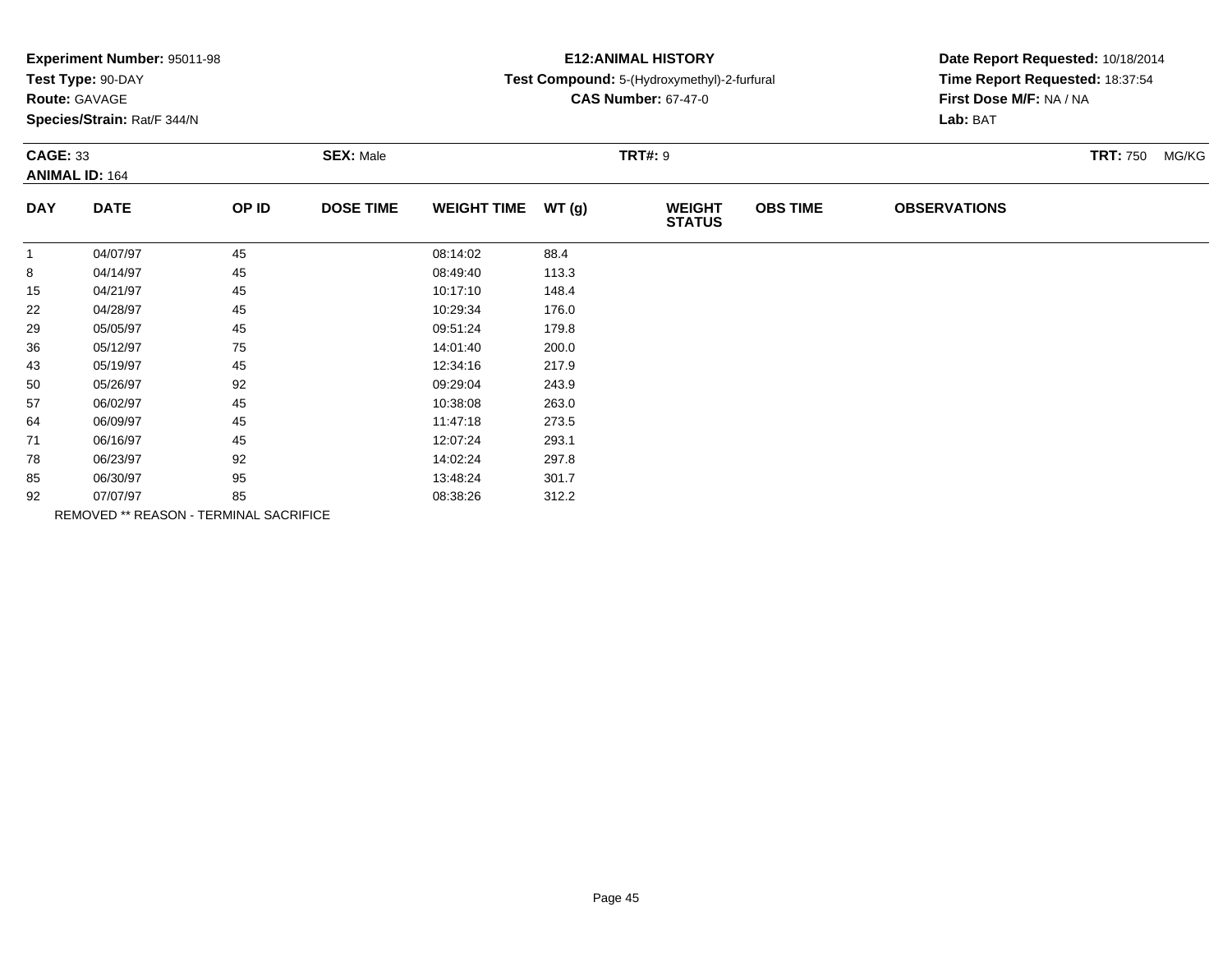| Experiment Number: 95011-98 |  |  |
|-----------------------------|--|--|
|-----------------------------|--|--|

# **Route:** GAVAGE

**Species/Strain:** Rat/F 344/N

## **E12:ANIMAL HISTORY**

#### **Test Compound:** 5-(Hydroxymethyl)-2-furfural

**CAS Number:** 67-47-0

| <b>CAGE: 33</b> | <b>ANIMAL ID: 165</b> |                                        | <b>SEX: Male</b> |                    |       | <b>TRT#: 9</b>                 |                 |                     | <b>TRT: 750</b> | MG/KG |
|-----------------|-----------------------|----------------------------------------|------------------|--------------------|-------|--------------------------------|-----------------|---------------------|-----------------|-------|
| <b>DAY</b>      | <b>DATE</b>           | OP ID                                  | <b>DOSE TIME</b> | <b>WEIGHT TIME</b> | WT(g) | <b>WEIGHT</b><br><b>STATUS</b> | <b>OBS TIME</b> | <b>OBSERVATIONS</b> |                 |       |
| $\mathbf{1}$    | 04/07/97              | 45                                     |                  | 08:14:02           | 82.0  |                                |                 |                     |                 |       |
| 8               | 04/14/97              | 45                                     |                  | 08:49:40           | 109.2 |                                |                 |                     |                 |       |
| 15              | 04/21/97              | 45                                     |                  | 10:17:10           | 150.5 |                                |                 |                     |                 |       |
| 22              | 04/28/97              | 45                                     |                  | 10:29:34           | 184.1 |                                |                 |                     |                 |       |
| 29              | 05/05/97              | 45                                     |                  | 09:51:24           | 193.9 |                                |                 |                     |                 |       |
| 36              | 05/12/97              | 75                                     |                  | 14:01:40           | 218.2 |                                |                 |                     |                 |       |
| 43              | 05/19/97              | 45                                     |                  | 12:34:16           | 241.8 |                                |                 |                     |                 |       |
| 50              | 05/26/97              | 92                                     |                  | 09:29:04           | 265.9 |                                |                 |                     |                 |       |
| 57              | 06/02/97              | 45                                     |                  | 10:38:08           | 289.2 |                                |                 |                     |                 |       |
| 64              | 06/09/97              | 45                                     |                  | 11:47:18           | 300.3 |                                |                 |                     |                 |       |
| 71              | 06/16/97              | 45                                     |                  | 12:07:24           | 318.6 |                                |                 |                     |                 |       |
| 78              | 06/23/97              | 92                                     |                  | 14:02:24           | 319.7 |                                |                 |                     |                 |       |
| 85              | 06/30/97              | 95                                     |                  | 13:48:24           | 329.9 |                                |                 |                     |                 |       |
| 92              | 07/07/97              | 85                                     |                  | 08:38:26           | 350.8 |                                |                 |                     |                 |       |
|                 |                       | REMOVED ** REASON - TERMINAL SACRIFICE |                  |                    |       |                                |                 |                     |                 |       |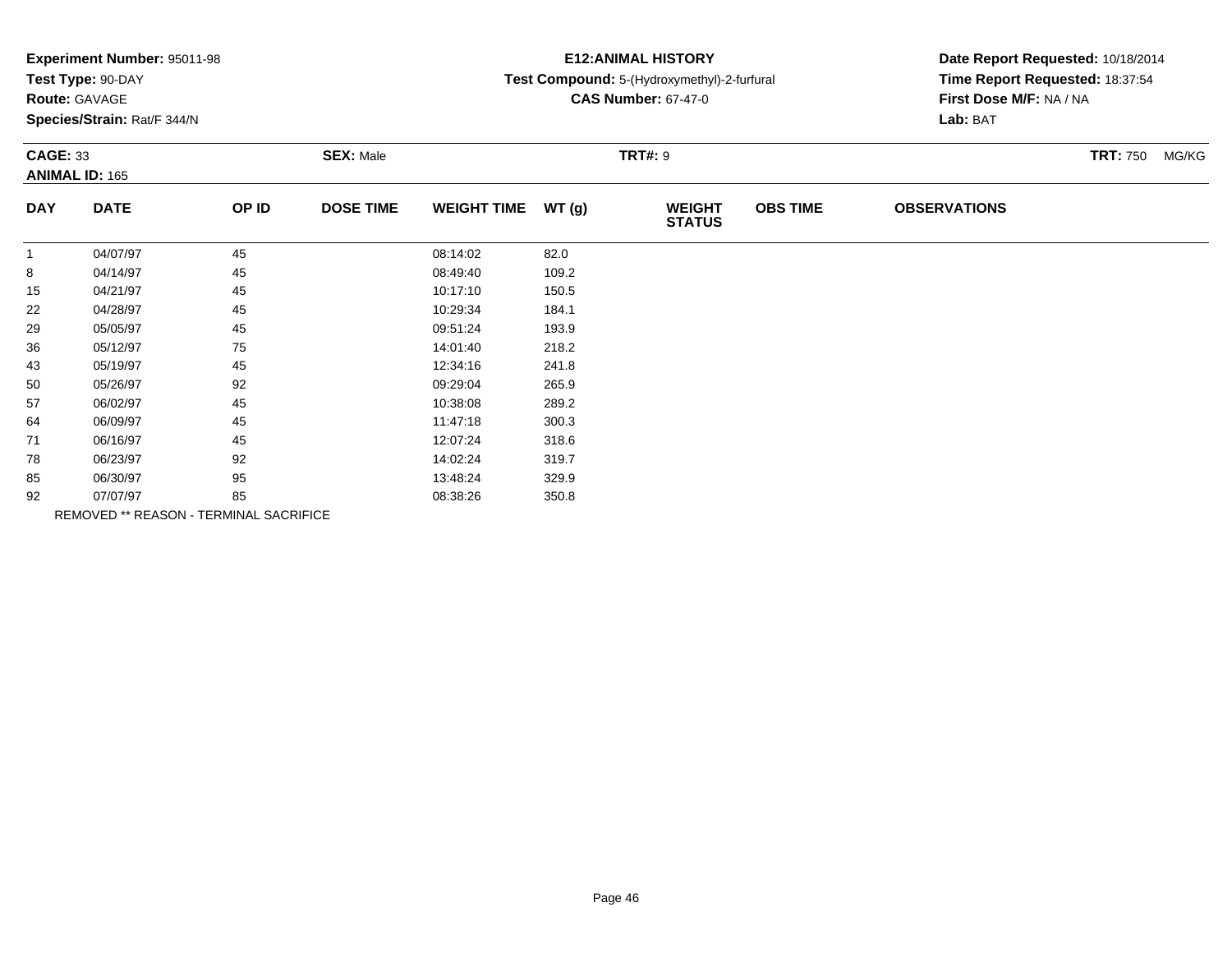| Experiment Number: 95011-98 |  |  |
|-----------------------------|--|--|
|-----------------------------|--|--|

# **Route:** GAVAGE

**Species/Strain:** Rat/F 344/N

# **E12:ANIMAL HISTORY**

### **Test Compound:** 5-(Hydroxymethyl)-2-furfural

**CAS Number:** 67-47-0

| <b>CAGE: 34</b> | <b>ANIMAL ID: 166</b>                  |       | <b>SEX: Male</b> |                    |       | <b>TRT#: 9</b>                 |                 |                     | <b>TRT: 750</b><br>MG/KG |
|-----------------|----------------------------------------|-------|------------------|--------------------|-------|--------------------------------|-----------------|---------------------|--------------------------|
| <b>DAY</b>      | <b>DATE</b>                            | OP ID | <b>DOSE TIME</b> | <b>WEIGHT TIME</b> | WT(g) | <b>WEIGHT</b><br><b>STATUS</b> | <b>OBS TIME</b> | <b>OBSERVATIONS</b> |                          |
| $\mathbf{1}$    | 04/07/97                               | 45    |                  | 08:15:06           | 107.3 |                                |                 |                     |                          |
| 8               | 04/14/97                               | 45    |                  | 08:51:26           | 135.3 |                                |                 |                     |                          |
| 15              | 04/21/97                               | 45    |                  | 10:18:54           | 181.1 |                                |                 |                     |                          |
| 22              | 04/28/97                               | 45    |                  | 10:31:42           | 214.2 |                                |                 |                     |                          |
| 29              | 05/05/97                               | 45    |                  | 09:53:14           | 234.2 |                                |                 |                     |                          |
| 36              | 05/12/97                               | 75    |                  | 14:03:34           | 260.7 |                                |                 |                     |                          |
| 43              | 05/19/97                               | 45    |                  | 12:35:18           | 277.5 |                                |                 |                     |                          |
| 50              | 05/26/97                               | 92    |                  | 09:32:44           | 299.7 |                                |                 |                     |                          |
| 57              | 06/02/97                               | 45    |                  | 10:40:40           | 316.9 |                                |                 |                     |                          |
| 64              | 06/09/97                               | 45    |                  | 11:48:34           | 324.6 |                                |                 |                     |                          |
| 71              | 06/16/97                               | 45    |                  | 12:09:28           | 333.0 |                                |                 |                     |                          |
| 78              | 06/23/97                               | 92    |                  | 14:00:22           | 334.2 |                                |                 |                     |                          |
| 85              | 06/30/97                               | 95    |                  | 13:46:32           | 350.0 |                                |                 |                     |                          |
| 92              | 07/07/97                               | 85    |                  | 08:42:06           | 357.9 |                                |                 |                     |                          |
|                 | REMOVED ** REASON - TERMINAL SACRIFICE |       |                  |                    |       |                                |                 |                     |                          |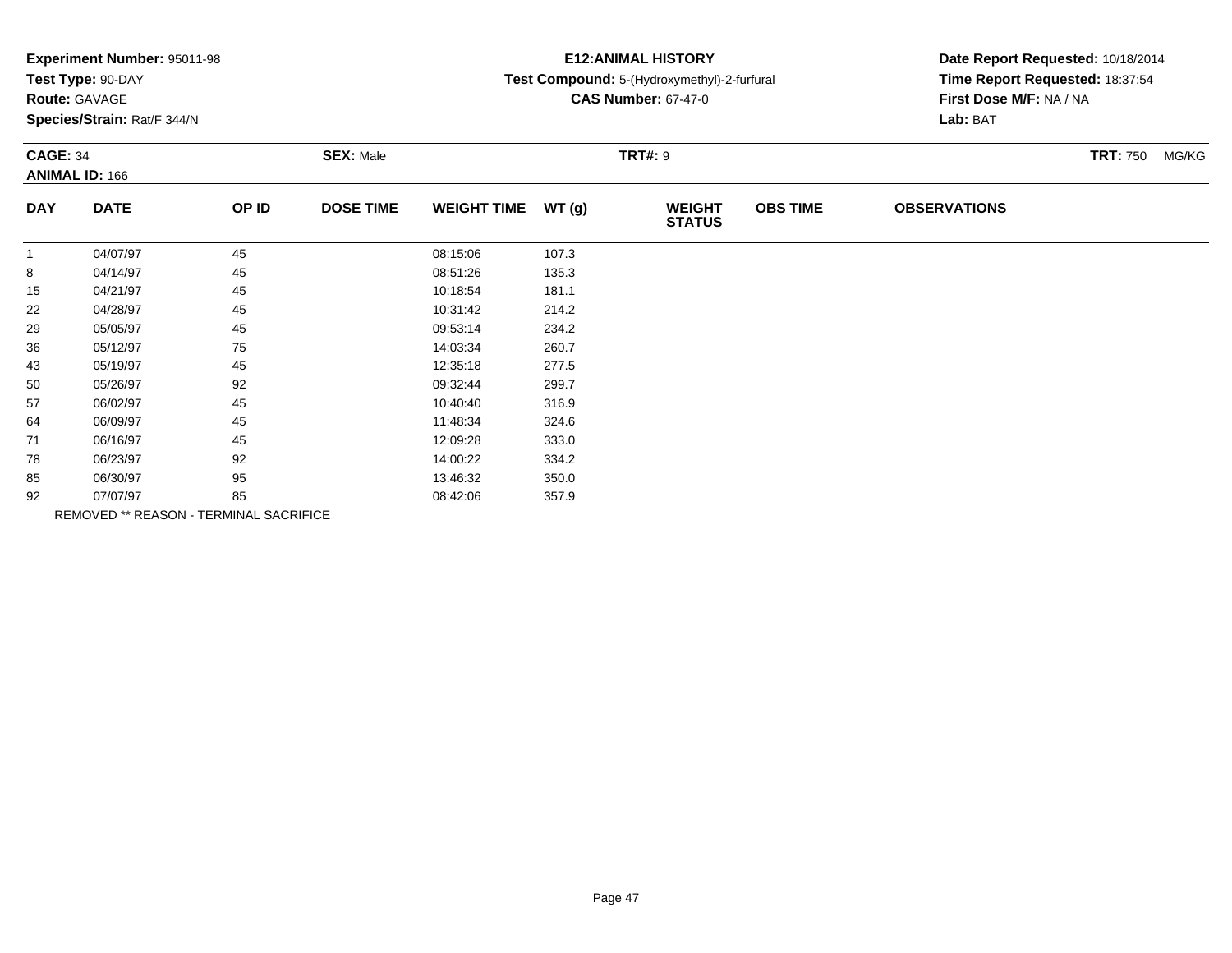| Experiment Number: 95011-98 |  |  |
|-----------------------------|--|--|
|-----------------------------|--|--|

## **Route:** GAVAGE

**Species/Strain:** Rat/F 344/N

# **E12:ANIMAL HISTORY**

#### **Test Compound:** 5-(Hydroxymethyl)-2-furfural

**CAS Number:** 67-47-0

| <b>CAGE: 34</b> | <b>ANIMAL ID: 167</b> |                                        | <b>SEX: Male</b> |                    |       | <b>TRT#: 9</b>                 |                 |                     | <b>TRT: 750</b><br>MG/KG |
|-----------------|-----------------------|----------------------------------------|------------------|--------------------|-------|--------------------------------|-----------------|---------------------|--------------------------|
| <b>DAY</b>      | <b>DATE</b>           | OP ID                                  | <b>DOSE TIME</b> | <b>WEIGHT TIME</b> | WT(g) | <b>WEIGHT</b><br><b>STATUS</b> | <b>OBS TIME</b> | <b>OBSERVATIONS</b> |                          |
| $\mathbf{1}$    | 04/07/97              | 45                                     |                  | 08:15:06           | 63.9  |                                |                 |                     |                          |
| 8               | 04/14/97              | 45                                     |                  | 08:51:26           | 91.1  |                                |                 |                     |                          |
| 15              | 04/21/97              | 45                                     |                  | 10:18:54           | 130.5 |                                |                 |                     |                          |
| 22              | 04/28/97              | 45                                     |                  | 10:31:42           | 170.0 |                                |                 |                     |                          |
| 29              | 05/05/97              | 45                                     |                  | 09:53:14           | 192.0 |                                |                 |                     |                          |
| 36              | 05/12/97              | 75                                     |                  | 14:03:34           | 215.5 |                                |                 |                     |                          |
| 43              | 05/19/97              | 45                                     |                  | 12:35:18           | 230.5 |                                |                 |                     |                          |
| 50              | 05/26/97              | 92                                     |                  | 09:32:44           | 256.1 |                                |                 |                     |                          |
| 57              | 06/02/97              | 45                                     |                  | 10:40:40           | 276.0 |                                |                 |                     |                          |
| 64              | 06/09/97              | 45                                     |                  | 11:48:34           | 290.4 |                                |                 |                     |                          |
| 71              | 06/16/97              | 45                                     |                  | 12:09:28           | 300.9 |                                |                 |                     |                          |
| 78              | 06/23/97              | 92                                     |                  | 14:00:22           | 304.6 |                                |                 |                     |                          |
| 85              | 06/30/97              | 95                                     |                  | 13:46:32           | 317.9 |                                |                 |                     |                          |
| 92              | 07/07/97              | 85                                     |                  | 08:42:06           | 323.2 |                                |                 |                     |                          |
|                 |                       | REMOVED ** REASON - TERMINAL SACRIFICE |                  |                    |       |                                |                 |                     |                          |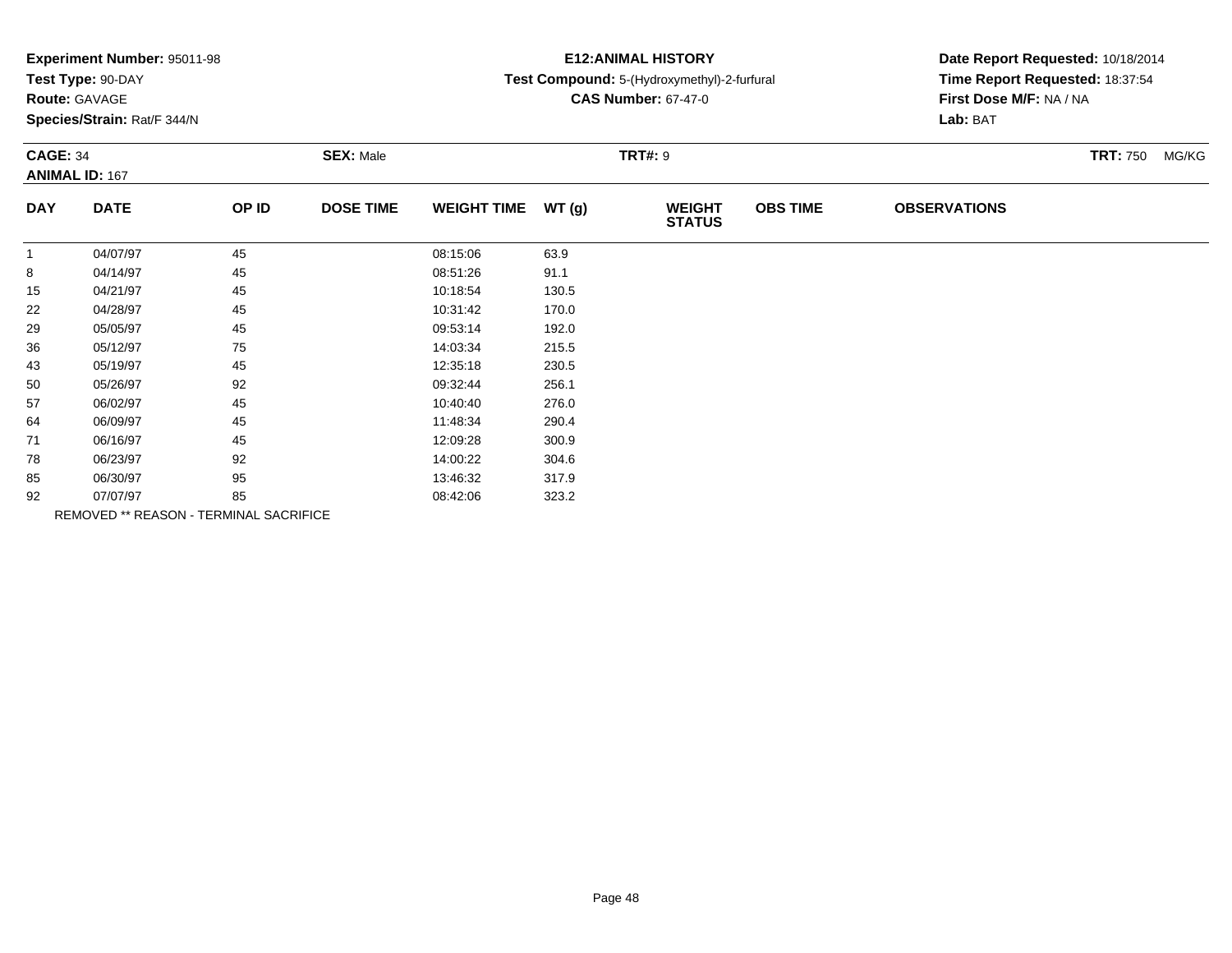| Experiment Number: 95011-98 |  |  |
|-----------------------------|--|--|
|-----------------------------|--|--|

# **Route:** GAVAGE

**Species/Strain:** Rat/F 344/N

## **E12:ANIMAL HISTORY**

#### **Test Compound:** 5-(Hydroxymethyl)-2-furfural

**CAS Number:** 67-47-0

| <b>CAGE: 34</b> | <b>ANIMAL ID: 168</b> |                                        | <b>SEX: Male</b> |                    |       | <b>TRT#: 9</b>                 |                 |                     | <b>TRT: 750</b> | MG/KG |
|-----------------|-----------------------|----------------------------------------|------------------|--------------------|-------|--------------------------------|-----------------|---------------------|-----------------|-------|
| <b>DAY</b>      | <b>DATE</b>           | OP ID                                  | <b>DOSE TIME</b> | <b>WEIGHT TIME</b> | WT(g) | <b>WEIGHT</b><br><b>STATUS</b> | <b>OBS TIME</b> | <b>OBSERVATIONS</b> |                 |       |
| $\mathbf{1}$    | 04/07/97              | 45                                     |                  | 08:15:06           | 76.7  |                                |                 |                     |                 |       |
| 8               | 04/14/97              | 45                                     |                  | 08:51:26           | 105.0 |                                |                 |                     |                 |       |
| 15              | 04/21/97              | 45                                     |                  | 10:18:54           | 150.3 |                                |                 |                     |                 |       |
| 22              | 04/28/97              | 45                                     |                  | 10:31:42           | 187.5 |                                |                 |                     |                 |       |
| 29              | 05/05/97              | 45                                     |                  | 09:53:14           | 205.1 |                                |                 |                     |                 |       |
| 36              | 05/12/97              | 75                                     |                  | 14:03:34           | 226.5 |                                |                 |                     |                 |       |
| 43              | 05/19/97              | 45                                     |                  | 12:35:18           | 243.4 |                                |                 |                     |                 |       |
| 50              | 05/26/97              | 92                                     |                  | 09:32:44           | 269.1 |                                |                 |                     |                 |       |
| 57              | 06/02/97              | 45                                     |                  | 10:40:40           | 289.1 |                                |                 |                     |                 |       |
| 64              | 06/09/97              | 45                                     |                  | 11:48:34           | 300.0 |                                |                 |                     |                 |       |
| 71              | 06/16/97              | 45                                     |                  | 12:09:28           | 311.2 |                                |                 |                     |                 |       |
| 78              | 06/23/97              | 92                                     |                  | 14:00:22           | 313.5 |                                |                 |                     |                 |       |
| 85              | 06/30/97              | 95                                     |                  | 13:46:32           | 331.1 |                                |                 |                     |                 |       |
| 92              | 07/07/97              | 85                                     |                  | 08:42:06           | 335.6 |                                |                 |                     |                 |       |
|                 |                       | REMOVED ** REASON - TERMINAL SACRIFICE |                  |                    |       |                                |                 |                     |                 |       |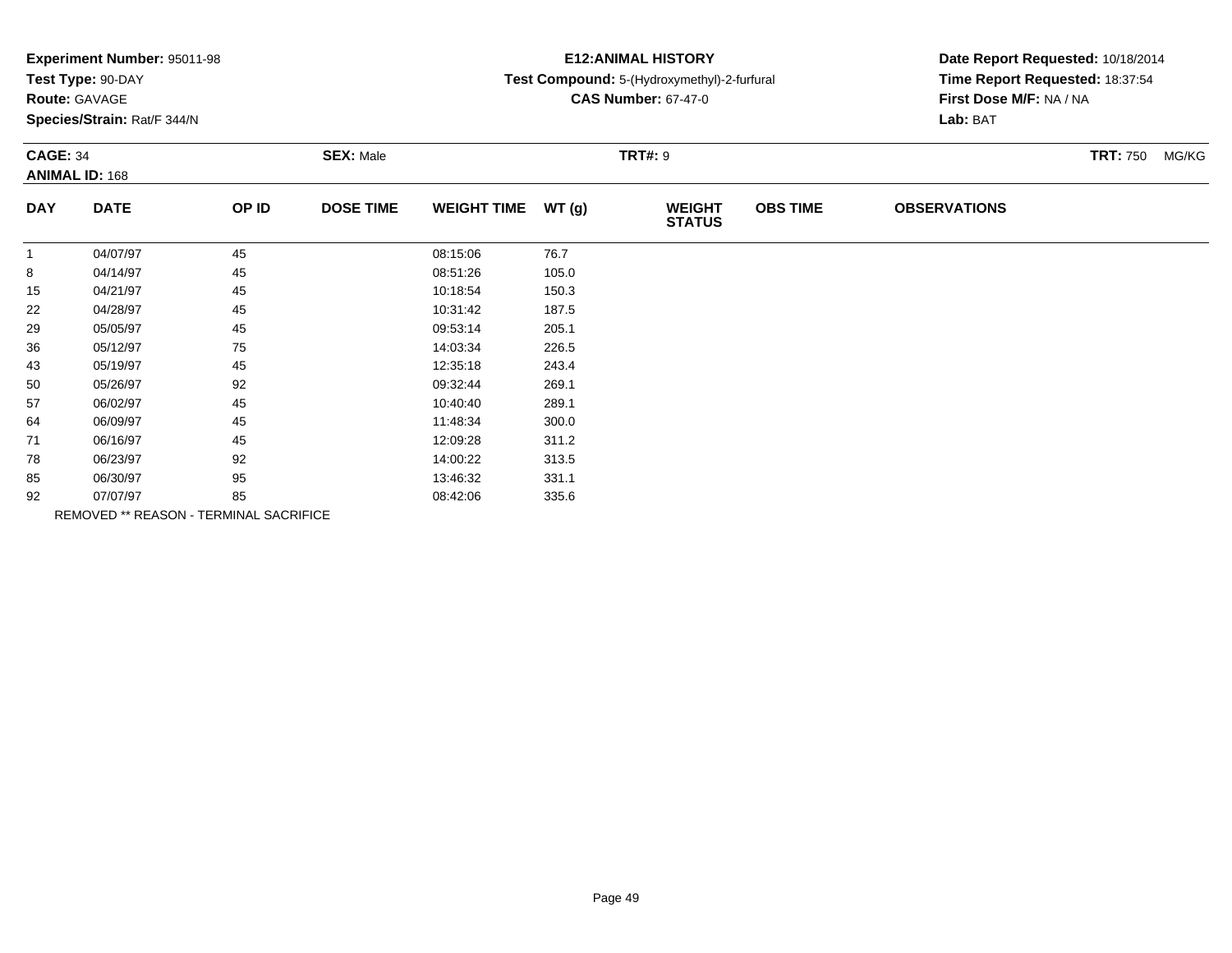| Experiment Number: 95011-98 |  |  |
|-----------------------------|--|--|
|-----------------------------|--|--|

# **Route:** GAVAGE

**Species/Strain:** Rat/F 344/N

# **E12:ANIMAL HISTORY**

### **Test Compound:** 5-(Hydroxymethyl)-2-furfural

**CAS Number:** 67-47-0

| <b>CAGE: 34</b><br><b>ANIMAL ID: 169</b> |             | <b>SEX: Male</b>                       |                  |                    |       | <b>TRT#: 9</b>                 |                 | <b>TRT: 750</b><br>MG/KG |  |
|------------------------------------------|-------------|----------------------------------------|------------------|--------------------|-------|--------------------------------|-----------------|--------------------------|--|
| <b>DAY</b>                               | <b>DATE</b> | OP ID                                  | <b>DOSE TIME</b> | <b>WEIGHT TIME</b> | WT(g) | <b>WEIGHT</b><br><b>STATUS</b> | <b>OBS TIME</b> | <b>OBSERVATIONS</b>      |  |
| $\mathbf{1}$                             | 04/07/97    | 45                                     |                  | 09:20:00           | 114.2 |                                |                 |                          |  |
| 8                                        | 04/14/97    | 45                                     |                  | 08:51:26           | 142.2 |                                |                 |                          |  |
| 15                                       | 04/21/97    | 45                                     |                  | 10:18:54           | 187.1 |                                |                 |                          |  |
| 22                                       | 04/28/97    | 45                                     |                  | 10:31:42           | 216.1 |                                |                 |                          |  |
| 29                                       | 05/05/97    | 45                                     |                  | 09:53:14           | 236.5 |                                |                 |                          |  |
| 36                                       | 05/12/97    | 75                                     |                  | 14:03:34           | 260.2 |                                |                 |                          |  |
| 43                                       | 05/19/97    | 45                                     |                  | 12:35:18           | 273.3 |                                |                 |                          |  |
| 50                                       | 05/26/97    | 92                                     |                  | 09:32:44           | 293.3 |                                |                 |                          |  |
| 57                                       | 06/02/97    | 45                                     |                  | 10:40:40           | 308.2 |                                |                 |                          |  |
| 64                                       | 06/09/97    | 45                                     |                  | 11:48:34           | 321.9 |                                |                 |                          |  |
| 71                                       | 06/16/97    | 45                                     |                  | 12:09:28           | 333.9 |                                |                 |                          |  |
| 78                                       | 06/23/97    | 92                                     |                  | 14:00:22           | 335.1 |                                |                 |                          |  |
| 85                                       | 06/30/97    | 95                                     |                  | 13:46:32           | 345.2 |                                |                 |                          |  |
| 92                                       | 07/07/97    | 85                                     |                  | 08:42:06           | 355.8 |                                |                 |                          |  |
|                                          |             | REMOVED ** REASON - TERMINAL SACRIFICE |                  |                    |       |                                |                 |                          |  |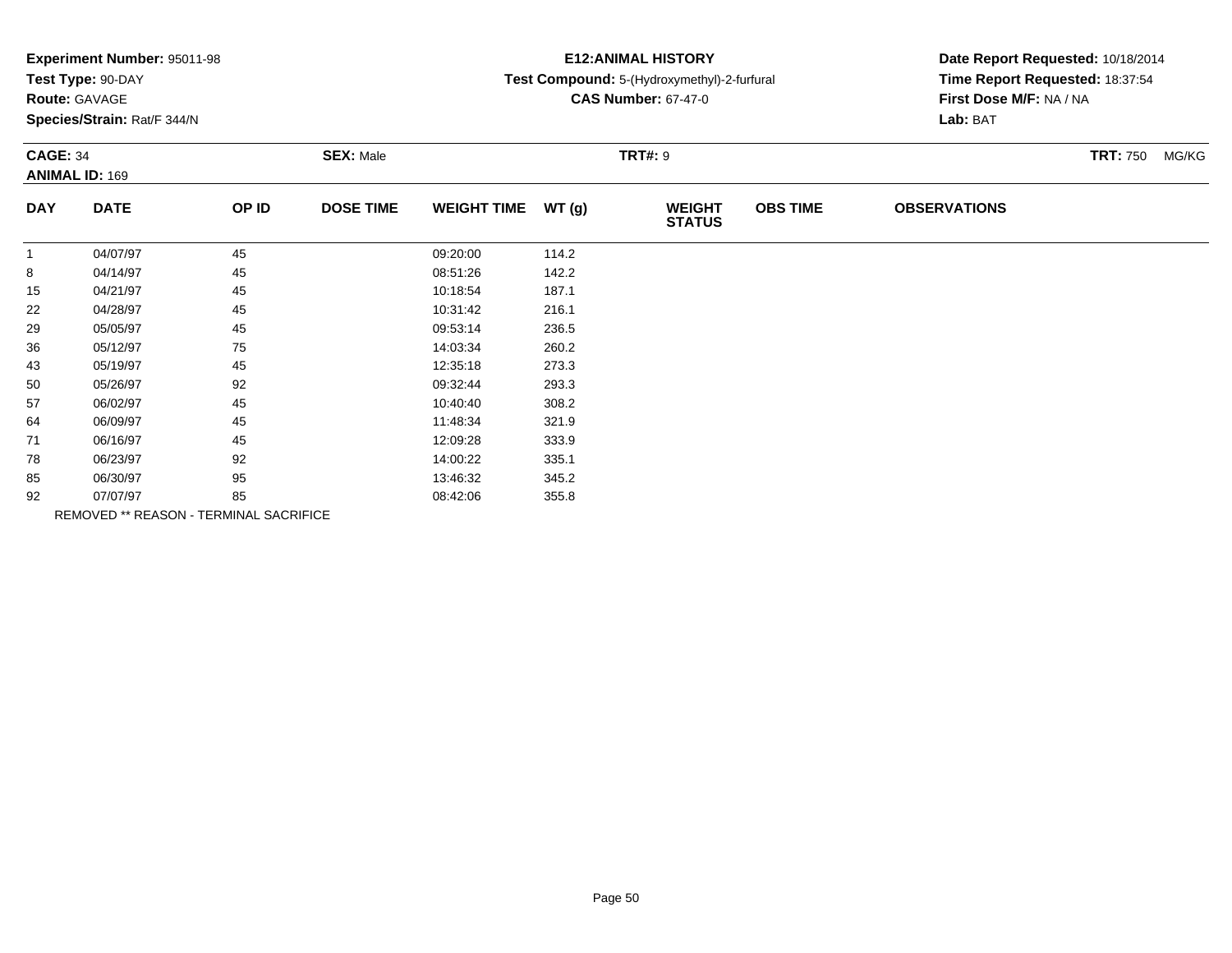| Experiment Number: 95011-98 |  |  |
|-----------------------------|--|--|
|-----------------------------|--|--|

# **Route:** GAVAGE

**Species/Strain:** Rat/F 344/N

## **E12:ANIMAL HISTORY**

#### **Test Compound:** 5-(Hydroxymethyl)-2-furfural

**CAS Number:** 67-47-0

| <b>CAGE: 34</b><br><b>ANIMAL ID: 170</b> |             |                                        | <b>SEX: Male</b> |                    | <b>TRT#: 9</b> |                                |                 |                     |  |  |
|------------------------------------------|-------------|----------------------------------------|------------------|--------------------|----------------|--------------------------------|-----------------|---------------------|--|--|
| <b>DAY</b>                               | <b>DATE</b> | OP ID                                  | <b>DOSE TIME</b> | <b>WEIGHT TIME</b> | WT(g)          | <b>WEIGHT</b><br><b>STATUS</b> | <b>OBS TIME</b> | <b>OBSERVATIONS</b> |  |  |
| $\mathbf{1}$                             | 04/07/97    | 45                                     |                  | 08:15:06           | 96.8           |                                |                 |                     |  |  |
| 8                                        | 04/14/97    | 45                                     |                  | 08:51:26           | 122.6          |                                |                 |                     |  |  |
| 15                                       | 04/21/97    | 45                                     |                  | 10:18:54           | 161.3          |                                |                 |                     |  |  |
| 22                                       | 04/28/97    | 45                                     |                  | 10:31:42           | 199.4          |                                |                 |                     |  |  |
| 29                                       | 05/05/97    | 45                                     |                  | 09:53:14           | 222.4          |                                |                 |                     |  |  |
| 36                                       | 05/12/97    | 75                                     |                  | 14:03:34           | 251.0          |                                |                 |                     |  |  |
| 43                                       | 05/19/97    | 45                                     |                  | 12:35:18           | 263.4          |                                |                 |                     |  |  |
| 50                                       | 05/26/97    | 92                                     |                  | 09:32:44           | 285.8          |                                |                 |                     |  |  |
| 57                                       | 06/02/97    | 45                                     |                  | 10:40:40           | 300.1          |                                |                 |                     |  |  |
| 64                                       | 06/09/97    | 45                                     |                  | 11:48:34           | 310.9          |                                |                 |                     |  |  |
| 71                                       | 06/16/97    | 45                                     |                  | 12:09:28           | 322.8          |                                |                 |                     |  |  |
| 78                                       | 06/23/97    | 92                                     |                  | 14:00:22           | 322.5          |                                |                 |                     |  |  |
| 85                                       | 06/30/97    | 95                                     |                  | 13:46:32           | 332.6          |                                |                 |                     |  |  |
| 92                                       | 07/07/97    | 85                                     |                  | 08:42:06           | 338.1          |                                |                 |                     |  |  |
|                                          |             | REMOVED ** REASON - TERMINAL SACRIFICE |                  |                    |                |                                |                 |                     |  |  |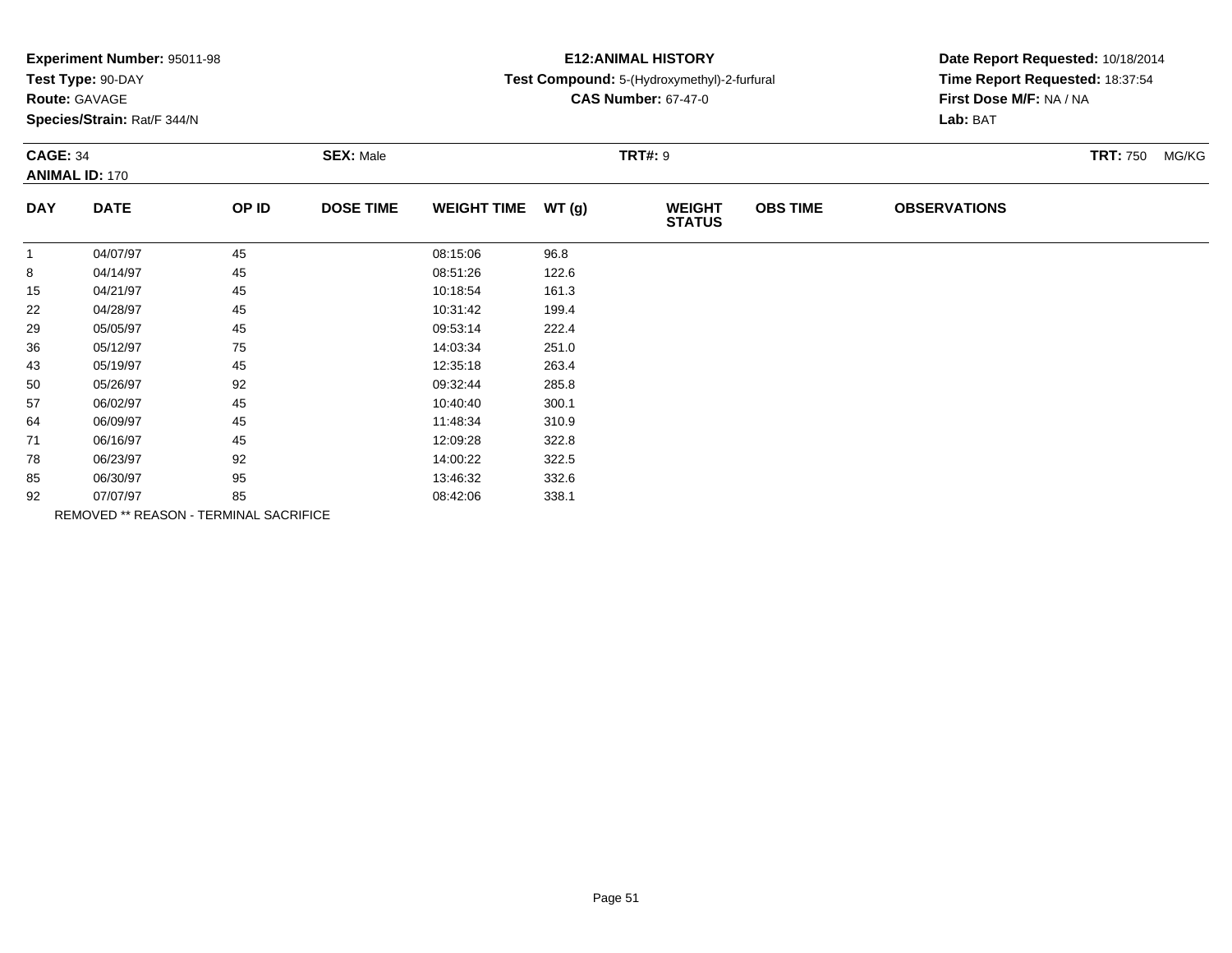| Experiment Number: 95011-98 |  |  |
|-----------------------------|--|--|
|-----------------------------|--|--|

# **Route:** GAVAGE

**Species/Strain:** Rat/F 344/N

## **E12:ANIMAL HISTORY**

#### **Test Compound:** 5-(Hydroxymethyl)-2-furfural

**CAS Number:** 67-47-0

| <b>CAGE: 35</b><br><b>ANIMAL ID: 171</b> |             |                                               | <b>SEX: Male</b> |                    |       | <b>TRT#: 11</b>                | <b>TRT: 1500 MG/KG</b> |                     |  |
|------------------------------------------|-------------|-----------------------------------------------|------------------|--------------------|-------|--------------------------------|------------------------|---------------------|--|
| <b>DAY</b>                               | <b>DATE</b> | OP ID                                         | <b>DOSE TIME</b> | <b>WEIGHT TIME</b> | WT(g) | <b>WEIGHT</b><br><b>STATUS</b> | <b>OBS TIME</b>        | <b>OBSERVATIONS</b> |  |
| $\mathbf{1}$                             | 04/07/97    | 45                                            |                  | 08:08:54           | 97.4  |                                |                        |                     |  |
| 8                                        | 04/14/97    | 45                                            |                  | 08:57:20           | 130.8 |                                |                        |                     |  |
| 15                                       | 04/21/97    | 45                                            |                  | 10:23:50           | 166.0 |                                |                        |                     |  |
| 22                                       | 04/28/97    | 45                                            |                  | 10:37:20           | 201.1 |                                |                        |                     |  |
| 29                                       | 05/05/97    | 45                                            |                  | 09:57:36           | 222.2 |                                |                        |                     |  |
| 36                                       | 05/12/97    | 75                                            |                  | 13:52:52           | 235.0 |                                |                        |                     |  |
| 43                                       | 05/19/97    | 45                                            |                  | 12:26:20           | 251.1 |                                |                        |                     |  |
| 50                                       | 05/26/97    | 92                                            |                  | 09:08:50           | 278.3 |                                |                        |                     |  |
| 57                                       | 06/02/97    | 45                                            |                  | 10:45:54           | 289.9 |                                |                        |                     |  |
| 64                                       | 06/09/97    | 45                                            |                  | 11:59:14           | 301.3 |                                |                        |                     |  |
| 71                                       | 06/16/97    | 45                                            |                  | 11:59:04           | 310.4 |                                |                        |                     |  |
| 78                                       | 06/23/97    | 92                                            |                  | 13:47:14           | 316.8 |                                |                        |                     |  |
| 85                                       | 06/30/97    | 95                                            |                  | 13:40:40           | 325.6 |                                |                        |                     |  |
| 92                                       | 07/07/97    | 85                                            |                  | 08:53:32           | 326.6 |                                |                        |                     |  |
|                                          |             | <b>REMOVED ** REASON - TERMINAL SACRIFICE</b> |                  |                    |       |                                |                        |                     |  |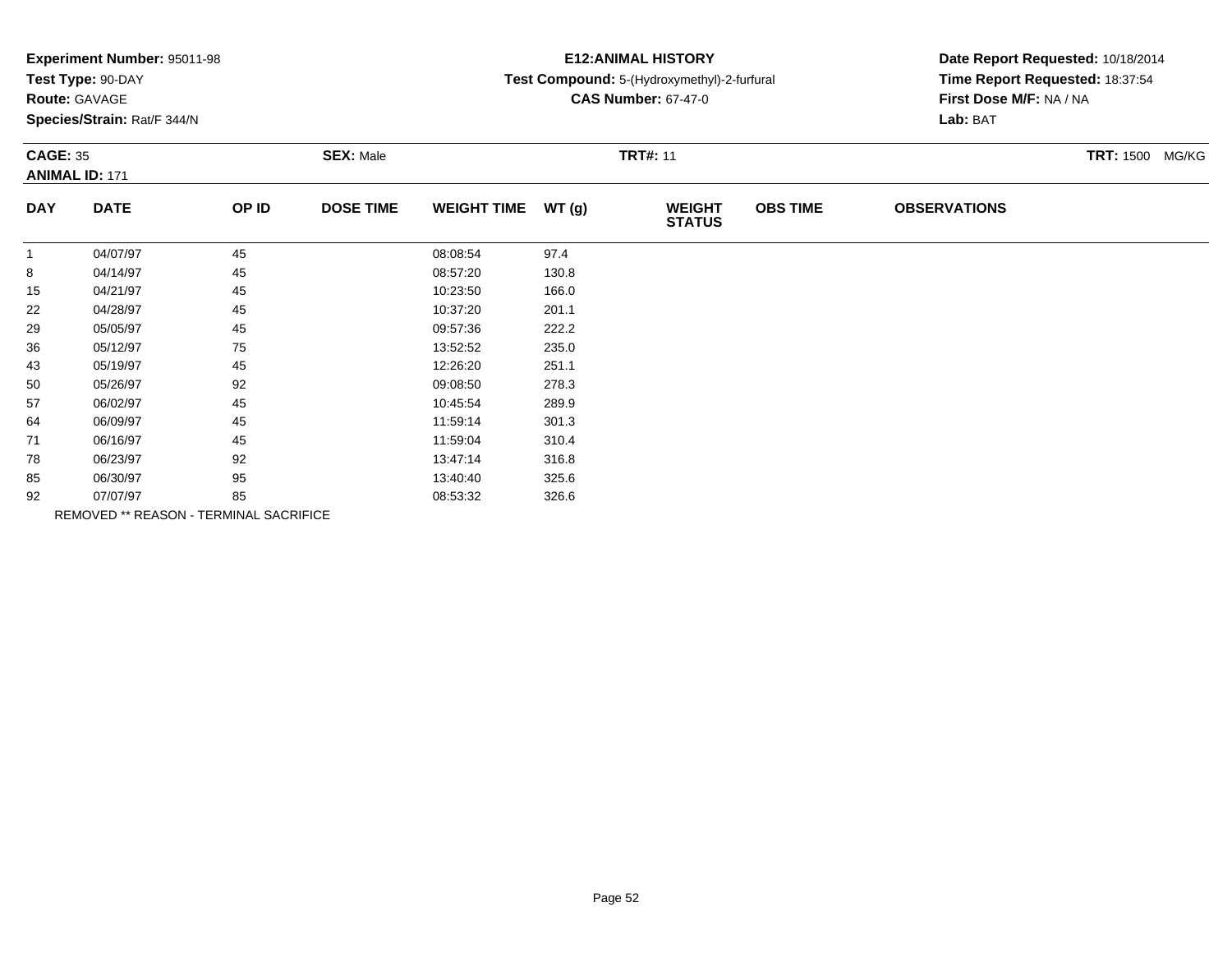|  | Experiment Number: 95011-98 |  |
|--|-----------------------------|--|
|--|-----------------------------|--|

## **Route:** GAVAGE

**Species/Strain:** Rat/F 344/N

# **E12:ANIMAL HISTORY**

#### **Test Compound:** 5-(Hydroxymethyl)-2-furfural

**CAS Number:** 67-47-0

| <b>CAGE: 35</b><br><b>ANIMAL ID: 172</b> |             |                                               | <b>SEX: Male</b> |                    |       | <b>TRT#: 11</b>                | <b>TRT: 1500 MG/KG</b> |                     |  |
|------------------------------------------|-------------|-----------------------------------------------|------------------|--------------------|-------|--------------------------------|------------------------|---------------------|--|
| <b>DAY</b>                               | <b>DATE</b> | OP ID                                         | <b>DOSE TIME</b> | <b>WEIGHT TIME</b> | WT(g) | <b>WEIGHT</b><br><b>STATUS</b> | <b>OBS TIME</b>        | <b>OBSERVATIONS</b> |  |
| $\mathbf{1}$                             | 04/07/97    | 45                                            |                  | 08:08:54           | 111.0 |                                |                        |                     |  |
| 8                                        | 04/14/97    | 45                                            |                  | 08:57:20           | 140.2 |                                |                        |                     |  |
| 15                                       | 04/21/97    | 45                                            |                  | 10:23:50           | 165.9 |                                |                        |                     |  |
| 22                                       | 04/28/97    | 45                                            |                  | 10:37:20           | 207.9 |                                |                        |                     |  |
| 29                                       | 05/05/97    | 45                                            |                  | 09:57:36           | 230.2 |                                |                        |                     |  |
| 36                                       | 05/12/97    | 75                                            |                  | 13:52:52           | 240.7 |                                |                        |                     |  |
| 43                                       | 05/19/97    | 45                                            |                  | 12:26:20           | 259.5 |                                |                        |                     |  |
| 50                                       | 05/26/97    | 92                                            |                  | 09:08:50           | 279.3 |                                |                        |                     |  |
| 57                                       | 06/02/97    | 45                                            |                  | 10:45:54           | 292.9 |                                |                        |                     |  |
| 64                                       | 06/09/97    | 45                                            |                  | 11:59:14           | 303.6 |                                |                        |                     |  |
| 71                                       | 06/16/97    | 45                                            |                  | 11:59:04           | 317.7 |                                |                        |                     |  |
| 78                                       | 06/23/97    | 92                                            |                  | 13:47:14           | 325.4 |                                |                        |                     |  |
| 85                                       | 06/30/97    | 95                                            |                  | 13:40:40           | 337.7 |                                |                        |                     |  |
| 92                                       | 07/07/97    | 85                                            |                  | 08:53:32           | 341.1 |                                |                        |                     |  |
|                                          |             | <b>REMOVED ** REASON - TERMINAL SACRIFICE</b> |                  |                    |       |                                |                        |                     |  |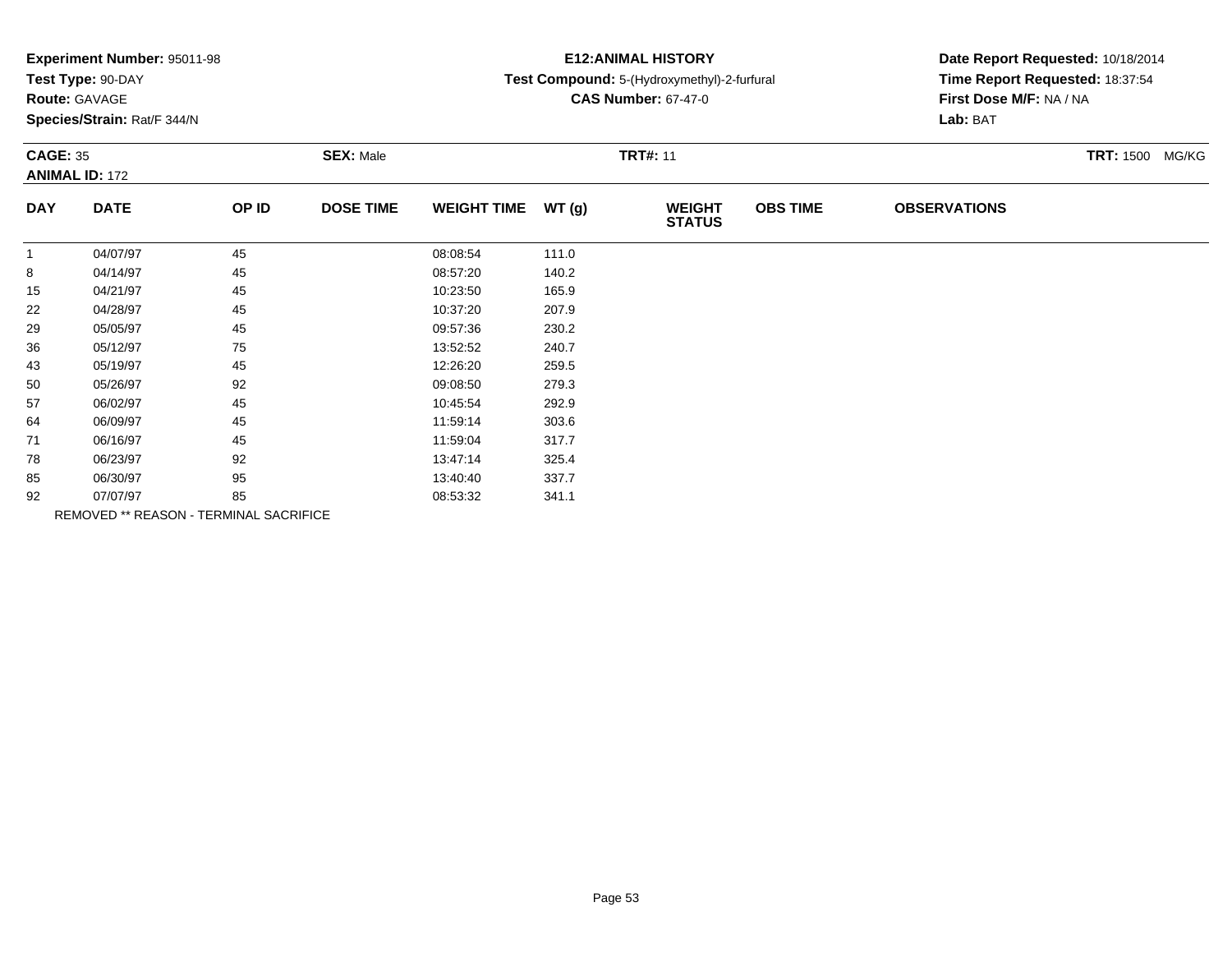| Experiment Number: 95011-98 |  |  |  |
|-----------------------------|--|--|--|
|-----------------------------|--|--|--|

## **Route:** GAVAGE

**Species/Strain:** Rat/F 344/N

# **E12:ANIMAL HISTORY**

#### **Test Compound:** 5-(Hydroxymethyl)-2-furfural

**CAS Number:** 67-47-0

**Date Report Requested:** 10/18/2014**Time Report Requested:** 18:37:54**First Dose M/F:** NA / NA**Lab:** BAT

| <b>CAGE: 35</b><br><b>ANIMAL ID: 173</b> |             |       | <b>SEX: Male</b> |                    |       | <b>TRT#: 11</b>                |                 |                     |  | <b>TRT: 1500 MG/KG</b> |
|------------------------------------------|-------------|-------|------------------|--------------------|-------|--------------------------------|-----------------|---------------------|--|------------------------|
| <b>DAY</b>                               | <b>DATE</b> | OP ID | <b>DOSE TIME</b> | <b>WEIGHT TIME</b> | WT(g) | <b>WEIGHT</b><br><b>STATUS</b> | <b>OBS TIME</b> | <b>OBSERVATIONS</b> |  |                        |
| 1                                        | 04/07/97    | 45    |                  | 08:08:54           | 77.3  |                                |                 |                     |  |                        |
| 8                                        | 04/14/97    | 45    |                  | 08:57:20           | 102.8 |                                |                 |                     |  |                        |
| 15                                       | 04/21/97    | 45    |                  | 10:23:50           | 125.9 |                                |                 |                     |  |                        |
| 22                                       | 04/28/97    | 45    |                  | 10:37:20           | 155.0 |                                |                 |                     |  |                        |
| 29                                       | 05/05/97    | 45    |                  | 09:57:36           | 171.1 |                                |                 |                     |  |                        |
| 36                                       | 05/12/97    | 75    |                  | 13:52:52           | 185.2 |                                |                 |                     |  |                        |
| 43                                       | 05/19/97    | 45    |                  | 12:26:20           | 195.4 |                                |                 |                     |  |                        |
| 50                                       | 05/26/97    | 92    |                  | 09:08:50           | 221.5 |                                |                 |                     |  |                        |
| 57                                       | 06/02/97    | 45    |                  | 10:45:54           | 234.4 |                                |                 |                     |  |                        |
| 64                                       | 06/09/97    | 45    |                  | 11:59:14           | 242.0 |                                |                 |                     |  |                        |
| 71                                       | 06/16/97    | 45    |                  | 11:59:04           | 258.3 |                                |                 |                     |  |                        |
| 78                                       | 06/23/97    | 92    |                  | 13:47:14           | 265.1 |                                |                 |                     |  |                        |
| 85                                       | 06/30/97    | 95    |                  | 13:40:40           | 268.0 |                                |                 |                     |  |                        |
| 92                                       | 07/07/97    | 85    |                  | 08:53:32           | 273.5 |                                |                 |                     |  |                        |

REMOVED \*\* REASON - TERMINAL SACRIFICE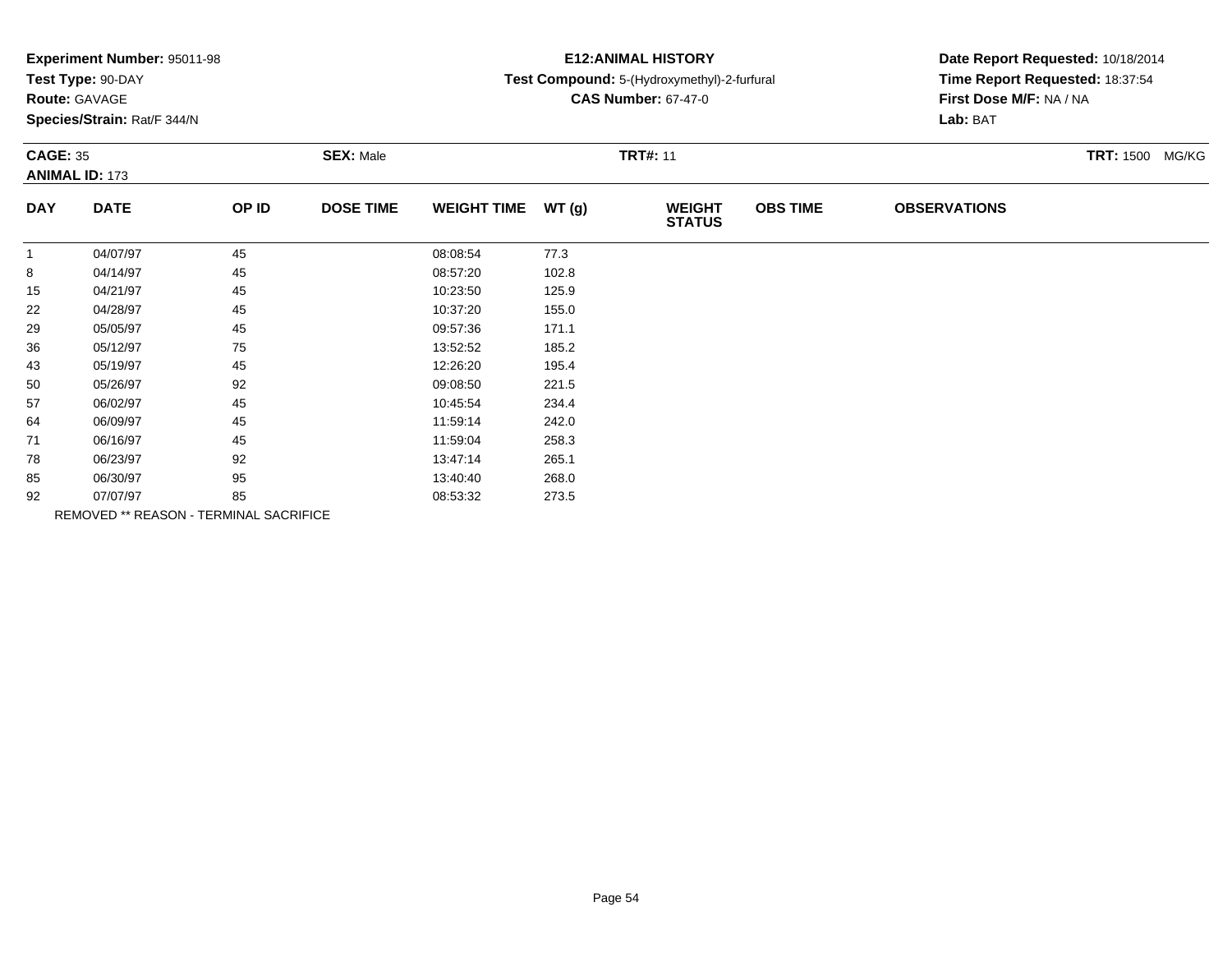| Experiment Number: 95011-98 |  |
|-----------------------------|--|
|-----------------------------|--|

## **Route:** GAVAGE

**Species/Strain:** Rat/F 344/N

# **E12:ANIMAL HISTORY**

#### **Test Compound:** 5-(Hydroxymethyl)-2-furfural

**CAS Number:** 67-47-0

| <b>CAGE: 35</b> | <b>ANIMAL ID: 174</b> |                                        | <b>SEX: Male</b> |                    |       | <b>TRT#: 11</b>                |                 |                     | <b>TRT: 1500 MG/KG</b> |  |
|-----------------|-----------------------|----------------------------------------|------------------|--------------------|-------|--------------------------------|-----------------|---------------------|------------------------|--|
| <b>DAY</b>      | <b>DATE</b>           | OP ID                                  | <b>DOSE TIME</b> | <b>WEIGHT TIME</b> | WT(g) | <b>WEIGHT</b><br><b>STATUS</b> | <b>OBS TIME</b> | <b>OBSERVATIONS</b> |                        |  |
| $\mathbf{1}$    | 04/07/97              | 45                                     |                  | 08:08:54           | 91.2  |                                |                 |                     |                        |  |
| 8               | 04/14/97              | 45                                     |                  | 08:57:20           | 117.2 |                                |                 |                     |                        |  |
| 15              | 04/21/97              | 45                                     |                  | 10:23:50           | 151.6 |                                |                 |                     |                        |  |
| 22              | 04/28/97              | 45                                     |                  | 10:37:20           | 191.3 |                                |                 |                     |                        |  |
| 29              | 05/05/97              | 45                                     |                  | 09:57:36           | 213.2 |                                |                 |                     |                        |  |
| 36              | 05/12/97              | 75                                     |                  | 13:52:52           | 230.1 |                                |                 |                     |                        |  |
| 43              | 05/19/97              | 45                                     |                  | 12:26:20           | 242.6 |                                |                 |                     |                        |  |
| 50              | 05/26/97              | 92                                     |                  | 09:08:50           | 266.5 |                                |                 |                     |                        |  |
| 57              | 06/02/97              | 45                                     |                  | 10:45:54           | 280.1 |                                |                 |                     |                        |  |
| 64              | 06/09/97              | 45                                     |                  | 11:59:14           | 283.2 |                                |                 |                     |                        |  |
| 71              | 06/16/97              | 45                                     |                  | 11:59:04           | 294.9 |                                |                 |                     |                        |  |
| 78              | 06/23/97              | 92                                     |                  | 13:47:14           | 300.8 |                                |                 |                     |                        |  |
| 85              | 06/30/97              | 95                                     |                  | 13:40:40           | 310.0 |                                |                 |                     |                        |  |
| 92              | 07/07/97              | 85                                     |                  | 08:53:32           | 312.9 |                                |                 |                     |                        |  |
|                 |                       | REMOVED ** REASON - TERMINAL SACRIFICE |                  |                    |       |                                |                 |                     |                        |  |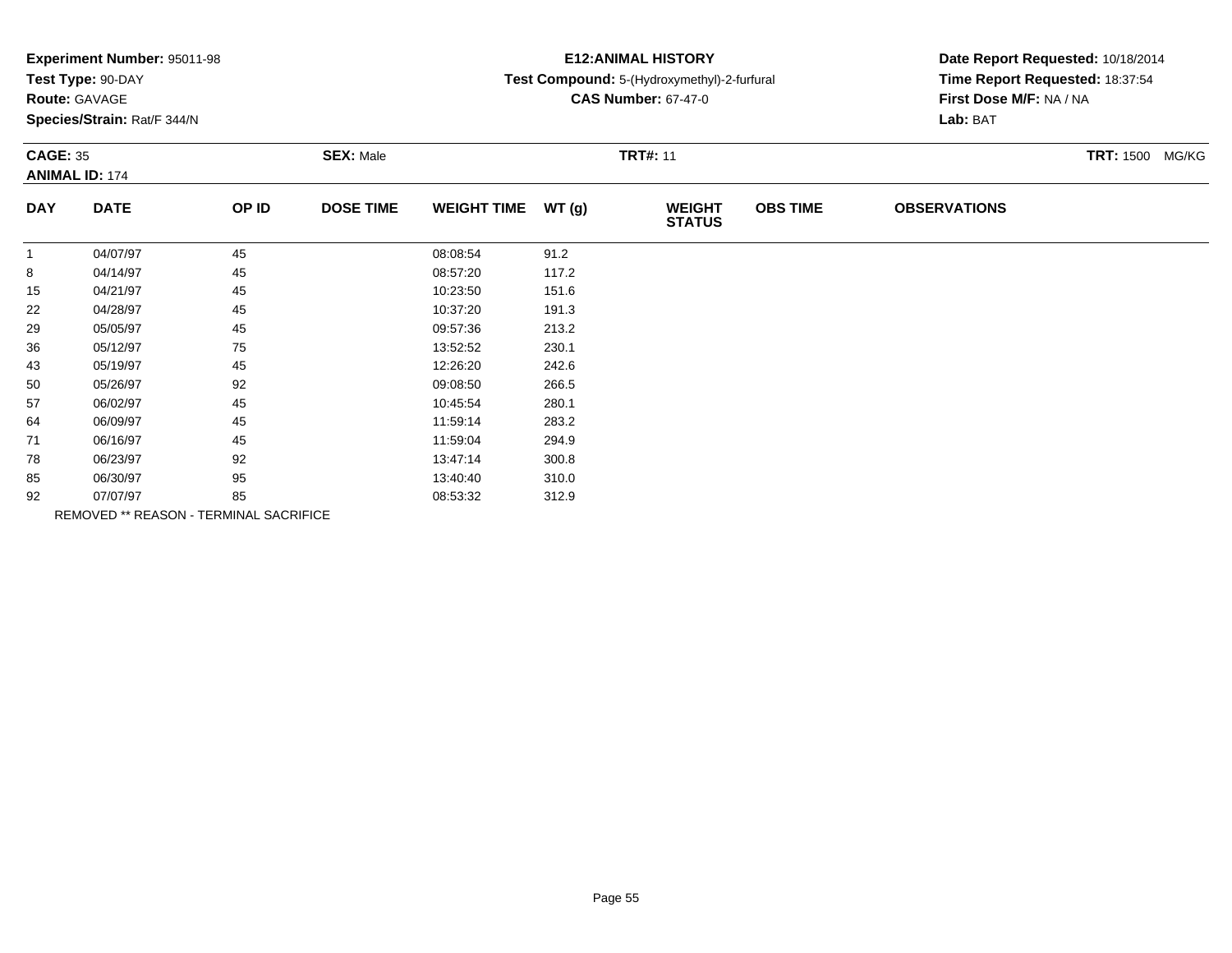|  | Experiment Number: 95011-98 |
|--|-----------------------------|
|--|-----------------------------|

## **Route:** GAVAGE

**Species/Strain:** Rat/F 344/N

# **E12:ANIMAL HISTORY**

#### **Test Compound:** 5-(Hydroxymethyl)-2-furfural

**CAS Number:** 67-47-0

**Date Report Requested:** 10/18/2014**Time Report Requested:** 18:37:54**First Dose M/F:** NA / NA**Lab:** BAT

| <b>CAGE: 35</b> | <b>ANIMAL ID: 175</b> |       | <b>SEX: Male</b> |                    |       | <b>TRT#: 11</b>                |                 |                     | <b>TRT: 1500 MG/KG</b> |
|-----------------|-----------------------|-------|------------------|--------------------|-------|--------------------------------|-----------------|---------------------|------------------------|
| <b>DAY</b>      | <b>DATE</b>           | OP ID | <b>DOSE TIME</b> | <b>WEIGHT TIME</b> | WT(g) | <b>WEIGHT</b><br><b>STATUS</b> | <b>OBS TIME</b> | <b>OBSERVATIONS</b> |                        |
| $\overline{1}$  | 04/07/97              | 45    |                  | 08:08:54           | 76.3  |                                |                 |                     |                        |
| 8               | 04/14/97              | 45    |                  | 08:57:20           | 100.3 |                                |                 |                     |                        |
| 15              | 04/21/97              | 45    |                  | 10:23:50           | 133.2 |                                |                 |                     |                        |
| 22              | 04/28/97              | 45    |                  | 10:37:20           | 165.6 |                                |                 |                     |                        |
| 29              | 05/05/97              | 45    |                  | 09:57:36           | 188.0 |                                |                 |                     |                        |
| 36              | 05/12/97              | 75    |                  | 13:52:52           | 203.8 |                                |                 |                     |                        |
| 43              | 05/19/97              | 45    |                  | 12:26:20           | 216.0 |                                |                 |                     |                        |
| 50              | 05/26/97              | 92    |                  | 09:08:50           | 234.0 |                                |                 |                     |                        |
| 57              | 06/02/97              | 45    |                  | 10:45:54           | 248.6 |                                |                 |                     |                        |
| 64              | 06/09/97              | 45    |                  | 11:59:14           | 256.7 |                                |                 |                     |                        |
| 71              | 06/16/97              | 45    |                  | 11:59:04           | 271.0 |                                |                 |                     |                        |
| 78              | 06/23/97              | 92    |                  | 13:47:14           | 276.6 |                                |                 |                     |                        |
| 85              | 06/30/97              | 95    |                  | 13:40:40           | 280.2 |                                |                 |                     |                        |
| 92              | 07/07/97              | 85    |                  | 08:53:32           | 278.8 |                                |                 |                     |                        |

REMOVED \*\* REASON - TERMINAL SACRIFICE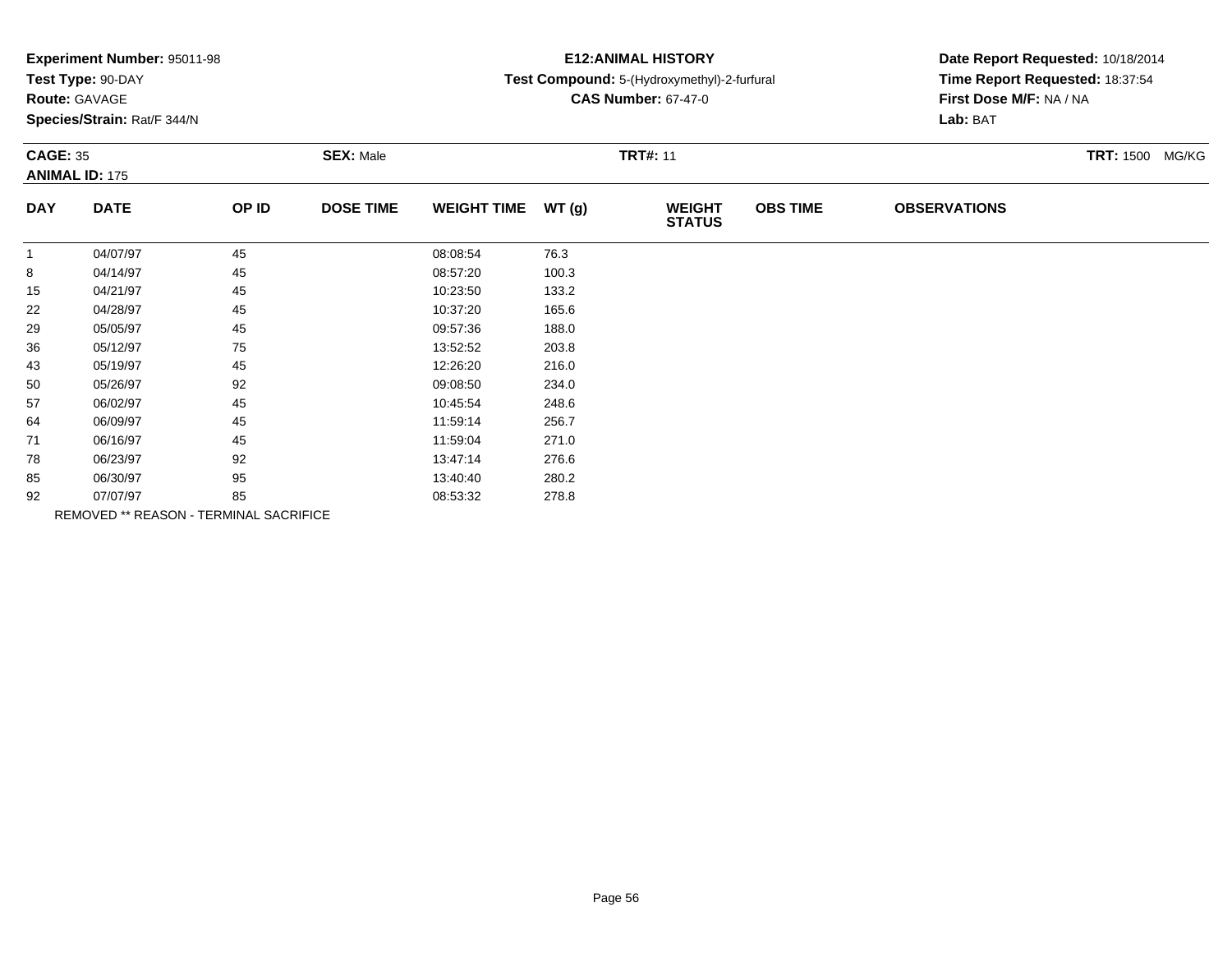| Experiment Number: 95011-98              |                      |                                   |                  |                    | <b>E12: ANIMAL HISTORY</b> |                                             |                 |                                                            | Date Report Requested: 10/18/2014 |  |
|------------------------------------------|----------------------|-----------------------------------|------------------|--------------------|----------------------------|---------------------------------------------|-----------------|------------------------------------------------------------|-----------------------------------|--|
|                                          | Test Type: 90-DAY    |                                   |                  |                    |                            | Test Compound: 5-(Hydroxymethyl)-2-furfural |                 | Time Report Requested: 18:37:54<br>First Dose M/F: NA / NA |                                   |  |
|                                          | <b>Route: GAVAGE</b> |                                   |                  |                    |                            | <b>CAS Number: 67-47-0</b>                  |                 |                                                            |                                   |  |
| Species/Strain: Rat/F 344/N              |                      |                                   |                  |                    |                            |                                             | Lab: BAT        |                                                            |                                   |  |
| <b>CAGE: 36</b><br><b>ANIMAL ID: 176</b> |                      |                                   | <b>SEX: Male</b> | <b>TRT#: 11</b>    |                            |                                             |                 | <b>TRT: 1500</b><br>MG/KG                                  |                                   |  |
| <b>DAY</b>                               | <b>DATE</b>          | OP ID                             | <b>DOSE TIME</b> | <b>WEIGHT TIME</b> | WT(g)                      | <b>WEIGHT</b><br><b>STATUS</b>              | <b>OBS TIME</b> | <b>OBSERVATIONS</b>                                        |                                   |  |
| $\mathbf{1}$                             | 04/07/97             | 45                                |                  | 08:10:04           | 86.4                       |                                             |                 |                                                            |                                   |  |
| 8                                        | 04/14/97             | 45                                |                  | 08:58:52           | 112.2                      |                                             |                 |                                                            |                                   |  |
| 15                                       | 04/21/97             | 45                                |                  | 10:25:42           | 147.4                      |                                             |                 |                                                            |                                   |  |
| 22                                       | 04/28/97             | 45                                |                  | 10:38:42           | 180.2                      |                                             |                 |                                                            |                                   |  |
| 45<br>29<br>05/05/97                     |                      |                                   | 09:59:50         | 190.5              |                            |                                             |                 |                                                            |                                   |  |
|                                          |                      | REMOVED ** REASON - NATURAL DEATH |                  |                    |                            |                                             |                 |                                                            |                                   |  |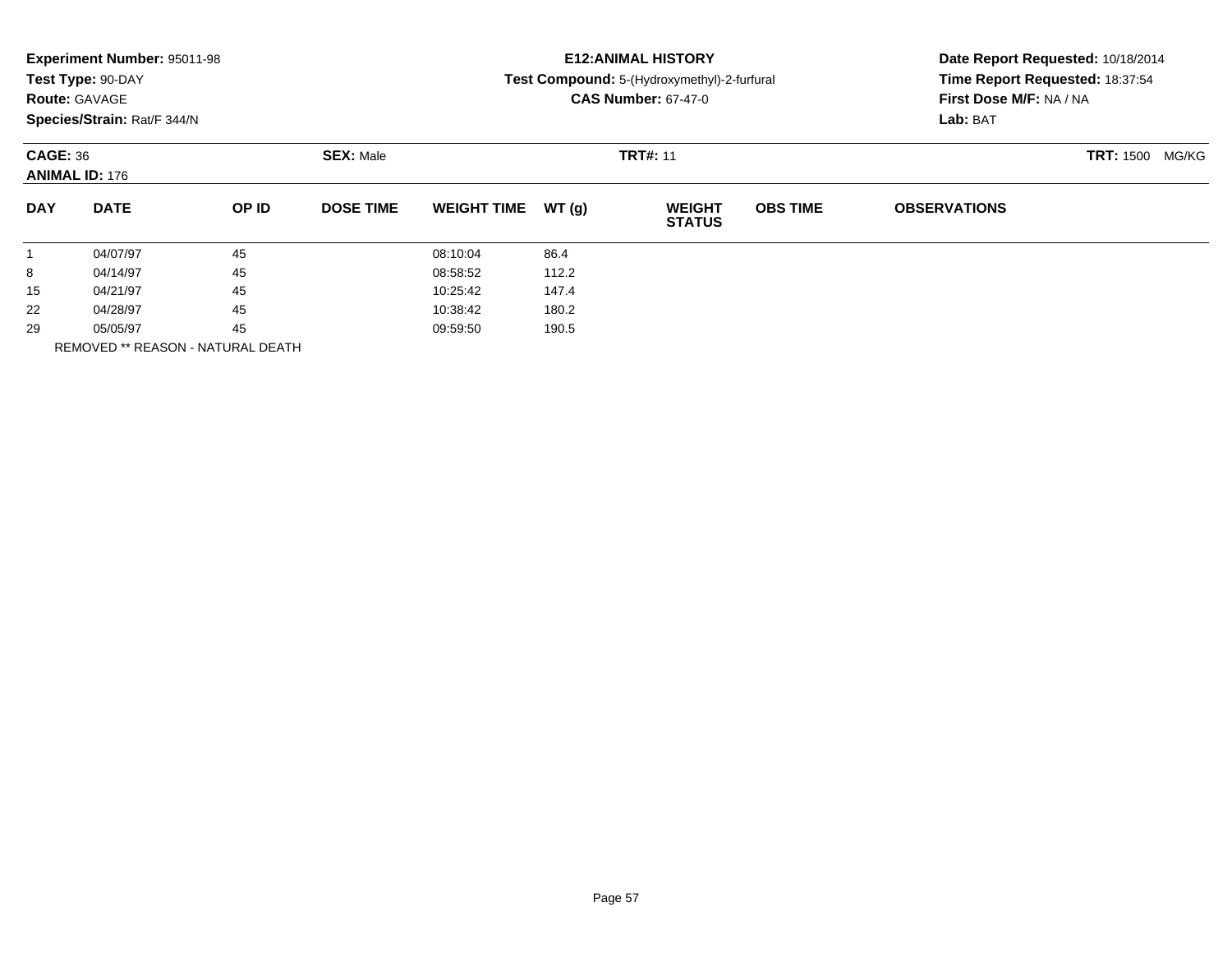| Experiment Number: 95011-98 |  |
|-----------------------------|--|
|-----------------------------|--|

# **Route:** GAVAGE

**Species/Strain:** Rat/F 344/N

# **E12:ANIMAL HISTORY**

#### **Test Compound:** 5-(Hydroxymethyl)-2-furfural

**CAS Number:** 67-47-0

**Date Report Requested:** 10/18/2014**Time Report Requested:** 18:37:54**First Dose M/F:** NA / NA**Lab:** BAT

| <b>CAGE: 36</b><br><b>ANIMAL ID: 177</b> |       | <b>SEX: Male</b> |          |       | <b>TRT#: 11</b>                |                 |                     | <b>TRT: 1500 MG/KG</b> |  |
|------------------------------------------|-------|------------------|----------|-------|--------------------------------|-----------------|---------------------|------------------------|--|
| <b>DATE</b>                              | OP ID | <b>DOSE TIME</b> |          | WT(g) | <b>WEIGHT</b><br><b>STATUS</b> | <b>OBS TIME</b> | <b>OBSERVATIONS</b> |                        |  |
| 04/07/97                                 | 45    |                  | 08:10:04 | 81.6  |                                |                 |                     |                        |  |
| 04/14/97                                 | 45    |                  | 08:58:52 | 101.7 |                                |                 |                     |                        |  |
| 04/21/97                                 | 45    |                  | 10:25:42 | 133.2 |                                |                 |                     |                        |  |
| 04/28/97                                 | 45    |                  | 10:38:42 | 168.1 |                                |                 |                     |                        |  |
| 05/05/97                                 | 45    |                  | 09:59:50 | 188.0 |                                |                 |                     |                        |  |
| 05/12/97                                 | 75    |                  | 13:54:48 | 200.8 |                                |                 |                     |                        |  |
| 05/19/97                                 | 45    |                  | 12:27:28 | 215.9 |                                |                 |                     |                        |  |
| 05/26/97                                 | 92    |                  | 09:11:20 | 233.9 |                                |                 |                     |                        |  |
| 06/02/97                                 | 45    |                  | 10:47:34 | 248.5 |                                |                 |                     |                        |  |
| 06/09/97                                 | 45    |                  | 12:00:40 | 253.9 |                                |                 |                     |                        |  |
| 06/16/97                                 | 45    |                  | 12:00:16 | 266.3 |                                |                 |                     |                        |  |
| 06/23/97                                 | 92    |                  | 13:45:38 | 272.3 |                                |                 |                     |                        |  |
| 06/30/97                                 | 95    |                  | 13:38:26 | 272.9 |                                |                 |                     |                        |  |
| 07/07/97                                 | 85    |                  | 08:54:58 | 285.1 |                                |                 |                     |                        |  |
|                                          |       |                  |          |       | <b>WEIGHT TIME</b>             |                 |                     |                        |  |

REMOVED \*\* REASON - TERMINAL SACRIFICE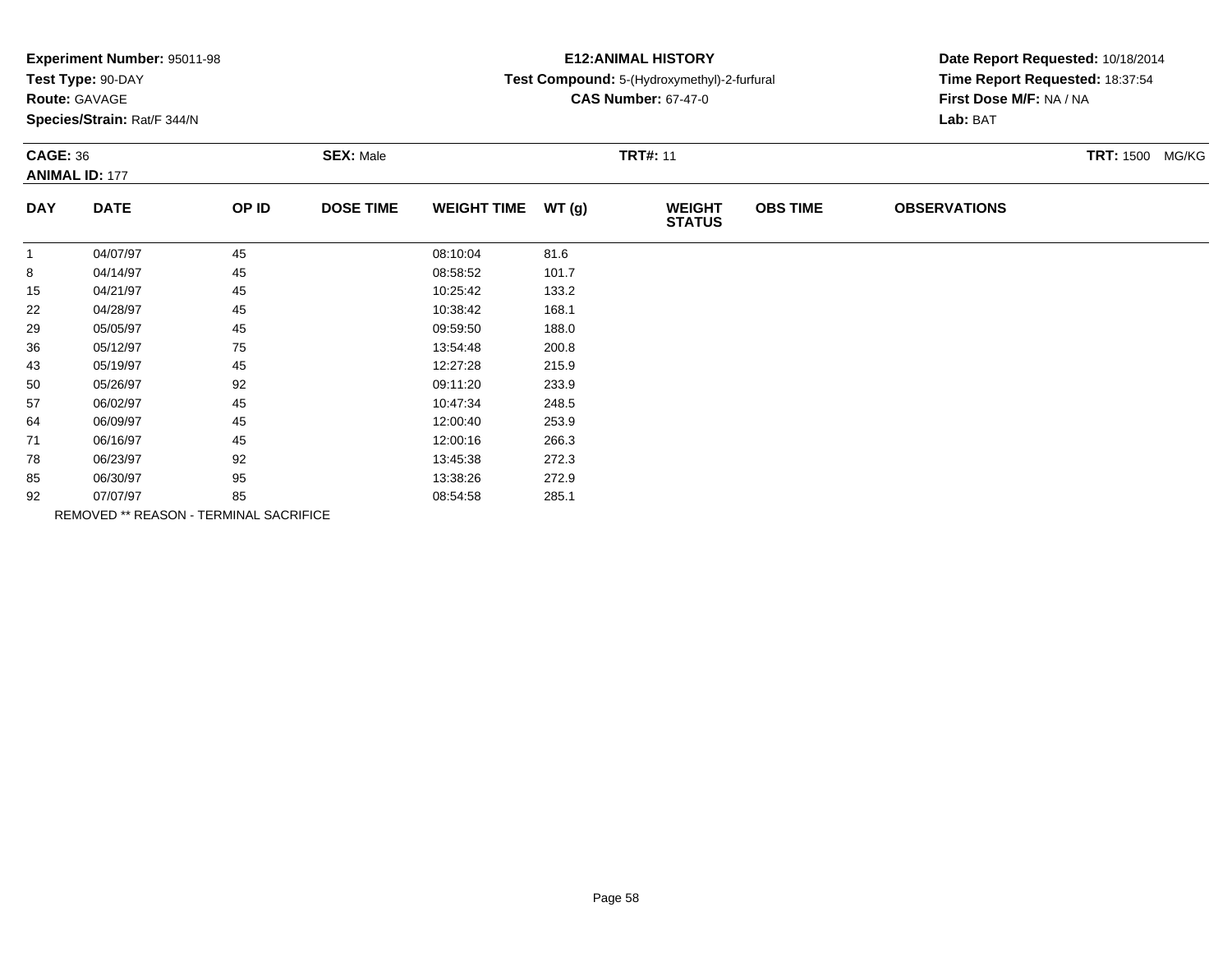|  | Experiment Number: 95011-98 |  |
|--|-----------------------------|--|
|--|-----------------------------|--|

# **Route:** GAVAGE

**Species/Strain:** Rat/F 344/N

# **E12:ANIMAL HISTORY**

### **Test Compound:** 5-(Hydroxymethyl)-2-furfural

**CAS Number:** 67-47-0

| <b>CAGE: 36</b> | <b>ANIMAL ID: 178</b> |                                        | <b>SEX: Male</b> |                    |       | <b>TRT#: 11</b>                |                 |                     | <b>TRT: 1500 MG/KG</b> |
|-----------------|-----------------------|----------------------------------------|------------------|--------------------|-------|--------------------------------|-----------------|---------------------|------------------------|
| <b>DAY</b>      | <b>DATE</b>           | OP ID                                  | <b>DOSE TIME</b> | <b>WEIGHT TIME</b> | WT(g) | <b>WEIGHT</b><br><b>STATUS</b> | <b>OBS TIME</b> | <b>OBSERVATIONS</b> |                        |
| $\mathbf{1}$    | 04/07/97              | 45                                     |                  | 08:10:04           | 93.0  |                                |                 |                     |                        |
| 8               | 04/14/97              | 45                                     |                  | 08:58:52           | 120.5 |                                |                 |                     |                        |
| 15              | 04/21/97              | 45                                     |                  | 10:25:42           | 150.3 |                                |                 |                     |                        |
| 22              | 04/28/97              | 45                                     |                  | 10:38:42           | 181.1 |                                |                 |                     |                        |
| 29              | 05/05/97              | 45                                     |                  | 09:59:50           | 201.1 |                                |                 |                     |                        |
| 36              | 05/12/97              | 75                                     |                  | 13:54:48           | 211.0 |                                |                 |                     |                        |
| 43              | 05/19/97              | 45                                     |                  | 12:27:28           | 227.2 |                                |                 |                     |                        |
| 50              | 05/26/97              | 92                                     |                  | 09:11:20           | 236.9 |                                |                 |                     |                        |
| 57              | 06/02/97              | 45                                     |                  | 10:47:34           | 251.6 |                                |                 |                     |                        |
| 64              | 06/09/97              | 45                                     |                  | 12:00:40           | 262.7 |                                |                 |                     |                        |
| 71              | 06/16/97              | 45                                     |                  | 12:00:16           | 278.0 |                                |                 |                     |                        |
| 78              | 06/23/97              | 92                                     |                  | 13:45:38           | 284.7 |                                |                 |                     |                        |
| 85              | 06/30/97              | 95                                     |                  | 13:38:26           | 296.4 |                                |                 |                     |                        |
| 92              | 07/07/97              | 85                                     |                  | 08:54:58           | 313.9 |                                |                 |                     |                        |
|                 |                       | REMOVED ** REASON - TERMINAL SACRIFICE |                  |                    |       |                                |                 |                     |                        |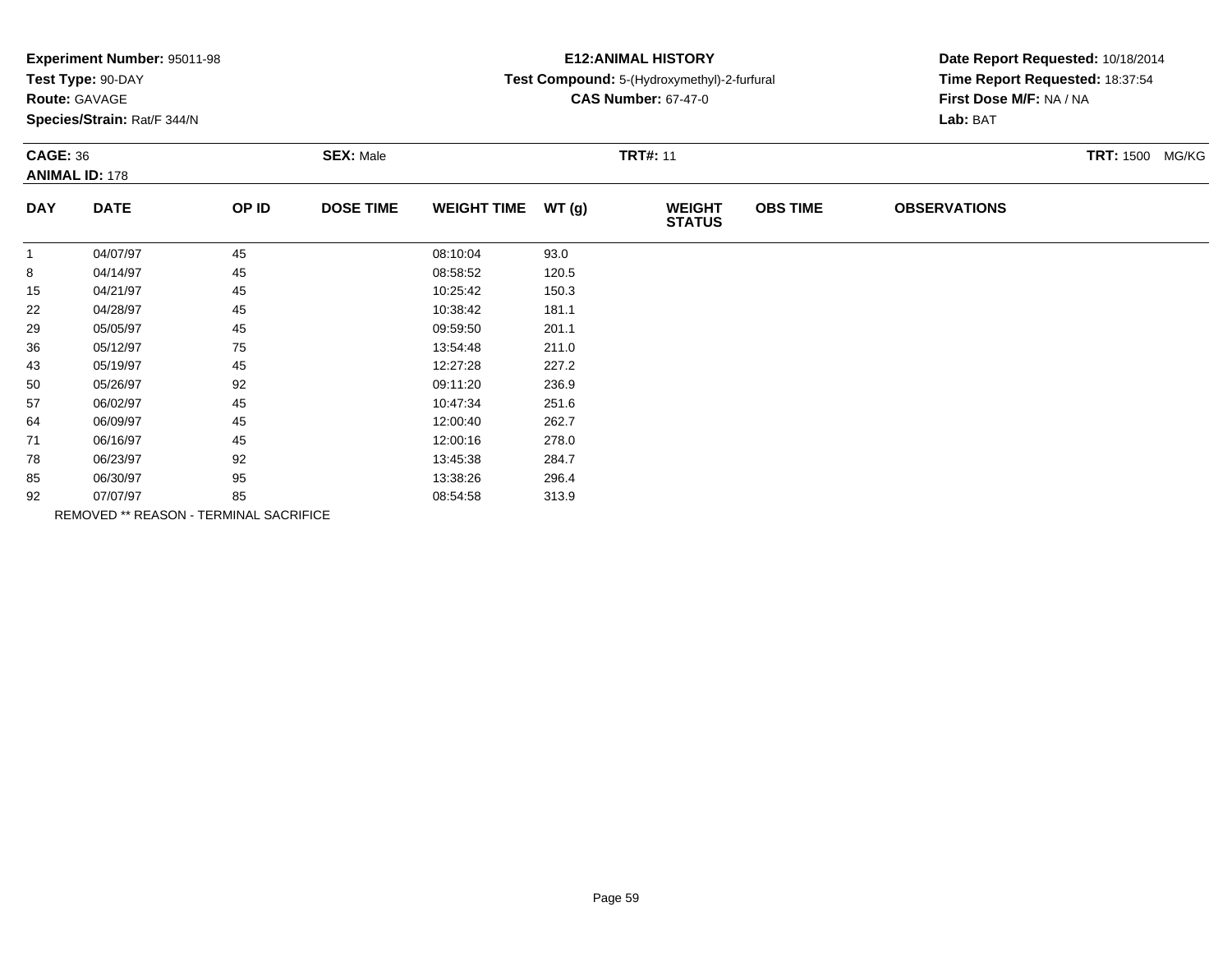| Experiment Number: 95011-98 |  |  |
|-----------------------------|--|--|
|-----------------------------|--|--|

## **Route:** GAVAGE

**Species/Strain:** Rat/F 344/N

# **E12:ANIMAL HISTORY**

#### **Test Compound:** 5-(Hydroxymethyl)-2-furfural

**CAS Number:** 67-47-0

| <b>CAGE: 36</b> | <b>ANIMAL ID: 179</b>                  |       | <b>SEX: Male</b> |                    |       | <b>TRT#: 11</b>                |                 |                     | TRT: 1500 MG/KG |
|-----------------|----------------------------------------|-------|------------------|--------------------|-------|--------------------------------|-----------------|---------------------|-----------------|
| <b>DAY</b>      | <b>DATE</b>                            | OP ID | <b>DOSE TIME</b> | WEIGHT TIME WT (g) |       | <b>WEIGHT</b><br><b>STATUS</b> | <b>OBS TIME</b> | <b>OBSERVATIONS</b> |                 |
|                 | 04/07/97                               | 45    |                  | 08:10:04           | 101.0 |                                |                 |                     |                 |
| 8               | 04/14/97                               | 45    |                  | 08:58:52           | 124.5 |                                |                 |                     |                 |
| 15              | 04/21/97                               | 45    |                  | 10:25:42           | 160.0 |                                |                 |                     |                 |
| 22              | 04/28/97                               | 45    |                  | 10:38:42           | 194.3 |                                |                 |                     |                 |
| 29              | 05/05/97                               | 45    |                  | 09:59:50           | 213.8 |                                |                 |                     |                 |
| 36              | 05/12/97                               | 75    |                  | 13:54:48           | 225.5 |                                |                 |                     |                 |
| 43              | 05/19/97                               | 45    |                  | 12:27:28           | 228.1 |                                |                 |                     |                 |
| 50              | 05/26/97                               | 92    |                  | 09:11:20           | 243.0 |                                |                 |                     |                 |
| 57              | 06/02/97                               | 45    |                  | 10:47:34           | 262.9 |                                |                 |                     |                 |
| 64              | 06/09/97                               | 45    |                  | 12:00:40           | 275.1 |                                |                 |                     |                 |
| 71              | 06/16/97                               | 45    |                  | 12:00:16           | 287.5 |                                |                 |                     |                 |
| 78              | 06/23/97                               | 92    |                  | 13:45:38           | 297.1 |                                |                 |                     |                 |
| 85              | 06/30/97                               | 95    |                  | 13:38:26           | 308.7 |                                |                 |                     |                 |
| 92              | 07/07/97                               | 85    |                  | 08:54:58           | 322.1 |                                |                 |                     |                 |
|                 | REMOVED ** REASON - TERMINAL SACRIFICE |       |                  |                    |       |                                |                 |                     |                 |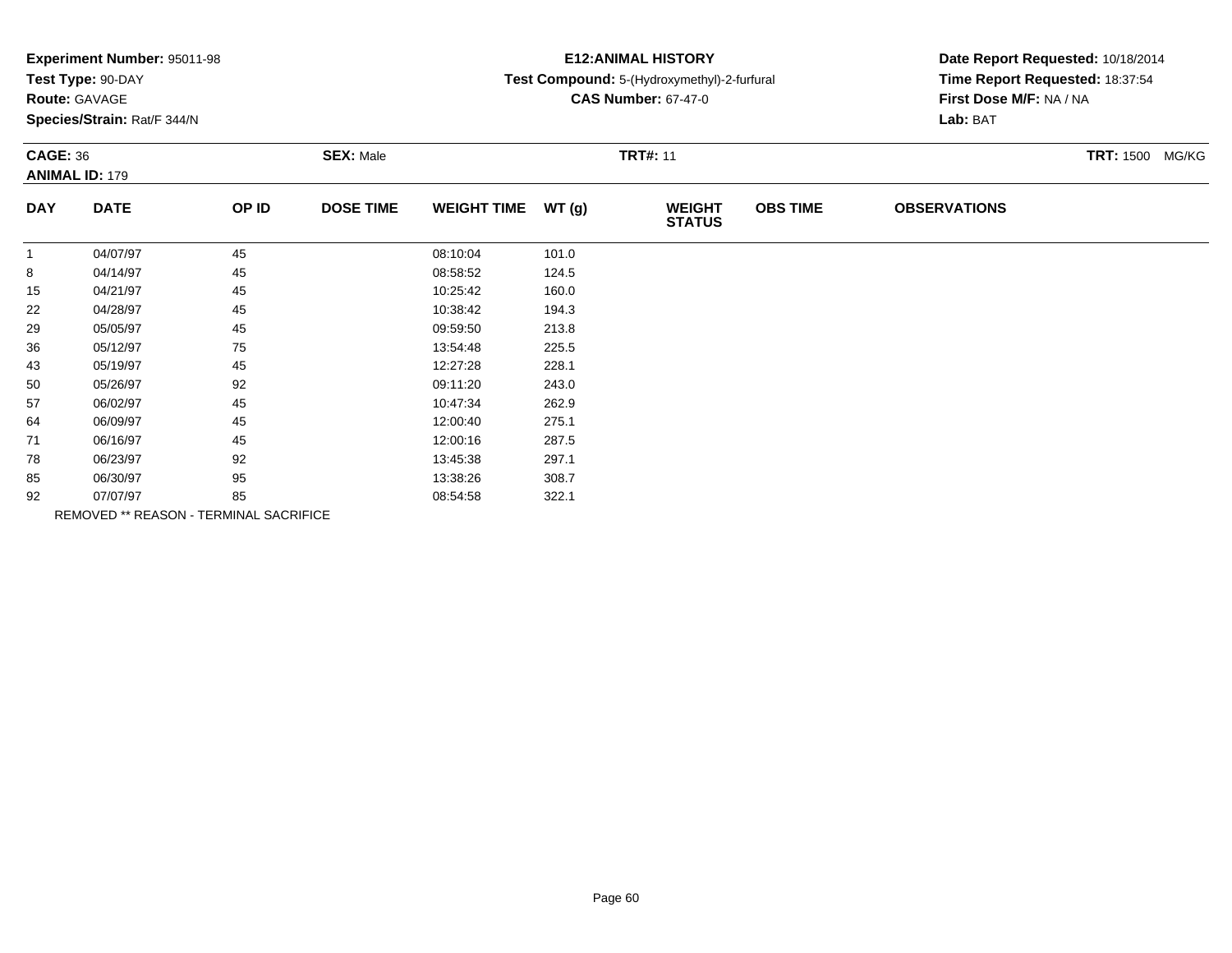| <b>Experiment Number: 95011-98</b> |  |
|------------------------------------|--|
| Test Type: 90-DAY                  |  |

**Route:** GAVAGE

**Species/Strain:** Rat/F 344/N

# **E12:ANIMAL HISTORY**

### **Test Compound:** 5-(Hydroxymethyl)-2-furfural

**CAS Number:** 67-47-0

| <b>CAGE: 36</b> | <b>ANIMAL ID: 180</b>                  |       | <b>SEX: Male</b> |                    |       | <b>TRT#: 11</b>                |                 |                     | <b>TRT:</b> 1500 MG/KG |
|-----------------|----------------------------------------|-------|------------------|--------------------|-------|--------------------------------|-----------------|---------------------|------------------------|
| <b>DAY</b>      | <b>DATE</b>                            | OP ID | <b>DOSE TIME</b> | <b>WEIGHT TIME</b> | WT(g) | <b>WEIGHT</b><br><b>STATUS</b> | <b>OBS TIME</b> | <b>OBSERVATIONS</b> |                        |
| $\mathbf{1}$    | 04/07/97                               | 45    |                  | 08:10:04           | 69.5  |                                |                 |                     |                        |
| 8               | 04/14/97                               | 45    |                  | 08:58:52           | 95.7  |                                |                 |                     |                        |
| 15              | 04/21/97                               | 45    |                  | 10:25:42           | 131.1 |                                |                 |                     |                        |
| 22              | 04/28/97                               | 45    |                  | 10:38:42           | 166.5 |                                |                 |                     |                        |
| 29              | 05/05/97                               | 45    |                  | 09:59:50           | 191.0 |                                |                 |                     |                        |
| 36              | 05/12/97                               | 75    |                  | 13:54:48           | 207.9 |                                |                 |                     |                        |
| 43              | 05/19/97                               | 45    |                  | 12:27:28           | 228.3 |                                |                 |                     |                        |
| 50              | 05/26/97                               | 92    |                  | 09:11:20           | 246.8 |                                |                 |                     |                        |
| 57              | 06/02/97                               | 45    |                  | 10:47:34           | 263.4 |                                |                 |                     |                        |
| 64              | 06/09/97                               | 45    |                  | 12:00:40           | 274.9 |                                |                 |                     |                        |
| 71              | 06/16/97                               | 45    |                  | 12:00:16           | 291.3 |                                |                 |                     |                        |
| 78              | 06/23/97                               | 92    |                  | 13:45:38           | 298.0 |                                |                 |                     |                        |
| 85              | 06/30/97                               | 95    |                  | 13:38:26           | 307.7 |                                |                 |                     |                        |
| 92              | 07/07/97                               | 85    |                  | 08:54:58           | 320.2 |                                |                 |                     |                        |
|                 | REMOVED ** REASON - TERMINAL SACRIFICE |       |                  |                    |       |                                |                 |                     |                        |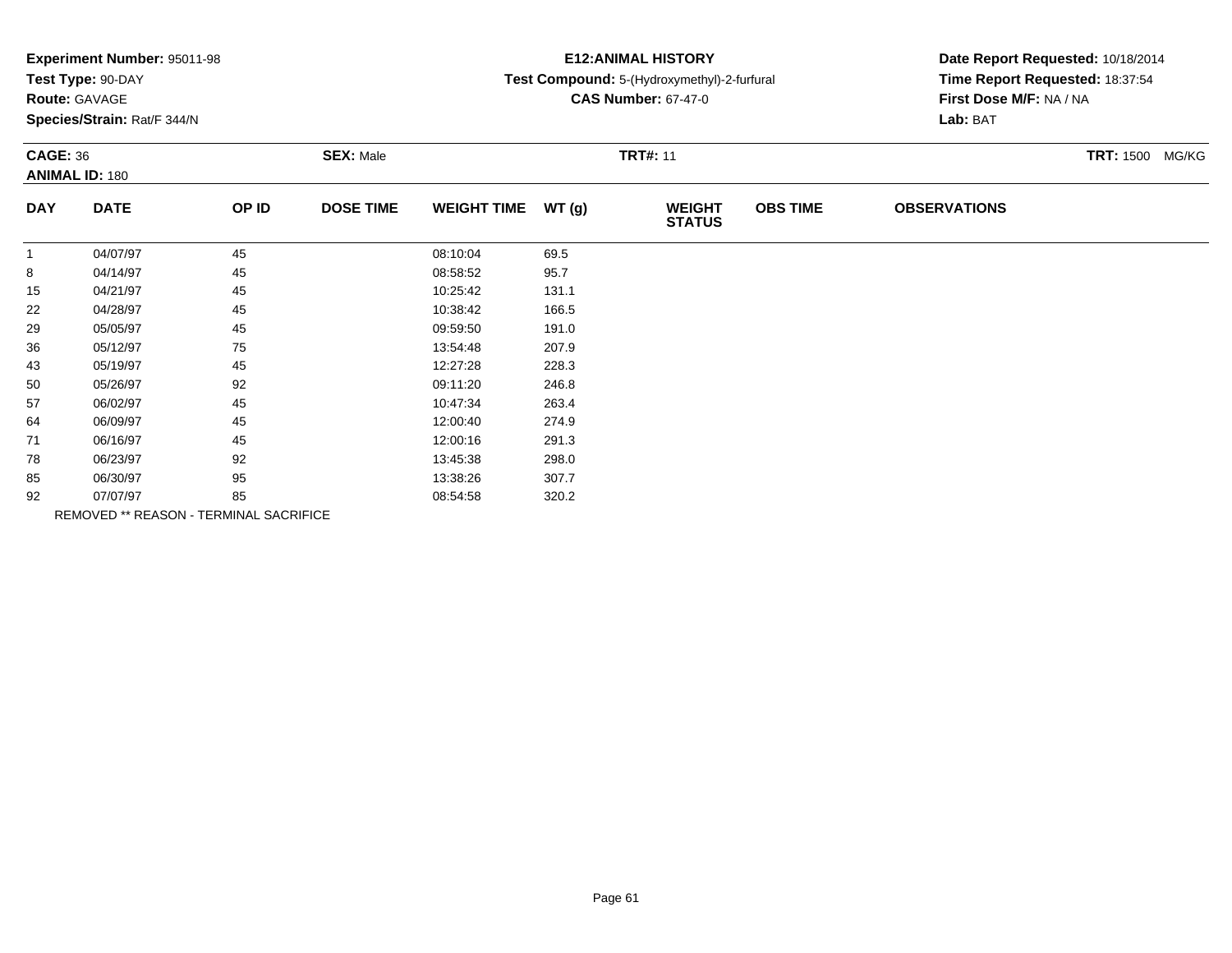| Experiment Number: 95011-98 |  |  |
|-----------------------------|--|--|
|-----------------------------|--|--|

# **Route:** GAVAGE

**Species/Strain:** Rat/F 344/N

## **E12:ANIMAL HISTORY**

### **Test Compound:** 5-(Hydroxymethyl)-2-furfural

**CAS Number:** 67-47-0

| <b>CAGE: 37</b><br><b>ANIMAL ID: 181</b> |             | <b>SEX: Female</b>                     |                  |                    | <b>TRT#: 2</b> | TRT: 0 MG/KG                   |                 |                     |  |
|------------------------------------------|-------------|----------------------------------------|------------------|--------------------|----------------|--------------------------------|-----------------|---------------------|--|
| <b>DAY</b>                               | <b>DATE</b> | OP ID                                  | <b>DOSE TIME</b> | <b>WEIGHT TIME</b> | WT(g)          | <b>WEIGHT</b><br><b>STATUS</b> | <b>OBS TIME</b> | <b>OBSERVATIONS</b> |  |
| $\mathbf{1}$                             | 04/08/97    | 45                                     |                  | 07:59:20           | 76.6           |                                |                 |                     |  |
| 8                                        | 04/15/97    | 92                                     |                  | 12:35:44           | 85.3           |                                |                 |                     |  |
| 15                                       | 04/22/97    | 45                                     |                  | 10:40:18           | 111.1          |                                |                 |                     |  |
| 22                                       | 04/29/97    | 45                                     |                  | 11:47:36           | 122.6          |                                |                 |                     |  |
| 29                                       | 05/06/97    | 45                                     |                  | 10:38:22           | 137.9          |                                |                 |                     |  |
| 36                                       | 05/13/97    | 45                                     |                  | 09:30:34           | 142.9          |                                |                 |                     |  |
| 43                                       | 05/20/97    | 45                                     |                  | 12:59:40           | 149.3          |                                |                 |                     |  |
| 50                                       | 05/27/97    | 45                                     |                  | 12:01:08           | 163.2          |                                |                 |                     |  |
| 57                                       | 06/03/97    | 92                                     |                  | 13:18:28           | 167.8          |                                |                 |                     |  |
| 64                                       | 06/10/97    | 45                                     |                  | 12:23:16           | 168.2          |                                |                 |                     |  |
| 71                                       | 06/17/97    | 45                                     |                  | 10:07:00           | 177.7          |                                |                 |                     |  |
| 78                                       | 06/24/97    | 95                                     |                  | 13:22:52           | 176.5          |                                |                 |                     |  |
| 85                                       | 07/01/97    | 92                                     |                  | 09:29:08           | 178.0          |                                |                 |                     |  |
| 92                                       | 07/08/97    | 86                                     |                  | 14:37:40           | 183.6          |                                |                 |                     |  |
|                                          |             | REMOVED ** REASON - TERMINAL SACRIFICE |                  |                    |                |                                |                 |                     |  |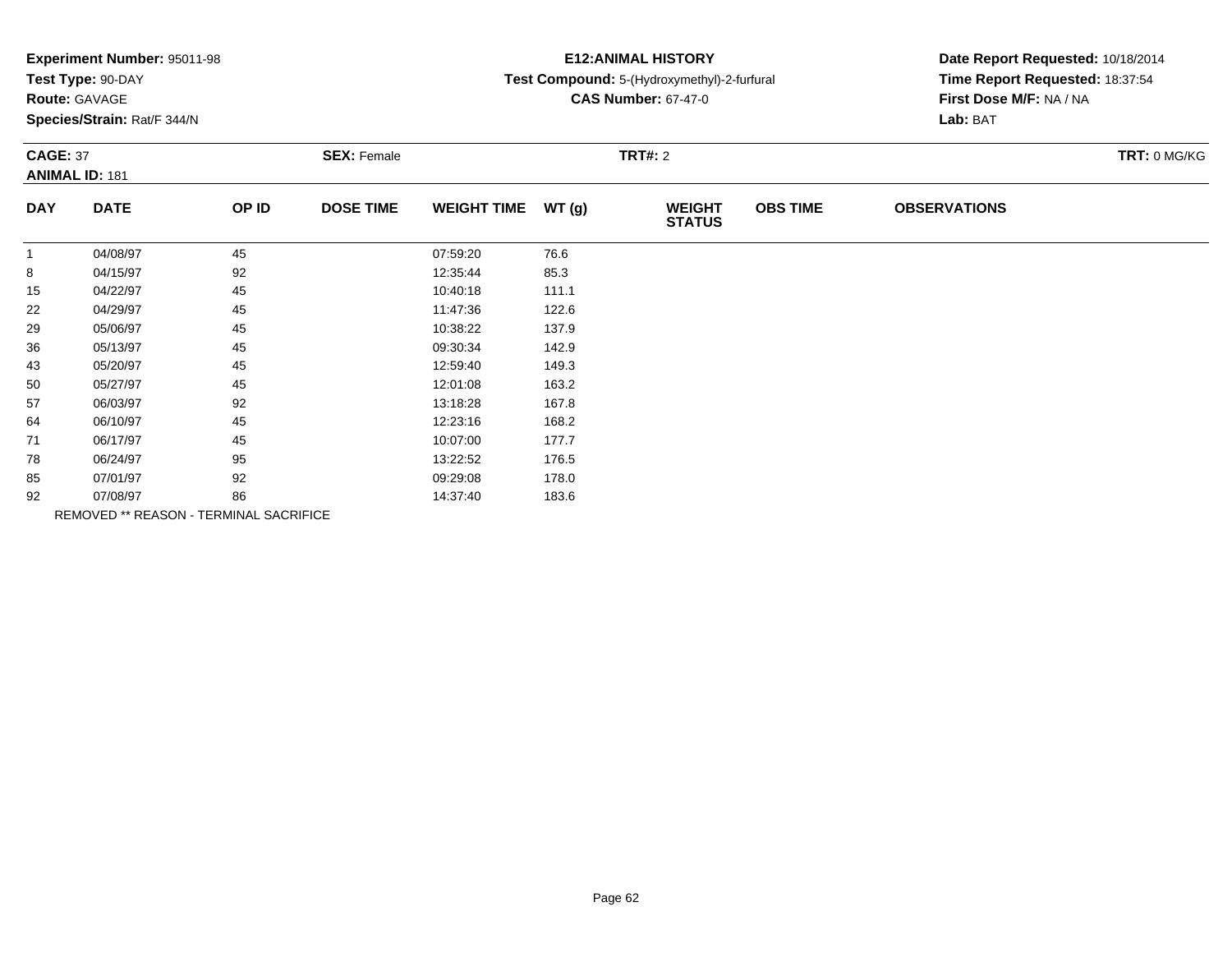|  |  | Experiment Number: 95011-98 |  |
|--|--|-----------------------------|--|
|--|--|-----------------------------|--|

# **Route:** GAVAGE

**Species/Strain:** Rat/F 344/N

## **E12:ANIMAL HISTORY**

### **Test Compound:** 5-(Hydroxymethyl)-2-furfural

**CAS Number:** 67-47-0

| <b>CAGE: 37</b><br><b>ANIMAL ID: 182</b> |             | <b>SEX: Female</b>                     |                  |                    | <b>TRT#: 2</b> | TRT: 0 MG/KG                   |                 |                     |  |
|------------------------------------------|-------------|----------------------------------------|------------------|--------------------|----------------|--------------------------------|-----------------|---------------------|--|
| <b>DAY</b>                               | <b>DATE</b> | OP ID                                  | <b>DOSE TIME</b> | <b>WEIGHT TIME</b> | WT(g)          | <b>WEIGHT</b><br><b>STATUS</b> | <b>OBS TIME</b> | <b>OBSERVATIONS</b> |  |
| $\mathbf{1}$                             | 04/08/97    | 45                                     |                  | 07:59:20           | 78.4           |                                |                 |                     |  |
| 8                                        | 04/15/97    | 92                                     |                  | 12:35:44           | 86.3           |                                |                 |                     |  |
| 15                                       | 04/22/97    | 45                                     |                  | 10:40:18           | 100.0          |                                |                 |                     |  |
| 22                                       | 04/29/97    | 45                                     |                  | 11:47:36           | 131.4          |                                |                 |                     |  |
| 29                                       | 05/06/97    | 45                                     |                  | 10:38:22           | 145.6          |                                |                 |                     |  |
| 36                                       | 05/13/97    | 45                                     |                  | 09:30:34           | 152.3          |                                |                 |                     |  |
| 43                                       | 05/20/97    | 45                                     |                  | 12:59:40           | 160.3          |                                |                 |                     |  |
| 50                                       | 05/27/97    | 45                                     |                  | 12:01:08           | 173.1          |                                |                 |                     |  |
| 57                                       | 06/03/97    | 92                                     |                  | 13:18:28           | 176.0          |                                |                 |                     |  |
| 64                                       | 06/10/97    | 45                                     |                  | 12:23:16           | 180.9          |                                |                 |                     |  |
| 71                                       | 06/17/97    | 45                                     |                  | 10:07:00           | 179.4          |                                |                 |                     |  |
| 78                                       | 06/24/97    | 95                                     |                  | 13:22:52           | 189.2          |                                |                 |                     |  |
| 85                                       | 07/01/97    | 92                                     |                  | 09:29:08           | 184.5          |                                |                 |                     |  |
| 92                                       | 07/08/97    | 86                                     |                  | 14:37:40           | 195.4          |                                |                 |                     |  |
|                                          |             | REMOVED ** REASON - TERMINAL SACRIFICE |                  |                    |                |                                |                 |                     |  |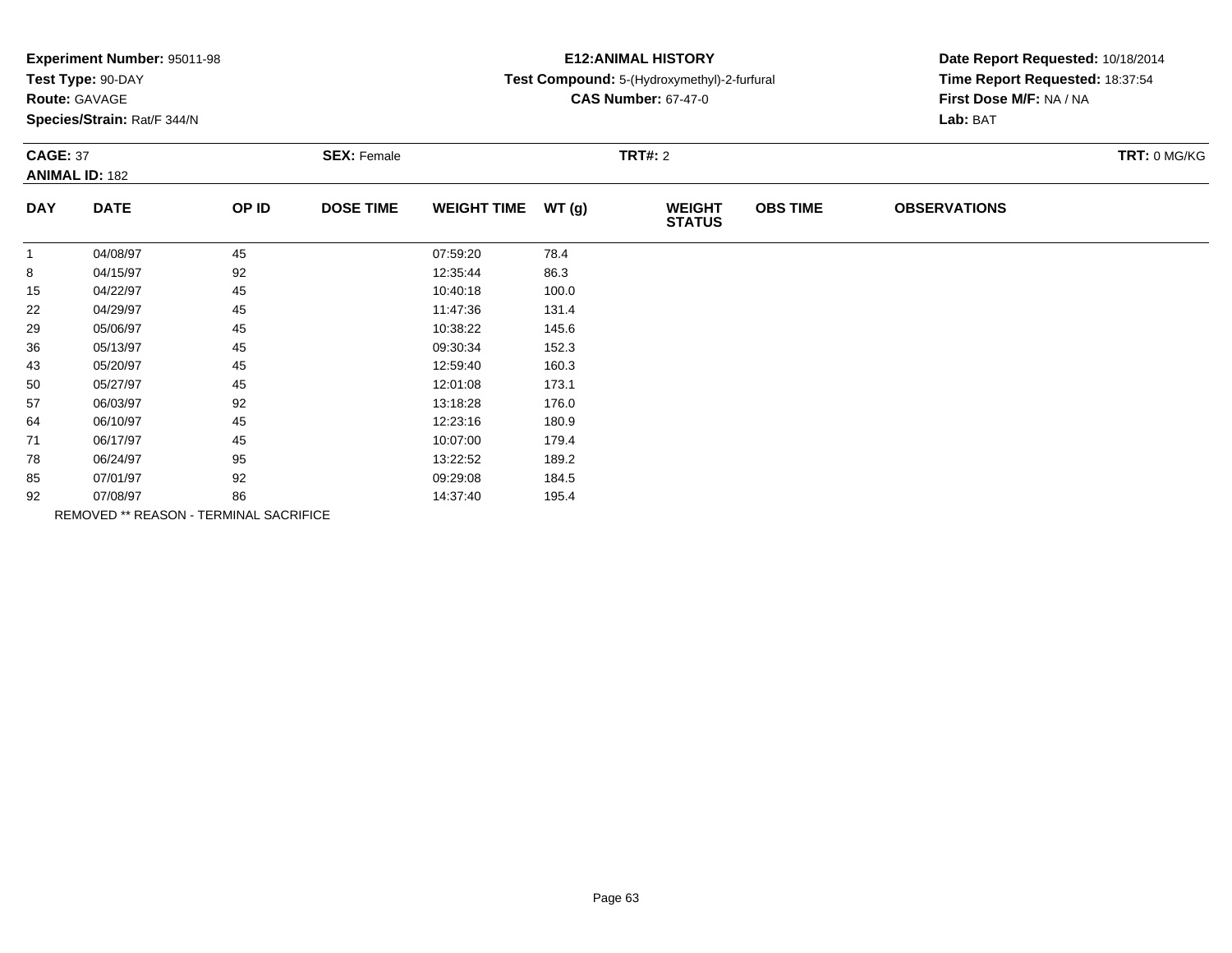| Experiment Number: 95011-98 |  |  |
|-----------------------------|--|--|
|-----------------------------|--|--|

# **Route:** GAVAGE

**Species/Strain:** Rat/F 344/N

## **E12:ANIMAL HISTORY**

### **Test Compound:** 5-(Hydroxymethyl)-2-furfural

**CAS Number:** 67-47-0

| <b>CAGE: 37</b><br><b>ANIMAL ID: 183</b> |                                        | <b>SEX: Female</b> |                  |                    | <b>TRT#: 2</b> |                                |                 | TRT: 0 MG/KG        |  |
|------------------------------------------|----------------------------------------|--------------------|------------------|--------------------|----------------|--------------------------------|-----------------|---------------------|--|
| <b>DAY</b>                               | <b>DATE</b>                            | OP ID              | <b>DOSE TIME</b> | <b>WEIGHT TIME</b> | WT(g)          | <b>WEIGHT</b><br><b>STATUS</b> | <b>OBS TIME</b> | <b>OBSERVATIONS</b> |  |
| $\mathbf{1}$                             | 04/08/97                               | 45                 |                  | 07:59:20           | 74.7           |                                |                 |                     |  |
| 8                                        | 04/15/97                               | 92                 |                  | 12:35:44           | 87.2           |                                |                 |                     |  |
| 15                                       | 04/22/97                               | 45                 |                  | 10:40:18           | 111.2          |                                |                 |                     |  |
| 22                                       | 04/29/97                               | 45                 |                  | 11:47:36           | 125.0          |                                |                 |                     |  |
| 29                                       | 05/06/97                               | 45                 |                  | 10:38:22           | 139.1          |                                |                 |                     |  |
| 36                                       | 05/13/97                               | 45                 |                  | 09:30:34           | 140.5          |                                |                 |                     |  |
| 43                                       | 05/20/97                               | 45                 |                  | 12:59:40           | 148.1          |                                |                 |                     |  |
| 50                                       | 05/27/97                               | 45                 |                  | 12:01:08           | 159.8          |                                |                 |                     |  |
| 57                                       | 06/03/97                               | 92                 |                  | 13:18:28           | 164.1          |                                |                 |                     |  |
| 64                                       | 06/10/97                               | 45                 |                  | 12:23:16           | 168.1          |                                |                 |                     |  |
| 71                                       | 06/17/97                               | 45                 |                  | 10:07:00           | 174.6          |                                |                 |                     |  |
| 78                                       | 06/24/97                               | 95                 |                  | 13:22:52           | 181.2          |                                |                 |                     |  |
| 85                                       | 07/01/97                               | 92                 |                  | 09:29:08           | 179.6          |                                |                 |                     |  |
| 92                                       | 07/08/97                               | 86                 |                  | 14:37:40           | 189.2          |                                |                 |                     |  |
|                                          | REMOVED ** REASON - TERMINAL SACRIFICE |                    |                  |                    |                |                                |                 |                     |  |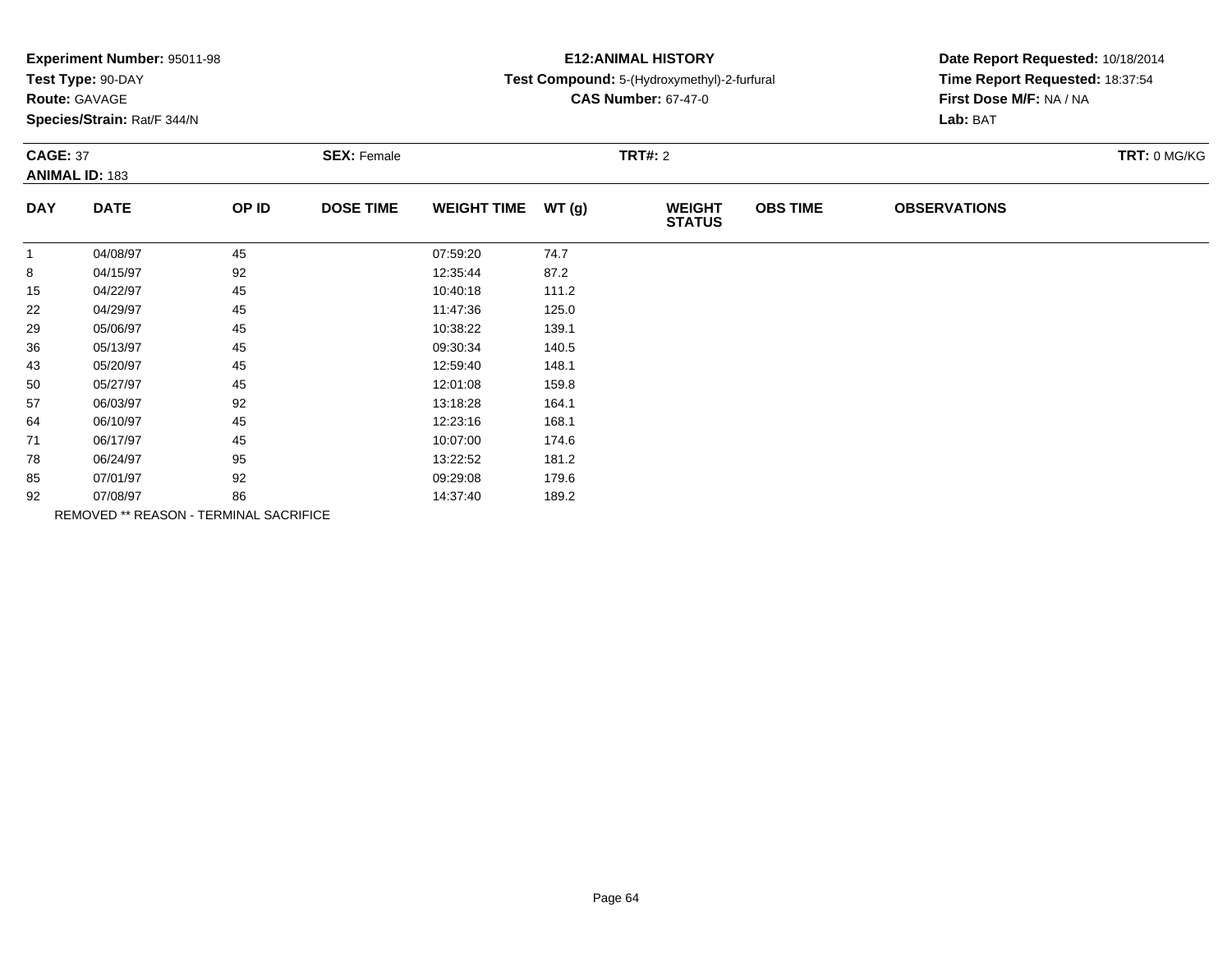| Experiment Number: 95011-98 |  |  |
|-----------------------------|--|--|
|-----------------------------|--|--|

# **Route:** GAVAGE

**Species/Strain:** Rat/F 344/N

## **E12:ANIMAL HISTORY**

### **Test Compound:** 5-(Hydroxymethyl)-2-furfural

**CAS Number:** 67-47-0

| <b>CAGE: 37</b><br><b>ANIMAL ID: 184</b> |                                        | <b>SEX: Female</b> |                  |                    | <b>TRT#: 2</b> |                                |                 | TRT: 0 MG/KG        |  |
|------------------------------------------|----------------------------------------|--------------------|------------------|--------------------|----------------|--------------------------------|-----------------|---------------------|--|
| <b>DAY</b>                               | <b>DATE</b>                            | OP ID              | <b>DOSE TIME</b> | <b>WEIGHT TIME</b> | WT(g)          | <b>WEIGHT</b><br><b>STATUS</b> | <b>OBS TIME</b> | <b>OBSERVATIONS</b> |  |
| $\mathbf{1}$                             | 04/08/97                               | 45                 |                  | 09:32:14           | 114.9          |                                |                 |                     |  |
| 8                                        | 04/15/97                               | 92                 |                  | 12:35:44           | 108.2          |                                |                 |                     |  |
| 15                                       | 04/22/97                               | 45                 |                  | 10:40:18           | 138.8          |                                |                 |                     |  |
| 22                                       | 04/29/97                               | 45                 |                  | 11:47:36           | 149.2          |                                |                 |                     |  |
| 29                                       | 05/06/97                               | 45                 |                  | 10:38:22           | 163.0          |                                |                 |                     |  |
| 36                                       | 05/13/97                               | 45                 |                  | 09:30:34           | 172.1          |                                |                 |                     |  |
| 43                                       | 05/20/97                               | 45                 |                  | 12:59:40           | 175.1          |                                |                 |                     |  |
| 50                                       | 05/27/97                               | 45                 |                  | 12:01:08           | 182.2          |                                |                 |                     |  |
| 57                                       | 06/03/97                               | 92                 |                  | 13:18:28           | 187.0          |                                |                 |                     |  |
| 64                                       | 06/10/97                               | 45                 |                  | 12:23:16           | 194.9          |                                |                 |                     |  |
| 71                                       | 06/17/97                               | 45                 |                  | 10:07:00           | 199.1          |                                |                 |                     |  |
| 78                                       | 06/24/97                               | 95                 |                  | 13:22:52           | 203.3          |                                |                 |                     |  |
| 85                                       | 07/01/97                               | 92                 |                  | 09:29:08           | 196.7          |                                |                 |                     |  |
| 92                                       | 07/08/97                               | 86                 |                  | 14:37:40           | 206.2          |                                |                 |                     |  |
|                                          | REMOVED ** REASON - TERMINAL SACRIFICE |                    |                  |                    |                |                                |                 |                     |  |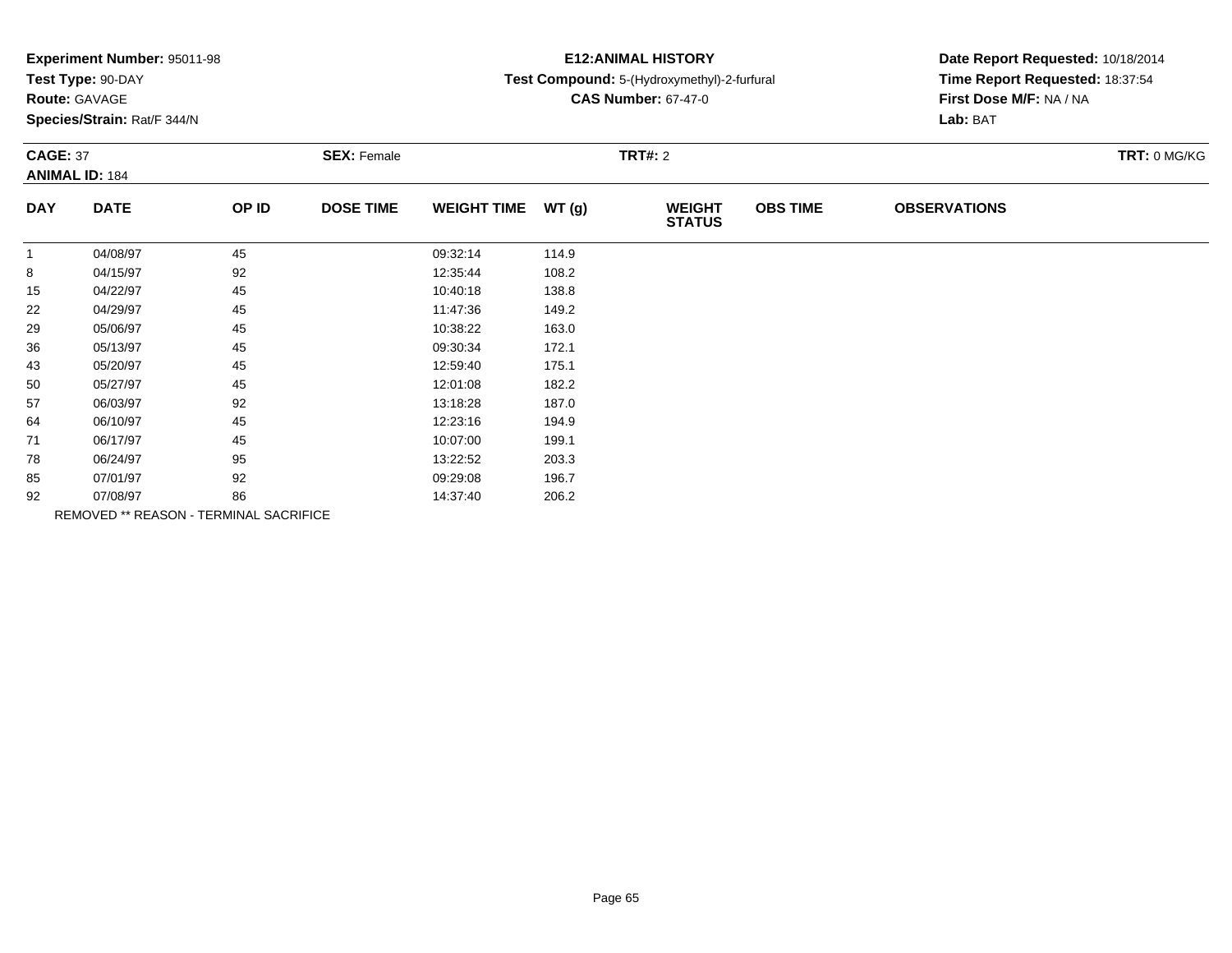| Experiment Number: 95011-98 |  |  |
|-----------------------------|--|--|
|-----------------------------|--|--|

# **Route:** GAVAGE

**Species/Strain:** Rat/F 344/N

## **E12:ANIMAL HISTORY**

### **Test Compound:** 5-(Hydroxymethyl)-2-furfural

**CAS Number:** 67-47-0

| <b>CAGE: 37</b><br><b>ANIMAL ID: 185</b> |             | <b>SEX: Female</b>                     |                  |                    | <b>TRT#: 2</b> |                                |                 | TRT: 0 MG/KG        |  |
|------------------------------------------|-------------|----------------------------------------|------------------|--------------------|----------------|--------------------------------|-----------------|---------------------|--|
| <b>DAY</b>                               | <b>DATE</b> | OP ID                                  | <b>DOSE TIME</b> | <b>WEIGHT TIME</b> | WT(g)          | <b>WEIGHT</b><br><b>STATUS</b> | <b>OBS TIME</b> | <b>OBSERVATIONS</b> |  |
| $\mathbf{1}$                             | 04/08/97    | 45                                     |                  | 09:32:14           | 108.5          |                                |                 |                     |  |
| 8                                        | 04/15/97    | 92                                     |                  | 12:35:44           | 100.1          |                                |                 |                     |  |
| 15                                       | 04/22/97    | 45                                     |                  | 10:40:18           | 127.4          |                                |                 |                     |  |
| 22                                       | 04/29/97    | 45                                     |                  | 11:47:36           | 140.0          |                                |                 |                     |  |
| 29                                       | 05/06/97    | 45                                     |                  | 10:38:22           | 155.1          |                                |                 |                     |  |
| 36                                       | 05/13/97    | 45                                     |                  | 09:30:34           | 164.1          |                                |                 |                     |  |
| 43                                       | 05/20/97    | 45                                     |                  | 12:59:40           | 166.6          |                                |                 |                     |  |
| 50                                       | 05/27/97    | 45                                     |                  | 12:01:08           | 169.8          |                                |                 |                     |  |
| 57                                       | 06/03/97    | 92                                     |                  | 13:18:28           | 178.3          |                                |                 |                     |  |
| 64                                       | 06/10/97    | 45                                     |                  | 12:23:16           | 183.1          |                                |                 |                     |  |
| 71                                       | 06/17/97    | 45                                     |                  | 10:07:00           | 193.3          |                                |                 |                     |  |
| 78                                       | 06/24/97    | 95                                     |                  | 13:22:52           | 192.0          |                                |                 |                     |  |
| 85                                       | 07/01/97    | 92                                     |                  | 09:29:08           | 188.5          |                                |                 |                     |  |
| 92                                       | 07/08/97    | 86                                     |                  | 14:37:40           | 199.6          |                                |                 |                     |  |
|                                          |             | REMOVED ** REASON - TERMINAL SACRIFICE |                  |                    |                |                                |                 |                     |  |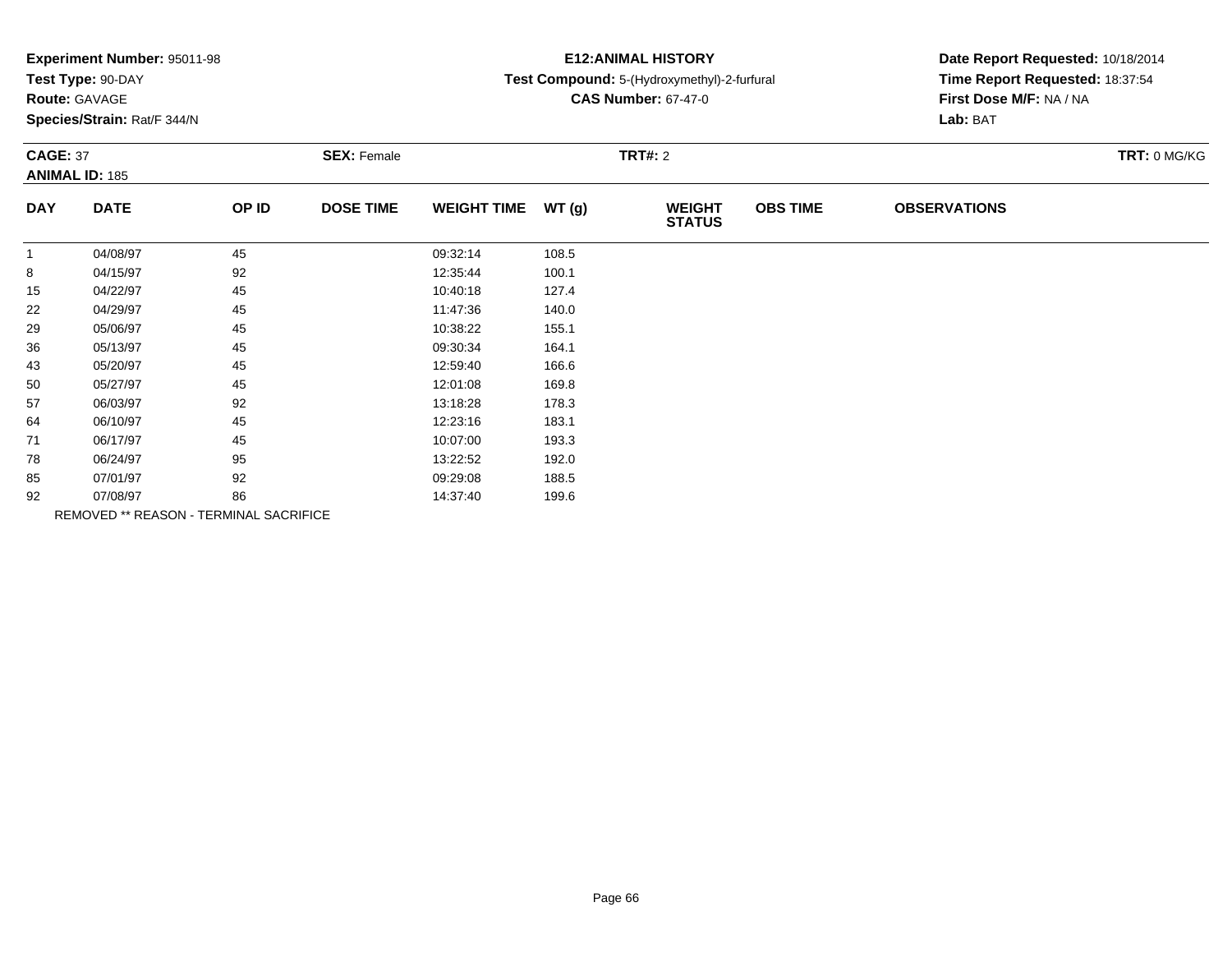| Experiment Number: 95011-98 |  |  |
|-----------------------------|--|--|
|-----------------------------|--|--|

# **Route:** GAVAGE

**Species/Strain:** Rat/F 344/N

## **E12:ANIMAL HISTORY**

### **Test Compound:** 5-(Hydroxymethyl)-2-furfural

**CAS Number:** 67-47-0

| <b>CAGE: 38</b> | <b>ANIMAL ID: 186</b> |                                        | <b>SEX: Female</b> |                    |       | <b>TRT#: 2</b>                 |                 |                     | TRT: 0 MG/KG |
|-----------------|-----------------------|----------------------------------------|--------------------|--------------------|-------|--------------------------------|-----------------|---------------------|--------------|
| <b>DAY</b>      | <b>DATE</b>           | OP ID                                  | <b>DOSE TIME</b>   | <b>WEIGHT TIME</b> | WT(g) | <b>WEIGHT</b><br><b>STATUS</b> | <b>OBS TIME</b> | <b>OBSERVATIONS</b> |              |
| $\mathbf{1}$    | 04/08/97              | 45                                     |                    | 08:00:26           | 106.9 |                                |                 |                     |              |
| 8               | 04/15/97              | 92                                     |                    | 12:40:04           | 115.5 |                                |                 |                     |              |
| 15              | 04/22/97              | 45                                     |                    | 10:43:04           | 136.1 |                                |                 |                     |              |
| 22              | 04/29/97              | 45                                     |                    | 11:46:26           | 144.4 |                                |                 |                     |              |
| 29              | 05/06/97              | 45                                     |                    | 10:39:46           | 153.7 |                                |                 |                     |              |
| 36              | 05/13/97              | 45                                     |                    | 09:32:32           | 152.9 |                                |                 |                     |              |
| 43              | 05/20/97              | 45                                     |                    | 13:00:48           | 161.7 |                                |                 |                     |              |
| 50              | 05/27/97              | 45                                     |                    | 12:02:52           | 169.4 |                                |                 |                     |              |
| 57              | 06/03/97              | 92                                     |                    | 13:14:04           | 161.8 |                                |                 |                     |              |
| 64              | 06/10/97              | 45                                     |                    | 12:24:26           | 173.6 |                                |                 |                     |              |
| 71              | 06/17/97              | 45                                     |                    | 10:08:42           | 172.4 |                                |                 |                     |              |
| 78              | 06/24/97              | 95                                     |                    | 13:26:18           | 181.6 |                                |                 |                     |              |
| 85              | 07/01/97              | 92                                     |                    | 09:30:44           | 176.7 |                                |                 |                     |              |
| 92              | 07/08/97              | 86                                     |                    | 14:38:56           | 185.8 |                                |                 |                     |              |
|                 |                       | REMOVED ** REASON - TERMINAL SACRIFICE |                    |                    |       |                                |                 |                     |              |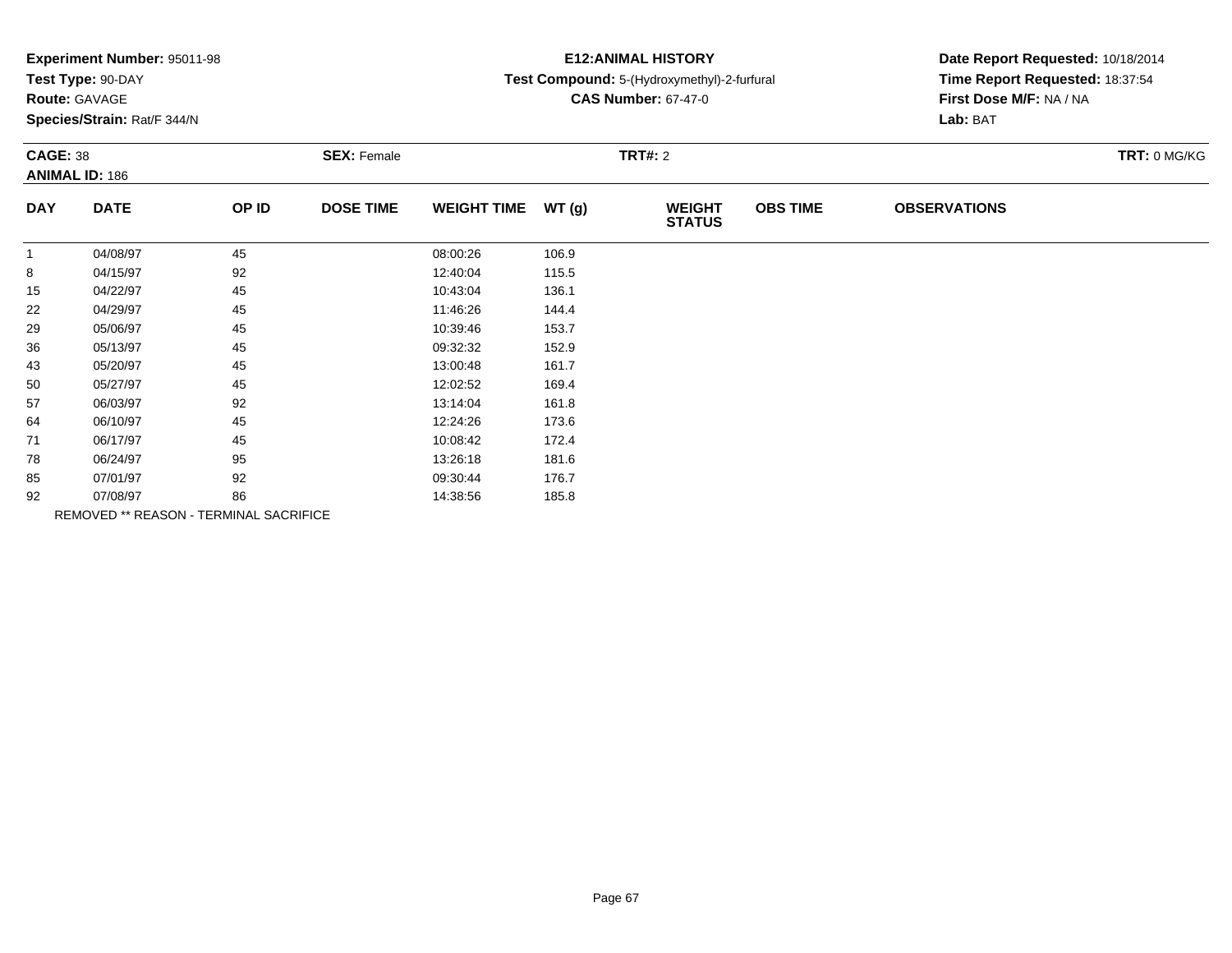| Experiment Number: 95011-98 |  |  |
|-----------------------------|--|--|
|-----------------------------|--|--|

## **Route:** GAVAGE

**Species/Strain:** Rat/F 344/N

## **E12:ANIMAL HISTORY**

### **Test Compound:** 5-(Hydroxymethyl)-2-furfural

**CAS Number:** 67-47-0

|              | <b>CAGE: 38</b><br><b>ANIMAL ID: 187</b> |                                        | <b>SEX: Female</b> |                    | <b>TRT#: 2</b> |                                |                 |                     |  |  |
|--------------|------------------------------------------|----------------------------------------|--------------------|--------------------|----------------|--------------------------------|-----------------|---------------------|--|--|
| <b>DAY</b>   | <b>DATE</b>                              | OP ID                                  | <b>DOSE TIME</b>   | <b>WEIGHT TIME</b> | WT(g)          | <b>WEIGHT</b><br><b>STATUS</b> | <b>OBS TIME</b> | <b>OBSERVATIONS</b> |  |  |
| $\mathbf{1}$ | 04/08/97                                 | 45                                     |                    | 08:00:26           | 77.5           |                                |                 |                     |  |  |
| 8            | 04/15/97                                 | 92                                     |                    | 12:40:04           | 95.3           |                                |                 |                     |  |  |
| 15           | 04/22/97                                 | 45                                     |                    | 10:43:04           | 116.9          |                                |                 |                     |  |  |
| 22           | 04/29/97                                 | 45                                     |                    | 11:46:26           | 135.2          |                                |                 |                     |  |  |
| 29           | 05/06/97                                 | 45                                     |                    | 10:39:46           | 142.8          |                                |                 |                     |  |  |
| 36           | 05/13/97                                 | 45                                     |                    | 09:32:32           | 151.1          |                                |                 |                     |  |  |
| 43           | 05/20/97                                 | 45                                     |                    | 13:00:48           | 156.7          |                                |                 |                     |  |  |
| 50           | 05/27/97                                 | 45                                     |                    | 12:02:52           | 156.9          |                                |                 |                     |  |  |
| 57           | 06/03/97                                 | 92                                     |                    | 13:14:04           | 173.1          |                                |                 |                     |  |  |
| 64           | 06/10/97                                 | 45                                     |                    | 12:24:26           | 175.0          |                                |                 |                     |  |  |
| 71           | 06/17/97                                 | 45                                     |                    | 10:08:42           | 178.4          |                                |                 |                     |  |  |
| 78           | 06/24/97                                 | 95                                     |                    | 13:26:18           | 183.4          |                                |                 |                     |  |  |
| 85           | 07/01/97                                 | 92                                     |                    | 09:30:44           | 180.2          |                                |                 |                     |  |  |
| 92           | 07/08/97                                 | 86                                     |                    | 14:38:56           | 190.1          |                                |                 |                     |  |  |
|              |                                          | REMOVED ** REASON - TERMINAL SACRIFICE |                    |                    |                |                                |                 |                     |  |  |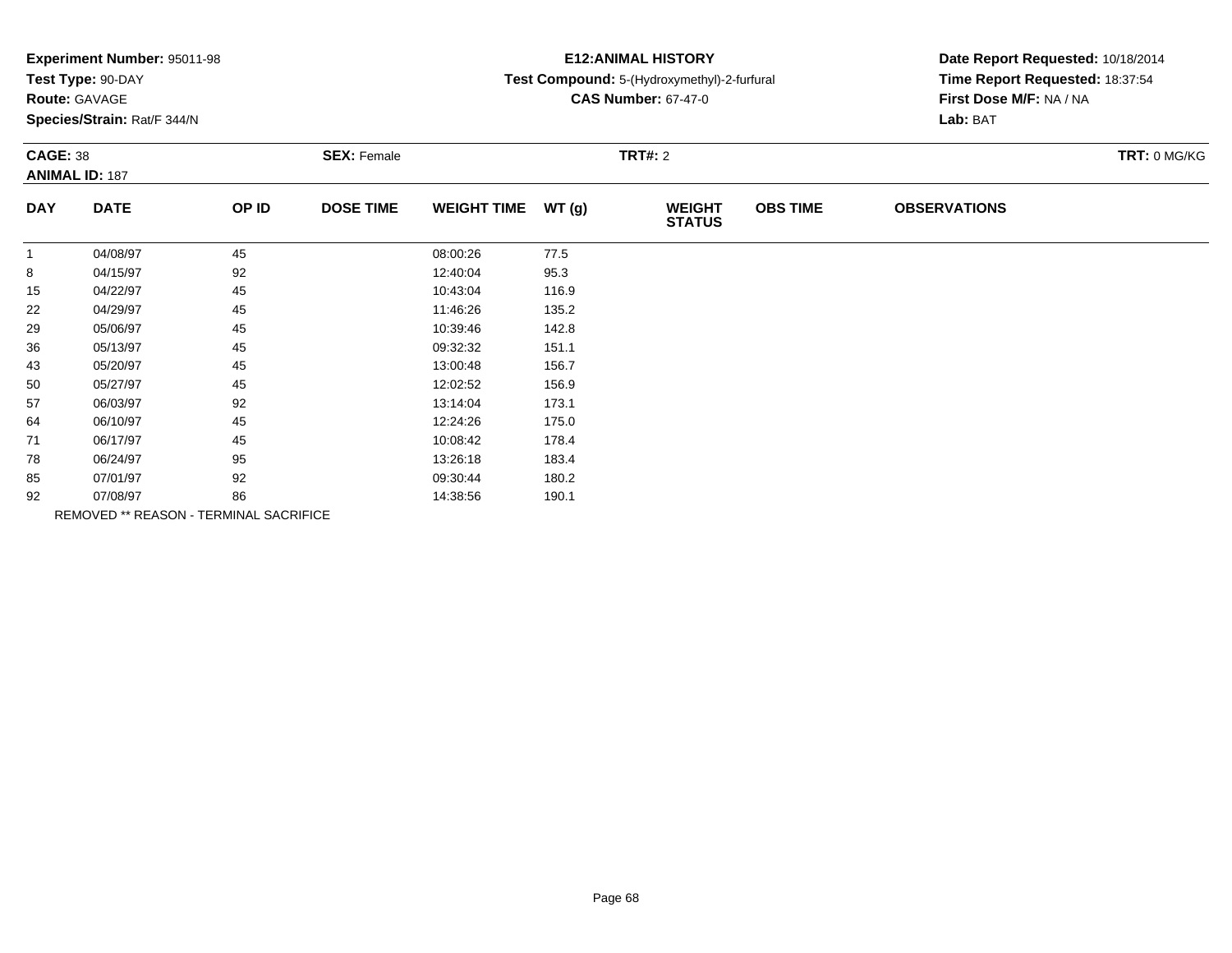| Experiment Number: 95011-98 |  |  |
|-----------------------------|--|--|
|-----------------------------|--|--|

# **Route:** GAVAGE

**Species/Strain:** Rat/F 344/N

## **E12:ANIMAL HISTORY**

### **Test Compound:** 5-(Hydroxymethyl)-2-furfural

**CAS Number:** 67-47-0

|              | <b>CAGE: 38</b><br><b>ANIMAL ID: 188</b> |                                        | <b>SEX: Female</b> |                    |       | <b>TRT#: 2</b>                 | TRT: 0 MG/KG    |                     |  |
|--------------|------------------------------------------|----------------------------------------|--------------------|--------------------|-------|--------------------------------|-----------------|---------------------|--|
| <b>DAY</b>   | <b>DATE</b>                              | OP ID                                  | <b>DOSE TIME</b>   | <b>WEIGHT TIME</b> | WT(g) | <b>WEIGHT</b><br><b>STATUS</b> | <b>OBS TIME</b> | <b>OBSERVATIONS</b> |  |
| $\mathbf{1}$ | 04/08/97                                 | 45                                     |                    | 08:00:26           | 96.0  |                                |                 |                     |  |
| 8            | 04/15/97                                 | 92                                     |                    | 12:40:04           | 113.8 |                                |                 |                     |  |
| 15           | 04/22/97                                 | 45                                     |                    | 10:43:04           | 135.0 |                                |                 |                     |  |
| 22           | 04/29/97                                 | 45                                     |                    | 11:46:26           | 150.4 |                                |                 |                     |  |
| 29           | 05/06/97                                 | 45                                     |                    | 10:39:46           | 155.7 |                                |                 |                     |  |
| 36           | 05/13/97                                 | 45                                     |                    | 09:32:32           | 163.8 |                                |                 |                     |  |
| 43           | 05/20/97                                 | 45                                     |                    | 13:00:48           | 165.3 |                                |                 |                     |  |
| 50           | 05/27/97                                 | 45                                     |                    | 12:02:52           | 176.5 |                                |                 |                     |  |
| 57           | 06/03/97                                 | 92                                     |                    | 13:14:04           | 180.5 |                                |                 |                     |  |
| 64           | 06/10/97                                 | 45                                     |                    | 12:24:26           | 182.7 |                                |                 |                     |  |
| 71           | 06/17/97                                 | 45                                     |                    | 10:08:42           | 188.1 |                                |                 |                     |  |
| 78           | 06/24/97                                 | 95                                     |                    | 13:26:18           | 191.6 |                                |                 |                     |  |
| 85           | 07/01/97                                 | 92                                     |                    | 09:30:44           | 196.5 |                                |                 |                     |  |
| 92           | 07/08/97                                 | 86                                     |                    | 14:38:56           | 203.3 |                                |                 |                     |  |
|              |                                          | REMOVED ** REASON - TERMINAL SACRIFICE |                    |                    |       |                                |                 |                     |  |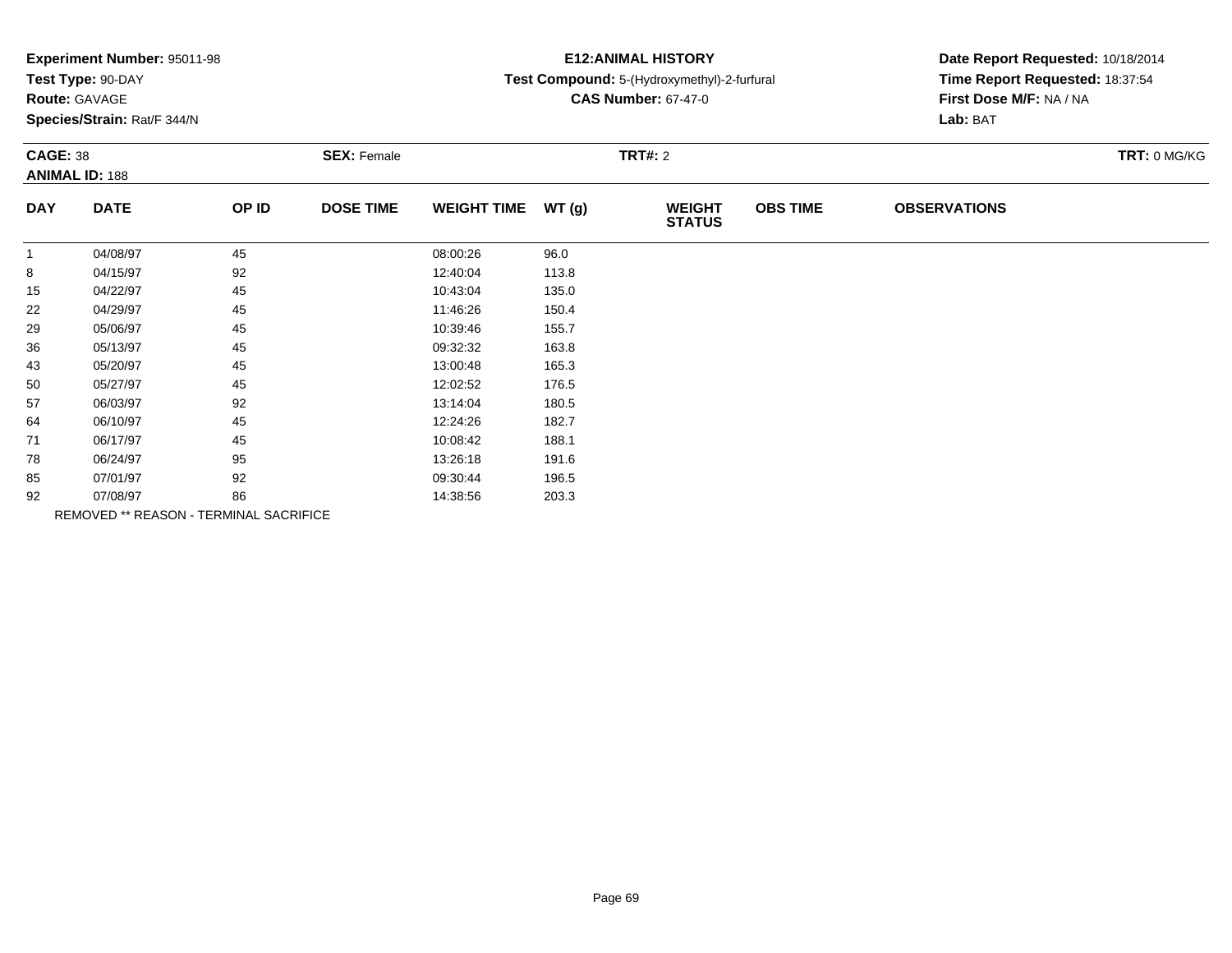| Experiment Number: 95011-98 |  |  |
|-----------------------------|--|--|
|-----------------------------|--|--|

# **Route:** GAVAGE

**Species/Strain:** Rat/F 344/N

## **E12:ANIMAL HISTORY**

### **Test Compound:** 5-(Hydroxymethyl)-2-furfural

**CAS Number:** 67-47-0

| <b>CAGE: 38</b> | <b>ANIMAL ID: 189</b>                  |       | <b>SEX: Female</b> |                    |       | <b>TRT#: 2</b>                 |                 |                     | TRT: 0 MG/KG |
|-----------------|----------------------------------------|-------|--------------------|--------------------|-------|--------------------------------|-----------------|---------------------|--------------|
| <b>DAY</b>      | <b>DATE</b>                            | OP ID | <b>DOSE TIME</b>   | <b>WEIGHT TIME</b> | WT(g) | <b>WEIGHT</b><br><b>STATUS</b> | <b>OBS TIME</b> | <b>OBSERVATIONS</b> |              |
| $\mathbf{1}$    | 04/08/97                               | 45    |                    | 08:00:26           | 90.4  |                                |                 |                     |              |
| 8               | 04/15/97                               | 92    |                    | 12:40:04           | 105.8 |                                |                 |                     |              |
| 15              | 04/22/97                               | 45    |                    | 10:43:04           | 128.4 |                                |                 |                     |              |
| 22              | 04/29/97                               | 45    |                    | 11:46:26           | 141.7 |                                |                 |                     |              |
| 29              | 05/06/97                               | 45    |                    | 10:39:46           | 145.0 |                                |                 |                     |              |
| 36              | 05/13/97                               | 45    |                    | 09:32:32           | 156.8 |                                |                 |                     |              |
| 43              | 05/20/97                               | 45    |                    | 13:00:48           | 165.6 |                                |                 |                     |              |
| 50              | 05/27/97                               | 45    |                    | 12:02:52           | 173.5 |                                |                 |                     |              |
| 57              | 06/03/97                               | 92    |                    | 13:14:04           | 174.5 |                                |                 |                     |              |
| 64              | 06/10/97                               | 45    |                    | 12:24:26           | 184.7 |                                |                 |                     |              |
| 71              | 06/17/97                               | 45    |                    | 10:08:42           | 185.6 |                                |                 |                     |              |
| 78              | 06/24/97                               | 95    |                    | 13:26:18           | 199.4 |                                |                 |                     |              |
| 85              | 07/01/97                               | 92    |                    | 09:30:44           | 200.0 |                                |                 |                     |              |
| 92              | 07/08/97                               | 86    |                    | 14:38:56           | 199.6 |                                |                 |                     |              |
|                 | REMOVED ** REASON - TERMINAL SACRIFICE |       |                    |                    |       |                                |                 |                     |              |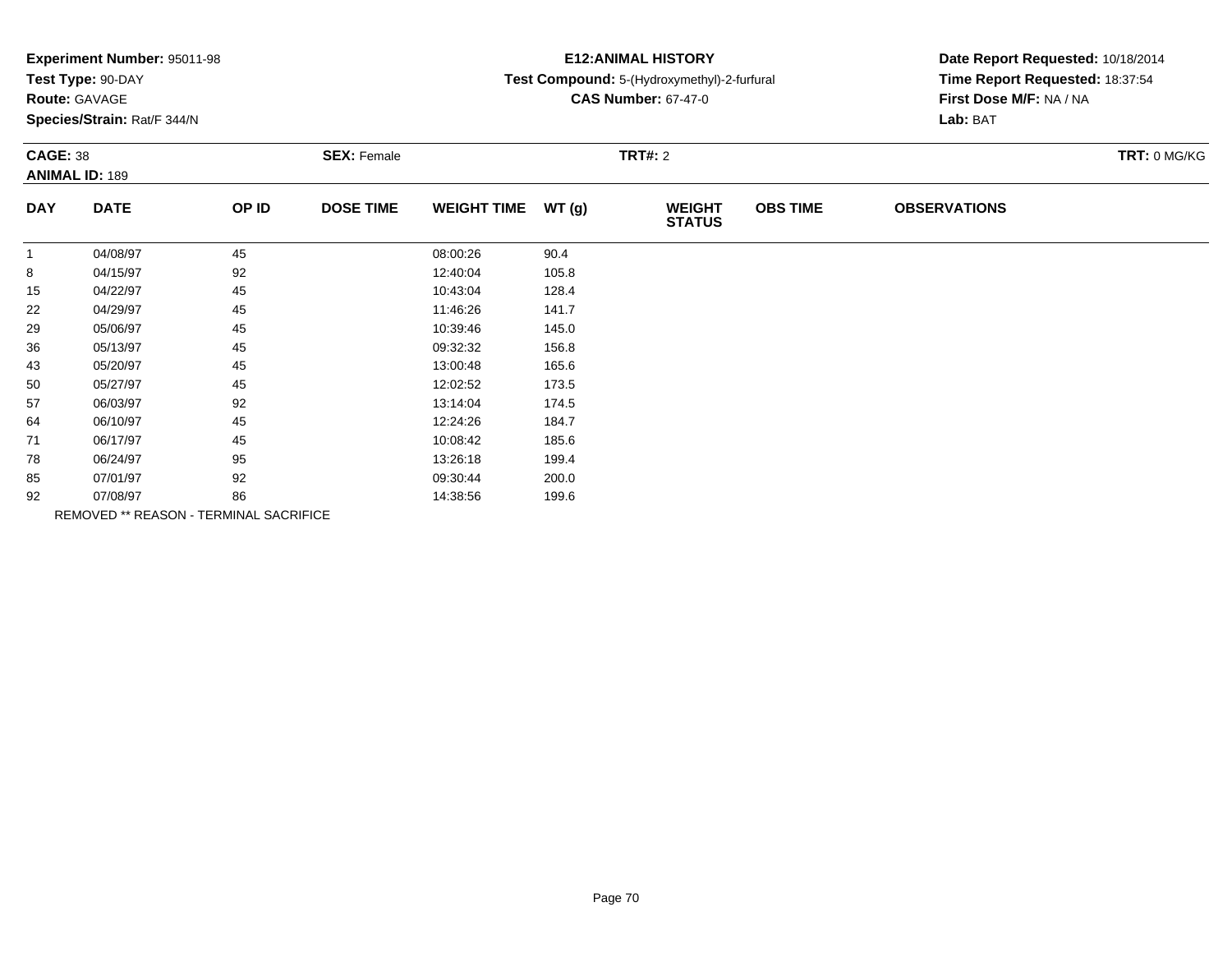|  |  | Experiment Number: 95011-98 |  |
|--|--|-----------------------------|--|
|--|--|-----------------------------|--|

# **Route:** GAVAGE

**Species/Strain:** Rat/F 344/N

## **E12:ANIMAL HISTORY**

### **Test Compound:** 5-(Hydroxymethyl)-2-furfural

**CAS Number:** 67-47-0

|              | <b>CAGE: 38</b><br><b>ANIMAL ID: 190</b> |       | <b>SEX: Female</b> |                    |       | <b>TRT#: 2</b>                 |                 |                     |  |  |
|--------------|------------------------------------------|-------|--------------------|--------------------|-------|--------------------------------|-----------------|---------------------|--|--|
| <b>DAY</b>   | <b>DATE</b>                              | OP ID | <b>DOSE TIME</b>   | <b>WEIGHT TIME</b> | WT(g) | <b>WEIGHT</b><br><b>STATUS</b> | <b>OBS TIME</b> | <b>OBSERVATIONS</b> |  |  |
| $\mathbf{1}$ | 04/08/97                                 | 45    |                    | 08:00:26           | 79.0  |                                |                 |                     |  |  |
| 8            | 04/15/97                                 | 92    |                    | 12:40:04           | 89.8  |                                |                 |                     |  |  |
| 15           | 04/22/97                                 | 45    |                    | 10:43:04           | 105.8 |                                |                 |                     |  |  |
| 22           | 04/29/97                                 | 45    |                    | 11:46:26           | 120.2 |                                |                 |                     |  |  |
| 29           | 05/06/97                                 | 45    |                    | 10:39:46           | 128.1 |                                |                 |                     |  |  |
| 36           | 05/13/97                                 | 45    |                    | 09:32:32           | 133.6 |                                |                 |                     |  |  |
| 43           | 05/20/97                                 | 45    |                    | 13:00:48           | 138.3 |                                |                 |                     |  |  |
| 50           | 05/27/97                                 | 45    |                    | 12:02:52           | 149.4 |                                |                 |                     |  |  |
| 57           | 06/03/97                                 | 92    |                    | 13:14:04           | 147.3 |                                |                 |                     |  |  |
| 64           | 06/10/97                                 | 45    |                    | 12:24:26           | 156.5 |                                |                 |                     |  |  |
| 71           | 06/17/97                                 | 45    |                    | 10:08:42           | 160.4 |                                |                 |                     |  |  |
| 78           | 06/24/97                                 | 95    |                    | 13:26:18           | 165.0 |                                |                 |                     |  |  |
| 85           | 07/01/97                                 | 92    |                    | 09:30:44           | 166.1 |                                |                 |                     |  |  |
| 92           | 07/08/97                                 | 86    |                    | 14:38:56           | 167.3 |                                |                 |                     |  |  |
|              | REMOVED ** REASON - TERMINAL SACRIFICE   |       |                    |                    |       |                                |                 |                     |  |  |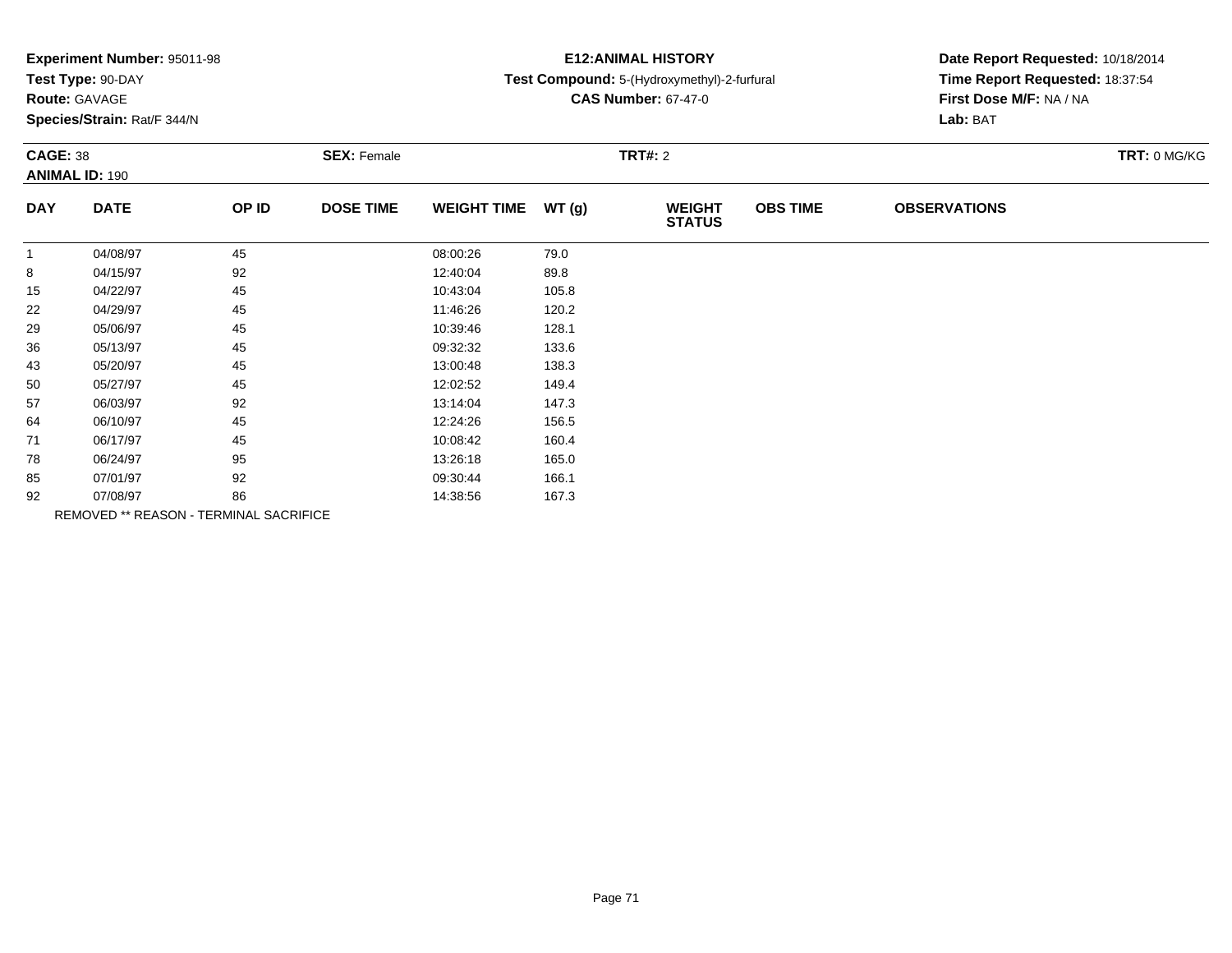| Experiment Number: 95011-98 |  |  |
|-----------------------------|--|--|
|-----------------------------|--|--|

# **Route:** GAVAGE

**Species/Strain:** Rat/F 344/N

## **E12:ANIMAL HISTORY**

#### **Test Compound:** 5-(Hydroxymethyl)-2-furfural

**CAS Number:** 67-47-0

|              | <b>CAGE: 39</b><br><b>ANIMAL ID: 191</b> |       | <b>SEX: Female</b> |                    |       | <b>TRT#: 4</b>                 | <b>TRT: 94 MG/KG</b> |                     |  |
|--------------|------------------------------------------|-------|--------------------|--------------------|-------|--------------------------------|----------------------|---------------------|--|
| <b>DAY</b>   | <b>DATE</b>                              | OP ID | <b>DOSE TIME</b>   | <b>WEIGHT TIME</b> | WT(g) | <b>WEIGHT</b><br><b>STATUS</b> | <b>OBS TIME</b>      | <b>OBSERVATIONS</b> |  |
| $\mathbf{1}$ | 04/08/97                                 | 45    |                    | 08:05:38           | 90.0  |                                |                      |                     |  |
| 8            | 04/15/97                                 | 92    |                    | 12:49:24           | 104.4 |                                |                      |                     |  |
| 15           | 04/22/97                                 | 45    |                    | 10:36:14           | 108.9 |                                |                      |                     |  |
| 22           | 04/29/97                                 | 45    |                    | 11:37:56           | 134.9 |                                |                      |                     |  |
| 29           | 05/06/97                                 | 45    |                    | 10:45:06           | 150.4 |                                |                      |                     |  |
| 36           | 05/13/97                                 | 45    |                    | 09:36:02           | 157.0 |                                |                      |                     |  |
| 43           | 05/20/97                                 | 45    |                    | 13:06:42           | 167.2 |                                |                      |                     |  |
| 50           | 05/27/97                                 | 45    |                    | 11:57:12           | 175.2 |                                |                      |                     |  |
| 57           | 06/03/97                                 | 92    |                    | 13:33:16           | 182.6 |                                |                      |                     |  |
| 64           | 06/10/97                                 | 45    |                    | 12:16:28           | 190.0 |                                |                      |                     |  |
| 71           | 06/17/97                                 | 45    |                    | 10:22:16           | 190.3 |                                |                      |                     |  |
| 78           | 06/24/97                                 | 95    |                    | 13:32:46           | 201.2 |                                |                      |                     |  |
| 85           | 07/01/97                                 | 92    |                    | 09:18:32           | 202.9 |                                |                      |                     |  |
| 92           | 07/08/97                                 | 86    |                    | 14:27:44           | 206.7 |                                |                      |                     |  |
|              | REMOVED ** REASON - TERMINAL SACRIFICE   |       |                    |                    |       |                                |                      |                     |  |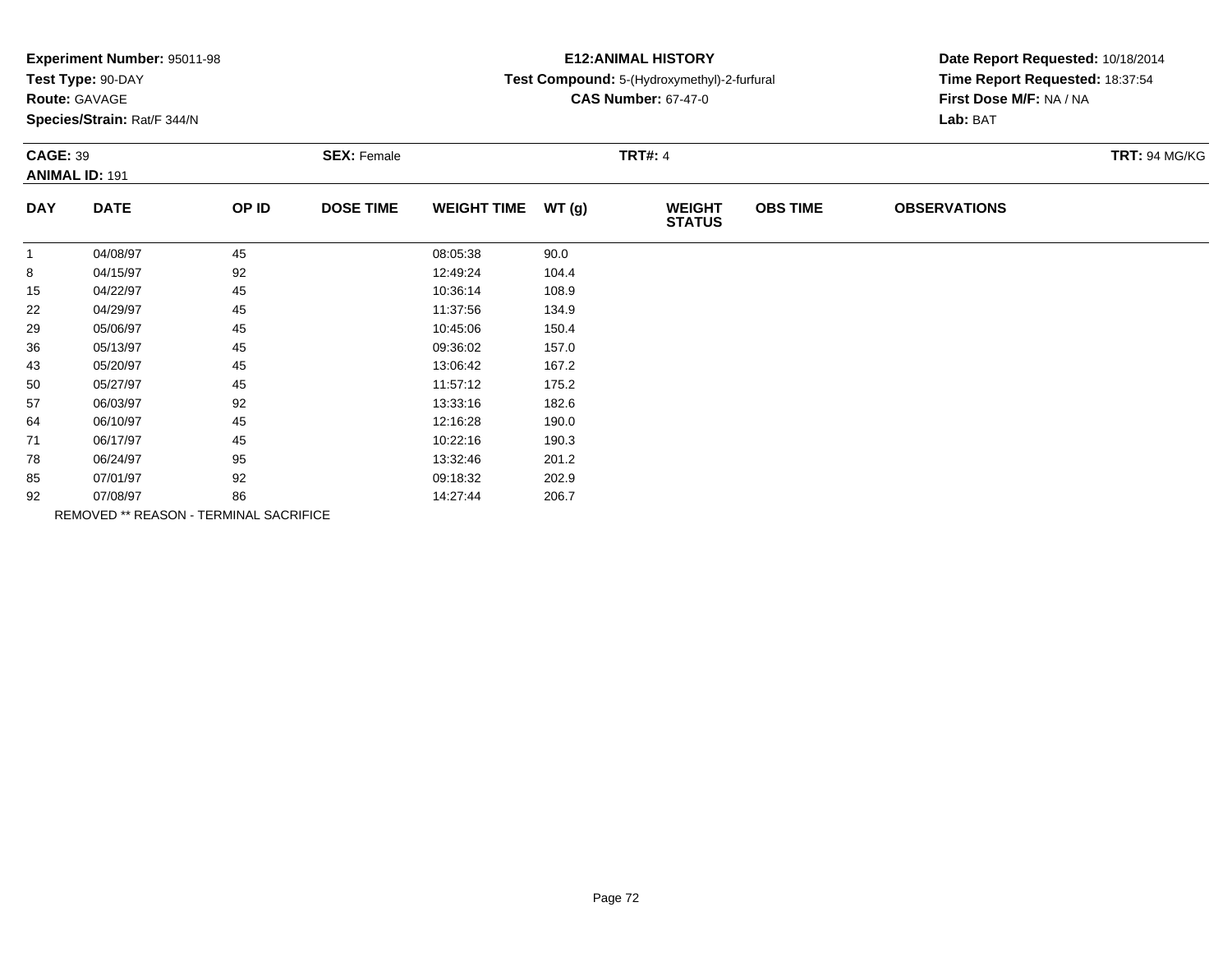| Experiment Number: 95011-98 |  |  |
|-----------------------------|--|--|
|-----------------------------|--|--|

### **Route:** GAVAGE

**Species/Strain:** Rat/F 344/N

### **E12:ANIMAL HISTORY**

#### **Test Compound:** 5-(Hydroxymethyl)-2-furfural

**CAS Number:** 67-47-0

|              | <b>CAGE: 39</b><br><b>ANIMAL ID: 192</b> |                                        | <b>SEX: Female</b> |                    |       | <b>TRT#: 4</b>                 | <b>TRT: 94 MG/KG</b> |                     |  |
|--------------|------------------------------------------|----------------------------------------|--------------------|--------------------|-------|--------------------------------|----------------------|---------------------|--|
| <b>DAY</b>   | <b>DATE</b>                              | OP ID                                  | <b>DOSE TIME</b>   | <b>WEIGHT TIME</b> | WT(g) | <b>WEIGHT</b><br><b>STATUS</b> | <b>OBS TIME</b>      | <b>OBSERVATIONS</b> |  |
| $\mathbf{1}$ | 04/08/97                                 | 45                                     |                    | 08:05:38           | 85.2  |                                |                      |                     |  |
| 8            | 04/15/97                                 | 92                                     |                    | 12:49:24           | 100.9 |                                |                      |                     |  |
| 15           | 04/22/97                                 | 45                                     |                    | 10:36:14           | 112.7 |                                |                      |                     |  |
| 22           | 04/29/97                                 | 45                                     |                    | 11:37:56           | 134.5 |                                |                      |                     |  |
| 29           | 05/06/97                                 | 45                                     |                    | 10:45:06           | 141.6 |                                |                      |                     |  |
| 36           | 05/13/97                                 | 45                                     |                    | 09:36:02           | 150.0 |                                |                      |                     |  |
| 43           | 05/20/97                                 | 45                                     |                    | 13:06:42           | 152.6 |                                |                      |                     |  |
| 50           | 05/27/97                                 | 45                                     |                    | 11:57:12           | 155.4 |                                |                      |                     |  |
| 57           | 06/03/97                                 | 92                                     |                    | 13:33:16           | 166.5 |                                |                      |                     |  |
| 64           | 06/10/97                                 | 45                                     |                    | 12:16:28           | 167.5 |                                |                      |                     |  |
| 71           | 06/17/97                                 | 45                                     |                    | 10:22:16           | 171.2 |                                |                      |                     |  |
| 78           | 06/24/97                                 | 95                                     |                    | 13:32:46           | 173.2 |                                |                      |                     |  |
| 85           | 07/01/97                                 | 92                                     |                    | 09:18:32           | 179.0 |                                |                      |                     |  |
| 92           | 07/08/97                                 | 86                                     |                    | 14:27:44           | 185.1 |                                |                      |                     |  |
|              |                                          | REMOVED ** REASON - TERMINAL SACRIFICE |                    |                    |       |                                |                      |                     |  |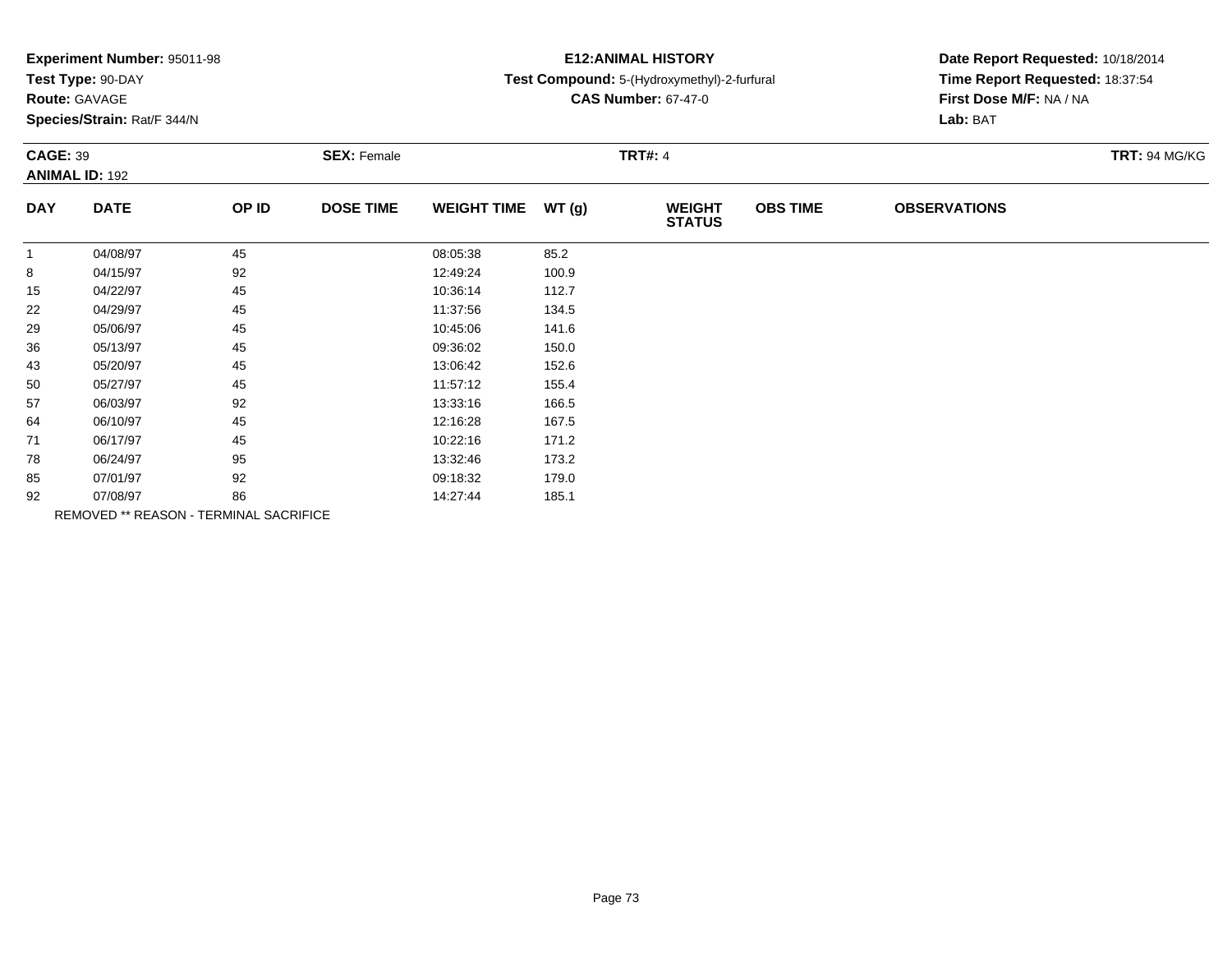| Experiment Number: 95011-98 |  |  |
|-----------------------------|--|--|
|-----------------------------|--|--|

### **Route:** GAVAGE

**Species/Strain:** Rat/F 344/N

### **E12:ANIMAL HISTORY**

#### **Test Compound:** 5-(Hydroxymethyl)-2-furfural

**CAS Number:** 67-47-0

|              | <b>CAGE: 39</b><br><b>ANIMAL ID: 193</b> |                                        | <b>SEX: Female</b> |                    |       | <b>TRT#: 4</b>                 | <b>TRT: 94 MG/KG</b> |                     |  |
|--------------|------------------------------------------|----------------------------------------|--------------------|--------------------|-------|--------------------------------|----------------------|---------------------|--|
| <b>DAY</b>   | <b>DATE</b>                              | OP ID                                  | <b>DOSE TIME</b>   | <b>WEIGHT TIME</b> | WT(g) | <b>WEIGHT</b><br><b>STATUS</b> | <b>OBS TIME</b>      | <b>OBSERVATIONS</b> |  |
| $\mathbf{1}$ | 04/08/97                                 | 45                                     |                    | 08:05:38           | 101.2 |                                |                      |                     |  |
| 8            | 04/15/97                                 | 92                                     |                    | 12:49:24           | 108.5 |                                |                      |                     |  |
| 15           | 04/22/97                                 | 45                                     |                    | 10:36:14           | 114.9 |                                |                      |                     |  |
| 22           | 04/29/97                                 | 45                                     |                    | 11:37:56           | 141.0 |                                |                      |                     |  |
| 29           | 05/06/97                                 | 45                                     |                    | 10:45:06           | 157.4 |                                |                      |                     |  |
| 36           | 05/13/97                                 | 45                                     |                    | 09:36:02           | 165.8 |                                |                      |                     |  |
| 43           | 05/20/97                                 | 45                                     |                    | 13:06:42           | 176.5 |                                |                      |                     |  |
| 50           | 05/27/97                                 | 45                                     |                    | 11:57:12           | 187.5 |                                |                      |                     |  |
| 57           | 06/03/97                                 | 92                                     |                    | 13:33:16           | 189.3 |                                |                      |                     |  |
| 64           | 06/10/97                                 | 45                                     |                    | 12:16:28           | 195.7 |                                |                      |                     |  |
| 71           | 06/17/97                                 | 45                                     |                    | 10:22:16           | 201.1 |                                |                      |                     |  |
| 78           | 06/24/97                                 | 95                                     |                    | 13:32:46           | 196.6 |                                |                      |                     |  |
| 85           | 07/01/97                                 | 92                                     |                    | 09:18:32           | 205.1 |                                |                      |                     |  |
| 92           | 07/08/97                                 | 86                                     |                    | 14:27:44           | 199.9 |                                |                      |                     |  |
|              |                                          | REMOVED ** REASON - TERMINAL SACRIFICE |                    |                    |       |                                |                      |                     |  |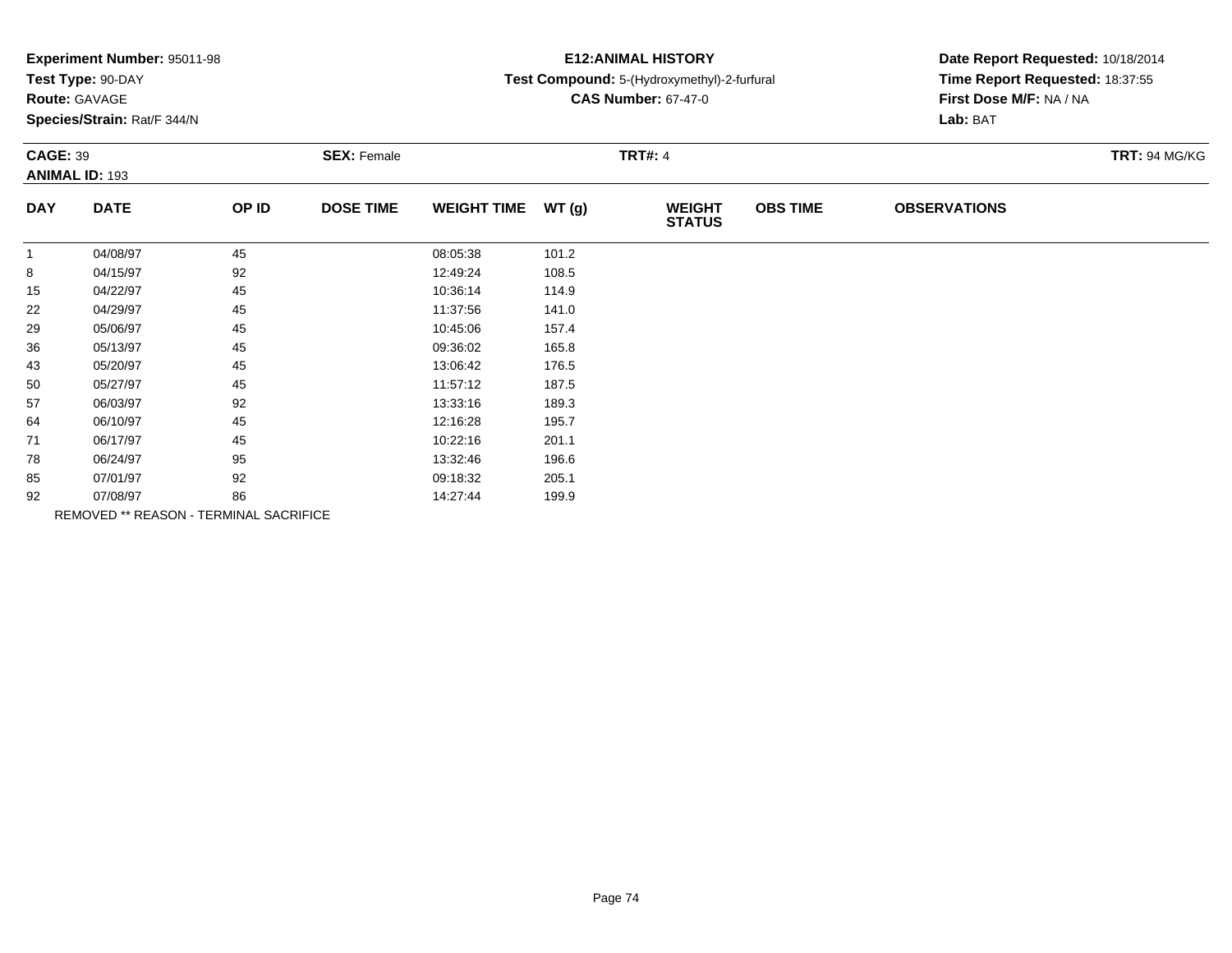| Experiment Number: 95011-98 |  |  |
|-----------------------------|--|--|
|-----------------------------|--|--|

### **Route:** GAVAGE

**Species/Strain:** Rat/F 344/N

### **E12:ANIMAL HISTORY**

#### **Test Compound:** 5-(Hydroxymethyl)-2-furfural

**CAS Number:** 67-47-0

| <b>CAGE: 39</b><br><b>ANIMAL ID: 194</b> |             | <b>SEX: Female</b>                     |                  |                    |       | <b>TRT#: 4</b>                 |                 |                     |  |  |
|------------------------------------------|-------------|----------------------------------------|------------------|--------------------|-------|--------------------------------|-----------------|---------------------|--|--|
| <b>DAY</b>                               | <b>DATE</b> | OP ID                                  | <b>DOSE TIME</b> | <b>WEIGHT TIME</b> | WT(g) | <b>WEIGHT</b><br><b>STATUS</b> | <b>OBS TIME</b> | <b>OBSERVATIONS</b> |  |  |
| $\mathbf{1}$                             | 04/08/97    | 45                                     |                  | 08:05:38           | 79.4  |                                |                 |                     |  |  |
| 8                                        | 04/15/97    | 92                                     |                  | 12:49:24           | 91.8  |                                |                 |                     |  |  |
| 15                                       | 04/22/97    | 45                                     |                  | 10:36:14           | 109.5 |                                |                 |                     |  |  |
| 22                                       | 04/29/97    | 45                                     |                  | 11:37:56           | 131.7 |                                |                 |                     |  |  |
| 29                                       | 05/06/97    | 45                                     |                  | 10:45:06           | 140.2 |                                |                 |                     |  |  |
| 36                                       | 05/13/97    | 45                                     |                  | 09:36:02           | 148.3 |                                |                 |                     |  |  |
| 43                                       | 05/20/97    | 45                                     |                  | 13:06:42           | 151.7 |                                |                 |                     |  |  |
| 50                                       | 05/27/97    | 45                                     |                  | 11:57:12           | 164.4 |                                |                 |                     |  |  |
| 57                                       | 06/03/97    | 92                                     |                  | 13:33:16           | 167.7 |                                |                 |                     |  |  |
| 64                                       | 06/10/97    | 45                                     |                  | 12:16:28           | 172.2 |                                |                 |                     |  |  |
| 71                                       | 06/17/97    | 45                                     |                  | 10:22:16           | 181.1 |                                |                 |                     |  |  |
| 78                                       | 06/24/97    | 95                                     |                  | 13:32:46           | 175.2 |                                |                 |                     |  |  |
| 85                                       | 07/01/97    | 92                                     |                  | 09:18:32           | 188.4 |                                |                 |                     |  |  |
| 92                                       | 07/08/97    | 86                                     |                  | 14:27:44           | 193.2 |                                |                 |                     |  |  |
|                                          |             | REMOVED ** REASON - TERMINAL SACRIFICE |                  |                    |       |                                |                 |                     |  |  |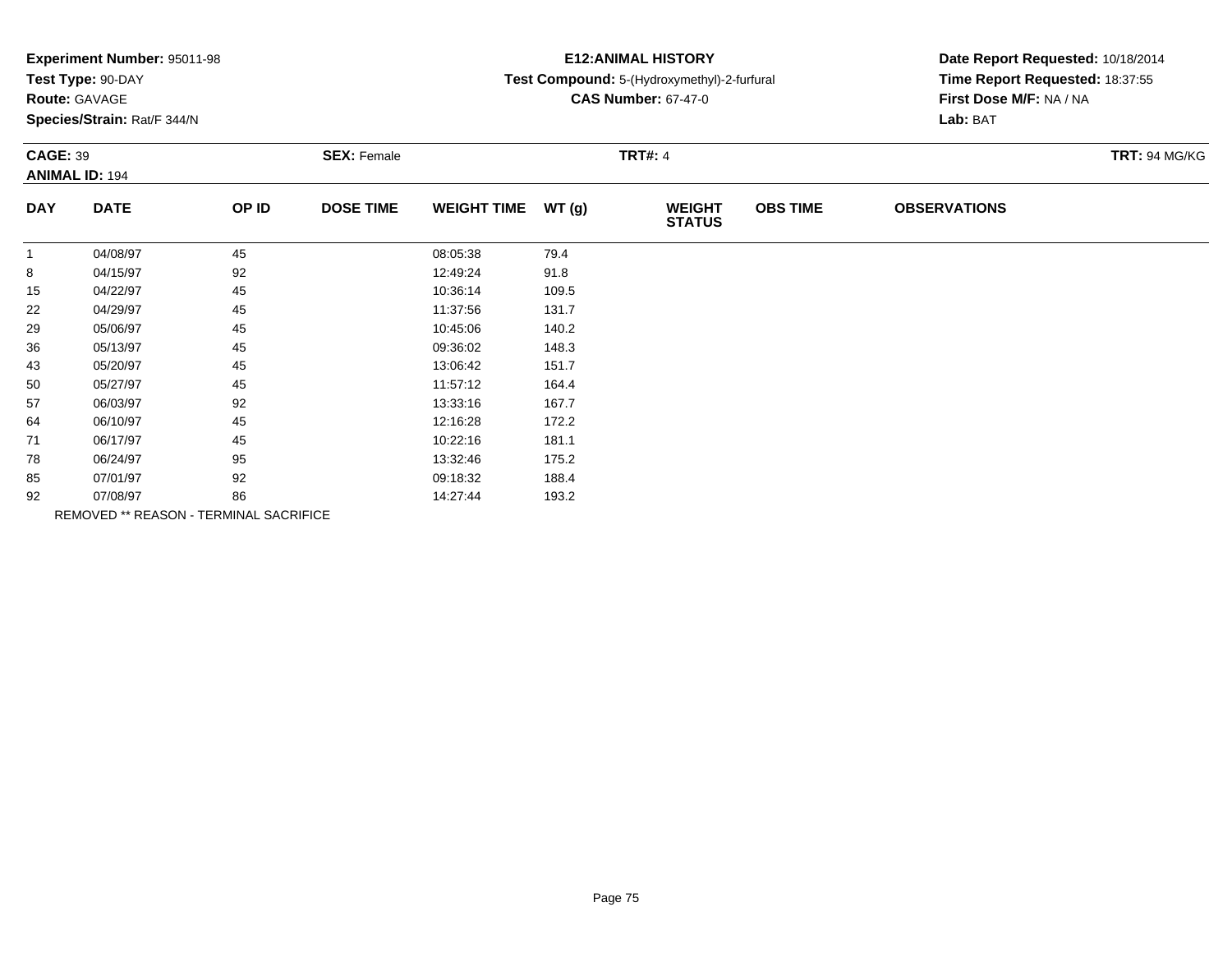| Experiment Number: 95011-98 |  |  |
|-----------------------------|--|--|
|-----------------------------|--|--|

### **Route:** GAVAGE

**Species/Strain:** Rat/F 344/N

### **E12:ANIMAL HISTORY**

### **Test Compound:** 5-(Hydroxymethyl)-2-furfural

**CAS Number:** 67-47-0

|              | <b>CAGE: 39</b><br><b>ANIMAL ID: 195</b> |                                        | <b>SEX: Female</b> |                    |       | <b>TRT#: 4</b>                 | <b>TRT: 94 MG/KG</b> |                     |  |
|--------------|------------------------------------------|----------------------------------------|--------------------|--------------------|-------|--------------------------------|----------------------|---------------------|--|
| <b>DAY</b>   | <b>DATE</b>                              | OP ID                                  | <b>DOSE TIME</b>   | <b>WEIGHT TIME</b> | WT(g) | <b>WEIGHT</b><br><b>STATUS</b> | <b>OBS TIME</b>      | <b>OBSERVATIONS</b> |  |
| $\mathbf{1}$ | 04/08/97                                 | 45                                     |                    | 08:05:38           | 72.9  |                                |                      |                     |  |
| 8            | 04/15/97                                 | 92                                     |                    | 12:49:24           | 90.0  |                                |                      |                     |  |
| 15           | 04/22/97                                 | 45                                     |                    | 10:36:14           | 109.7 |                                |                      |                     |  |
| 22           | 04/29/97                                 | 45                                     |                    | 11:37:56           | 123.4 |                                |                      |                     |  |
| 29           | 05/06/97                                 | 45                                     |                    | 10:45:06           | 131.5 |                                |                      |                     |  |
| 36           | 05/13/97                                 | 45                                     |                    | 09:36:02           | 142.0 |                                |                      |                     |  |
| 43           | 05/20/97                                 | 45                                     |                    | 13:06:42           | 144.9 |                                |                      |                     |  |
| 50           | 05/27/97                                 | 45                                     |                    | 11:57:12           | 158.3 |                                |                      |                     |  |
| 57           | 06/03/97                                 | 92                                     |                    | 13:33:16           | 162.1 |                                |                      |                     |  |
| 64           | 06/10/97                                 | 45                                     |                    | 12:16:28           | 167.1 |                                |                      |                     |  |
| 71           | 06/17/97                                 | 45                                     |                    | 10:22:16           | 172.2 |                                |                      |                     |  |
| 78           | 06/24/97                                 | 95                                     |                    | 13:32:46           | 171.2 |                                |                      |                     |  |
| 85           | 07/01/97                                 | 92                                     |                    | 09:18:32           | 174.8 |                                |                      |                     |  |
| 92           | 07/08/97                                 | 86                                     |                    | 14:27:44           | 180.5 |                                |                      |                     |  |
|              |                                          | REMOVED ** REASON - TERMINAL SACRIFICE |                    |                    |       |                                |                      |                     |  |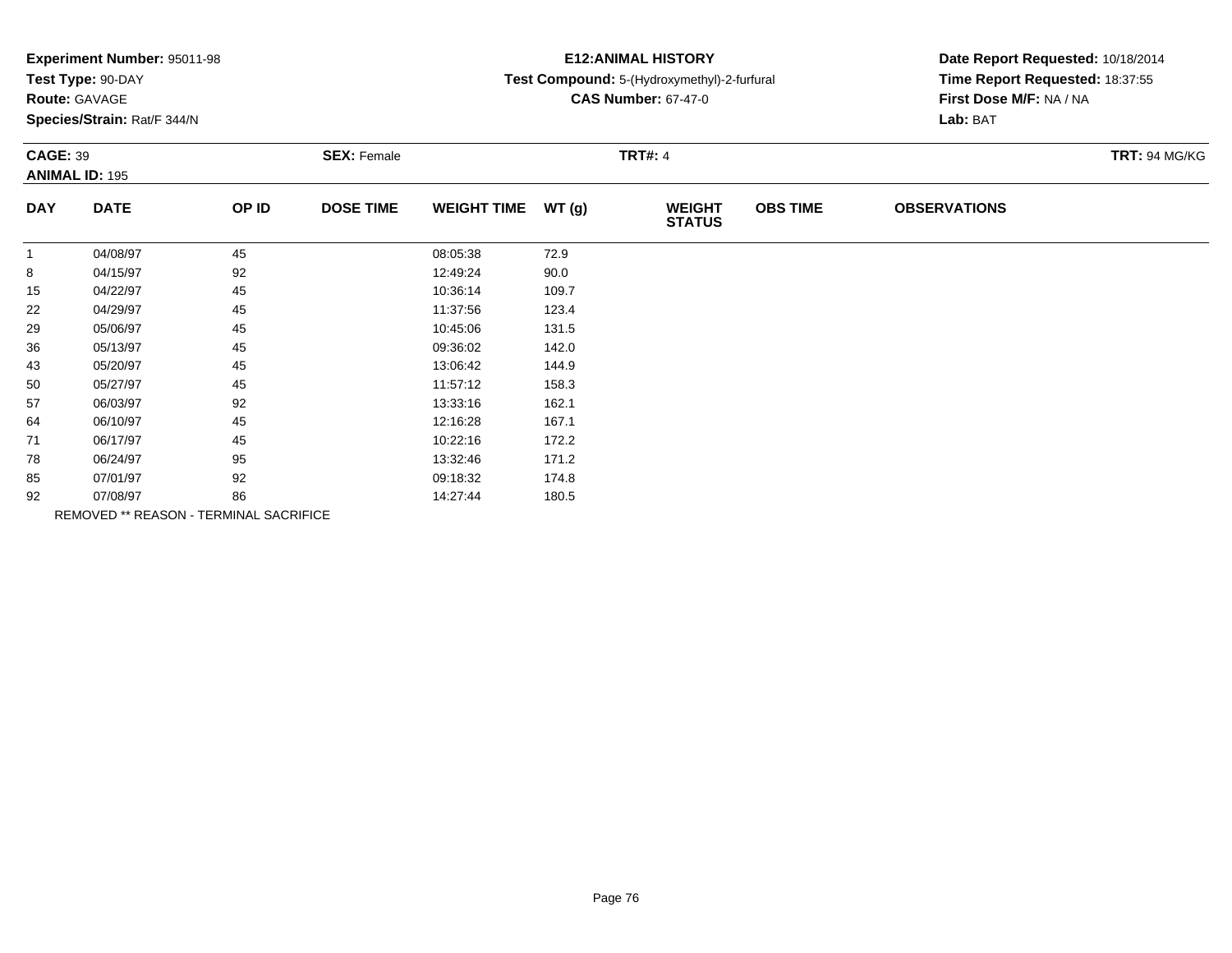| Experiment Number: 95011-98 |  |  |
|-----------------------------|--|--|
|-----------------------------|--|--|

# **Route:** GAVAGE

**Species/Strain:** Rat/F 344/N

### **E12:ANIMAL HISTORY**

### **Test Compound:** 5-(Hydroxymethyl)-2-furfural

**CAS Number:** 67-47-0

| <b>CAGE: 40</b> | <b>ANIMAL ID: 196</b>                  |       | <b>SEX: Female</b> |                    |       | <b>TRT#: 4</b>                 |                 |                     | <b>TRT: 94 MG/KG</b> |
|-----------------|----------------------------------------|-------|--------------------|--------------------|-------|--------------------------------|-----------------|---------------------|----------------------|
| <b>DAY</b>      | <b>DATE</b>                            | OP ID | <b>DOSE TIME</b>   | <b>WEIGHT TIME</b> | WT(g) | <b>WEIGHT</b><br><b>STATUS</b> | <b>OBS TIME</b> | <b>OBSERVATIONS</b> |                      |
| $\mathbf{1}$    | 04/08/97                               | 45    |                    | 08:06:42           | 80.8  |                                |                 |                     |                      |
| 8               | 04/15/97                               | 92    |                    | 12:51:04           | 94.0  |                                |                 |                     |                      |
| 15              | 04/22/97                               | 45    |                    | 10:37:58           | 112.4 |                                |                 |                     |                      |
| 22              | 04/29/97                               | 45    |                    | 11:40:22           | 128.7 |                                |                 |                     |                      |
| 29              | 05/06/97                               | 45    |                    | 10:46:10           | 134.4 |                                |                 |                     |                      |
| 36              | 05/13/97                               | 45    |                    | 09:37:54           | 142.1 |                                |                 |                     |                      |
| 43              | 05/20/97                               | 45    |                    | 13:07:48           | 146.5 |                                |                 |                     |                      |
| 50              | 05/27/97                               | 45    |                    | 11:59:10           | 153.1 |                                |                 |                     |                      |
| 57              | 06/03/97                               | 92    |                    | 13:30:56           | 159.7 |                                |                 |                     |                      |
| 64              | 06/10/97                               | 45    |                    | 12:17:58           | 159.1 |                                |                 |                     |                      |
| 71              | 06/17/97                               | 45    |                    | 10:24:12           | 169.0 |                                |                 |                     |                      |
| 78              | 06/24/97                               | 95    |                    | 13:36:38           | 158.5 |                                |                 |                     |                      |
| 85              | 07/01/97                               | 92    |                    | 09:20:20           | 179.3 |                                |                 |                     |                      |
| 92              | 07/08/97                               | 86    |                    | 14:28:52           | 177.7 |                                |                 |                     |                      |
|                 | REMOVED ** REASON - TERMINAL SACRIFICE |       |                    |                    |       |                                |                 |                     |                      |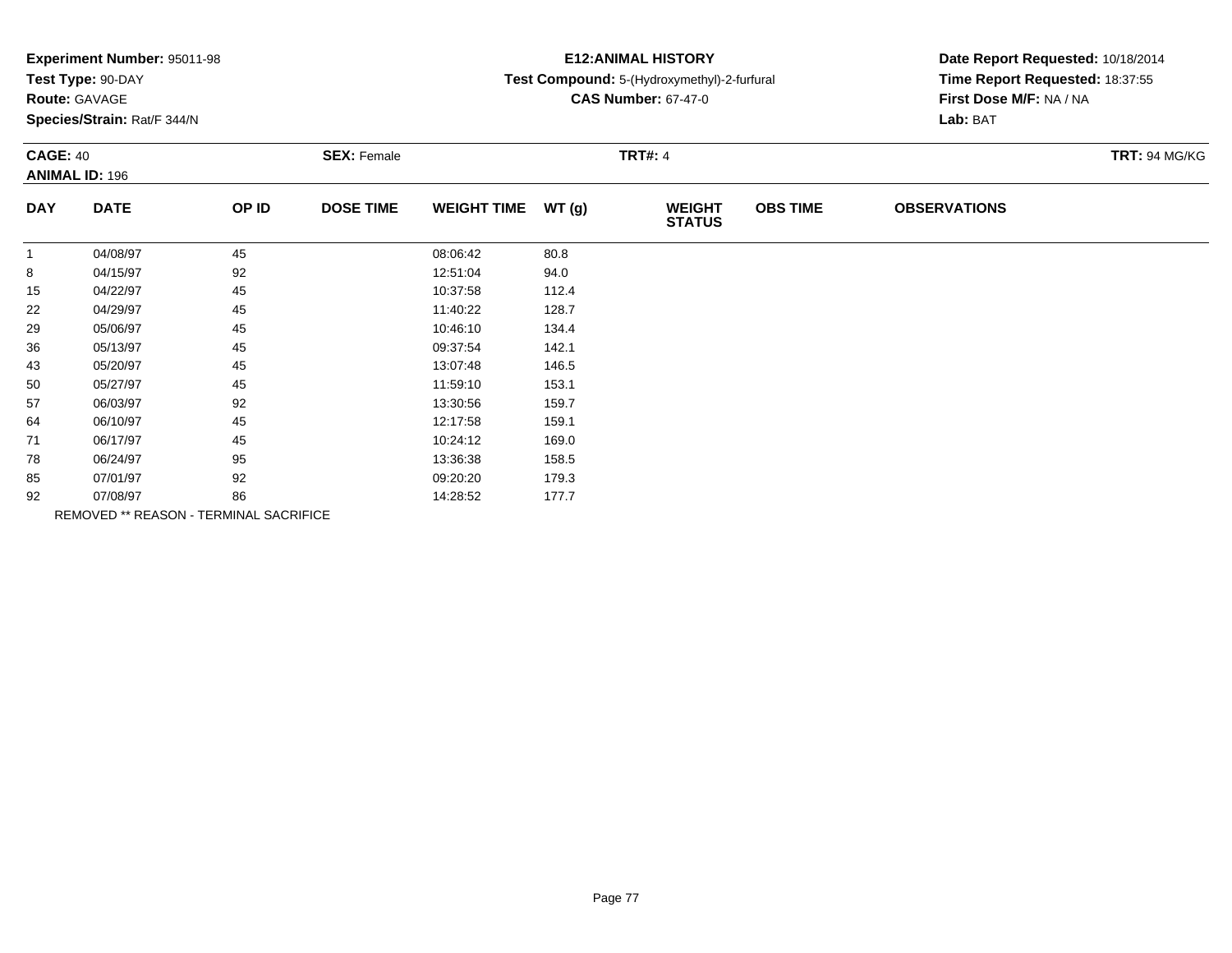| Experiment Number: 95011-98 |  |  |
|-----------------------------|--|--|
|-----------------------------|--|--|

### **Route:** GAVAGE

**Species/Strain:** Rat/F 344/N

### **E12:ANIMAL HISTORY**

### **Test Compound:** 5-(Hydroxymethyl)-2-furfural

**CAS Number:** 67-47-0

|              | <b>CAGE: 40</b><br><b>ANIMAL ID: 197</b> |                                        | <b>SEX: Female</b> |                    |       | <b>TRT#: 4</b>                 |                 | <b>TRT: 94 MG/KG</b> |  |
|--------------|------------------------------------------|----------------------------------------|--------------------|--------------------|-------|--------------------------------|-----------------|----------------------|--|
|              |                                          |                                        |                    |                    |       |                                |                 |                      |  |
| <b>DAY</b>   | <b>DATE</b>                              | OP ID                                  | <b>DOSE TIME</b>   | <b>WEIGHT TIME</b> | WT(g) | <b>WEIGHT</b><br><b>STATUS</b> | <b>OBS TIME</b> | <b>OBSERVATIONS</b>  |  |
| $\mathbf{1}$ | 04/08/97                                 | 45                                     |                    | 08:06:42           | 100.4 |                                |                 |                      |  |
| 8            | 04/15/97                                 | 92                                     |                    | 12:51:04           | 116.1 |                                |                 |                      |  |
| 15           | 04/22/97                                 | 45                                     |                    | 10:37:58           | 139.5 |                                |                 |                      |  |
| 22           | 04/29/97                                 | 45                                     |                    | 11:40:22           | 155.3 |                                |                 |                      |  |
| 29           | 05/06/97                                 | 45                                     |                    | 10:46:10           | 160.3 |                                |                 |                      |  |
| 36           | 05/13/97                                 | 45                                     |                    | 09:37:54           | 171.3 |                                |                 |                      |  |
| 43           | 05/20/97                                 | 45                                     |                    | 13:07:48           | 179.6 |                                |                 |                      |  |
| 50           | 05/27/97                                 | 45                                     |                    | 11:59:10           | 191.8 |                                |                 |                      |  |
| 57           | 06/03/97                                 | 92                                     |                    | 13:30:56           | 197.8 |                                |                 |                      |  |
| 64           | 06/10/97                                 | 45                                     |                    | 12:17:58           | 190.4 |                                |                 |                      |  |
| 71           | 06/17/97                                 | 45                                     |                    | 10:24:12           | 207.2 |                                |                 |                      |  |
| 78           | 06/24/97                                 | 95                                     |                    | 13:36:38           | 196.7 |                                |                 |                      |  |
| 85           | 07/01/97                                 | 92                                     |                    | 09:20:20           | 210.7 |                                |                 |                      |  |
| 92           | 07/08/97                                 | 86                                     |                    | 14:28:52           | 215.0 |                                |                 |                      |  |
|              |                                          | REMOVED ** REASON - TERMINAL SACRIFICE |                    |                    |       |                                |                 |                      |  |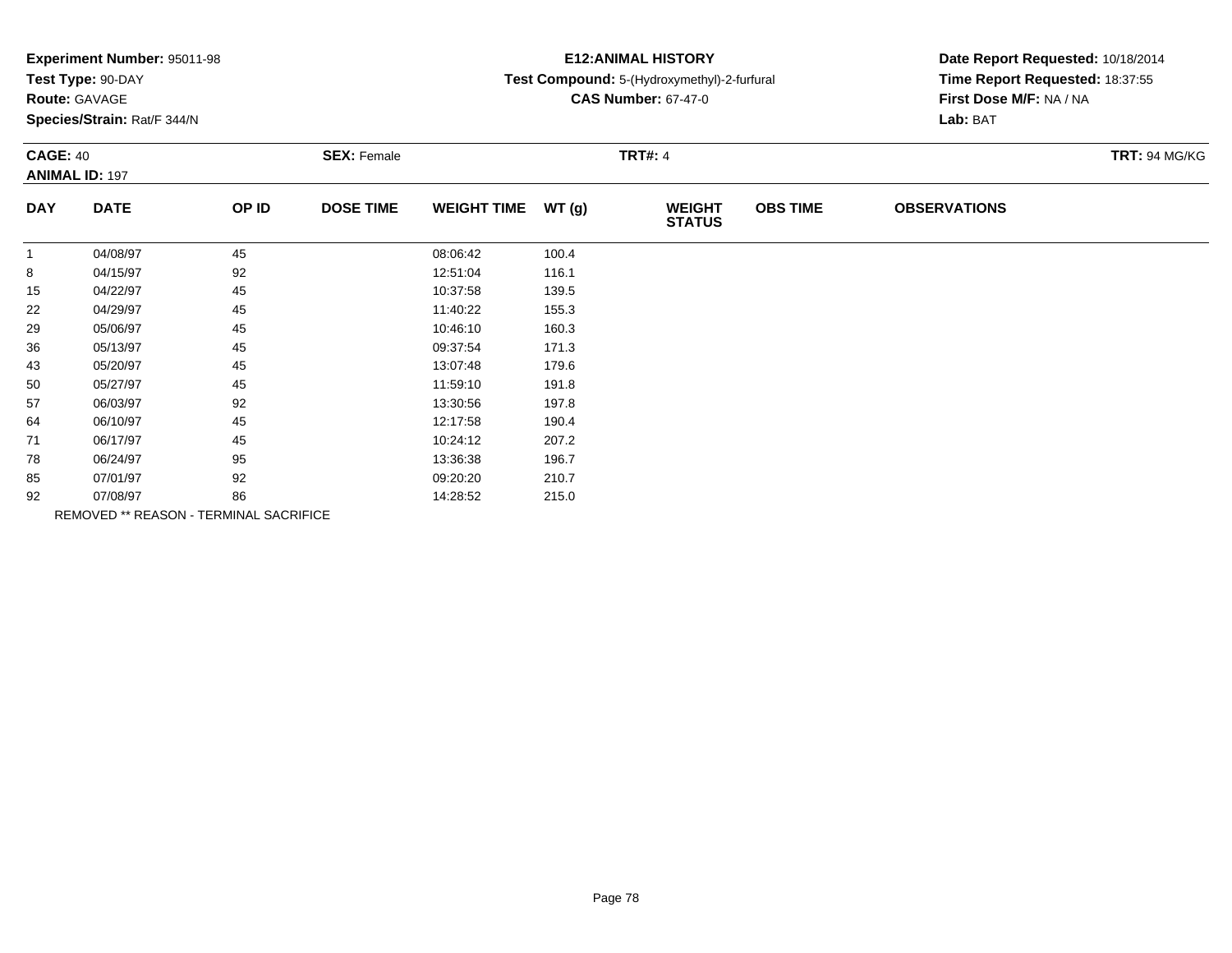| Experiment Number: 95011-98 |  |  |
|-----------------------------|--|--|
|-----------------------------|--|--|

# **Route:** GAVAGE

**Species/Strain:** Rat/F 344/N

### **E12:ANIMAL HISTORY**

### **Test Compound:** 5-(Hydroxymethyl)-2-furfural

**CAS Number:** 67-47-0

| <b>CAGE: 40</b><br><b>ANIMAL ID: 198</b> |                                        | <b>SEX: Female</b> |                  |                    | <b>TRT#: 4</b> |                                |                 |                     |  |
|------------------------------------------|----------------------------------------|--------------------|------------------|--------------------|----------------|--------------------------------|-----------------|---------------------|--|
| <b>DAY</b>                               | <b>DATE</b>                            | OP ID              | <b>DOSE TIME</b> | <b>WEIGHT TIME</b> | WT(g)          | <b>WEIGHT</b><br><b>STATUS</b> | <b>OBS TIME</b> | <b>OBSERVATIONS</b> |  |
| $\mathbf{1}$                             | 04/08/97                               | 45                 |                  | 08:06:42           | 87.7           |                                |                 |                     |  |
| 8                                        | 04/15/97                               | 92                 |                  | 12:51:04           | 102.3          |                                |                 |                     |  |
| 15                                       | 04/22/97                               | 45                 |                  | 10:37:58           | 123.7          |                                |                 |                     |  |
| 22                                       | 04/29/97                               | 45                 |                  | 11:40:22           | 137.4          |                                |                 |                     |  |
| 29                                       | 05/06/97                               | 45                 |                  | 10:46:10           | 146.5          |                                |                 |                     |  |
| 36                                       | 05/13/97                               | 45                 |                  | 09:37:54           | 155.3          |                                |                 |                     |  |
| 43                                       | 05/20/97                               | 45                 |                  | 13:07:48           | 160.6          |                                |                 |                     |  |
| 50                                       | 05/27/97                               | 45                 |                  | 11:59:10           | 165.7          |                                |                 |                     |  |
| 57                                       | 06/03/97                               | 92                 |                  | 13:30:56           | 173.7          |                                |                 |                     |  |
| 64                                       | 06/10/97                               | 45                 |                  | 12:17:58           | 179.4          |                                |                 |                     |  |
| 71                                       | 06/17/97                               | 45                 |                  | 10:24:12           | 183.0          |                                |                 |                     |  |
| 78                                       | 06/24/97                               | 95                 |                  | 13:36:38           | 183.4          |                                |                 |                     |  |
| 85                                       | 07/01/97                               | 92                 |                  | 09:20:20           | 198.9          |                                |                 |                     |  |
| 92                                       | 07/08/97                               | 86                 |                  | 14:28:52           | 203.7          |                                |                 |                     |  |
|                                          | REMOVED ** REASON - TERMINAL SACRIFICE |                    |                  |                    |                |                                |                 |                     |  |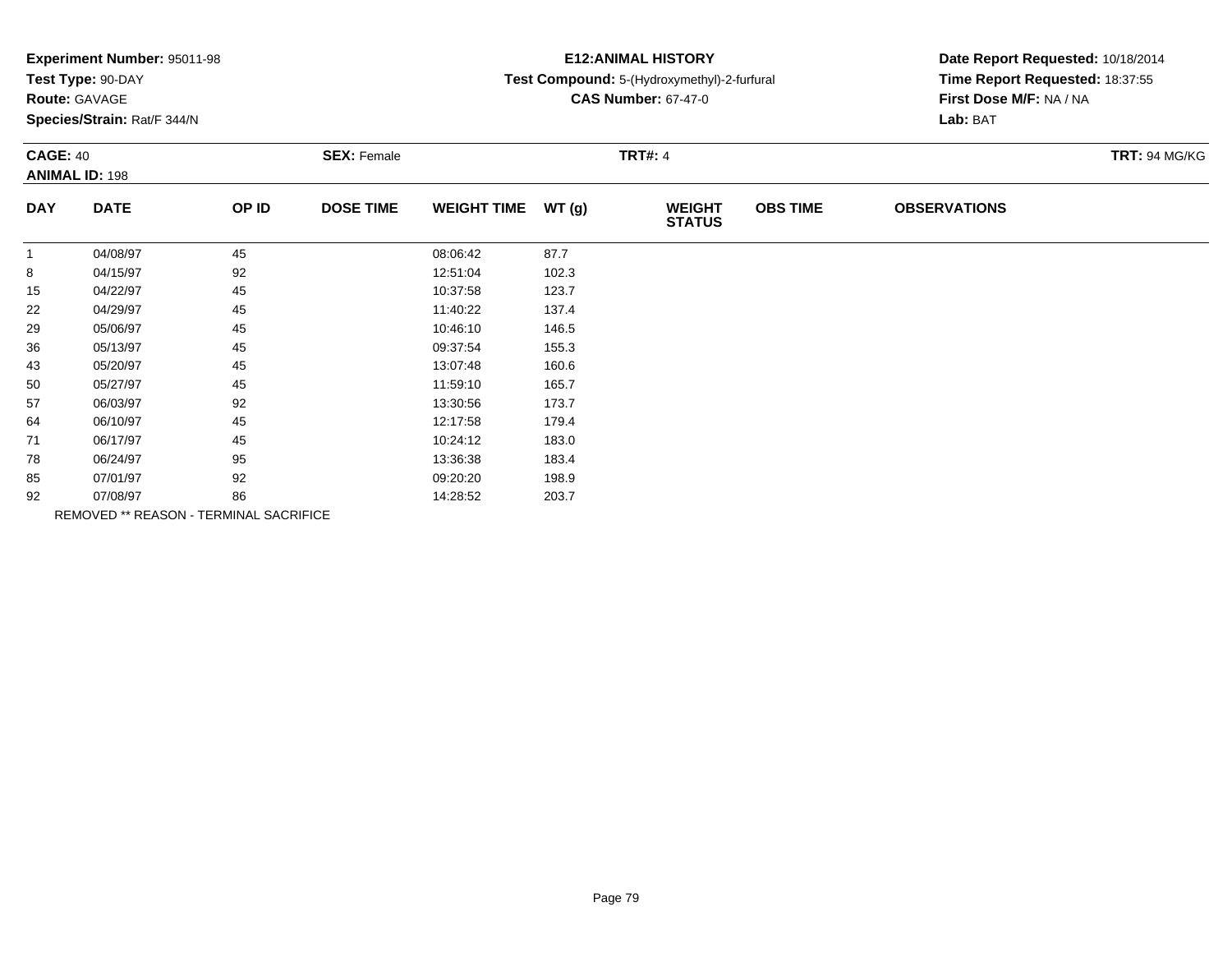| Experiment Number: 95011-98 |  |  |
|-----------------------------|--|--|
|-----------------------------|--|--|

### **Route:** GAVAGE

**Species/Strain:** Rat/F 344/N

### **E12:ANIMAL HISTORY**

### **Test Compound:** 5-(Hydroxymethyl)-2-furfural

**CAS Number:** 67-47-0

| <b>CAGE: 40</b><br><b>ANIMAL ID: 199</b> |                                        | <b>SEX: Female</b> |                  |                    | <b>TRT#: 4</b> |                                |                 |                     |  |
|------------------------------------------|----------------------------------------|--------------------|------------------|--------------------|----------------|--------------------------------|-----------------|---------------------|--|
| <b>DAY</b>                               | <b>DATE</b>                            | OP ID              | <b>DOSE TIME</b> | <b>WEIGHT TIME</b> | WT(g)          | <b>WEIGHT</b><br><b>STATUS</b> | <b>OBS TIME</b> | <b>OBSERVATIONS</b> |  |
| $\mathbf{1}$                             | 04/08/97                               | 45                 |                  | 08:06:42           | 77.0           |                                |                 |                     |  |
| 8                                        | 04/15/97                               | 92                 |                  | 12:51:04           | 90.7           |                                |                 |                     |  |
| 15                                       | 04/22/97                               | 45                 |                  | 10:37:58           | 111.3          |                                |                 |                     |  |
| 22                                       | 04/29/97                               | 45                 |                  | 11:40:22           | 123.4          |                                |                 |                     |  |
| 29                                       | 05/06/97                               | 45                 |                  | 10:46:10           | 132.0          |                                |                 |                     |  |
| 36                                       | 05/13/97                               | 45                 |                  | 09:37:54           | 140.1          |                                |                 |                     |  |
| 43                                       | 05/20/97                               | 45                 |                  | 13:07:48           | 146.5          |                                |                 |                     |  |
| 50                                       | 05/27/97                               | 45                 |                  | 11:59:10           | 158.7          |                                |                 |                     |  |
| 57                                       | 06/03/97                               | 92                 |                  | 13:30:56           | 165.0          |                                |                 |                     |  |
| 64                                       | 06/10/97                               | 45                 |                  | 12:17:58           | 158.4          |                                |                 |                     |  |
| 71                                       | 06/17/97                               | 45                 |                  | 10:24:12           | 172.2          |                                |                 |                     |  |
| 78                                       | 06/24/97                               | 95                 |                  | 13:36:38           | 162.9          |                                |                 |                     |  |
| 85                                       | 07/01/97                               | 92                 |                  | 09:20:20           | 171.4          |                                |                 |                     |  |
| 92                                       | 07/08/97                               | 86                 |                  | 14:28:52           | 174.0          |                                |                 |                     |  |
|                                          | REMOVED ** REASON - TERMINAL SACRIFICE |                    |                  |                    |                |                                |                 |                     |  |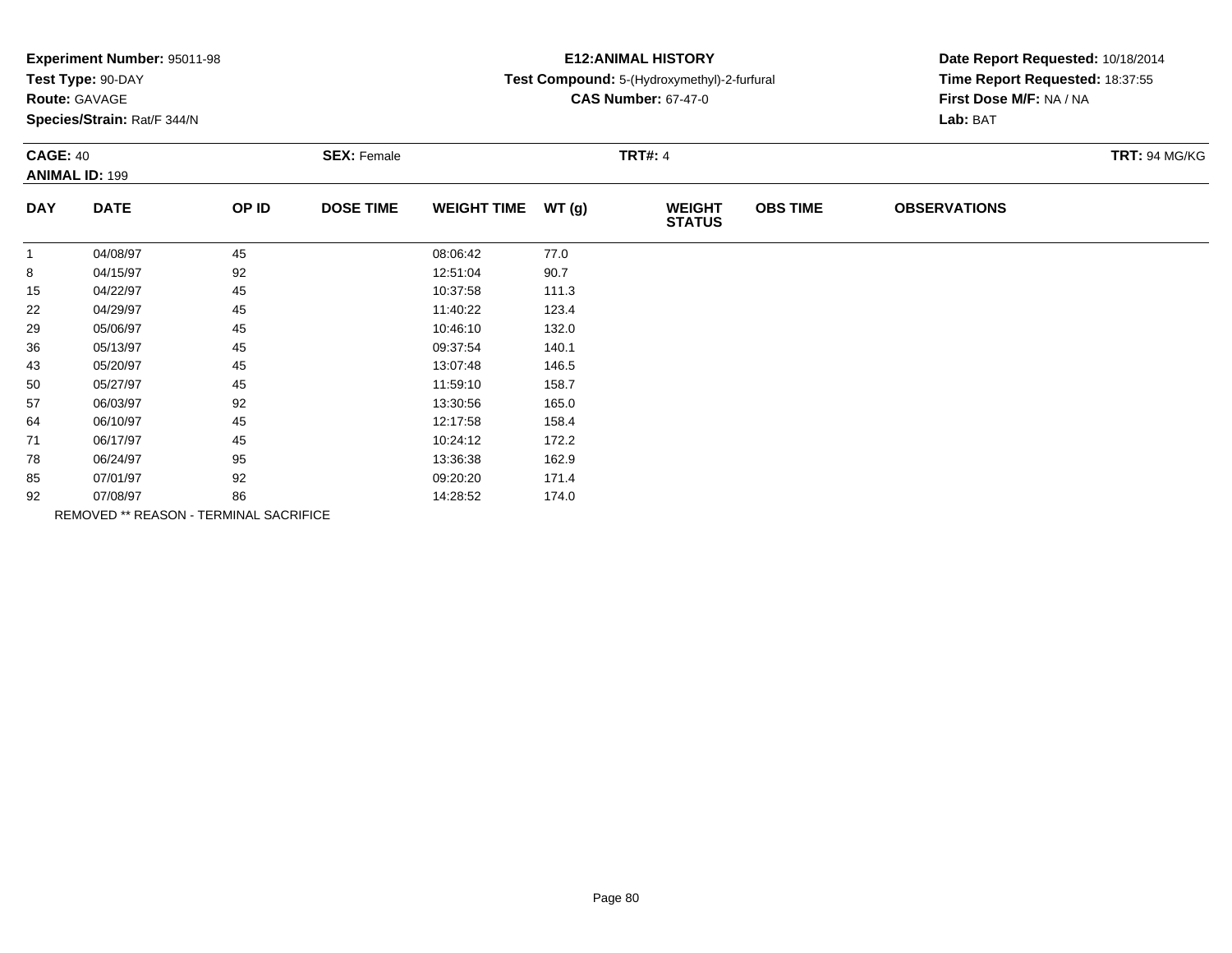| Experiment Number: 95011-98 |  |  |
|-----------------------------|--|--|
|-----------------------------|--|--|

# **Route:** GAVAGE

**Species/Strain:** Rat/F 344/N

### **E12:ANIMAL HISTORY**

#### **Test Compound:** 5-(Hydroxymethyl)-2-furfural

**CAS Number:** 67-47-0

| <b>CAGE: 40</b><br><b>ANIMAL ID: 200</b> |                                        | <b>SEX: Female</b> |                  |                    | <b>TRT#: 4</b> | <b>TRT: 94 MG/KG</b>           |                 |                     |  |
|------------------------------------------|----------------------------------------|--------------------|------------------|--------------------|----------------|--------------------------------|-----------------|---------------------|--|
| <b>DAY</b>                               | <b>DATE</b>                            | OP ID              | <b>DOSE TIME</b> | <b>WEIGHT TIME</b> | WT(g)          | <b>WEIGHT</b><br><b>STATUS</b> | <b>OBS TIME</b> | <b>OBSERVATIONS</b> |  |
| $\mathbf{1}$                             | 04/08/97                               | 45                 |                  | 08:06:42           | 92.8           |                                |                 |                     |  |
| 8                                        | 04/15/97                               | 92                 |                  | 12:51:04           | 111.0          |                                |                 |                     |  |
| 15                                       | 04/22/97                               | 45                 |                  | 10:37:58           | 132.6          |                                |                 |                     |  |
| 22                                       | 04/29/97                               | 45                 |                  | 11:40:22           | 145.4          |                                |                 |                     |  |
| 29                                       | 05/06/97                               | 45                 |                  | 10:46:10           | 153.1          |                                |                 |                     |  |
| 36                                       | 05/13/97                               | 45                 |                  | 09:37:54           | 164.2          |                                |                 |                     |  |
| 43                                       | 05/20/97                               | 45                 |                  | 13:07:48           | 167.0          |                                |                 |                     |  |
| 50                                       | 05/27/97                               | 45                 |                  | 11:59:10           | 182.5          |                                |                 |                     |  |
| 57                                       | 06/03/97                               | 92                 |                  | 13:30:56           | 187.2          |                                |                 |                     |  |
| 64                                       | 06/10/97                               | 45                 |                  | 12:17:58           | 189.9          |                                |                 |                     |  |
| 71                                       | 06/17/97                               | 45                 |                  | 10:24:12           | 202.7          |                                |                 |                     |  |
| 78                                       | 06/24/97                               | 95                 |                  | 13:36:38           | 189.9          |                                |                 |                     |  |
| 85                                       | 07/01/97                               | 92                 |                  | 09:20:20           | 202.6          |                                |                 |                     |  |
| 92                                       | 07/08/97                               | 86                 |                  | 14:28:52           | 204.2          |                                |                 |                     |  |
|                                          | REMOVED ** REASON - TERMINAL SACRIFICE |                    |                  |                    |                |                                |                 |                     |  |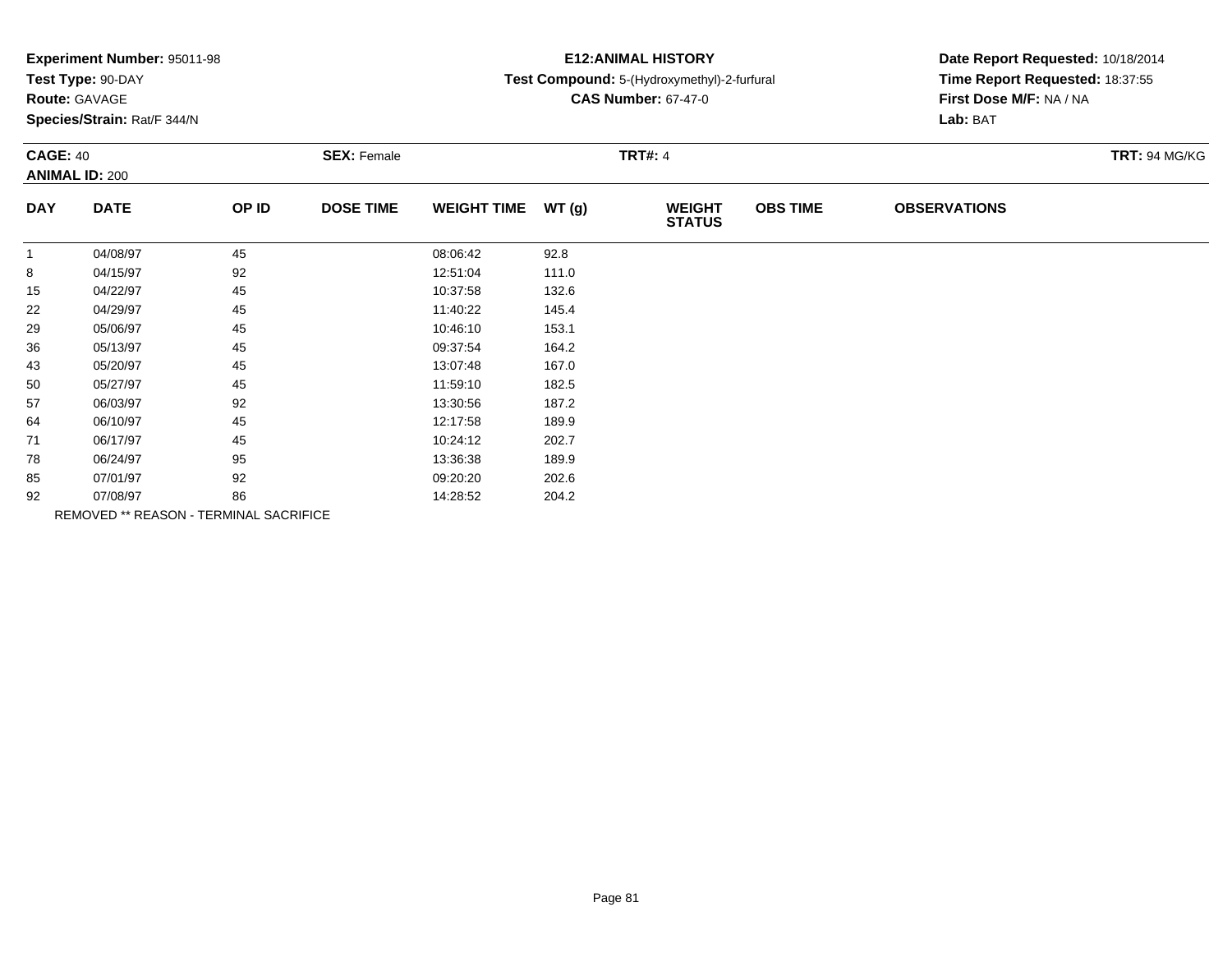| Experiment Number: 95011-98 |  |  |
|-----------------------------|--|--|
|-----------------------------|--|--|

# **Route:** GAVAGE

**Species/Strain:** Rat/F 344/N

# **E12:ANIMAL HISTORY**

#### **Test Compound:** 5-(Hydroxymethyl)-2-furfural

**CAS Number:** 67-47-0

| <b>CAGE: 41</b><br><b>ANIMAL ID: 201</b> |             | <b>SEX: Female</b>                     |                  | <b>TRT#: 6</b>     | <b>TRT: 188</b><br>MG/KG |                                |                 |                     |  |
|------------------------------------------|-------------|----------------------------------------|------------------|--------------------|--------------------------|--------------------------------|-----------------|---------------------|--|
| <b>DAY</b>                               | <b>DATE</b> | OP ID                                  | <b>DOSE TIME</b> | <b>WEIGHT TIME</b> | WT(g)                    | <b>WEIGHT</b><br><b>STATUS</b> | <b>OBS TIME</b> | <b>OBSERVATIONS</b> |  |
| $\mathbf{1}$                             | 04/08/97    | 45                                     |                  | 08:01:22           | 85.0                     |                                |                 |                     |  |
| 8                                        | 04/15/97    | 92                                     |                  | 12:42:30           | 103.9                    |                                |                 |                     |  |
| 15                                       | 04/22/97    | 45                                     |                  | 10:30:56           | 122.0                    |                                |                 |                     |  |
| 22                                       | 04/29/97    | 45                                     |                  | 11:43:52           | 137.7                    |                                |                 |                     |  |
| 29                                       | 05/06/97    | 45                                     |                  | 10:41:10           | 146.1                    |                                |                 |                     |  |
| 36                                       | 05/13/97    | 45                                     |                  | 09:42:16           | 160.4                    |                                |                 |                     |  |
| 43                                       | 05/20/97    | 45                                     |                  | 13:01:58           | 160.9                    |                                |                 |                     |  |
| 50                                       | 05/27/97    | 45                                     |                  | 11:46:48           | 172.6                    |                                |                 |                     |  |
| 57                                       | 06/03/97    | 92                                     |                  | 13:25:10           | 174.0                    |                                |                 |                     |  |
| 64                                       | 06/10/97    | 45                                     |                  | 12:21:02           | 179.0                    |                                |                 |                     |  |
| 71                                       | 06/17/97    | 45                                     |                  | 10:14:04           | 187.9                    |                                |                 |                     |  |
| 78                                       | 06/24/97    | 95                                     |                  | 13:27:54           | 188.2                    |                                |                 |                     |  |
| 85                                       | 07/01/97    | 92                                     |                  | 09:25:52           | 195.1                    |                                |                 |                     |  |
| 92                                       | 07/08/97    | 86                                     |                  | 14:31:32           | 191.0                    |                                |                 |                     |  |
|                                          |             | REMOVED ** REASON - TERMINAL SACRIFICE |                  |                    |                          |                                |                 |                     |  |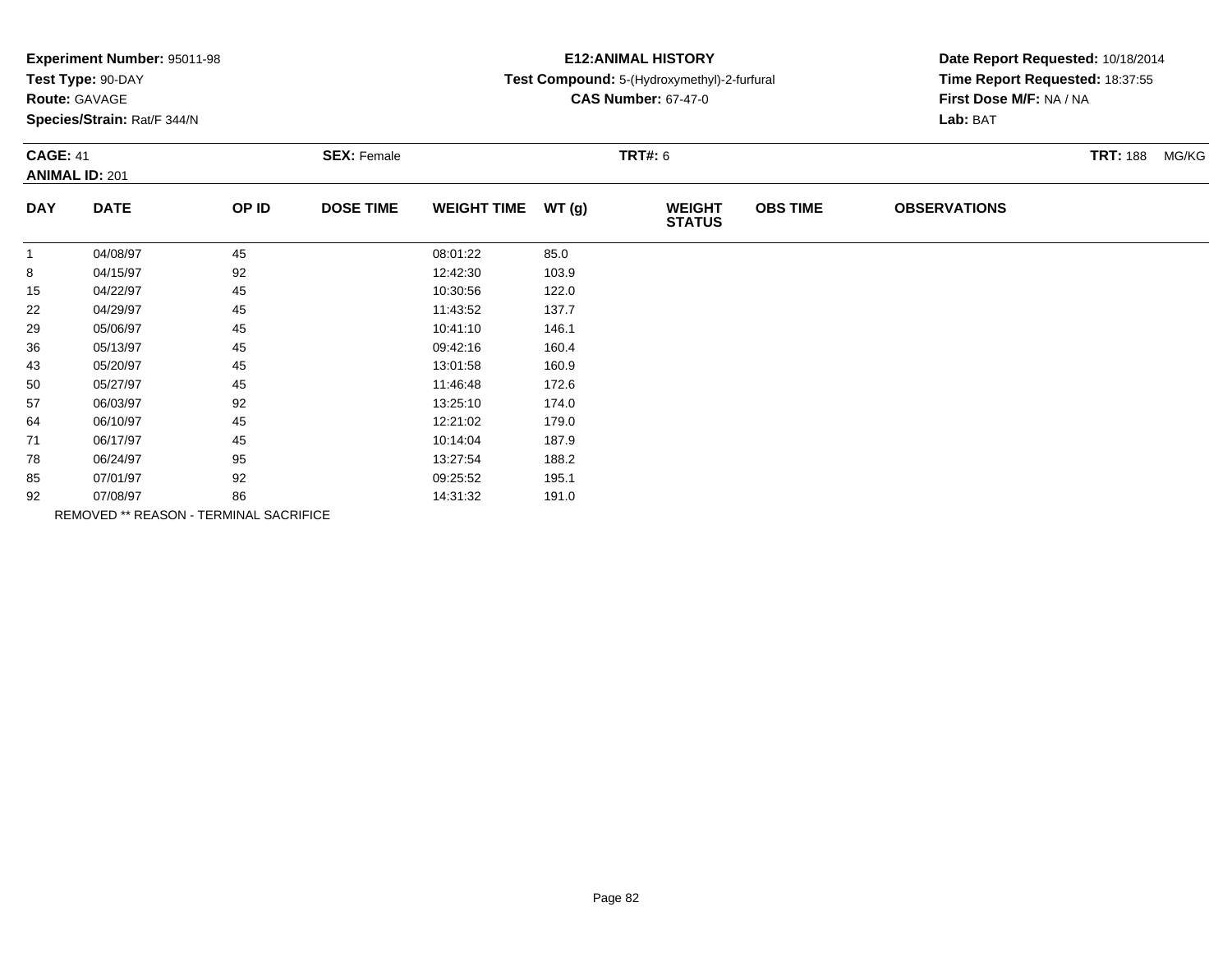| Experiment Number: 95011-98 |  |  |
|-----------------------------|--|--|
|-----------------------------|--|--|

### **Route:** GAVAGE

**Species/Strain:** Rat/F 344/N

### **E12:ANIMAL HISTORY**

#### **Test Compound:** 5-(Hydroxymethyl)-2-furfural

**CAS Number:** 67-47-0

| <b>CAGE: 41</b> | <b>ANIMAL ID: 202</b>                  |       | <b>SEX: Female</b> |                    |       | <b>TRT#: 6</b>                 |                 | <b>TRT: 188</b><br>MG/KG |  |  |
|-----------------|----------------------------------------|-------|--------------------|--------------------|-------|--------------------------------|-----------------|--------------------------|--|--|
| <b>DAY</b>      | <b>DATE</b>                            | OP ID | <b>DOSE TIME</b>   | <b>WEIGHT TIME</b> | WT(g) | <b>WEIGHT</b><br><b>STATUS</b> | <b>OBS TIME</b> | <b>OBSERVATIONS</b>      |  |  |
| $\overline{1}$  | 04/08/97                               | 45    |                    | 08:01:22           | 76.7  |                                |                 |                          |  |  |
| 8               | 04/15/97                               | 92    |                    | 12:42:30           | 96.1  |                                |                 |                          |  |  |
| 15              | 04/22/97                               | 45    |                    | 10:30:56           | 116.9 |                                |                 |                          |  |  |
| 22              | 04/29/97                               | 45    |                    | 11:43:52           | 132.1 |                                |                 |                          |  |  |
| 29              | 05/06/97                               | 45    |                    | 10:41:10           | 142.6 |                                |                 |                          |  |  |
| 36              | 05/13/97                               | 45    |                    | 09:42:16           | 149.5 |                                |                 |                          |  |  |
| 43              | 05/20/97                               | 45    |                    | 13:01:58           | 151.7 |                                |                 |                          |  |  |
| 50              | 05/27/97                               | 45    |                    | 11:46:48           | 159.2 |                                |                 |                          |  |  |
| 57              | 06/03/97                               | 92    |                    | 13:25:10           | 164.9 |                                |                 |                          |  |  |
| 64              | 06/10/97                               | 45    |                    | 12:21:02           | 170.4 |                                |                 |                          |  |  |
| 71              | 06/17/97                               | 45    |                    | 10:14:04           | 176.4 |                                |                 |                          |  |  |
| 78              | 06/24/97                               | 95    |                    | 13:27:54           | 180.9 |                                |                 |                          |  |  |
| 85              | 07/01/97                               | 92    |                    | 09:25:52           | 179.1 |                                |                 |                          |  |  |
| 92              | 07/08/97                               | 86    |                    | 14:31:32           | 170.4 |                                |                 |                          |  |  |
|                 | REMOVED ** REASON - TERMINAL SACRIFICE |       |                    |                    |       |                                |                 |                          |  |  |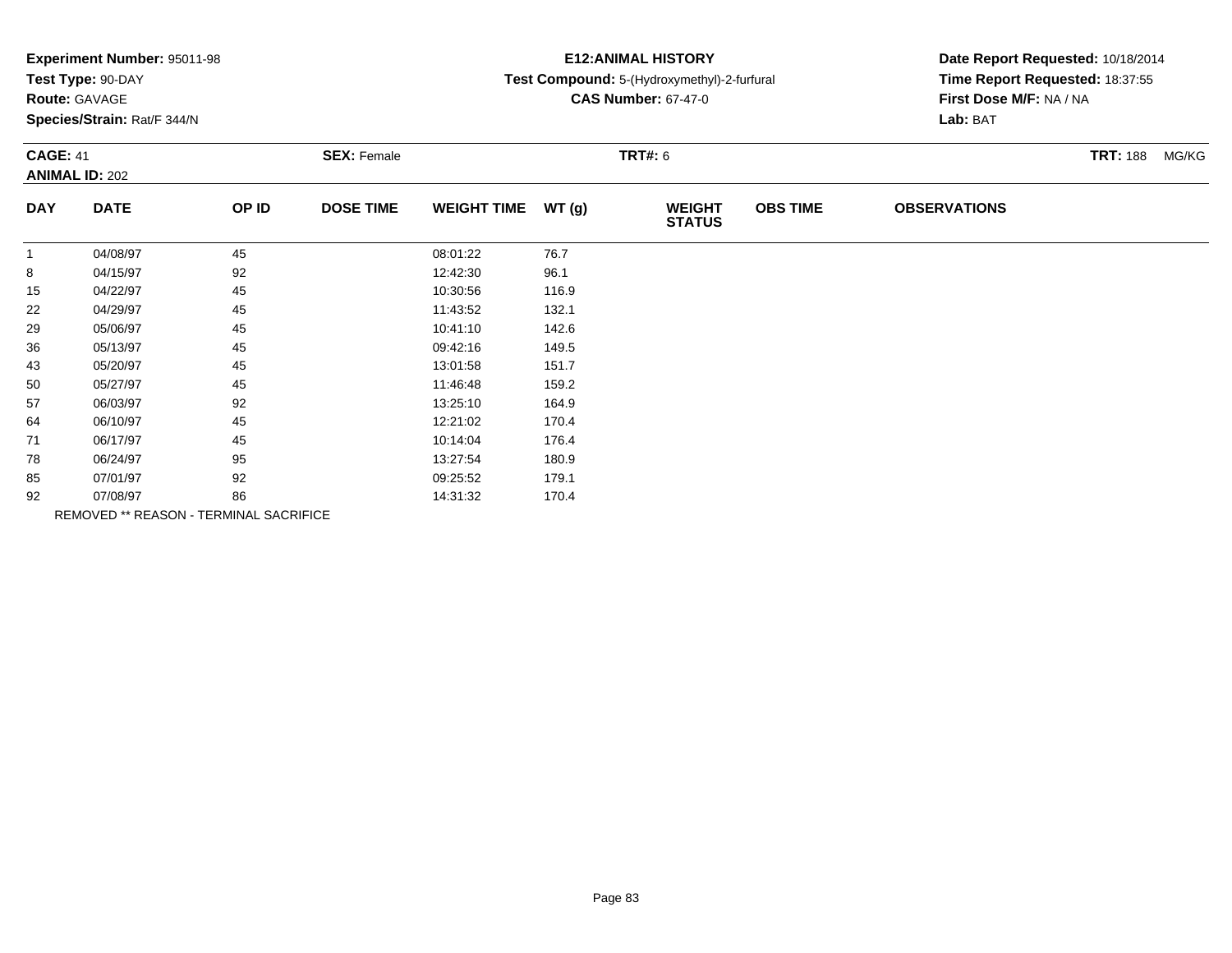| Experiment Number: 95011-98 |  |  |
|-----------------------------|--|--|
|-----------------------------|--|--|

### **Route:** GAVAGE

**Species/Strain:** Rat/F 344/N

# **E12:ANIMAL HISTORY**

#### **Test Compound:** 5-(Hydroxymethyl)-2-furfural

**CAS Number:** 67-47-0

| <b>CAGE: 41</b><br><b>ANIMAL ID: 203</b> |             | <b>SEX: Female</b>                            |                  |                     |       | <b>TRT#: 6</b>                 |                 |                     | <b>TRT: 188</b> | MG/KG |
|------------------------------------------|-------------|-----------------------------------------------|------------------|---------------------|-------|--------------------------------|-----------------|---------------------|-----------------|-------|
| <b>DAY</b>                               | <b>DATE</b> | OP ID                                         | <b>DOSE TIME</b> | WEIGHT TIME $WT(g)$ |       | <b>WEIGHT</b><br><b>STATUS</b> | <b>OBS TIME</b> | <b>OBSERVATIONS</b> |                 |       |
|                                          | 04/08/97    | 45                                            |                  | 08:01:22            | 101.6 |                                |                 |                     |                 |       |
| 8                                        | 04/15/97    | 92                                            |                  | 12:42:30            | 120.2 |                                |                 |                     |                 |       |
| 15                                       | 04/22/97    | 45                                            |                  | 10:30:56            | 140.2 |                                |                 |                     |                 |       |
| 22                                       | 04/29/97    | 45                                            |                  | 11:43:52            | 151.1 |                                |                 |                     |                 |       |
| 29                                       | 05/06/97    | 45                                            |                  | 10:41:10            | 165.3 |                                |                 |                     |                 |       |
| 36                                       | 05/13/97    | 45                                            |                  | 09:42:16            | 167.9 |                                |                 |                     |                 |       |
| 43                                       | 05/20/97    | 45                                            |                  | 13:01:58            | 178.8 |                                |                 |                     |                 |       |
| 50                                       | 05/27/97    | 45                                            |                  | 11:46:48            | 188.0 |                                |                 |                     |                 |       |
| 57                                       | 06/03/97    | 92                                            |                  | 13:25:10            | 193.4 |                                |                 |                     |                 |       |
| 64                                       | 06/10/97    | 45                                            |                  | 12:21:02            | 197.4 |                                |                 |                     |                 |       |
| 71                                       | 06/17/97    | 45                                            |                  | 10:14:04            | 205.6 |                                |                 |                     |                 |       |
| 78                                       | 06/24/97    | 95                                            |                  | 13:27:54            | 209.5 |                                |                 |                     |                 |       |
| 85                                       | 07/01/97    | 92                                            |                  | 09:25:52            | 213.1 |                                |                 |                     |                 |       |
| 92                                       | 07/08/97    | 86                                            |                  | 14:31:32            | 207.3 |                                |                 |                     |                 |       |
|                                          |             | <b>REMOVED ** REASON - TERMINAL SACRIFICE</b> |                  |                     |       |                                |                 |                     |                 |       |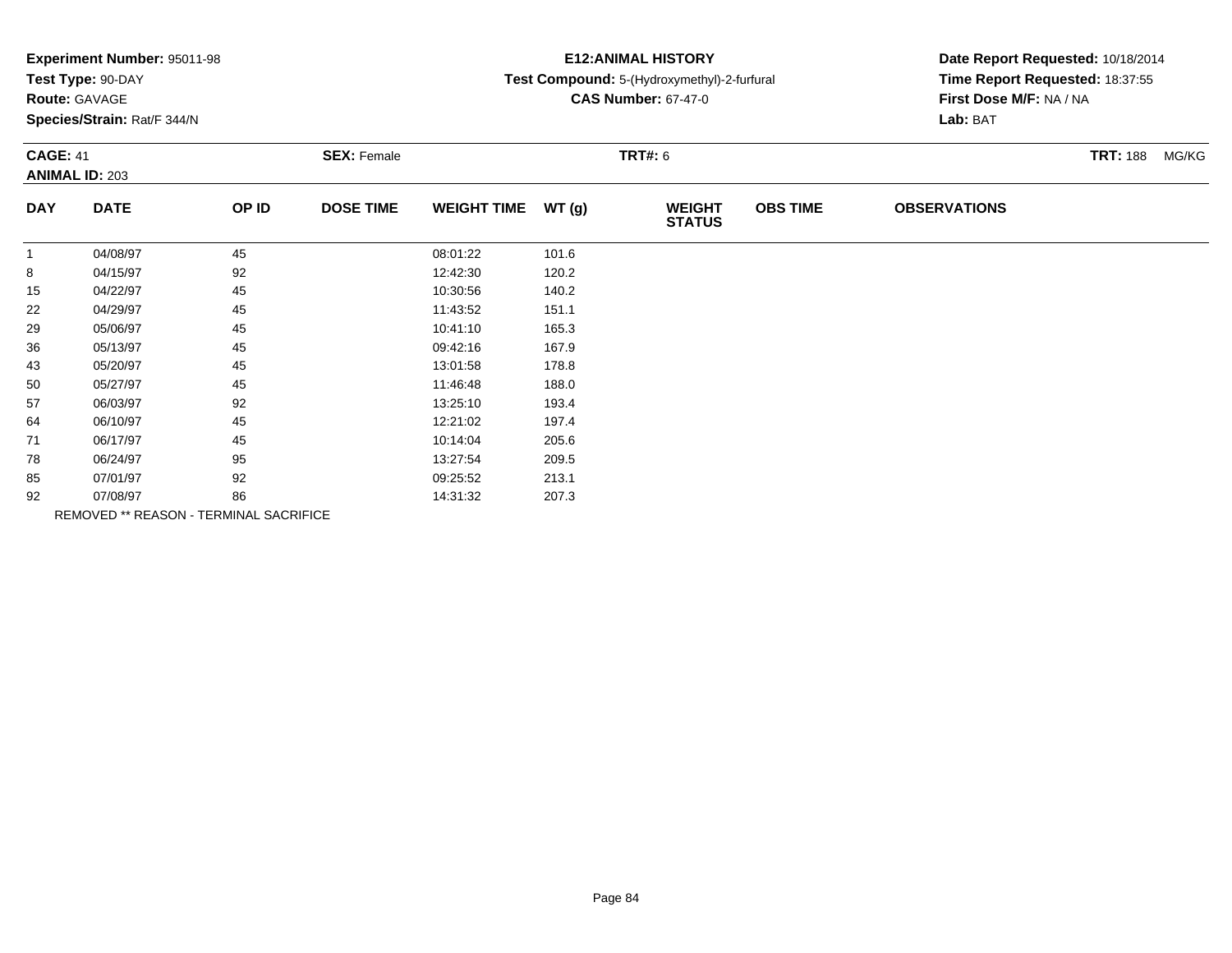| Experiment Number: 95011-98 |  |  |
|-----------------------------|--|--|
|-----------------------------|--|--|

### **Route:** GAVAGE

**Species/Strain:** Rat/F 344/N

# **E12:ANIMAL HISTORY**

#### **Test Compound:** 5-(Hydroxymethyl)-2-furfural

**CAS Number:** 67-47-0

|              | <b>CAGE: 41</b><br><b>ANIMAL ID: 204</b> |       | <b>SEX: Female</b> |                    |       |                                | <b>TRT#: 6</b>  |                     |  |  |  |
|--------------|------------------------------------------|-------|--------------------|--------------------|-------|--------------------------------|-----------------|---------------------|--|--|--|
| <b>DAY</b>   | <b>DATE</b>                              | OP ID | <b>DOSE TIME</b>   | <b>WEIGHT TIME</b> | WT(g) | <b>WEIGHT</b><br><b>STATUS</b> | <b>OBS TIME</b> | <b>OBSERVATIONS</b> |  |  |  |
| $\mathbf{1}$ | 04/08/97                                 | 45    |                    | 08:01:22           | 103.9 |                                |                 |                     |  |  |  |
| 8            | 04/15/97                                 | 92    |                    | 12:42:30           | 116.2 |                                |                 |                     |  |  |  |
| 15           | 04/22/97                                 | 45    |                    | 10:30:56           | 135.2 |                                |                 |                     |  |  |  |
| 22           | 04/29/97                                 | 45    |                    | 11:43:52           | 147.1 |                                |                 |                     |  |  |  |
| 29           | 05/06/97                                 | 45    |                    | 10:41:10           | 155.6 |                                |                 |                     |  |  |  |
| 36           | 05/13/97                                 | 45    |                    | 09:42:16           | 167.2 |                                |                 |                     |  |  |  |
| 43           | 05/20/97                                 | 45    |                    | 13:01:58           | 170.0 |                                |                 |                     |  |  |  |
| 50           | 05/27/97                                 | 45    |                    | 11:46:48           | 173.6 |                                |                 |                     |  |  |  |
| 57           | 06/03/97                                 | 92    |                    | 13:25:10           | 182.4 |                                |                 |                     |  |  |  |
| 64           | 06/10/97                                 | 45    |                    | 12:21:02           | 185.0 |                                |                 |                     |  |  |  |
| 71           | 06/17/97                                 | 45    |                    | 10:14:04           | 193.1 |                                |                 |                     |  |  |  |
| 78           | 06/24/97                                 | 95    |                    | 13:27:54           | 191.3 |                                |                 |                     |  |  |  |
| 85           | 07/01/97                                 | 92    |                    | 09:25:52           | 196.4 |                                |                 |                     |  |  |  |
| 92           | 07/08/97                                 | 86    |                    | 14:31:32           | 183.0 |                                |                 |                     |  |  |  |
|              | REMOVED ** REASON - TERMINAL SACRIFICE   |       |                    |                    |       |                                |                 |                     |  |  |  |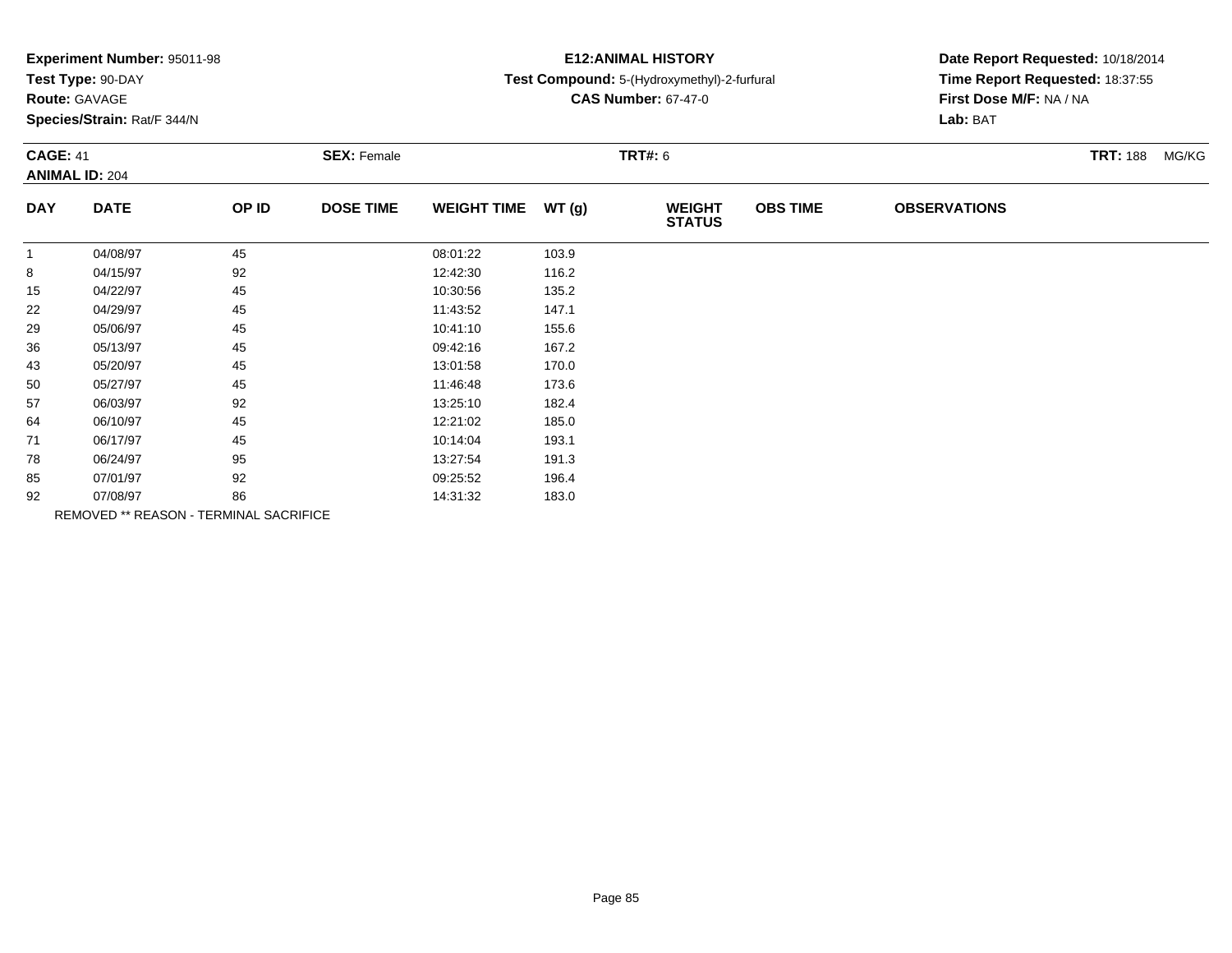| Experiment Number: 95011-98 |  |  |
|-----------------------------|--|--|
|-----------------------------|--|--|

### **Route:** GAVAGE

**Species/Strain:** Rat/F 344/N

### **E12:ANIMAL HISTORY**

#### **Test Compound:** 5-(Hydroxymethyl)-2-furfural

**CAS Number:** 67-47-0

|                | <b>CAGE: 41</b><br><b>ANIMAL ID: 205</b> |       | <b>SEX: Female</b> |                    |       |                                | <b>TRT#: 6</b>  |                     |  |  |
|----------------|------------------------------------------|-------|--------------------|--------------------|-------|--------------------------------|-----------------|---------------------|--|--|
| <b>DAY</b>     | <b>DATE</b>                              | OP ID | <b>DOSE TIME</b>   | <b>WEIGHT TIME</b> | WT(g) | <b>WEIGHT</b><br><b>STATUS</b> | <b>OBS TIME</b> | <b>OBSERVATIONS</b> |  |  |
| $\overline{1}$ | 04/08/97                                 | 45    |                    | 08:01:22           | 75.8  |                                |                 |                     |  |  |
| 8              | 04/15/97                                 | 92    |                    | 12:42:30           | 94.4  |                                |                 |                     |  |  |
| 15             | 04/22/97                                 | 45    |                    | 10:30:56           | 111.2 |                                |                 |                     |  |  |
| 22             | 04/29/97                                 | 45    |                    | 11:43:52           | 126.0 |                                |                 |                     |  |  |
| 29             | 05/06/97                                 | 45    |                    | 10:41:10           | 136.4 |                                |                 |                     |  |  |
| 36             | 05/13/97                                 | 45    |                    | 09:42:16           | 145.9 |                                |                 |                     |  |  |
| 43             | 05/20/97                                 | 45    |                    | 13:01:58           | 151.5 |                                |                 |                     |  |  |
| 50             | 05/27/97                                 | 45    |                    | 11:46:48           | 152.1 |                                |                 |                     |  |  |
| 57             | 06/03/97                                 | 92    |                    | 13:25:10           | 163.2 |                                |                 |                     |  |  |
| 64             | 06/10/97                                 | 45    |                    | 12:21:02           | 167.1 |                                |                 |                     |  |  |
| 71             | 06/17/97                                 | 45    |                    | 10:14:04           | 173.3 |                                |                 |                     |  |  |
| 78             | 06/24/97                                 | 95    |                    | 13:27:54           | 176.5 |                                |                 |                     |  |  |
| 85             | 07/01/97                                 | 92    |                    | 09:25:52           | 180.3 |                                |                 |                     |  |  |
| 92             | 07/08/97                                 | 86    |                    | 14:31:32           | 170.4 |                                |                 |                     |  |  |
|                | REMOVED ** REASON - TERMINAL SACRIFICE   |       |                    |                    |       |                                |                 |                     |  |  |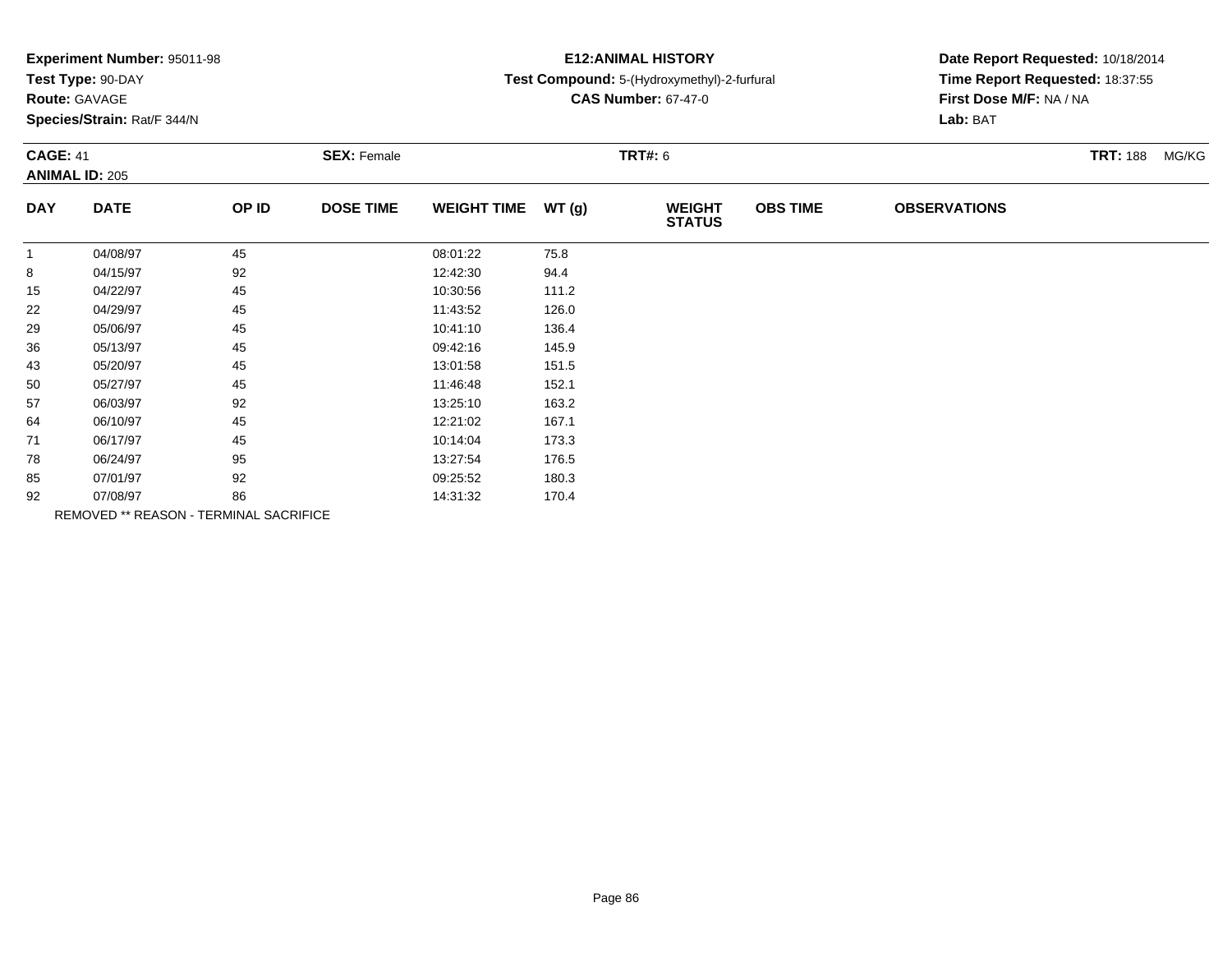| Experiment Number: 95011-98 |  |  |
|-----------------------------|--|--|
|-----------------------------|--|--|

# **Route:** GAVAGE

**Species/Strain:** Rat/F 344/N

# **E12:ANIMAL HISTORY**

#### **Test Compound:** 5-(Hydroxymethyl)-2-furfural

**CAS Number:** 67-47-0

| <b>CAGE: 42</b><br><b>ANIMAL ID: 206</b> |             | <b>SEX: Female</b>                     |                  |                    | <b>TRT#:</b> 6 | <b>TRT: 188</b>                | MG/KG           |                     |  |  |
|------------------------------------------|-------------|----------------------------------------|------------------|--------------------|----------------|--------------------------------|-----------------|---------------------|--|--|
| <b>DAY</b>                               | <b>DATE</b> | OP ID                                  | <b>DOSE TIME</b> | <b>WEIGHT TIME</b> | WT(g)          | <b>WEIGHT</b><br><b>STATUS</b> | <b>OBS TIME</b> | <b>OBSERVATIONS</b> |  |  |
| $\mathbf{1}$                             | 04/08/97    | 45                                     |                  | 08:02:22           | 84.8           |                                |                 |                     |  |  |
| 8                                        | 04/15/97    | 92                                     |                  | 12:44:28           | 101.8          |                                |                 |                     |  |  |
| 15                                       | 04/22/97    | 45                                     |                  | 10:32:42           | 121.7          |                                |                 |                     |  |  |
| 22                                       | 04/29/97    | 45                                     |                  | 11:44:52           | 136.3          |                                |                 |                     |  |  |
| 29                                       | 05/06/97    | 45                                     |                  | 10:42:22           | 144.2          |                                |                 |                     |  |  |
| 36                                       | 05/13/97    | 45                                     |                  | 09:44:06           | 152.1          |                                |                 |                     |  |  |
| 43                                       | 05/20/97    | 45                                     |                  | 13:03:04           | 156.1          |                                |                 |                     |  |  |
| 50                                       | 05/27/97    | 45                                     |                  | 11:52:48           | 167.3          |                                |                 |                     |  |  |
| 57                                       | 06/03/97    | 92                                     |                  | 13:22:06           | 173.3          |                                |                 |                     |  |  |
| 64                                       | 06/10/97    | 45                                     |                  | 12:22:06           | 176.3          |                                |                 |                     |  |  |
| 71                                       | 06/17/97    | 45                                     |                  | 10:15:26           | 180.3          |                                |                 |                     |  |  |
| 78                                       | 06/24/97    | 95                                     |                  | 13:29:24           | 181.1          |                                |                 |                     |  |  |
| 85                                       | 07/01/97    | 92                                     |                  | 09:27:26           | 189.0          |                                |                 |                     |  |  |
| 92                                       | 07/08/97    | 86                                     |                  | 14:35:50           | 194.7          |                                |                 |                     |  |  |
|                                          |             | REMOVED ** REASON - TERMINAL SACRIFICE |                  |                    |                |                                |                 |                     |  |  |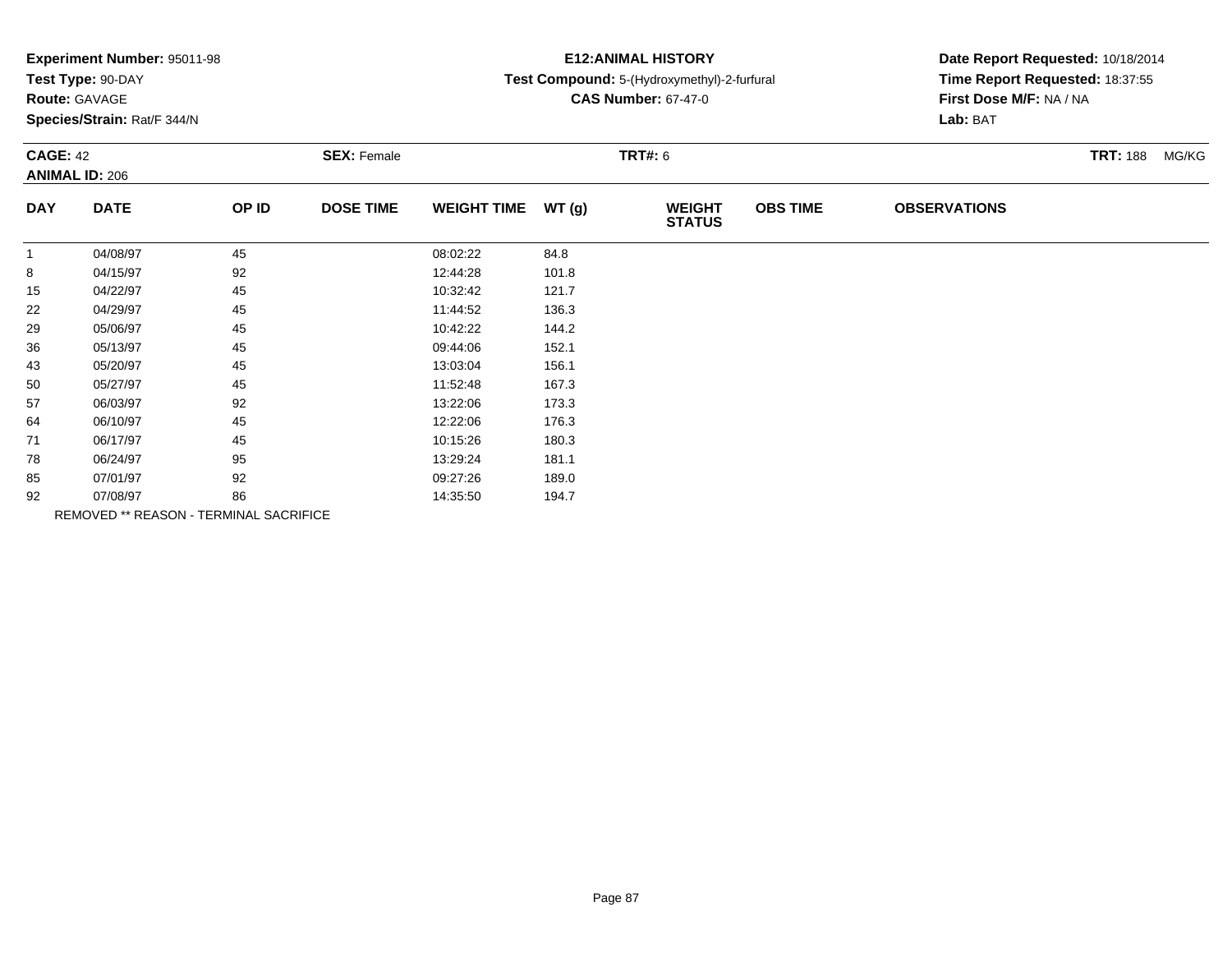| Experiment Number: 95011-98 |  |  |
|-----------------------------|--|--|
|-----------------------------|--|--|

# **Route:** GAVAGE

**Species/Strain:** Rat/F 344/N

### **E12:ANIMAL HISTORY**

#### **Test Compound:** 5-(Hydroxymethyl)-2-furfural

**CAS Number:** 67-47-0

|              | <b>CAGE: 42</b><br><b>ANIMAL ID: 207</b> |                                        | <b>SEX: Female</b> |                    |       |                                | <b>TRT#: 6</b>  |                     |  |  |  |
|--------------|------------------------------------------|----------------------------------------|--------------------|--------------------|-------|--------------------------------|-----------------|---------------------|--|--|--|
| <b>DAY</b>   | <b>DATE</b>                              | OP ID                                  | <b>DOSE TIME</b>   | <b>WEIGHT TIME</b> | WT(g) | <b>WEIGHT</b><br><b>STATUS</b> | <b>OBS TIME</b> | <b>OBSERVATIONS</b> |  |  |  |
| $\mathbf{1}$ | 04/08/97                                 | 45                                     |                    | 08:02:22           | 89.5  |                                |                 |                     |  |  |  |
| 8            | 04/15/97                                 | 92                                     |                    | 12:44:28           | 106.6 |                                |                 |                     |  |  |  |
| 15           | 04/22/97                                 | 45                                     |                    | 10:32:42           | 126.1 |                                |                 |                     |  |  |  |
| 22           | 04/29/97                                 | 45                                     |                    | 11:44:52           | 137.6 |                                |                 |                     |  |  |  |
| 29           | 05/06/97                                 | 45                                     |                    | 10:42:22           | 146.9 |                                |                 |                     |  |  |  |
| 36           | 05/13/97                                 | 45                                     |                    | 09:44:06           | 151.1 |                                |                 |                     |  |  |  |
| 43           | 05/20/97                                 | 45                                     |                    | 13:03:04           | 158.4 |                                |                 |                     |  |  |  |
| 50           | 05/27/97                                 | 45                                     |                    | 11:52:48           | 162.3 |                                |                 |                     |  |  |  |
| 57           | 06/03/97                                 | 92                                     |                    | 13:22:06           | 155.6 |                                |                 |                     |  |  |  |
| 64           | 06/10/97                                 | 45                                     |                    | 12:22:06           | 170.2 |                                |                 |                     |  |  |  |
| 71           | 06/17/97                                 | 45                                     |                    | 10:15:26           | 170.8 |                                |                 |                     |  |  |  |
| 78           | 06/24/97                                 | 95                                     |                    | 13:29:24           | 182.1 |                                |                 |                     |  |  |  |
| 85           | 07/01/97                                 | 92                                     |                    | 09:27:26           | 180.4 |                                |                 |                     |  |  |  |
| 92           | 07/08/97                                 | 86                                     |                    | 14:35:50           | 188.1 |                                |                 |                     |  |  |  |
|              |                                          | REMOVED ** REASON - TERMINAL SACRIFICE |                    |                    |       |                                |                 |                     |  |  |  |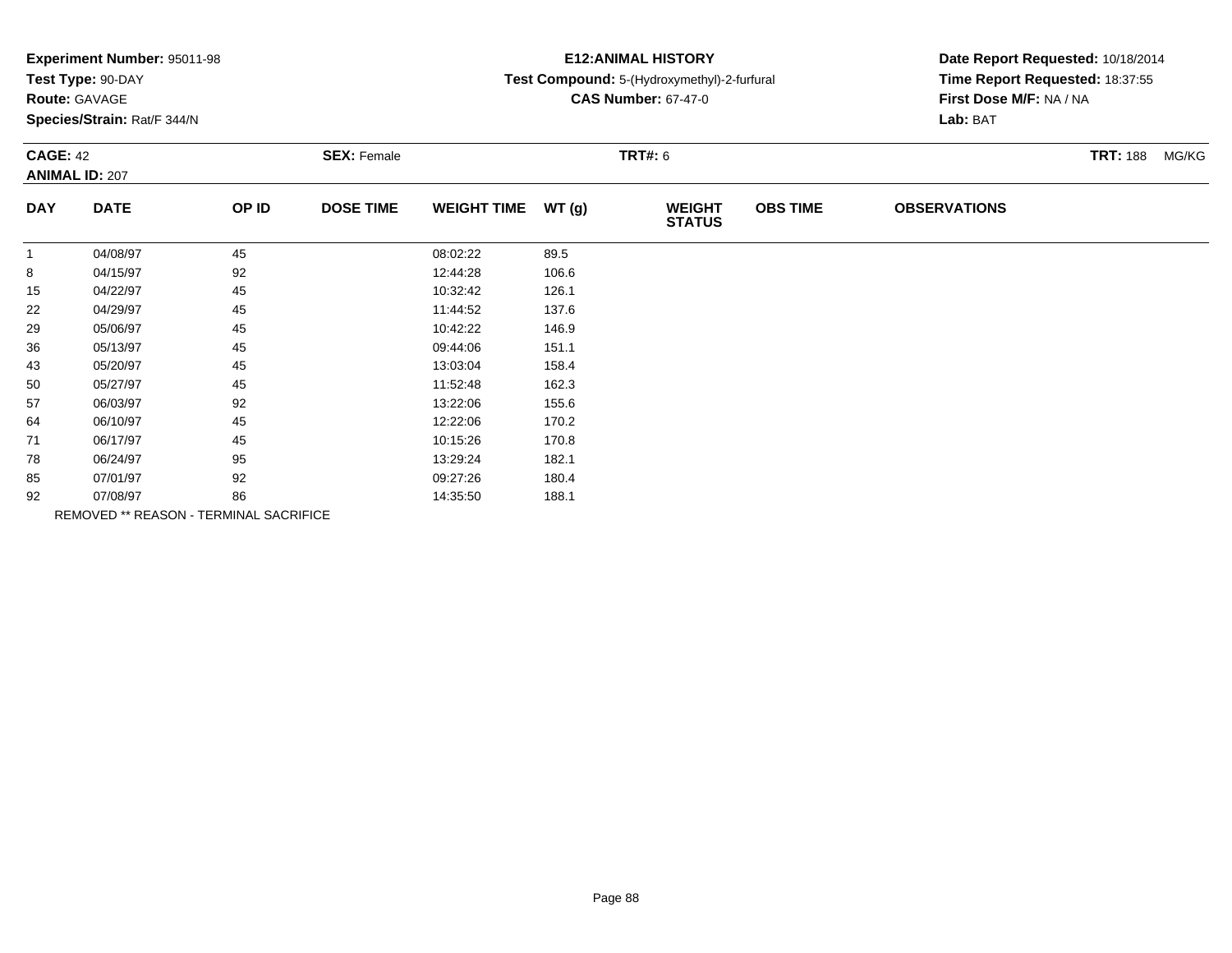| Experiment Number: 95011-98 |  |  |
|-----------------------------|--|--|
|-----------------------------|--|--|

# **Route:** GAVAGE

**Species/Strain:** Rat/F 344/N

# **E12:ANIMAL HISTORY**

#### **Test Compound:** 5-(Hydroxymethyl)-2-furfural

**CAS Number:** 67-47-0

| <b>CAGE: 42</b><br><b>ANIMAL ID: 208</b> |             | <b>SEX: Female</b>                     |                  |                    | <b>TRT#: 6</b> | <b>TRT: 188</b><br>MG/KG       |                 |                     |  |
|------------------------------------------|-------------|----------------------------------------|------------------|--------------------|----------------|--------------------------------|-----------------|---------------------|--|
| <b>DAY</b>                               | <b>DATE</b> | OP ID                                  | <b>DOSE TIME</b> | <b>WEIGHT TIME</b> | WT(g)          | <b>WEIGHT</b><br><b>STATUS</b> | <b>OBS TIME</b> | <b>OBSERVATIONS</b> |  |
| $\mathbf{1}$                             | 04/08/97    | 45                                     |                  | 08:02:22           | 86.8           |                                |                 |                     |  |
| 8                                        | 04/15/97    | 92                                     |                  | 12:44:28           | 99.5           |                                |                 |                     |  |
| 15                                       | 04/22/97    | 45                                     |                  | 10:32:42           | 117.6          |                                |                 |                     |  |
| 22                                       | 04/29/97    | 45                                     |                  | 11:44:52           | 128.9          |                                |                 |                     |  |
| 29                                       | 05/06/97    | 45                                     |                  | 10:42:22           | 137.4          |                                |                 |                     |  |
| 36                                       | 05/13/97    | 45                                     |                  | 09:44:06           | 145.4          |                                |                 |                     |  |
| 43                                       | 05/20/97    | 45                                     |                  | 13:03:04           | 147.0          |                                |                 |                     |  |
| 50                                       | 05/27/97    | 45                                     |                  | 11:52:48           | 156.8          |                                |                 |                     |  |
| 57                                       | 06/03/97    | 92                                     |                  | 13:22:06           | 163.9          |                                |                 |                     |  |
| 64                                       | 06/10/97    | 45                                     |                  | 12:22:06           | 165.9          |                                |                 |                     |  |
| 71                                       | 06/17/97    | 45                                     |                  | 10:15:26           | 167.9          |                                |                 |                     |  |
| 78                                       | 06/24/97    | 95                                     |                  | 13:29:24           | 172.0          |                                |                 |                     |  |
| 85                                       | 07/01/97    | 92                                     |                  | 09:27:26           | 173.5          |                                |                 |                     |  |
| 92                                       | 07/08/97    | 86                                     |                  | 14:35:50           | 181.8          |                                |                 |                     |  |
|                                          |             | REMOVED ** REASON - TERMINAL SACRIFICE |                  |                    |                |                                |                 |                     |  |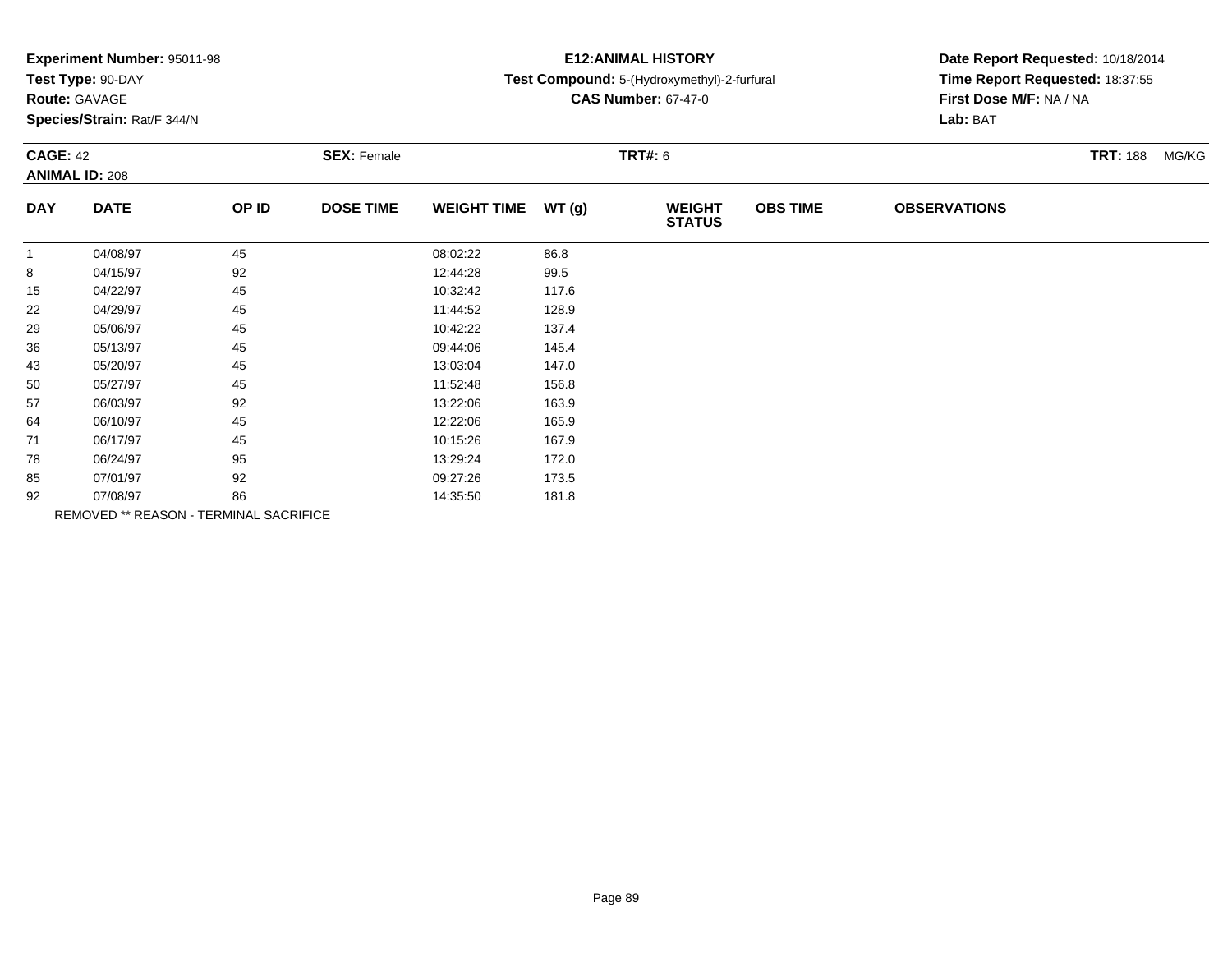| Experiment Number: 95011-98 |  |  |
|-----------------------------|--|--|
|-----------------------------|--|--|

# **Route:** GAVAGE

**Species/Strain:** Rat/F 344/N

# **E12:ANIMAL HISTORY**

#### **Test Compound:** 5-(Hydroxymethyl)-2-furfural

**CAS Number:** 67-47-0

| <b>CAGE: 42</b><br><b>ANIMAL ID: 209</b> |             | <b>SEX: Female</b>                     |                  |                    | <b>TRT#: 6</b> | <b>TRT: 188</b><br>MG/KG       |                 |                     |  |
|------------------------------------------|-------------|----------------------------------------|------------------|--------------------|----------------|--------------------------------|-----------------|---------------------|--|
| <b>DAY</b>                               | <b>DATE</b> | OP ID                                  | <b>DOSE TIME</b> | <b>WEIGHT TIME</b> | WT(g)          | <b>WEIGHT</b><br><b>STATUS</b> | <b>OBS TIME</b> | <b>OBSERVATIONS</b> |  |
| $\mathbf{1}$                             | 04/08/97    | 45                                     |                  | 08:02:22           | 90.5           |                                |                 |                     |  |
| 8                                        | 04/15/97    | 92                                     |                  | 12:44:28           | 106.2          |                                |                 |                     |  |
| 15                                       | 04/22/97    | 45                                     |                  | 10:32:42           | 128.2          |                                |                 |                     |  |
| 22                                       | 04/29/97    | 45                                     |                  | 11:44:52           | 143.0          |                                |                 |                     |  |
| 29                                       | 05/06/97    | 45                                     |                  | 10:42:22           | 152.4          |                                |                 |                     |  |
| 36                                       | 05/13/97    | 45                                     |                  | 09:44:06           | 154.5          |                                |                 |                     |  |
| 43                                       | 05/20/97    | 45                                     |                  | 13:03:04           | 165.0          |                                |                 |                     |  |
| 50                                       | 05/27/97    | 45                                     |                  | 11:52:48           | 164.5          |                                |                 |                     |  |
| 57                                       | 06/03/97    | 92                                     |                  | 13:22:06           | 176.2          |                                |                 |                     |  |
| 64                                       | 06/10/97    | 45                                     |                  | 12:22:06           | 181.7          |                                |                 |                     |  |
| 71                                       | 06/17/97    | 45                                     |                  | 10:15:26           | 187.2          |                                |                 |                     |  |
| 78                                       | 06/24/97    | 95                                     |                  | 13:29:24           | 197.3          |                                |                 |                     |  |
| 85                                       | 07/01/97    | 92                                     |                  | 09:27:26           | 193.9          |                                |                 |                     |  |
| 92                                       | 07/08/97    | 86                                     |                  | 14:35:50           | 204.7          |                                |                 |                     |  |
|                                          |             | REMOVED ** REASON - TERMINAL SACRIFICE |                  |                    |                |                                |                 |                     |  |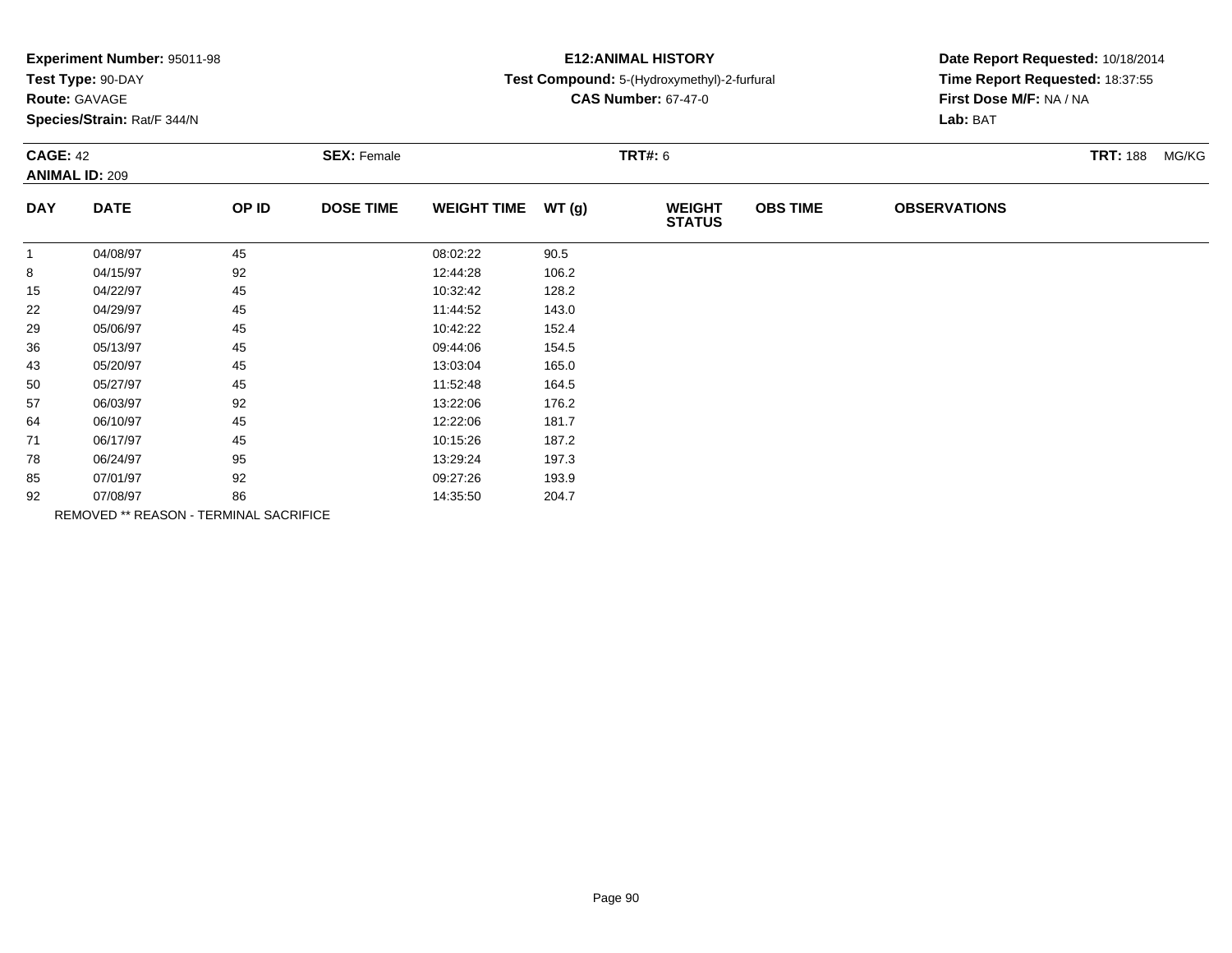| Experiment Number: 95011-98 |  |  |
|-----------------------------|--|--|
|-----------------------------|--|--|

# **Route:** GAVAGE

**Species/Strain:** Rat/F 344/N

### **E12:ANIMAL HISTORY**

#### **Test Compound:** 5-(Hydroxymethyl)-2-furfural

**CAS Number:** 67-47-0

| <b>CAGE: 42</b> | <b>ANIMAL ID: 210</b>                  |       | <b>SEX: Female</b> |                    |       | <b>TRT#: 6</b> |                 |                     | <b>TRT: 188 MG/KG</b> |  |
|-----------------|----------------------------------------|-------|--------------------|--------------------|-------|----------------|-----------------|---------------------|-----------------------|--|
| <b>DAY</b>      | <b>DATE</b>                            | OP ID | <b>DOSE TIME</b>   | <b>WEIGHT TIME</b> | WT(g) | <b>WEIGHT</b>  | <b>OBS TIME</b> | <b>OBSERVATIONS</b> |                       |  |
|                 |                                        |       |                    |                    |       | <b>STATUS</b>  |                 |                     |                       |  |
| $\overline{1}$  | 04/08/97                               | 45    |                    | 08:02:22           | 95.2  |                |                 |                     |                       |  |
| 8               | 04/15/97                               | 92    |                    | 12:44:28           | 107.9 |                |                 |                     |                       |  |
| 15              | 04/22/97                               | 45    |                    | 10:32:42           | 128.1 |                |                 |                     |                       |  |
| 22              | 04/29/97                               | 45    |                    | 11:44:52           | 146.3 |                |                 |                     |                       |  |
| 29              | 05/06/97                               | 45    |                    | 10:42:22           | 152.8 |                |                 |                     |                       |  |
| 36              | 05/13/97                               | 45    |                    | 09:44:06           | 159.8 |                |                 |                     |                       |  |
| 43              | 05/20/97                               | 45    |                    | 13:03:04           | 166.7 |                |                 |                     |                       |  |
| 50              | 05/27/97                               | 45    |                    | 11:52:48           | 171.6 |                |                 |                     |                       |  |
| 57              | 06/03/97                               | 92    |                    | 13:22:06           | 177.6 |                |                 |                     |                       |  |
| 64              | 06/10/97                               | 45    |                    | 12:22:06           | 180.8 |                |                 |                     |                       |  |
| 71              | 06/17/97                               | 45    |                    | 10:15:26           | 184.4 |                |                 |                     |                       |  |
| 78              | 06/24/97                               | 95    |                    | 13:29:24           | 192.8 |                |                 |                     |                       |  |
| 85              | 07/01/97                               | 92    |                    | 09:27:26           | 185.5 |                |                 |                     |                       |  |
| 92              | 07/08/97                               | 86    |                    | 14:35:50           | 202.0 |                |                 |                     |                       |  |
|                 | REMOVED ** REASON - TERMINAL SACRIFICE |       |                    |                    |       |                |                 |                     |                       |  |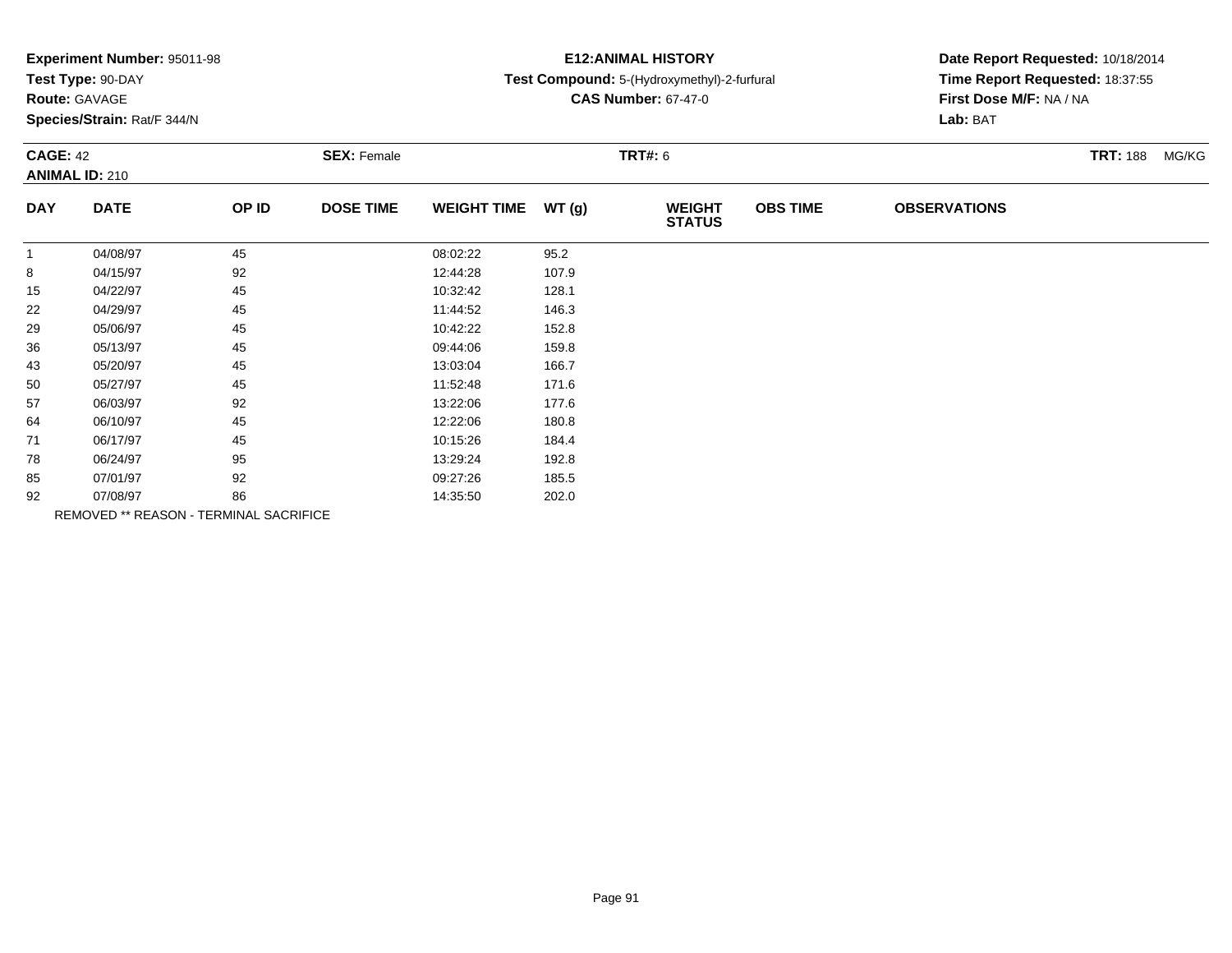| Experiment Number: 95011-98 |  |  |
|-----------------------------|--|--|
|-----------------------------|--|--|

# **Route:** GAVAGE

**Species/Strain:** Rat/F 344/N

# **E12:ANIMAL HISTORY**

#### **Test Compound:** 5-(Hydroxymethyl)-2-furfural

**CAS Number:** 67-47-0

| <b>CAGE: 43</b><br><b>ANIMAL ID: 211</b> |             |                                        | <b>SEX: Female</b> |                    |       | <b>TRT#: 8</b>                 | <b>TRT: 375 MG/KG</b> |                     |  |
|------------------------------------------|-------------|----------------------------------------|--------------------|--------------------|-------|--------------------------------|-----------------------|---------------------|--|
| <b>DAY</b>                               | <b>DATE</b> | OP ID                                  | <b>DOSE TIME</b>   | <b>WEIGHT TIME</b> | WT(g) | <b>WEIGHT</b><br><b>STATUS</b> | <b>OBS TIME</b>       | <b>OBSERVATIONS</b> |  |
| $\mathbf{1}$                             | 04/08/97    | 45                                     |                    | 08:10:56           | 92.4  |                                |                       |                     |  |
| 8                                        | 04/15/97    | 92                                     |                    | 12:57:44           | 107.2 |                                |                       |                     |  |
| 15                                       | 04/22/97    | 45                                     |                    | 10:13:50           | 120.0 |                                |                       |                     |  |
| 22                                       | 04/29/97    | 45                                     |                    | 11:32:52           | 138.5 |                                |                       |                     |  |
| 29                                       | 05/06/97    | 45                                     |                    | 10:48:20           | 146.8 |                                |                       |                     |  |
| 36                                       | 05/13/97    | 45                                     |                    | 09:58:40           | 153.3 |                                |                       |                     |  |
| 43                                       | 05/20/97    | 45                                     |                    | 12:56:48           | 163.1 |                                |                       |                     |  |
| 50                                       | 05/27/97    | 45                                     |                    | 11:30:12           | 174.8 |                                |                       |                     |  |
| 57                                       | 06/03/97    | 92                                     |                    | 13:37:14           | 179.4 |                                |                       |                     |  |
| 64                                       | 06/10/97    | 45                                     |                    | 10:42:28           | 184.0 |                                |                       |                     |  |
| 71                                       | 06/17/97    | 45                                     |                    | 10:31:06           | 184.8 |                                |                       |                     |  |
| 78                                       | 06/24/97    | 95                                     |                    | 13:50:40           | 189.8 |                                |                       |                     |  |
| 85                                       | 07/01/97    | 92                                     |                    | 09:32:52           | 196.6 |                                |                       |                     |  |
| 92                                       | 07/08/97    | 86                                     |                    | 14:25:26           | 201.9 |                                |                       |                     |  |
|                                          |             | REMOVED ** REASON - TERMINAL SACRIFICE |                    |                    |       |                                |                       |                     |  |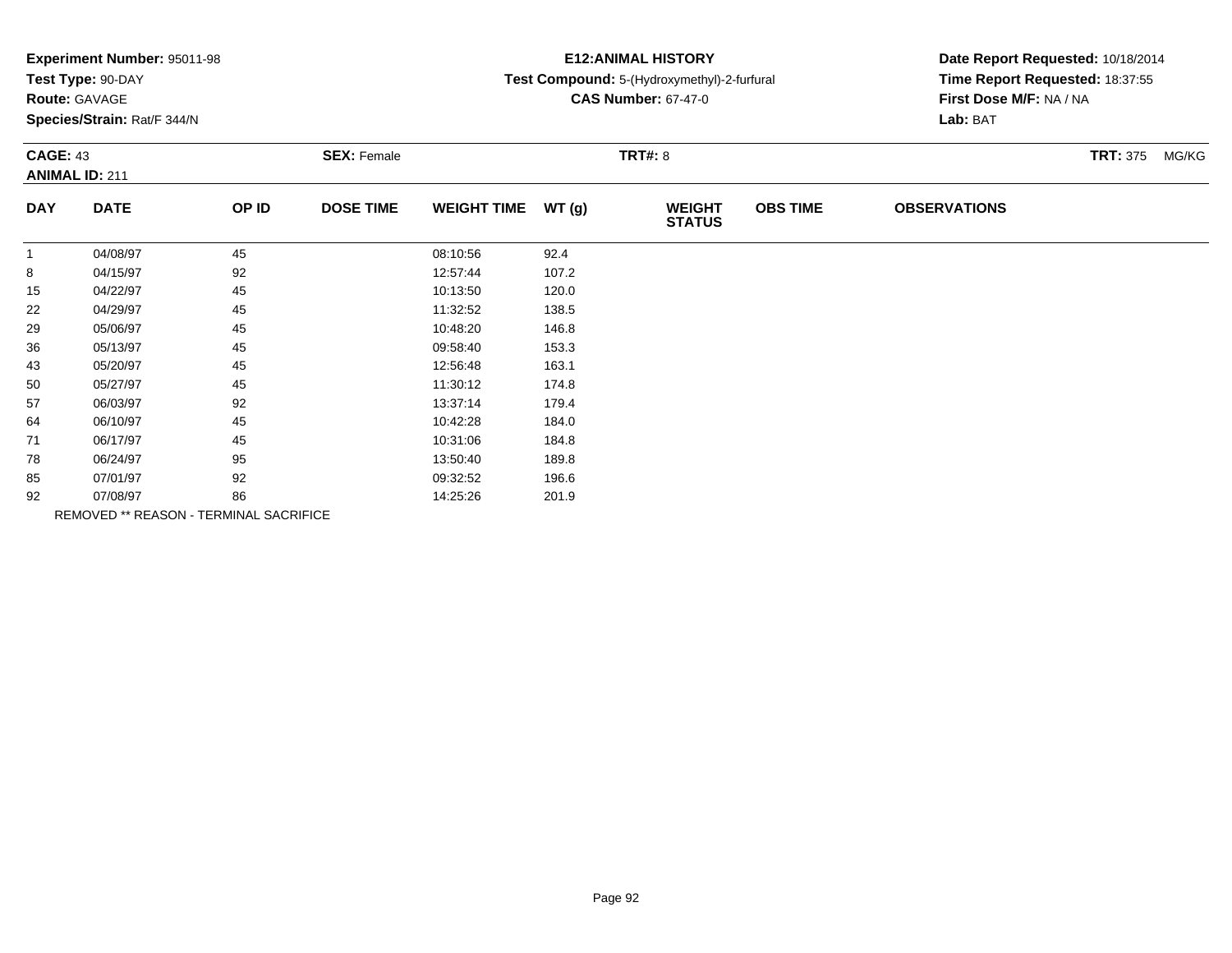|  |  | Experiment Number: 95011-98 |  |
|--|--|-----------------------------|--|
|--|--|-----------------------------|--|

# **Route:** GAVAGE

**Species/Strain:** Rat/F 344/N

### **E12:ANIMAL HISTORY**

#### **Test Compound:** 5-(Hydroxymethyl)-2-furfural

**CAS Number:** 67-47-0

| <b>CAGE: 43</b><br><b>ANIMAL ID: 212</b> |             |                                        | <b>SEX: Female</b> |                    |       | <b>TRT#: 8</b>                 |                 | <b>TRT: 375 MG/KG</b> |  |  |
|------------------------------------------|-------------|----------------------------------------|--------------------|--------------------|-------|--------------------------------|-----------------|-----------------------|--|--|
| <b>DAY</b>                               | <b>DATE</b> | OP ID                                  | <b>DOSE TIME</b>   | <b>WEIGHT TIME</b> | WT(g) | <b>WEIGHT</b><br><b>STATUS</b> | <b>OBS TIME</b> | <b>OBSERVATIONS</b>   |  |  |
| $\mathbf{1}$                             | 04/08/97    | 45                                     |                    | 08:10:56           | 72.7  |                                |                 |                       |  |  |
| 8                                        | 04/15/97    | 92                                     |                    | 12:57:44           | 91.6  |                                |                 |                       |  |  |
| 15                                       | 04/22/97    | 45                                     |                    | 10:13:50           | 110.0 |                                |                 |                       |  |  |
| 22                                       | 04/29/97    | 45                                     |                    | 11:32:52           | 127.2 |                                |                 |                       |  |  |
| 29                                       | 05/06/97    | 45                                     |                    | 10:48:20           | 134.9 |                                |                 |                       |  |  |
| 36                                       | 05/13/97    | 45                                     |                    | 09:58:40           | 143.9 |                                |                 |                       |  |  |
| 43                                       | 05/20/97    | 45                                     |                    | 12:56:48           | 148.5 |                                |                 |                       |  |  |
| 50                                       | 05/27/97    | 45                                     |                    | 11:30:12           | 156.8 |                                |                 |                       |  |  |
| 57                                       | 06/03/97    | 92                                     |                    | 13:37:14           | 167.0 |                                |                 |                       |  |  |
| 64                                       | 06/10/97    | 45                                     |                    | 10:42:28           | 167.3 |                                |                 |                       |  |  |
| 71                                       | 06/17/97    | 45                                     |                    | 10:31:06           | 180.2 |                                |                 |                       |  |  |
| 78                                       | 06/24/97    | 95                                     |                    | 13:50:40           | 182.7 |                                |                 |                       |  |  |
| 85                                       | 07/01/97    | 92                                     |                    | 09:32:52           | 188.1 |                                |                 |                       |  |  |
| 92                                       | 07/08/97    | 86                                     |                    | 14:25:26           | 186.2 |                                |                 |                       |  |  |
|                                          |             | REMOVED ** REASON - TERMINAL SACRIFICE |                    |                    |       |                                |                 |                       |  |  |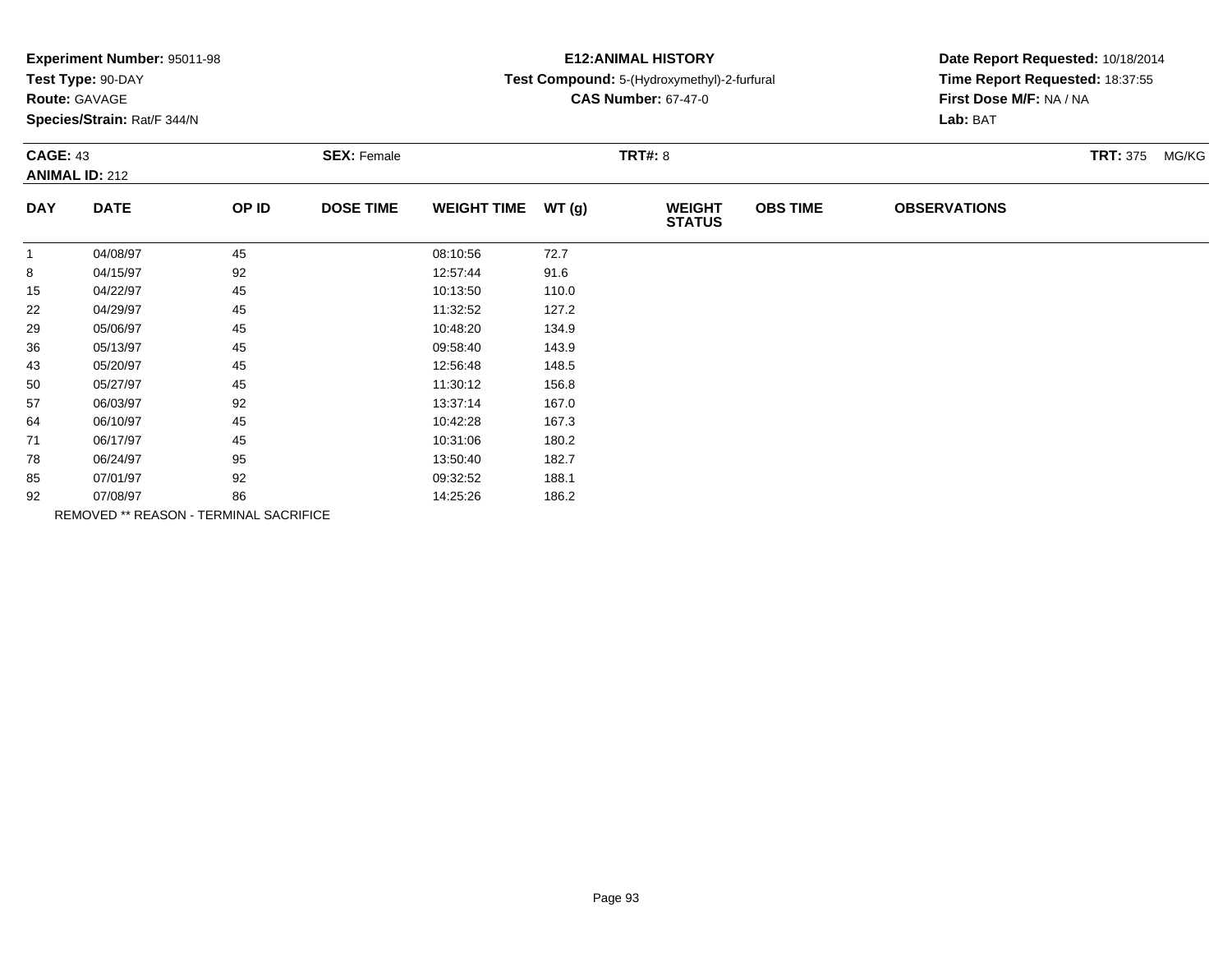| Experiment Number: 95011-98 |  |  |
|-----------------------------|--|--|
|-----------------------------|--|--|

# **Route:** GAVAGE

**Species/Strain:** Rat/F 344/N

# **E12:ANIMAL HISTORY**

#### **Test Compound:** 5-(Hydroxymethyl)-2-furfural

**CAS Number:** 67-47-0

| <b>CAGE: 43</b><br><b>ANIMAL ID: 213</b> |             |                                        | <b>SEX: Female</b> |                    |       | <b>TRT#: 8</b>                 | <b>TRT: 375 MG/KG</b> |                     |  |  |
|------------------------------------------|-------------|----------------------------------------|--------------------|--------------------|-------|--------------------------------|-----------------------|---------------------|--|--|
| <b>DAY</b>                               | <b>DATE</b> | OP ID                                  | <b>DOSE TIME</b>   | <b>WEIGHT TIME</b> | WT(g) | <b>WEIGHT</b><br><b>STATUS</b> | <b>OBS TIME</b>       | <b>OBSERVATIONS</b> |  |  |
| $\mathbf{1}$                             | 04/08/97    | 45                                     |                    | 08:10:56           | 86.3  |                                |                       |                     |  |  |
| 8                                        | 04/15/97    | 92                                     |                    | 12:57:44           | 101.5 |                                |                       |                     |  |  |
| 15                                       | 04/22/97    | 45                                     |                    | 10:13:50           | 124.3 |                                |                       |                     |  |  |
| 22                                       | 04/29/97    | 45                                     |                    | 11:32:52           | 136.1 |                                |                       |                     |  |  |
| 29                                       | 05/06/97    | 45                                     |                    | 10:48:20           | 141.4 |                                |                       |                     |  |  |
| 36                                       | 05/13/97    | 45                                     |                    | 09:58:40           | 149.2 |                                |                       |                     |  |  |
| 43                                       | 05/20/97    | 45                                     |                    | 12:56:48           | 157.6 |                                |                       |                     |  |  |
| 50                                       | 05/27/97    | 45                                     |                    | 11:30:12           | 164.8 |                                |                       |                     |  |  |
| 57                                       | 06/03/97    | 92                                     |                    | 13:37:14           | 167.8 |                                |                       |                     |  |  |
| 64                                       | 06/10/97    | 45                                     |                    | 10:42:28           | 171.3 |                                |                       |                     |  |  |
| 71                                       | 06/17/97    | 45                                     |                    | 10:31:06           | 173.6 |                                |                       |                     |  |  |
| 78                                       | 06/24/97    | 95                                     |                    | 13:50:40           | 178.4 |                                |                       |                     |  |  |
| 85                                       | 07/01/97    | 92                                     |                    | 09:32:52           | 184.7 |                                |                       |                     |  |  |
| 92                                       | 07/08/97    | 86                                     |                    | 14:25:26           | 184.4 |                                |                       |                     |  |  |
|                                          |             | REMOVED ** REASON - TERMINAL SACRIFICE |                    |                    |       |                                |                       |                     |  |  |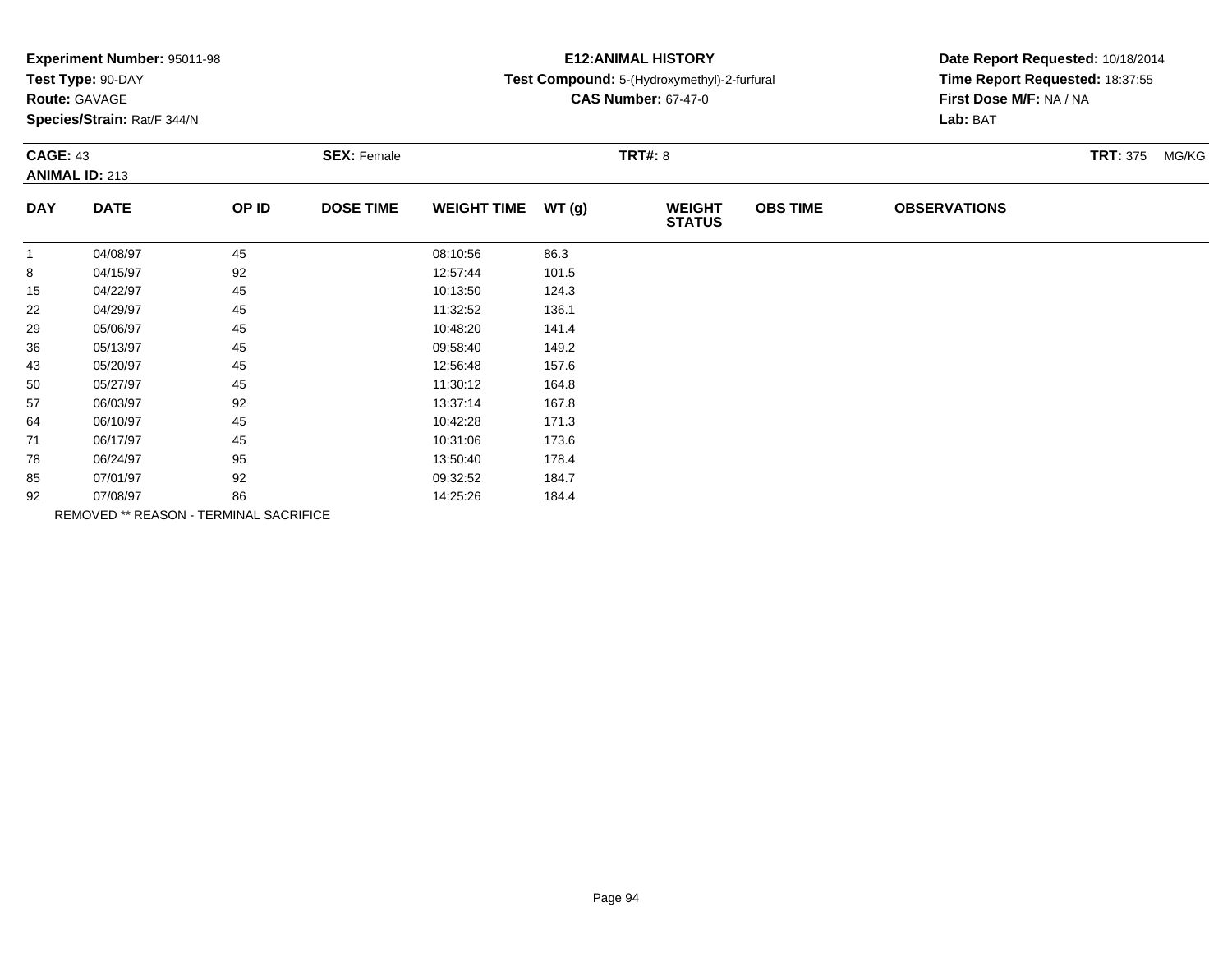| Experiment Number: 95011-98 |  |  |
|-----------------------------|--|--|
|-----------------------------|--|--|

# **Route:** GAVAGE

**Species/Strain:** Rat/F 344/N

# **E12:ANIMAL HISTORY**

#### **Test Compound:** 5-(Hydroxymethyl)-2-furfural

**CAS Number:** 67-47-0

| <b>CAGE: 43</b><br><b>ANIMAL ID: 214</b> |             |                                        | <b>SEX: Female</b> |                    |       | <b>TRT#: 8</b>                 |                 |                     |  | <b>TRT: 375</b><br>MG/KG |
|------------------------------------------|-------------|----------------------------------------|--------------------|--------------------|-------|--------------------------------|-----------------|---------------------|--|--------------------------|
| <b>DAY</b>                               | <b>DATE</b> | OP ID                                  | <b>DOSE TIME</b>   | <b>WEIGHT TIME</b> | WT(g) | <b>WEIGHT</b><br><b>STATUS</b> | <b>OBS TIME</b> | <b>OBSERVATIONS</b> |  |                          |
| $\mathbf{1}$                             | 04/08/97    | 45                                     |                    | 08:10:56           | 97.1  |                                |                 |                     |  |                          |
| 8                                        | 04/15/97    | 92                                     |                    | 12:57:44           | 114.6 |                                |                 |                     |  |                          |
| 15                                       | 04/22/97    | 45                                     |                    | 10:13:50           | 139.2 |                                |                 |                     |  |                          |
| 22                                       | 04/29/97    | 45                                     |                    | 11:32:52           | 152.3 |                                |                 |                     |  |                          |
| 29                                       | 05/06/97    | 45                                     |                    | 10:48:20           | 162.4 |                                |                 |                     |  |                          |
| 36                                       | 05/13/97    | 45                                     |                    | 09:58:40           | 169.3 |                                |                 |                     |  |                          |
| 43                                       | 05/20/97    | 45                                     |                    | 12:56:48           | 180.3 |                                |                 |                     |  |                          |
| 50                                       | 05/27/97    | 45                                     |                    | 11:30:12           | 188.1 |                                |                 |                     |  |                          |
| 57                                       | 06/03/97    | 92                                     |                    | 13:37:14           | 202.1 |                                |                 |                     |  |                          |
| 64                                       | 06/10/97    | 45                                     |                    | 10:42:28           | 197.9 |                                |                 |                     |  |                          |
| 71                                       | 06/17/97    | 45                                     |                    | 10:31:06           | 201.6 |                                |                 |                     |  |                          |
| 78                                       | 06/24/97    | 95                                     |                    | 13:50:40           | 206.6 |                                |                 |                     |  |                          |
| 85                                       | 07/01/97    | 92                                     |                    | 09:32:52           | 212.7 |                                |                 |                     |  |                          |
| 92                                       | 07/08/97    | 86                                     |                    | 14:25:26           | 217.8 |                                |                 |                     |  |                          |
|                                          |             | REMOVED ** REASON - TERMINAL SACRIFICE |                    |                    |       |                                |                 |                     |  |                          |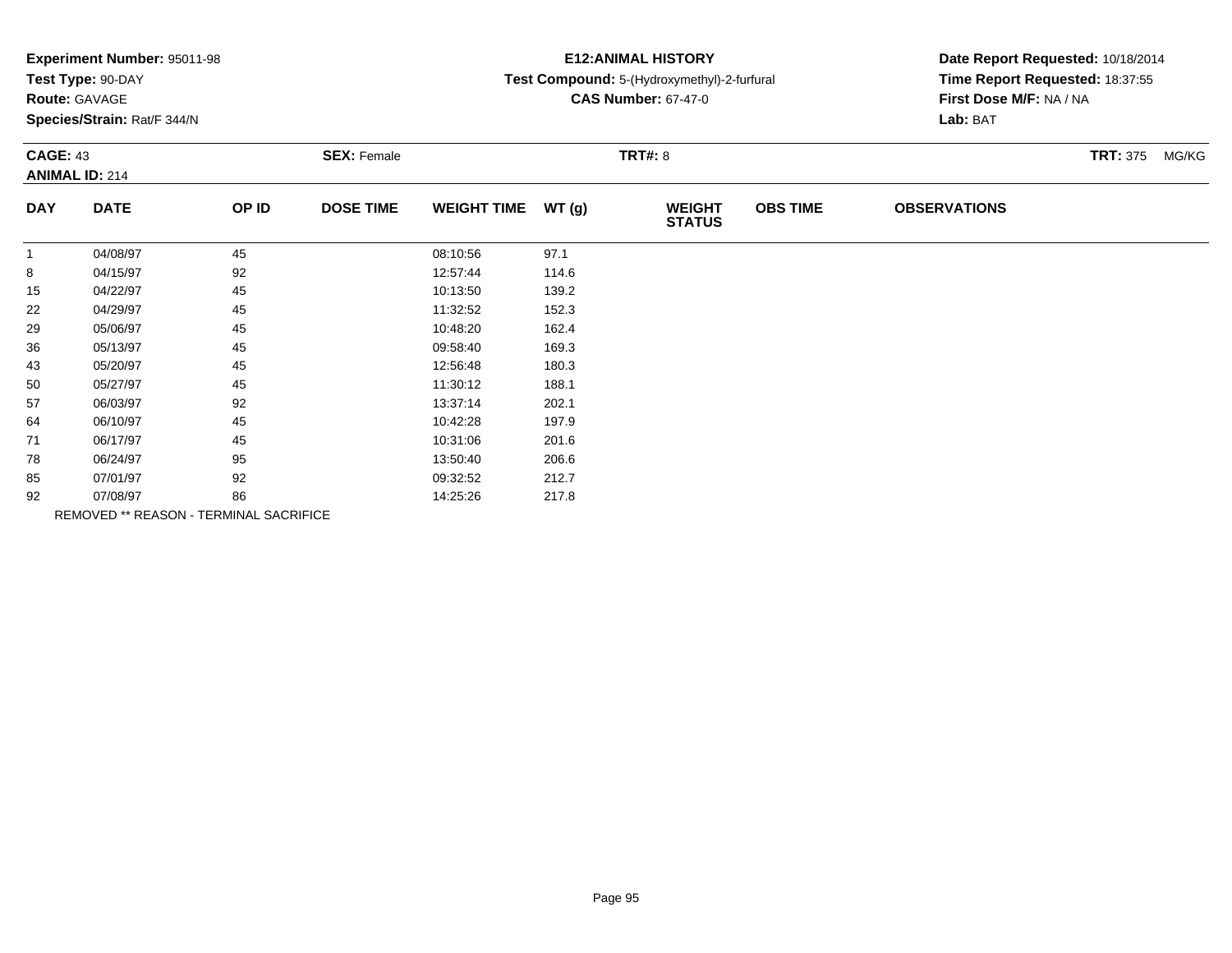| Experiment Number: 95011-98 |  |  |
|-----------------------------|--|--|
|-----------------------------|--|--|

# **Route:** GAVAGE

**Species/Strain:** Rat/F 344/N

### **E12:ANIMAL HISTORY**

#### **Test Compound:** 5-(Hydroxymethyl)-2-furfural

**CAS Number:** 67-47-0

| <b>CAGE: 43</b><br><b>ANIMAL ID: 215</b> |             |                                        | <b>SEX: Female</b> |                    |       | <b>TRT#: 8</b>                 |                 |                     | <b>TRT: 375</b> | MG/KG |
|------------------------------------------|-------------|----------------------------------------|--------------------|--------------------|-------|--------------------------------|-----------------|---------------------|-----------------|-------|
| <b>DAY</b>                               | <b>DATE</b> | OP ID                                  | <b>DOSE TIME</b>   | <b>WEIGHT TIME</b> | WT(g) | <b>WEIGHT</b><br><b>STATUS</b> | <b>OBS TIME</b> | <b>OBSERVATIONS</b> |                 |       |
| $\mathbf{1}$                             | 04/08/97    | 45                                     |                    | 08:10:56           | 72.3  |                                |                 |                     |                 |       |
| 8                                        | 04/15/97    | 92                                     |                    | 12:57:44           | 97.0  |                                |                 |                     |                 |       |
| 15                                       | 04/22/97    | 45                                     |                    | 10:13:50           | 115.3 |                                |                 |                     |                 |       |
| 22                                       | 04/29/97    | 45                                     |                    | 11:32:52           | 131.2 |                                |                 |                     |                 |       |
| 29                                       | 05/06/97    | 45                                     |                    | 10:48:20           | 139.4 |                                |                 |                     |                 |       |
| 36                                       | 05/13/97    | 45                                     |                    | 09:58:40           | 147.6 |                                |                 |                     |                 |       |
| 43                                       | 05/20/97    | 45                                     |                    | 12:56:48           | 152.1 |                                |                 |                     |                 |       |
| 50                                       | 05/27/97    | 45                                     |                    | 11:30:12           | 161.5 |                                |                 |                     |                 |       |
| 57                                       | 06/03/97    | 92                                     |                    | 13:37:14           | 164.6 |                                |                 |                     |                 |       |
| 64                                       | 06/10/97    | 45                                     |                    | 10:42:28           | 169.6 |                                |                 |                     |                 |       |
| 71                                       | 06/17/97    | 45                                     |                    | 10:31:06           | 178.3 |                                |                 |                     |                 |       |
| 78                                       | 06/24/97    | 95                                     |                    | 13:50:40           | 178.6 |                                |                 |                     |                 |       |
| 85                                       | 07/01/97    | 92                                     |                    | 09:32:52           | 186.1 |                                |                 |                     |                 |       |
| 92                                       | 07/08/97    | 86                                     |                    | 14:25:26           | 187.4 |                                |                 |                     |                 |       |
|                                          |             | REMOVED ** REASON - TERMINAL SACRIFICE |                    |                    |       |                                |                 |                     |                 |       |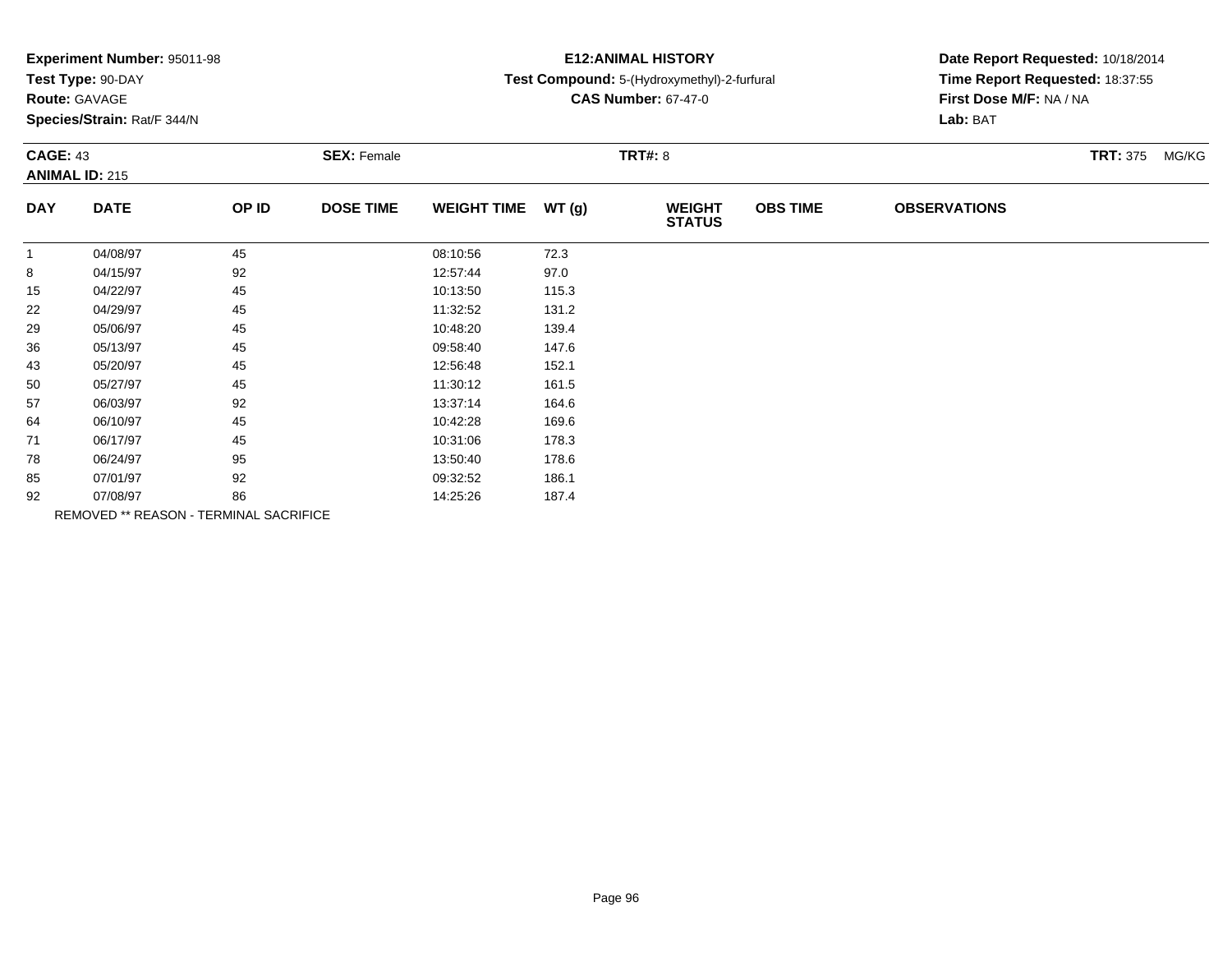|  |  | Experiment Number: 95011-98 |  |
|--|--|-----------------------------|--|
|--|--|-----------------------------|--|

# **Route:** GAVAGE

**Species/Strain:** Rat/F 344/N

# **E12:ANIMAL HISTORY**

#### **Test Compound:** 5-(Hydroxymethyl)-2-furfural

**CAS Number:** 67-47-0

| <b>CAGE: 44</b><br><b>ANIMAL ID: 216</b> |             | <b>SEX: Female</b>                     |                  |                    | <b>TRT#: 8</b> | <b>TRT: 375 MG/KG</b>          |                 |                     |  |
|------------------------------------------|-------------|----------------------------------------|------------------|--------------------|----------------|--------------------------------|-----------------|---------------------|--|
| <b>DAY</b>                               | <b>DATE</b> | OP ID                                  | <b>DOSE TIME</b> | <b>WEIGHT TIME</b> | WT(g)          | <b>WEIGHT</b><br><b>STATUS</b> | <b>OBS TIME</b> | <b>OBSERVATIONS</b> |  |
| $\mathbf{1}$                             | 04/08/97    | 45                                     |                  | 08:12:18           | 81.1           |                                |                 |                     |  |
| 8                                        | 04/15/97    | 92                                     |                  | 12:59:44           | 97.8           |                                |                 |                     |  |
| 15                                       | 04/22/97    | 45                                     |                  | 10:15:18           | 124.2          |                                |                 |                     |  |
| 22                                       | 04/29/97    | 45                                     |                  | 11:34:06           | 133.6          |                                |                 |                     |  |
| 29                                       | 05/06/97    | 45                                     |                  | 10:49:30           | 142.6          |                                |                 |                     |  |
| 36                                       | 05/13/97    | 45                                     |                  | 10:00:16           | 151.1          |                                |                 |                     |  |
| 43                                       | 05/20/97    | 45                                     |                  | 12:58:02           | 159.0          |                                |                 |                     |  |
| 50                                       | 05/27/97    | 45                                     |                  | 11:31:36           | 165.2          |                                |                 |                     |  |
| 57                                       | 06/03/97    | 92                                     |                  | 13:35:12           | 172.0          |                                |                 |                     |  |
| 64                                       | 06/10/97    | 45                                     |                  | 10:45:10           | 172.6          |                                |                 |                     |  |
| 71                                       | 06/17/97    | 45                                     |                  | 10:32:26           | 184.0          |                                |                 |                     |  |
| 78                                       | 06/24/97    | 95                                     |                  | 13:51:48           | 183.7          |                                |                 |                     |  |
| 85                                       | 07/01/97    | 92                                     |                  | 09:34:58           | 184.7          |                                |                 |                     |  |
| 92                                       | 07/08/97    | 86                                     |                  | 14:26:32           | 185.3          |                                |                 |                     |  |
|                                          |             | REMOVED ** REASON - TERMINAL SACRIFICE |                  |                    |                |                                |                 |                     |  |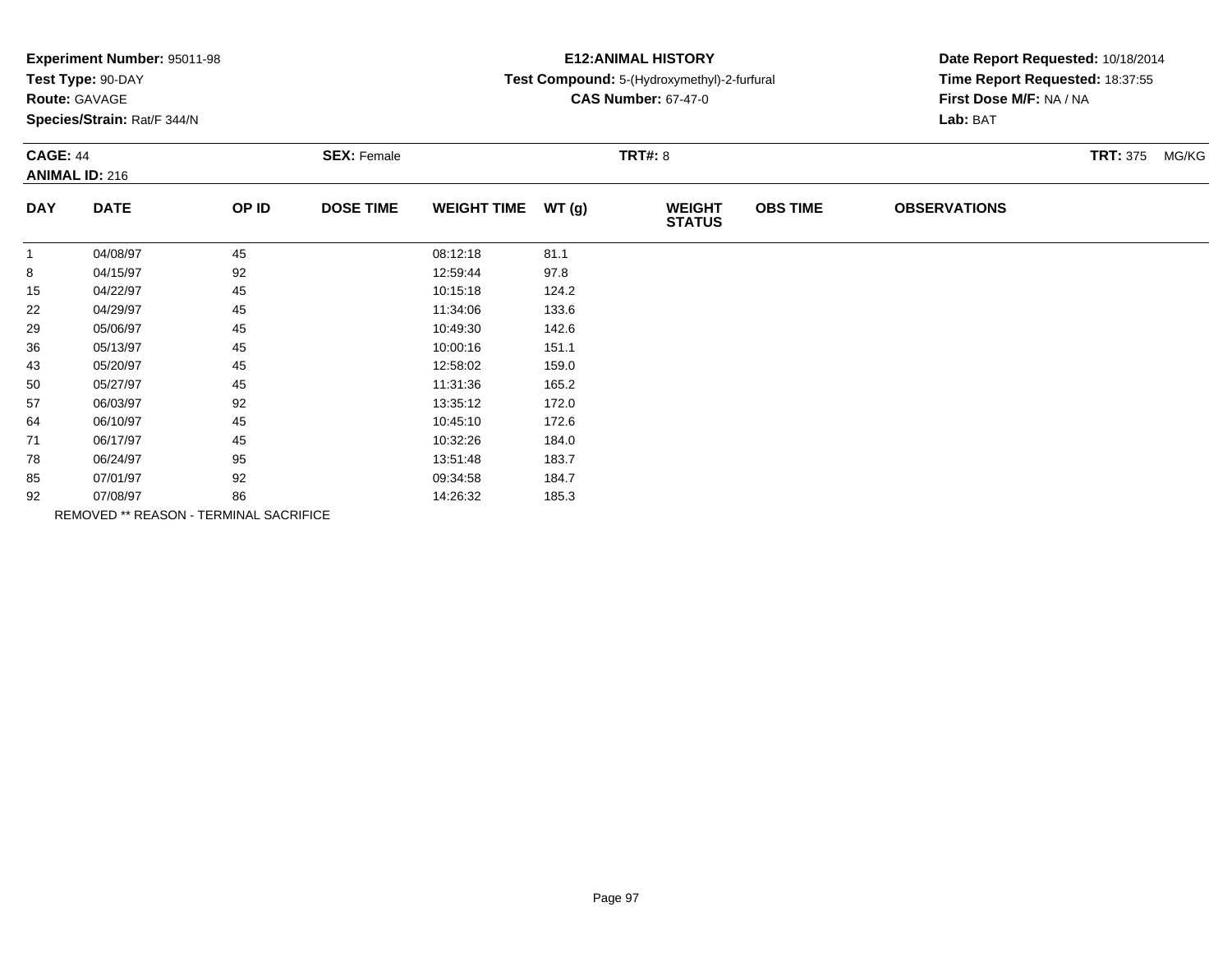| Experiment Number: 95011-98 |  |  |
|-----------------------------|--|--|
|-----------------------------|--|--|

# **Route:** GAVAGE

**Species/Strain:** Rat/F 344/N

# **E12:ANIMAL HISTORY**

#### **Test Compound:** 5-(Hydroxymethyl)-2-furfural

**CAS Number:** 67-47-0

| <b>CAGE: 44</b><br><b>ANIMAL ID: 217</b> |             | <b>SEX: Female</b>                     |                  |                    | <b>TRT#: 8</b> | <b>TRT: 375 MG/KG</b>          |                 |                     |  |  |
|------------------------------------------|-------------|----------------------------------------|------------------|--------------------|----------------|--------------------------------|-----------------|---------------------|--|--|
| <b>DAY</b>                               | <b>DATE</b> | OP ID                                  | <b>DOSE TIME</b> | <b>WEIGHT TIME</b> | WT(g)          | <b>WEIGHT</b><br><b>STATUS</b> | <b>OBS TIME</b> | <b>OBSERVATIONS</b> |  |  |
| $\mathbf{1}$                             | 04/08/97    | 45                                     |                  | 08:12:18           | 105.9          |                                |                 |                     |  |  |
| 8                                        | 04/15/97    | 92                                     |                  | 12:59:44           | 120.9          |                                |                 |                     |  |  |
| 15                                       | 04/22/97    | 45                                     |                  | 10:15:18           | 141.4          |                                |                 |                     |  |  |
| 22                                       | 04/29/97    | 45                                     |                  | 11:34:06           | 153.5          |                                |                 |                     |  |  |
| 29                                       | 05/06/97    | 45                                     |                  | 10:49:30           | 160.7          |                                |                 |                     |  |  |
| 36                                       | 05/13/97    | 45                                     |                  | 10:00:16           | 166.4          |                                |                 |                     |  |  |
| 43                                       | 05/20/97    | 45                                     |                  | 12:58:02           | 176.6          |                                |                 |                     |  |  |
| 50                                       | 05/27/97    | 45                                     |                  | 11:31:36           | 181.3          |                                |                 |                     |  |  |
| 57                                       | 06/03/97    | 92                                     |                  | 13:35:12           | 189.9          |                                |                 |                     |  |  |
| 64                                       | 06/10/97    | 45                                     |                  | 10:45:10           | 187.6          |                                |                 |                     |  |  |
| 71                                       | 06/17/97    | 45                                     |                  | 10:32:26           | 198.4          |                                |                 |                     |  |  |
| 78                                       | 06/24/97    | 95                                     |                  | 13:51:48           | 200.2          |                                |                 |                     |  |  |
| 85                                       | 07/01/97    | 92                                     |                  | 09:34:58           | 207.0          |                                |                 |                     |  |  |
| 92                                       | 07/08/97    | 86                                     |                  | 14:26:32           | 204.8          |                                |                 |                     |  |  |
|                                          |             | REMOVED ** REASON - TERMINAL SACRIFICE |                  |                    |                |                                |                 |                     |  |  |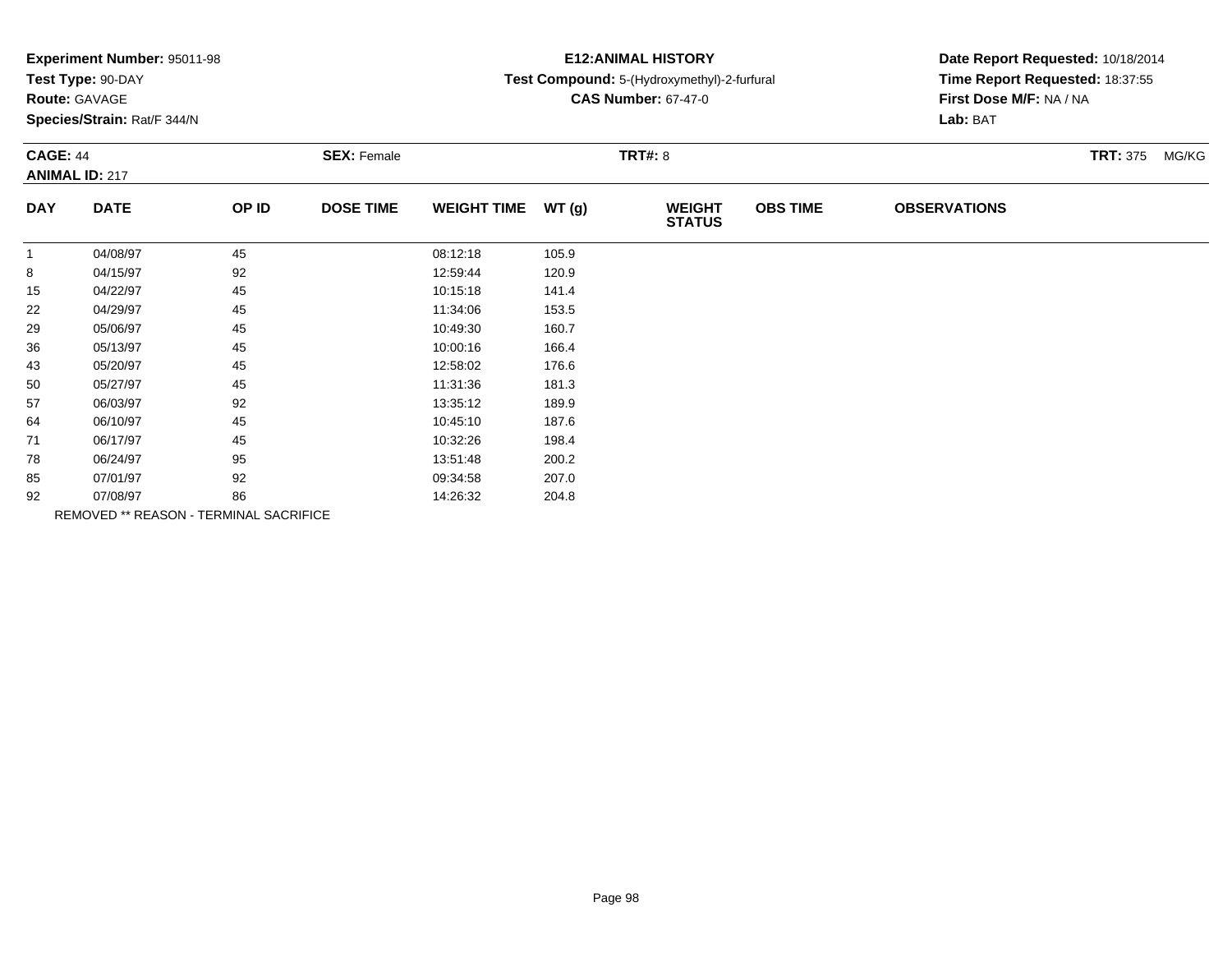|  |  | Experiment Number: 95011-98 |  |
|--|--|-----------------------------|--|
|--|--|-----------------------------|--|

# **Route:** GAVAGE

**Species/Strain:** Rat/F 344/N

### **E12:ANIMAL HISTORY**

#### **Test Compound:** 5-(Hydroxymethyl)-2-furfural

**CAS Number:** 67-47-0

| <b>CAGE: 44</b><br><b>ANIMAL ID: 218</b> |                                        | <b>SEX: Female</b> |                  | <b>TRT#: 8</b>     |       |                                |                 | <b>TRT: 375</b>     | MG/KG |  |
|------------------------------------------|----------------------------------------|--------------------|------------------|--------------------|-------|--------------------------------|-----------------|---------------------|-------|--|
| <b>DAY</b>                               | <b>DATE</b>                            | OP ID              | <b>DOSE TIME</b> | <b>WEIGHT TIME</b> | WT(g) | <b>WEIGHT</b><br><b>STATUS</b> | <b>OBS TIME</b> | <b>OBSERVATIONS</b> |       |  |
| $\mathbf{1}$                             | 04/08/97                               | 45                 |                  | 08:12:18           | 79.1  |                                |                 |                     |       |  |
| 8                                        | 04/15/97                               | 92                 |                  | 12:59:44           | 95.6  |                                |                 |                     |       |  |
| 15                                       | 04/22/97                               | 45                 |                  | 10:15:18           | 113.7 |                                |                 |                     |       |  |
| 22                                       | 04/29/97                               | 45                 |                  | 11:34:06           | 123.7 |                                |                 |                     |       |  |
| 29                                       | 05/06/97                               | 45                 |                  | 10:49:30           | 134.3 |                                |                 |                     |       |  |
| 36                                       | 05/13/97                               | 45                 |                  | 10:00:16           | 141.9 |                                |                 |                     |       |  |
| 43                                       | 05/20/97                               | 45                 |                  | 12:58:02           | 147.7 |                                |                 |                     |       |  |
| 50                                       | 05/27/97                               | 45                 |                  | 11:31:36           | 155.6 |                                |                 |                     |       |  |
| 57                                       | 06/03/97                               | 92                 |                  | 13:35:12           | 161.0 |                                |                 |                     |       |  |
| 64                                       | 06/10/97                               | 45                 |                  | 10:45:10           | 163.4 |                                |                 |                     |       |  |
| 71                                       | 06/17/97                               | 45                 |                  | 10:32:26           | 169.7 |                                |                 |                     |       |  |
| 78                                       | 06/24/97                               | 95                 |                  | 13:51:48           | 176.0 |                                |                 |                     |       |  |
| 85                                       | 07/01/97                               | 92                 |                  | 09:34:58           | 181.7 |                                |                 |                     |       |  |
| 92                                       | 07/08/97                               | 86                 |                  | 14:26:32           | 180.1 |                                |                 |                     |       |  |
|                                          | REMOVED ** REASON - TERMINAL SACRIFICE |                    |                  |                    |       |                                |                 |                     |       |  |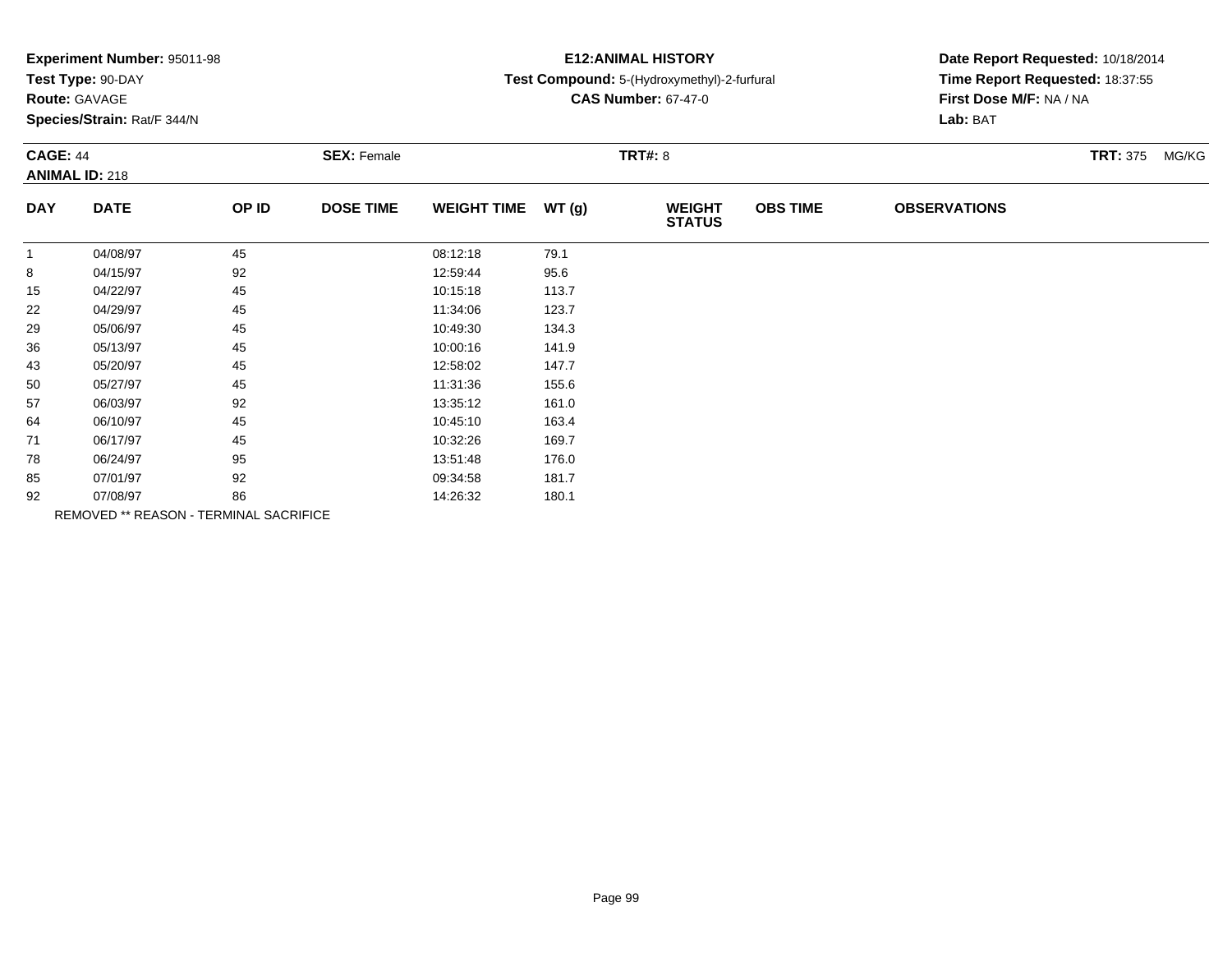|  |  | Experiment Number: 95011-98 |  |
|--|--|-----------------------------|--|
|--|--|-----------------------------|--|

# **Route:** GAVAGE

**Species/Strain:** Rat/F 344/N

# **E12:ANIMAL HISTORY**

#### **Test Compound:** 5-(Hydroxymethyl)-2-furfural

**CAS Number:** 67-47-0

| <b>CAGE: 44</b><br><b>ANIMAL ID: 219</b> |             | <b>SEX: Female</b>                     |                  |                    | <b>TRT#: 8</b> | <b>TRT: 375</b>                | MG/KG           |                     |  |  |
|------------------------------------------|-------------|----------------------------------------|------------------|--------------------|----------------|--------------------------------|-----------------|---------------------|--|--|
| <b>DAY</b>                               | <b>DATE</b> | OP ID                                  | <b>DOSE TIME</b> | <b>WEIGHT TIME</b> | WT(g)          | <b>WEIGHT</b><br><b>STATUS</b> | <b>OBS TIME</b> | <b>OBSERVATIONS</b> |  |  |
|                                          | 04/08/97    | 45                                     |                  | 08:12:18           | 90.7           |                                |                 |                     |  |  |
| 8                                        | 04/15/97    | 92                                     |                  | 12:59:44           | 101.8          |                                |                 |                     |  |  |
| 15                                       | 04/22/97    | 45                                     |                  | 10:15:18           | 122.9          |                                |                 |                     |  |  |
| 22                                       | 04/29/97    | 45                                     |                  | 11:34:06           | 137.4          |                                |                 |                     |  |  |
| 29                                       | 05/06/97    | 45                                     |                  | 10:49:30           | 144.4          |                                |                 |                     |  |  |
| 36                                       | 05/13/97    | 45                                     |                  | 10:00:16           | 151.7          |                                |                 |                     |  |  |
| 43                                       | 05/20/97    | 45                                     |                  | 12:58:02           | 158.8          |                                |                 |                     |  |  |
| 50                                       | 05/27/97    | 45                                     |                  | 11:31:36           | 158.2          |                                |                 |                     |  |  |
| 57                                       | 06/03/97    | 92                                     |                  | 13:35:12           | 171.7          |                                |                 |                     |  |  |
| 64                                       | 06/10/97    | 45                                     |                  | 10:45:10           | 174.7          |                                |                 |                     |  |  |
| 71                                       | 06/17/97    | 45                                     |                  | 10:32:26           | 182.7          |                                |                 |                     |  |  |
| 78                                       | 06/24/97    | 95                                     |                  | 13:51:48           | 176.8          |                                |                 |                     |  |  |
| 85                                       | 07/01/97    | 92                                     |                  | 09:34:58           | 185.5          |                                |                 |                     |  |  |
| 92                                       | 07/08/97    | 86                                     |                  | 14:26:32           | 182.0          |                                |                 |                     |  |  |
|                                          |             | REMOVED ** REASON - TERMINAL SACRIFICE |                  |                    |                |                                |                 |                     |  |  |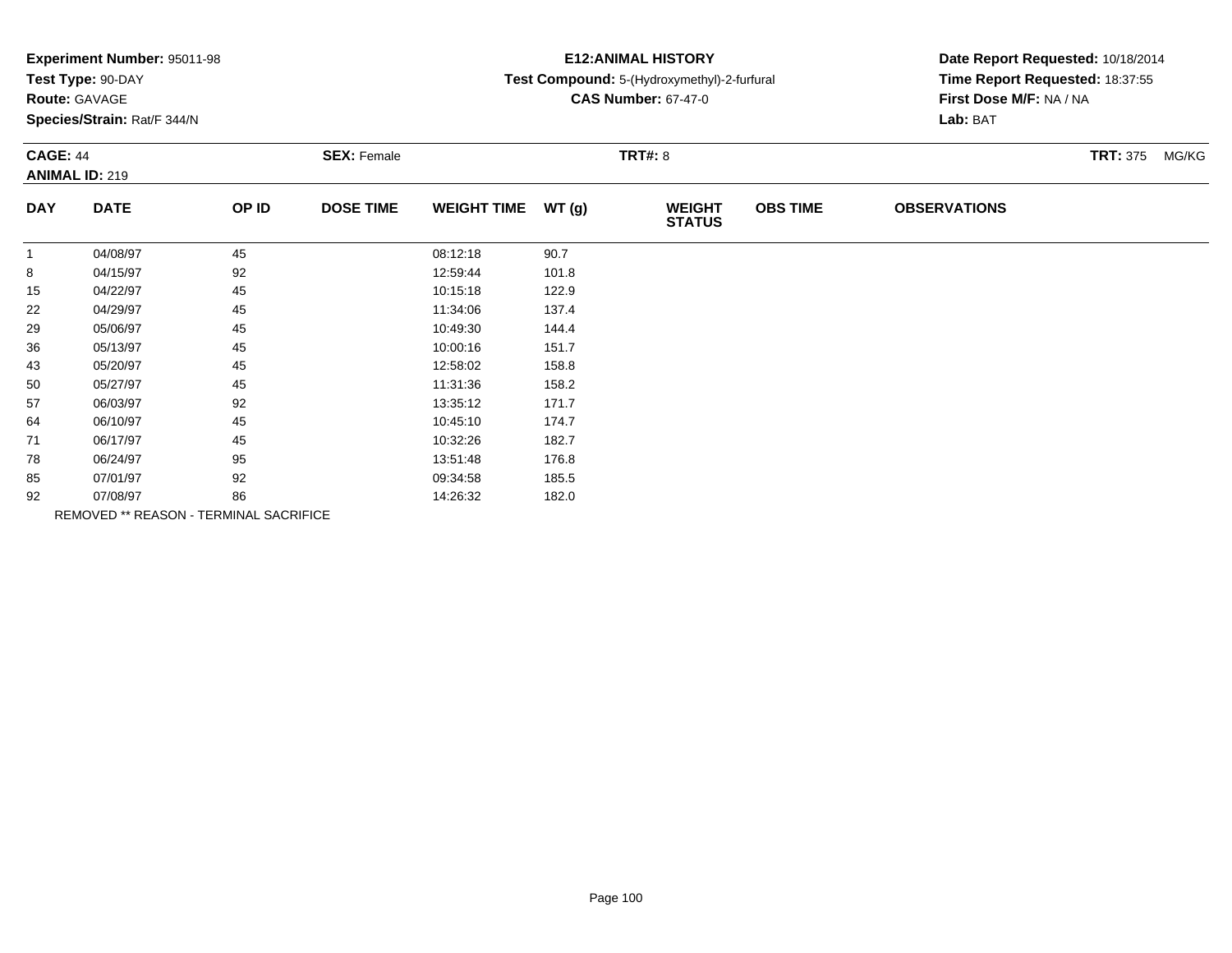| Experiment Number: 95011-98 |  |  |
|-----------------------------|--|--|
|-----------------------------|--|--|

# **Route:** GAVAGE

**Species/Strain:** Rat/F 344/N

# **E12:ANIMAL HISTORY**

#### **Test Compound:** 5-(Hydroxymethyl)-2-furfural

**CAS Number:** 67-47-0

| <b>CAGE: 44</b><br><b>ANIMAL ID: 220</b> |             | <b>SEX: Female</b>                            |                  |                    | <b>TRT#: 8</b> | <b>TRT: 375</b>                | MG/KG           |                     |  |  |
|------------------------------------------|-------------|-----------------------------------------------|------------------|--------------------|----------------|--------------------------------|-----------------|---------------------|--|--|
| <b>DAY</b>                               | <b>DATE</b> | OP ID                                         | <b>DOSE TIME</b> | <b>WEIGHT TIME</b> | WT(g)          | <b>WEIGHT</b><br><b>STATUS</b> | <b>OBS TIME</b> | <b>OBSERVATIONS</b> |  |  |
|                                          | 04/08/97    | 45                                            |                  | 08:12:18           | 84.3           |                                |                 |                     |  |  |
| 8                                        | 04/15/97    | 92                                            |                  | 12:59:44           | 94.6           |                                |                 |                     |  |  |
| 15                                       | 04/22/97    | 45                                            |                  | 10:15:18           | 114.1          |                                |                 |                     |  |  |
| 22                                       | 04/29/97    | 45                                            |                  | 11:34:06           | 122.2          |                                |                 |                     |  |  |
| 29                                       | 05/06/97    | 45                                            |                  | 10:49:30           | 126.7          |                                |                 |                     |  |  |
| 36                                       | 05/13/97    | 45                                            |                  | 10:00:16           | 136.1          |                                |                 |                     |  |  |
| 43                                       | 05/20/97    | 45                                            |                  | 12:58:02           | 139.3          |                                |                 |                     |  |  |
| 50                                       | 05/27/97    | 45                                            |                  | 11:31:36           | 145.7          |                                |                 |                     |  |  |
| 57                                       | 06/03/97    | 92                                            |                  | 13:35:12           | 156.5          |                                |                 |                     |  |  |
| 64                                       | 06/10/97    | 45                                            |                  | 10:45:10           | 158.2          |                                |                 |                     |  |  |
| 71                                       | 06/17/97    | 45                                            |                  | 10:32:26           | 158.4          |                                |                 |                     |  |  |
| 78                                       | 06/24/97    | 95                                            |                  | 13:51:48           | 158.7          |                                |                 |                     |  |  |
| 85                                       | 07/01/97    | 92                                            |                  | 09:34:58           | 161.9          |                                |                 |                     |  |  |
| 92                                       | 07/08/97    | 86                                            |                  | 14:26:32           | 163.1          |                                |                 |                     |  |  |
|                                          |             | <b>REMOVED ** REASON - TERMINAL SACRIFICE</b> |                  |                    |                |                                |                 |                     |  |  |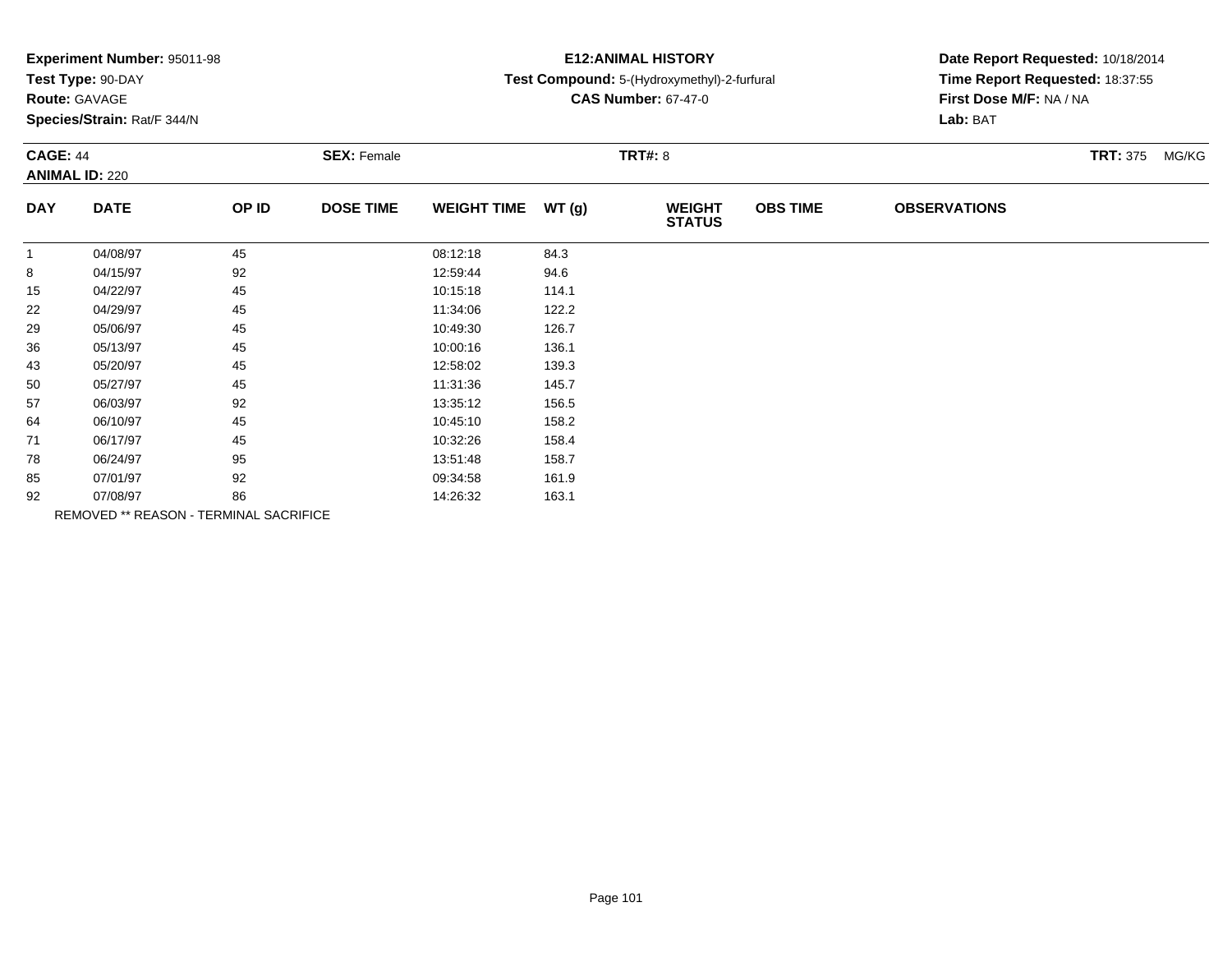| <b>Experiment Number: 95011-98</b> |
|------------------------------------|
|------------------------------------|

### **Route:** GAVAGE

**Species/Strain:** Rat/F 344/N

# **E12:ANIMAL HISTORY**

#### **Test Compound:** 5-(Hydroxymethyl)-2-furfural

**CAS Number:** 67-47-0

| <b>CAGE: 45</b><br><b>ANIMAL ID: 221</b> |             | <b>SEX: Female</b>                     |                  |                    | <b>TRT#: 10</b> | <b>TRT: 750</b>                | MG/KG           |                     |  |  |
|------------------------------------------|-------------|----------------------------------------|------------------|--------------------|-----------------|--------------------------------|-----------------|---------------------|--|--|
| <b>DAY</b>                               | <b>DATE</b> | OP ID                                  | <b>DOSE TIME</b> | <b>WEIGHT TIME</b> | WT(g)           | <b>WEIGHT</b><br><b>STATUS</b> | <b>OBS TIME</b> | <b>OBSERVATIONS</b> |  |  |
| $\mathbf{1}$                             | 04/08/97    | 45                                     |                  | 08:07:54           | 95.9            |                                |                 |                     |  |  |
| 8                                        | 04/15/97    | 92                                     |                  | 12:53:06           | 112.8           |                                |                 |                     |  |  |
| 15                                       | 04/22/97    | 45                                     |                  | 10:19:02           | 134.4           |                                |                 |                     |  |  |
| 22                                       | 04/29/97    | 45                                     |                  | 11:30:14           | 148.4           |                                |                 |                     |  |  |
| 29                                       | 05/06/97    | 45                                     |                  | 10:50:40           | 158.5           |                                |                 |                     |  |  |
| 36                                       | 05/13/97    | 45                                     |                  | 09:52:20           | 161.8           |                                |                 |                     |  |  |
| 43                                       | 05/20/97    | 45                                     |                  | 12:54:22           | 167.9           |                                |                 |                     |  |  |
| 50                                       | 05/27/97    | 45                                     |                  | 11:35:46           | 174.6           |                                |                 |                     |  |  |
| 57                                       | 06/03/97    | 92                                     |                  | 13:41:40           | 178.8           |                                |                 |                     |  |  |
| 64                                       | 06/10/97    | 45                                     |                  | 10:50:12           | 177.5           |                                |                 |                     |  |  |
| 71                                       | 06/17/97    | 45                                     |                  | 10:34:36           | 187.2           |                                |                 |                     |  |  |
| 78                                       | 06/24/97    | 95                                     |                  | 13:47:20           | 188.0           |                                |                 |                     |  |  |
| 85                                       | 07/01/97    | 92                                     |                  | 09:36:34           | 191.7           |                                |                 |                     |  |  |
| 92                                       | 07/08/97    | 86                                     |                  | 14:22:48           | 195.2           |                                |                 |                     |  |  |
|                                          |             | REMOVED ** REASON - TERMINAL SACRIFICE |                  |                    |                 |                                |                 |                     |  |  |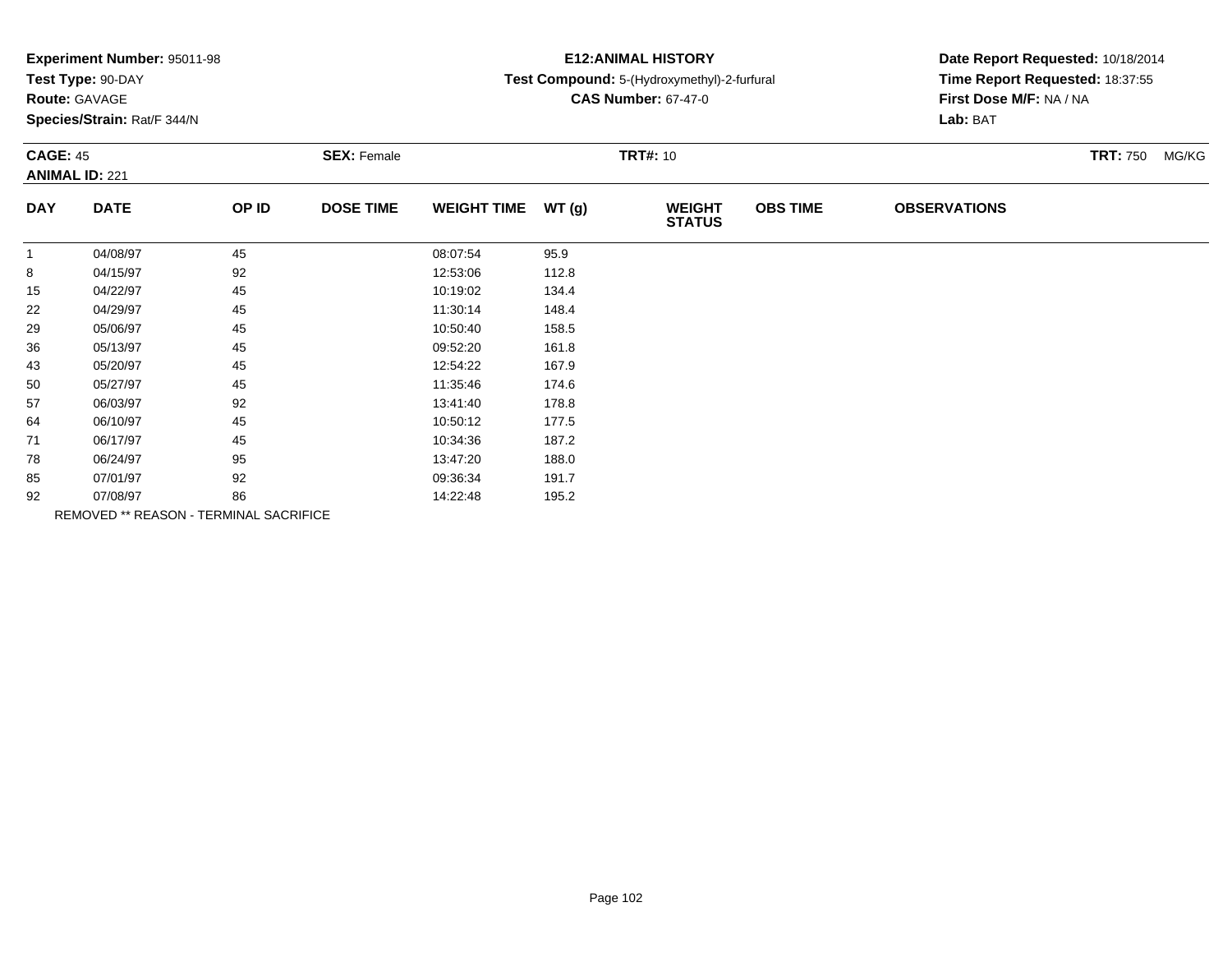| Experiment Number: 95011-98 |  |  |
|-----------------------------|--|--|
|-----------------------------|--|--|

# **Route:** GAVAGE

**Species/Strain:** Rat/F 344/N

### **E12:ANIMAL HISTORY**

#### **Test Compound:** 5-(Hydroxymethyl)-2-furfural

**CAS Number:** 67-47-0

| <b>CAGE: 45</b><br><b>ANIMAL ID: 222</b> |                                        | <b>SEX: Female</b> |                  |                    | <b>TRT#: 10</b> | <b>TRT: 750</b>                | MG/KG           |                     |  |  |
|------------------------------------------|----------------------------------------|--------------------|------------------|--------------------|-----------------|--------------------------------|-----------------|---------------------|--|--|
| <b>DAY</b>                               | <b>DATE</b>                            | OP ID              | <b>DOSE TIME</b> | <b>WEIGHT TIME</b> | WT(g)           | <b>WEIGHT</b><br><b>STATUS</b> | <b>OBS TIME</b> | <b>OBSERVATIONS</b> |  |  |
| $\mathbf{1}$                             | 04/08/97                               | 45                 |                  | 08:07:54           | 98.1            |                                |                 |                     |  |  |
| 8                                        | 04/15/97                               | 92                 |                  | 12:53:06           | 111.7           |                                |                 |                     |  |  |
| 15                                       | 04/22/97                               | 45                 |                  | 10:19:02           | 130.5           |                                |                 |                     |  |  |
| 22                                       | 04/29/97                               | 45                 |                  | 11:30:14           | 145.3           |                                |                 |                     |  |  |
| 29                                       | 05/06/97                               | 45                 |                  | 10:50:40           | 152.5           |                                |                 |                     |  |  |
| 36                                       | 05/13/97                               | 45                 |                  | 09:52:20           | 162.0           |                                |                 |                     |  |  |
| 43                                       | 05/20/97                               | 45                 |                  | 12:54:22           | 163.9           |                                |                 |                     |  |  |
| 50                                       | 05/27/97                               | 45                 |                  | 11:35:46           | 170.5           |                                |                 |                     |  |  |
| 57                                       | 06/03/97                               | 92                 |                  | 13:41:40           | 172.4           |                                |                 |                     |  |  |
| 64                                       | 06/10/97                               | 45                 |                  | 10:50:12           | 178.0           |                                |                 |                     |  |  |
| 71                                       | 06/17/97                               | 45                 |                  | 10:34:36           | 182.9           |                                |                 |                     |  |  |
| 78                                       | 06/24/97                               | 95                 |                  | 13:47:20           | 175.8           |                                |                 |                     |  |  |
| 85                                       | 07/01/97                               | 92                 |                  | 09:36:34           | 185.4           |                                |                 |                     |  |  |
| 92                                       | 07/08/97                               | 86                 |                  | 14:22:48           | 196.2           |                                |                 |                     |  |  |
|                                          | REMOVED ** REASON - TERMINAL SACRIFICE |                    |                  |                    |                 |                                |                 |                     |  |  |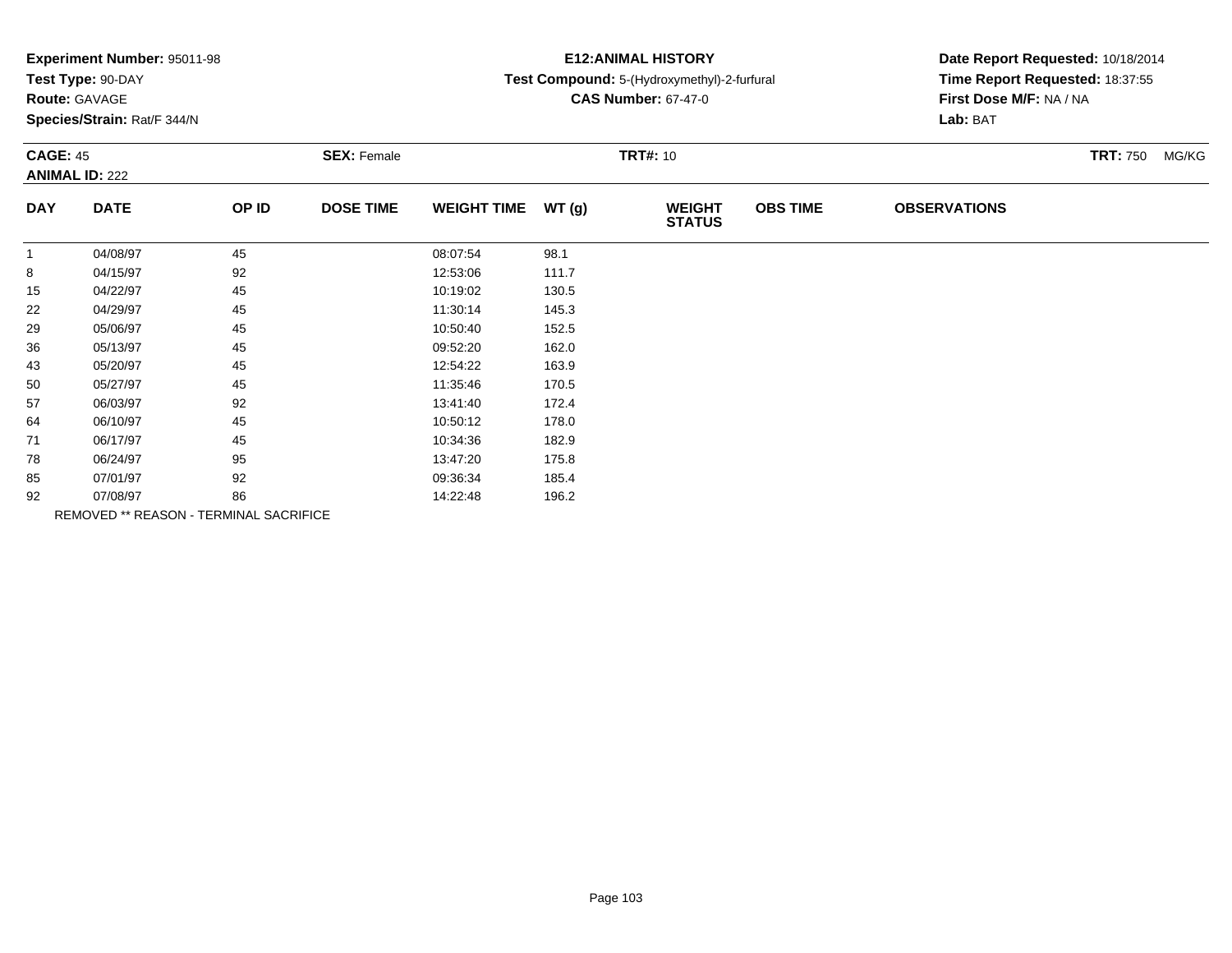| Experiment Number: 95011-98 |  |  |
|-----------------------------|--|--|
|-----------------------------|--|--|

### **Route:** GAVAGE

**Species/Strain:** Rat/F 344/N

# **E12:ANIMAL HISTORY**

#### **Test Compound:** 5-(Hydroxymethyl)-2-furfural

**CAS Number:** 67-47-0

| <b>CAGE: 45</b><br><b>ANIMAL ID: 223</b> |             | <b>SEX: Female</b>                            |                  |                    | <b>TRT#: 10</b> |                                |                 |                     | <b>TRT: 750 MG/KG</b> |  |
|------------------------------------------|-------------|-----------------------------------------------|------------------|--------------------|-----------------|--------------------------------|-----------------|---------------------|-----------------------|--|
| <b>DAY</b>                               | <b>DATE</b> | OP ID                                         | <b>DOSE TIME</b> | <b>WEIGHT TIME</b> | WT(g)           | <b>WEIGHT</b><br><b>STATUS</b> | <b>OBS TIME</b> | <b>OBSERVATIONS</b> |                       |  |
|                                          | 04/08/97    | 45                                            |                  | 08:07:54           | 104.9           |                                |                 |                     |                       |  |
| 8                                        | 04/15/97    | 92                                            |                  | 12:53:06           | 117.1           |                                |                 |                     |                       |  |
| 15                                       | 04/22/97    | 45                                            |                  | 10:19:02           | 137.6           |                                |                 |                     |                       |  |
| 22                                       | 04/29/97    | 45                                            |                  | 11:30:14           | 149.0           |                                |                 |                     |                       |  |
| 29                                       | 05/06/97    | 45                                            |                  | 10:50:40           | 154.5           |                                |                 |                     |                       |  |
| 36                                       | 05/13/97    | 45                                            |                  | 09:52:20           | 165.8           |                                |                 |                     |                       |  |
| 43                                       | 05/20/97    | 45                                            |                  | 12:54:22           | 168.2           |                                |                 |                     |                       |  |
| 50                                       | 05/27/97    | 45                                            |                  | 11:35:46           | 176.5           |                                |                 |                     |                       |  |
| 57                                       | 06/03/97    | 92                                            |                  | 13:41:40           | 177.0           |                                |                 |                     |                       |  |
| 64                                       | 06/10/97    | 45                                            |                  | 10:50:12           | 188.3           |                                |                 |                     |                       |  |
| 71                                       | 06/17/97    | 45                                            |                  | 10:34:36           | 191.0           |                                |                 |                     |                       |  |
| 78                                       | 06/24/97    | 95                                            |                  | 13:47:20           | 192.8           |                                |                 |                     |                       |  |
| 85                                       | 07/01/97    | 92                                            |                  | 09:36:34           | 194.5           |                                |                 |                     |                       |  |
| 92                                       | 07/08/97    | 86                                            |                  | 14:22:48           | 196.9           |                                |                 |                     |                       |  |
|                                          |             | <b>REMOVED ** REASON - TERMINAL SACRIFICE</b> |                  |                    |                 |                                |                 |                     |                       |  |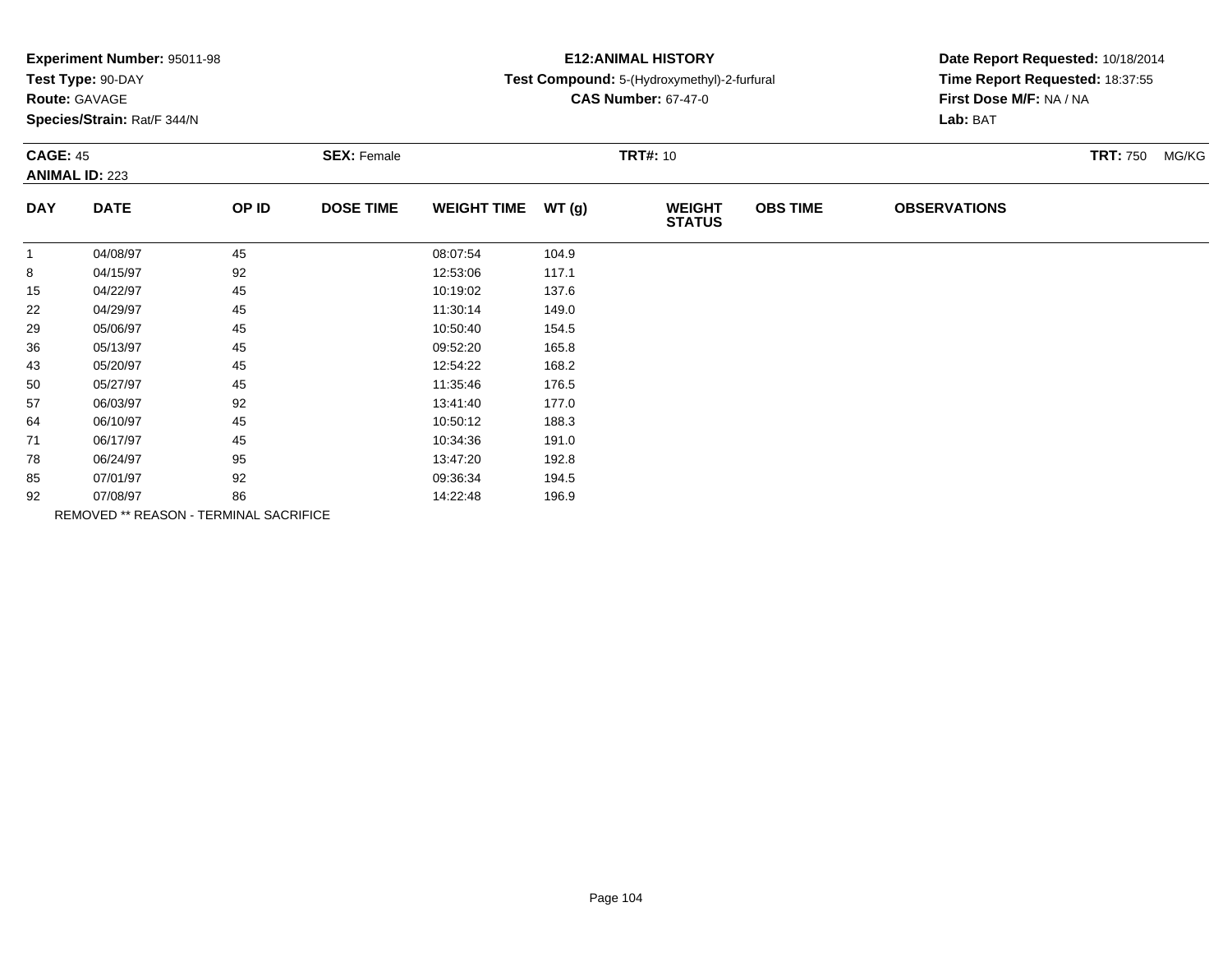| Experiment Number: 95011-98 |  |
|-----------------------------|--|
|-----------------------------|--|

# **Route:** GAVAGE

**Species/Strain:** Rat/F 344/N

### **E12:ANIMAL HISTORY**

#### **Test Compound:** 5-(Hydroxymethyl)-2-furfural

**CAS Number:** 67-47-0

| <b>CAGE: 45</b><br><b>ANIMAL ID: 224</b> |                                        | <b>SEX: Female</b> |                  |                    | <b>TRT#: 10</b> | <b>TRT: 750</b>                | MG/KG           |                     |  |  |
|------------------------------------------|----------------------------------------|--------------------|------------------|--------------------|-----------------|--------------------------------|-----------------|---------------------|--|--|
| <b>DAY</b>                               | <b>DATE</b>                            | OP ID              | <b>DOSE TIME</b> | <b>WEIGHT TIME</b> | WT(g)           | <b>WEIGHT</b><br><b>STATUS</b> | <b>OBS TIME</b> | <b>OBSERVATIONS</b> |  |  |
| $\mathbf{1}$                             | 04/08/97                               | 45                 |                  | 08:07:54           | 89.2            |                                |                 |                     |  |  |
| 8                                        | 04/15/97                               | 92                 |                  | 12:53:06           | 106.3           |                                |                 |                     |  |  |
| 15                                       | 04/22/97                               | 45                 |                  | 10:19:02           | 125.8           |                                |                 |                     |  |  |
| 22                                       | 04/29/97                               | 45                 |                  | 11:30:14           | 138.5           |                                |                 |                     |  |  |
| 29                                       | 05/06/97                               | 45                 |                  | 10:50:40           | 147.7           |                                |                 |                     |  |  |
| 36                                       | 05/13/97                               | 45                 |                  | 09:52:20           | 155.4           |                                |                 |                     |  |  |
| 43                                       | 05/20/97                               | 45                 |                  | 12:54:22           | 158.5           |                                |                 |                     |  |  |
| 50                                       | 05/27/97                               | 45                 |                  | 11:35:46           | 166.9           |                                |                 |                     |  |  |
| 57                                       | 06/03/97                               | 92                 |                  | 13:41:40           | 170.1           |                                |                 |                     |  |  |
| 64                                       | 06/10/97                               | 45                 |                  | 10:50:12           | 177.4           |                                |                 |                     |  |  |
| 71                                       | 06/17/97                               | 45                 |                  | 10:34:36           | 176.9           |                                |                 |                     |  |  |
| 78                                       | 06/24/97                               | 95                 |                  | 13:47:20           | 182.1           |                                |                 |                     |  |  |
| 85                                       | 07/01/97                               | 92                 |                  | 09:36:34           | 191.7           |                                |                 |                     |  |  |
| 92                                       | 07/08/97                               | 86                 |                  | 14:22:48           | 198.0           |                                |                 |                     |  |  |
|                                          | REMOVED ** REASON - TERMINAL SACRIFICE |                    |                  |                    |                 |                                |                 |                     |  |  |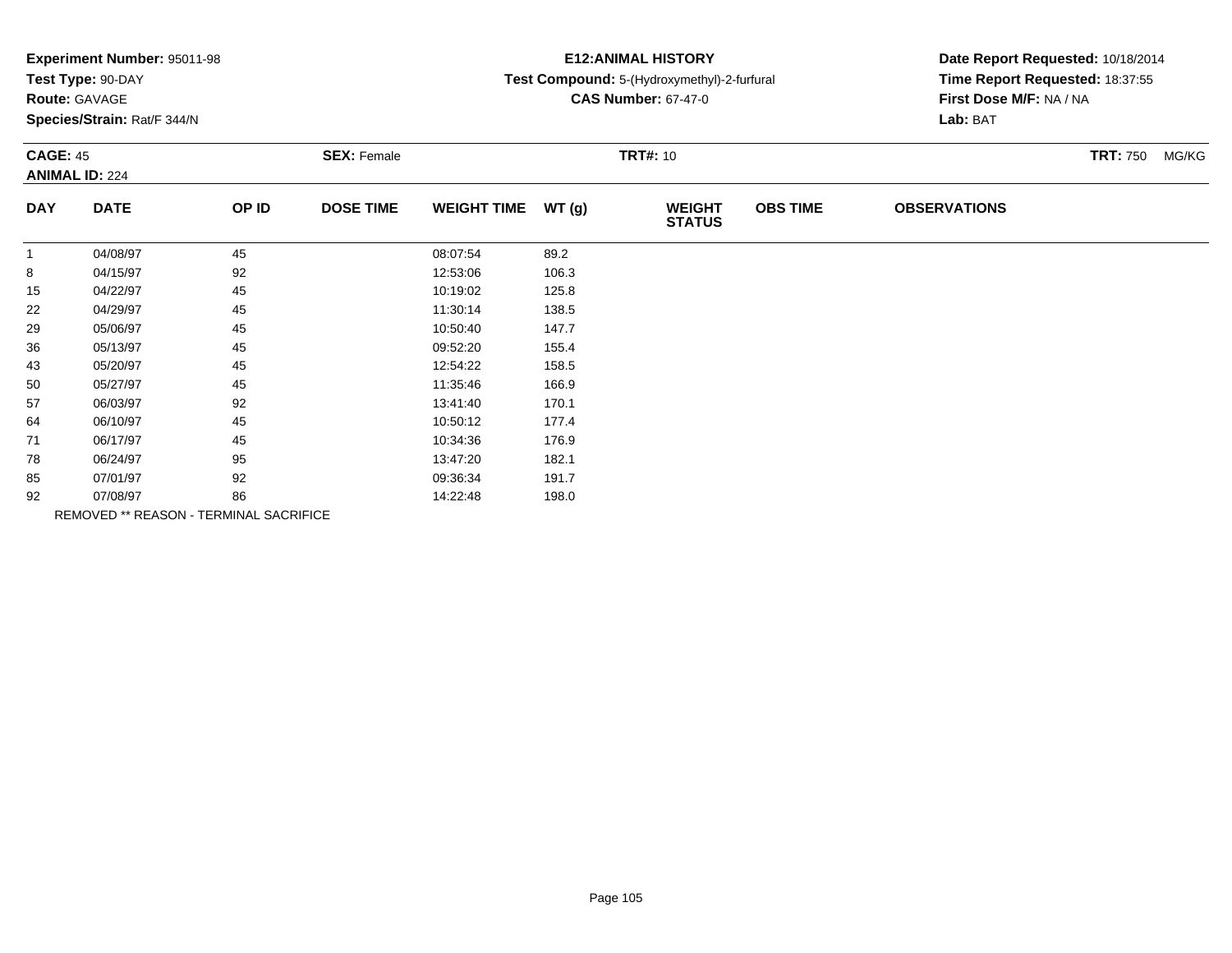| Experiment Number: 95011-98 |
|-----------------------------|
|-----------------------------|

# **Route:** GAVAGE

**Species/Strain:** Rat/F 344/N

# **E12:ANIMAL HISTORY**

### **Test Compound:** 5-(Hydroxymethyl)-2-furfural

**CAS Number:** 67-47-0

| <b>CAGE: 45</b><br><b>ANIMAL ID: 225</b> |                                        | <b>SEX: Female</b> |                  |                    | <b>TRT#:</b> 10 |                                |                 |                     |  |
|------------------------------------------|----------------------------------------|--------------------|------------------|--------------------|-----------------|--------------------------------|-----------------|---------------------|--|
| <b>DAY</b>                               | <b>DATE</b>                            | OP ID              | <b>DOSE TIME</b> | <b>WEIGHT TIME</b> | WT(g)           | <b>WEIGHT</b><br><b>STATUS</b> | <b>OBS TIME</b> | <b>OBSERVATIONS</b> |  |
| $\mathbf{1}$                             | 04/08/97                               | 45                 |                  | 08:07:54           | 89.3            |                                |                 |                     |  |
| 8                                        | 04/15/97                               | 92                 |                  | 12:53:06           | 106.2           |                                |                 |                     |  |
| 15                                       | 04/22/97                               | 45                 |                  | 10:19:02           | 124.4           |                                |                 |                     |  |
| 22                                       | 04/29/97                               | 45                 |                  | 11:30:14           | 139.2           |                                |                 |                     |  |
| 29                                       | 05/06/97                               | 45                 |                  | 10:50:40           | 143.4           |                                |                 |                     |  |
| 36                                       | 05/13/97                               | 45                 |                  | 09:52:20           | 151.9           |                                |                 |                     |  |
| 43                                       | 05/20/97                               | 45                 |                  | 12:54:22           | 154.4           |                                |                 |                     |  |
| 50                                       | 05/27/97                               | 45                 |                  | 11:35:46           | 164.2           |                                |                 |                     |  |
| 57                                       | 06/03/97                               | 92                 |                  | 13:41:40           | 170.5           |                                |                 |                     |  |
| 64                                       | 06/10/97                               | 45                 |                  | 10:50:12           | 175.8           |                                |                 |                     |  |
| 71                                       | 06/17/97                               | 45                 |                  | 10:34:36           | 176.6           |                                |                 |                     |  |
| 78                                       | 06/24/97                               | 95                 |                  | 13:47:20           | 180.1           |                                |                 |                     |  |
| 85                                       | 07/01/97                               | 92                 |                  | 09:36:34           | 186.5           |                                |                 |                     |  |
| 92                                       | 07/08/97                               | 86                 |                  | 14:22:48           | 188.9           |                                |                 |                     |  |
|                                          | REMOVED ** REASON - TERMINAL SACRIFICE |                    |                  |                    |                 |                                |                 |                     |  |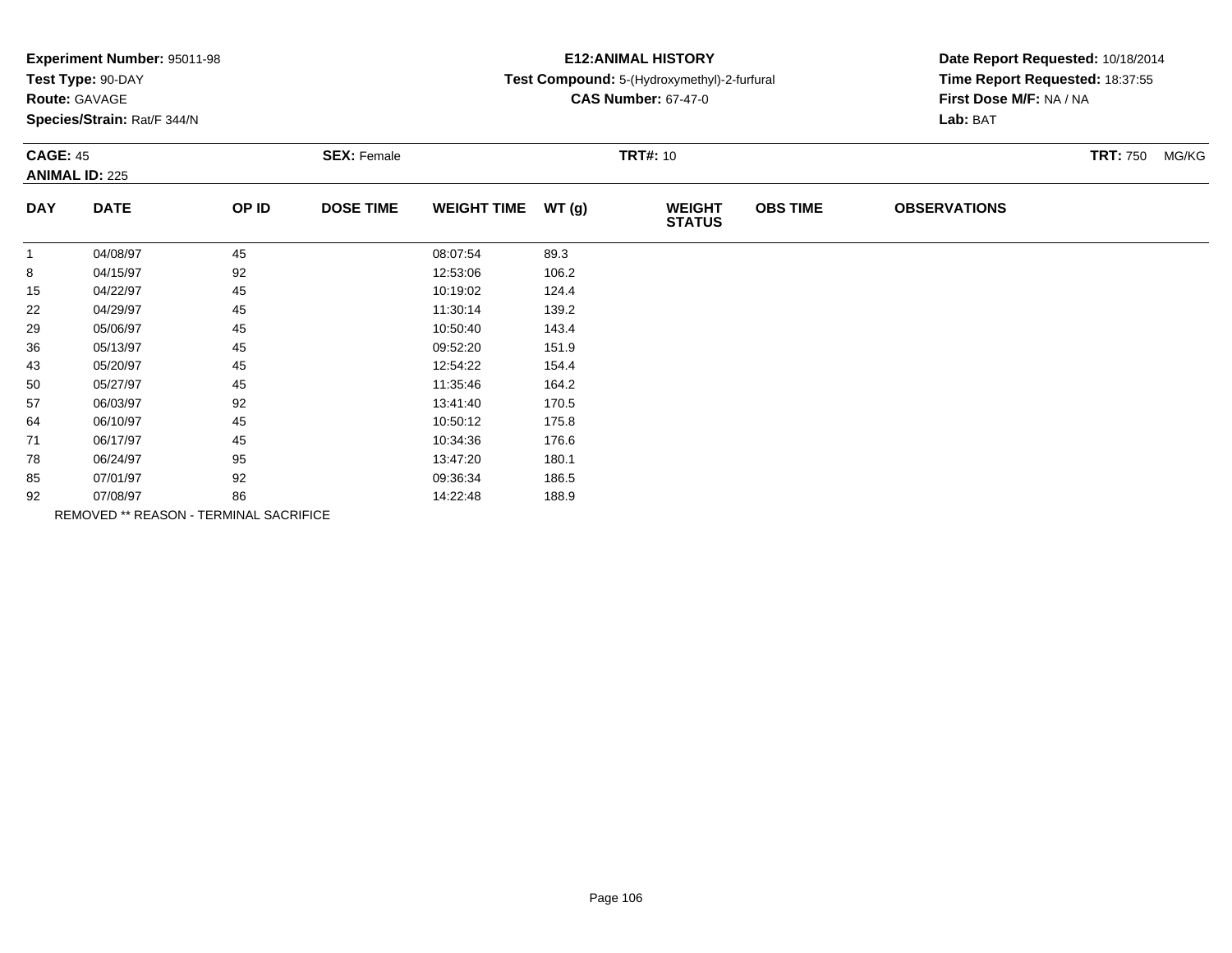|  | <b>Experiment Number: 95011-98</b> |  |  |
|--|------------------------------------|--|--|
|--|------------------------------------|--|--|

### **Route:** GAVAGE

**Species/Strain:** Rat/F 344/N

### **E12:ANIMAL HISTORY**

#### **Test Compound:** 5-(Hydroxymethyl)-2-furfural

**CAS Number:** 67-47-0

| <b>CAGE: 46</b><br><b>ANIMAL ID: 226</b> |                                        |       | <b>SEX: Female</b> |                    | <b>TRT#: 10</b> | <b>TRT: 750</b>                | MG/KG           |                     |  |  |
|------------------------------------------|----------------------------------------|-------|--------------------|--------------------|-----------------|--------------------------------|-----------------|---------------------|--|--|
| <b>DAY</b>                               | <b>DATE</b>                            | OP ID | <b>DOSE TIME</b>   | <b>WEIGHT TIME</b> | WT(g)           | <b>WEIGHT</b><br><b>STATUS</b> | <b>OBS TIME</b> | <b>OBSERVATIONS</b> |  |  |
| $\mathbf{1}$                             | 04/08/97                               | 45    |                    | 08:09:50           | 78.4            |                                |                 |                     |  |  |
| 8                                        | 04/15/97                               | 92    |                    | 12:55:18           | 98.9            |                                |                 |                     |  |  |
| 15                                       | 04/22/97                               | 45    |                    | 10:20:36           | 120.5           |                                |                 |                     |  |  |
| 22                                       | 04/29/97                               | 45    |                    | 11:31:20           | 138.3           |                                |                 |                     |  |  |
| 29                                       | 05/06/97                               | 45    |                    | 10:52:24           | 145.7           |                                |                 |                     |  |  |
| 36                                       | 05/13/97                               | 45    |                    | 09:54:20           | 156.4           |                                |                 |                     |  |  |
| 43                                       | 05/20/97                               | 45    |                    | 12:55:56           | 163.9           |                                |                 |                     |  |  |
| 50                                       | 05/27/97                               | 45    |                    | 11:37:26           | 178.4           |                                |                 |                     |  |  |
| 57                                       | 06/03/97                               | 92    |                    | 13:39:50           | 183.6           |                                |                 |                     |  |  |
| 64                                       | 06/10/97                               | 45    |                    | 10:52:10           | 192.7           |                                |                 |                     |  |  |
| 71                                       | 06/17/97                               | 45    |                    | 10:36:42           | 190.5           |                                |                 |                     |  |  |
| 78                                       | 06/24/97                               | 95    |                    | 13:48:50           | 197.0           |                                |                 |                     |  |  |
| 85                                       | 07/01/97                               | 92    |                    | 09:37:54           | 206.3           |                                |                 |                     |  |  |
| 92                                       | 07/08/97                               | 86    |                    | 14:24:10           | 200.6           |                                |                 |                     |  |  |
|                                          | REMOVED ** REASON - TERMINAL SACRIFICE |       |                    |                    |                 |                                |                 |                     |  |  |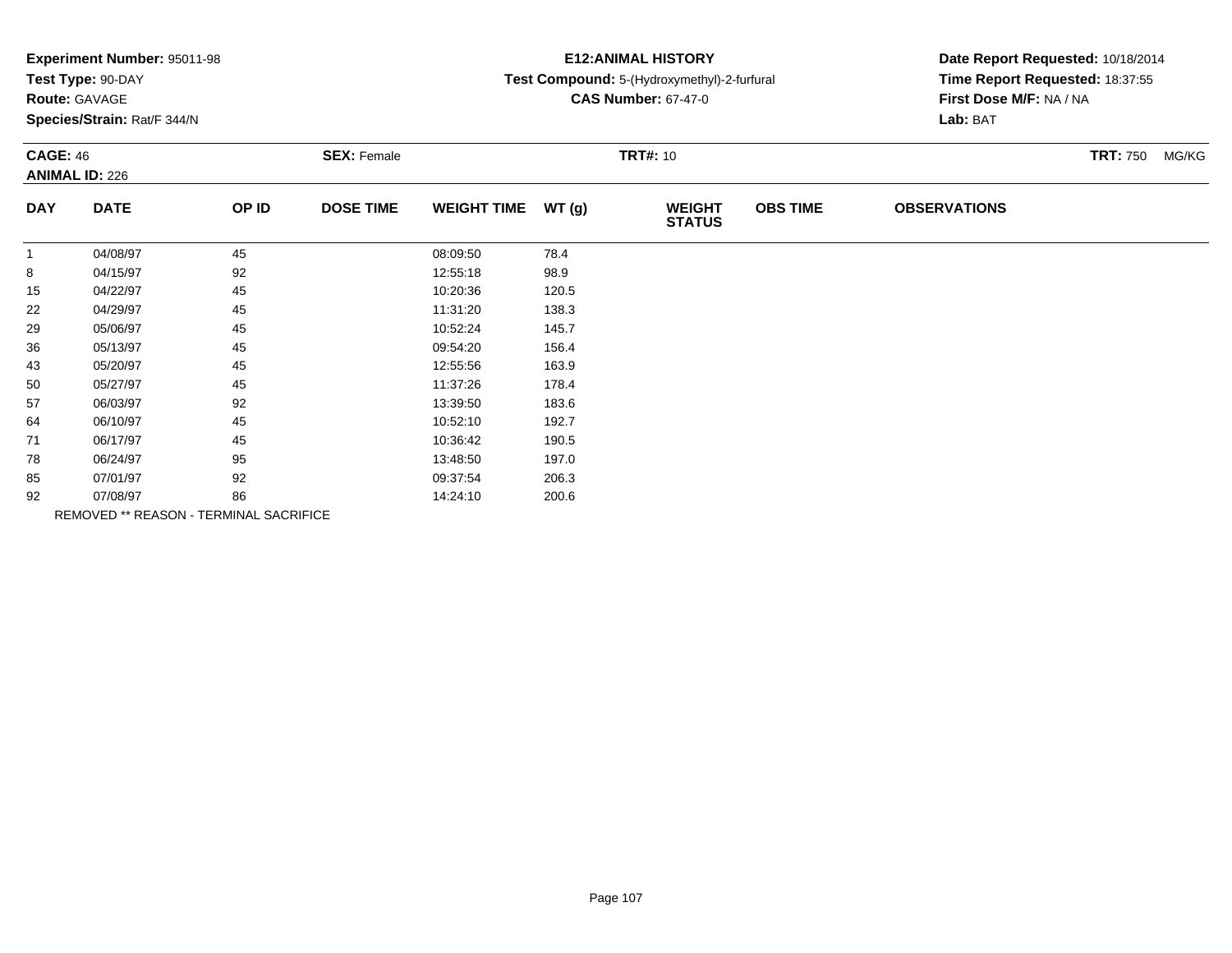| Experiment Number: 95011-98 |  |
|-----------------------------|--|
|-----------------------------|--|

### **Route:** GAVAGE

**Species/Strain:** Rat/F 344/N

# **E12:ANIMAL HISTORY**

### **Test Compound:** 5-(Hydroxymethyl)-2-furfural

**CAS Number:** 67-47-0

| <b>CAGE: 46</b><br><b>ANIMAL ID: 227</b> |             |                                        | <b>SEX: Female</b> |                    | <b>TRT#: 10</b> |                                |                 |                     |  |  |
|------------------------------------------|-------------|----------------------------------------|--------------------|--------------------|-----------------|--------------------------------|-----------------|---------------------|--|--|
| <b>DAY</b>                               | <b>DATE</b> | OP ID                                  | <b>DOSE TIME</b>   | <b>WEIGHT TIME</b> | WT(g)           | <b>WEIGHT</b><br><b>STATUS</b> | <b>OBS TIME</b> | <b>OBSERVATIONS</b> |  |  |
| $\mathbf{1}$                             | 04/08/97    | 45                                     |                    | 08:09:50           | 93.4            |                                |                 |                     |  |  |
| 8                                        | 04/15/97    | 92                                     |                    | 12:55:18           | 104.7           |                                |                 |                     |  |  |
| 15                                       | 04/22/97    | 45                                     |                    | 10:20:36           | 123.2           |                                |                 |                     |  |  |
| 22                                       | 04/29/97    | 45                                     |                    | 11:31:20           | 135.0           |                                |                 |                     |  |  |
| 29                                       | 05/06/97    | 45                                     |                    | 10:52:24           | 141.3           |                                |                 |                     |  |  |
| 36                                       | 05/13/97    | 45                                     |                    | 09:54:20           | 152.0           |                                |                 |                     |  |  |
| 43                                       | 05/20/97    | 45                                     |                    | 12:55:56           | 159.9           |                                |                 |                     |  |  |
| 50                                       | 05/27/97    | 45                                     |                    | 11:37:26           | 165.4           |                                |                 |                     |  |  |
| 57                                       | 06/03/97    | 92                                     |                    | 13:39:50           | 172.4           |                                |                 |                     |  |  |
| 64                                       | 06/10/97    | 45                                     |                    | 10:52:10           | 178.5           |                                |                 |                     |  |  |
| 71                                       | 06/17/97    | 45                                     |                    | 10:36:42           | 181.7           |                                |                 |                     |  |  |
| 78                                       | 06/24/97    | 95                                     |                    | 13:48:50           | 182.2           |                                |                 |                     |  |  |
| 85                                       | 07/01/97    | 92                                     |                    | 09:37:54           | 192.2           |                                |                 |                     |  |  |
| 92                                       | 07/08/97    | 86                                     |                    | 14:24:10           | 187.0           |                                |                 |                     |  |  |
|                                          |             | REMOVED ** REASON - TERMINAL SACRIFICE |                    |                    |                 |                                |                 |                     |  |  |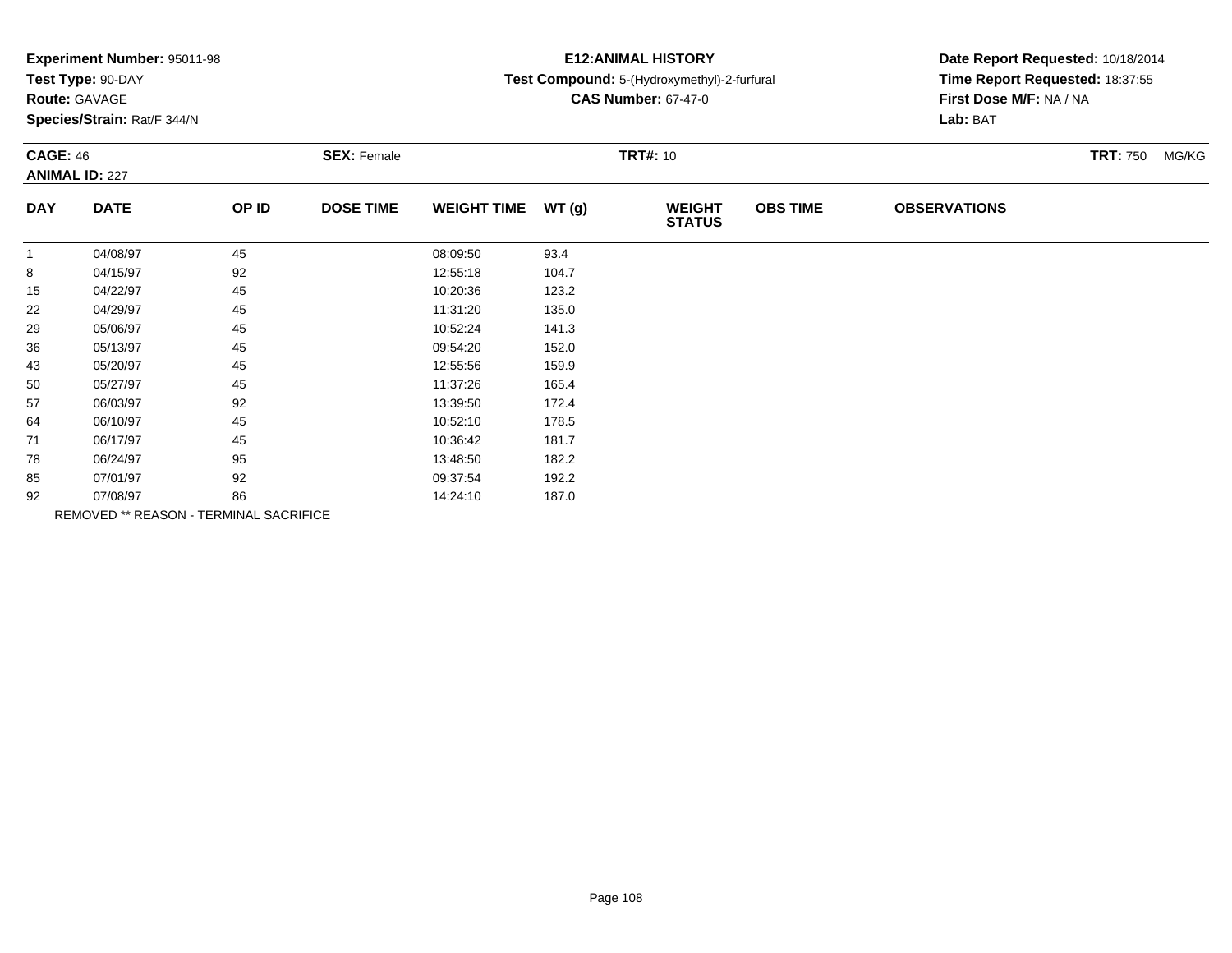| Experiment Number: 95011-98 |  |
|-----------------------------|--|
|-----------------------------|--|

### **Route:** GAVAGE

**Species/Strain:** Rat/F 344/N

### **E12:ANIMAL HISTORY**

#### **Test Compound:** 5-(Hydroxymethyl)-2-furfural

**CAS Number:** 67-47-0

| <b>CAGE: 46</b> | <b>ANIMAL ID: 228</b>                  |       | <b>SEX: Female</b> |                    | <b>TRT#: 10</b> |                                | <b>TRT: 750</b> | MG/KG               |  |  |
|-----------------|----------------------------------------|-------|--------------------|--------------------|-----------------|--------------------------------|-----------------|---------------------|--|--|
| <b>DAY</b>      | <b>DATE</b>                            | OP ID | <b>DOSE TIME</b>   | <b>WEIGHT TIME</b> | WT(g)           | <b>WEIGHT</b><br><b>STATUS</b> | <b>OBS TIME</b> | <b>OBSERVATIONS</b> |  |  |
| $\mathbf{1}$    | 04/08/97                               | 45    |                    | 08:09:50           | 79.5            |                                |                 |                     |  |  |
| 8               | 04/15/97                               | 92    |                    | 12:55:18           | 96.0            |                                |                 |                     |  |  |
| 15              | 04/22/97                               | 45    |                    | 10:20:36           | 114.2           |                                |                 |                     |  |  |
| 22              | 04/29/97                               | 45    |                    | 11:31:20           | 126.1           |                                |                 |                     |  |  |
| 29              | 05/06/97                               | 45    |                    | 10:52:24           | 137.0           |                                |                 |                     |  |  |
| 36              | 05/13/97                               | 45    |                    | 09:54:20           | 149.4           |                                |                 |                     |  |  |
| 43              | 05/20/97                               | 45    |                    | 12:55:56           | 152.5           |                                |                 |                     |  |  |
| 50              | 05/27/97                               | 45    |                    | 11:37:26           | 168.1           |                                |                 |                     |  |  |
| 57              | 06/03/97                               | 92    |                    | 13:39:50           | 172.5           |                                |                 |                     |  |  |
| 64              | 06/10/97                               | 45    |                    | 10:52:10           | 179.7           |                                |                 |                     |  |  |
| 71              | 06/17/97                               | 45    |                    | 10:36:42           | 178.6           |                                |                 |                     |  |  |
| 78              | 06/24/97                               | 95    |                    | 13:48:50           | 181.9           |                                |                 |                     |  |  |
| 85              | 07/01/97                               | 92    |                    | 09:37:54           | 191.3           |                                |                 |                     |  |  |
| 92              | 07/08/97                               | 86    |                    | 14:24:10           | 189.2           |                                |                 |                     |  |  |
|                 | REMOVED ** REASON - TERMINAL SACRIFICE |       |                    |                    |                 |                                |                 |                     |  |  |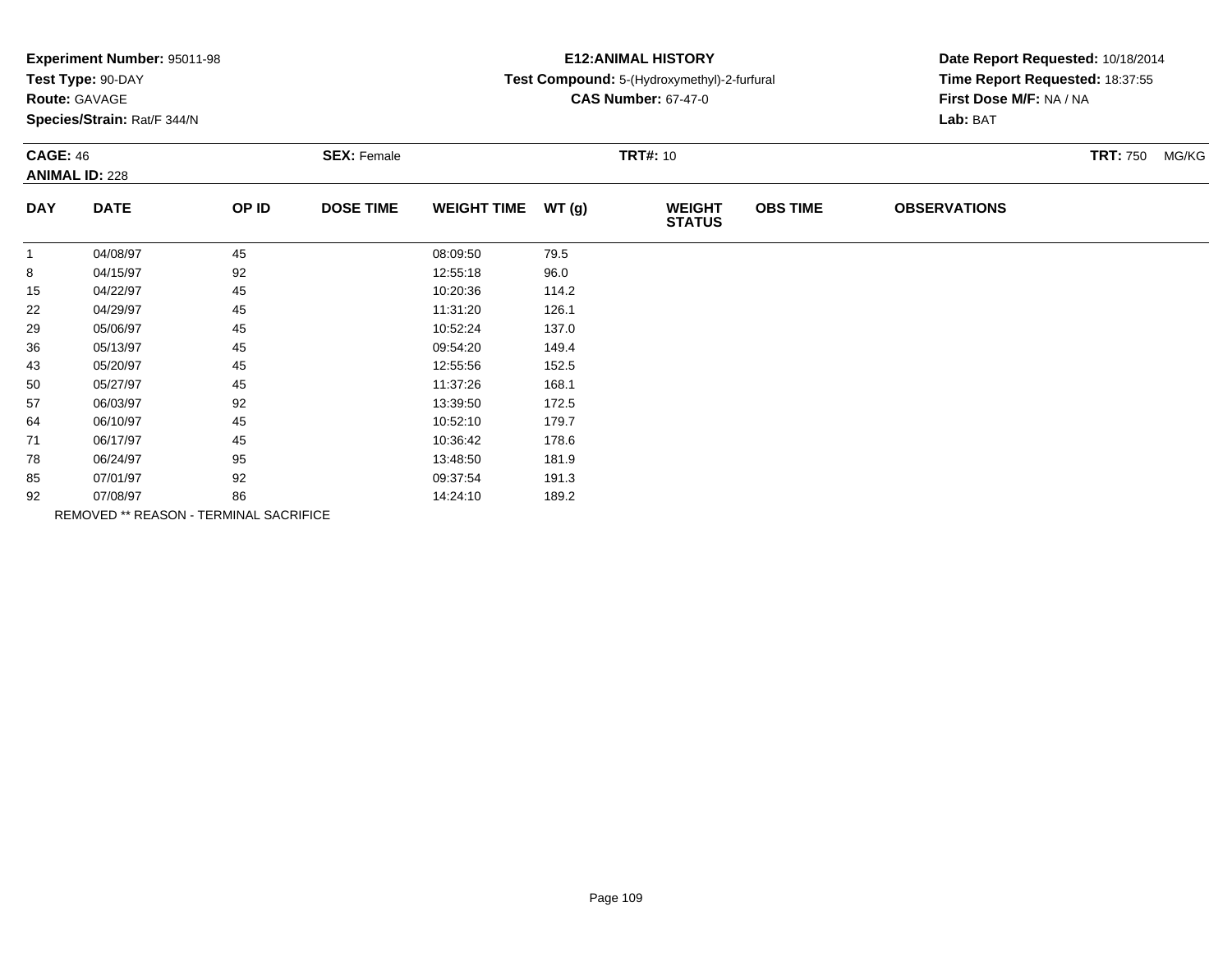| Experiment Number: 95011-98 |  |  |
|-----------------------------|--|--|
|                             |  |  |

# **Route:** GAVAGE

**Species/Strain:** Rat/F 344/N

### **E12:ANIMAL HISTORY**

#### **Test Compound:** 5-(Hydroxymethyl)-2-furfural

**CAS Number:** 67-47-0

| <b>CAGE: 46</b><br><b>ANIMAL ID: 229</b> |             |                                        | <b>SEX: Female</b> |                    | <b>TRT#: 10</b> |                                |                 |                     |  |  |
|------------------------------------------|-------------|----------------------------------------|--------------------|--------------------|-----------------|--------------------------------|-----------------|---------------------|--|--|
| <b>DAY</b>                               | <b>DATE</b> | OP ID                                  | <b>DOSE TIME</b>   | <b>WEIGHT TIME</b> | WT(g)           | <b>WEIGHT</b><br><b>STATUS</b> | <b>OBS TIME</b> | <b>OBSERVATIONS</b> |  |  |
| $\mathbf{1}$                             | 04/08/97    | 45                                     |                    | 08:09:50           | 71.1            |                                |                 |                     |  |  |
| 8                                        | 04/15/97    | 92                                     |                    | 12:55:18           | 86.4            |                                |                 |                     |  |  |
| 15                                       | 04/22/97    | 45                                     |                    | 10:20:36           | 110.7           |                                |                 |                     |  |  |
| 22                                       | 04/29/97    | 45                                     |                    | 11:31:20           | 126.5           |                                |                 |                     |  |  |
| 29                                       | 05/06/97    | 45                                     |                    | 10:52:24           | 137.3           |                                |                 |                     |  |  |
| 36                                       | 05/13/97    | 45                                     |                    | 09:54:20           | 140.7           |                                |                 |                     |  |  |
| 43                                       | 05/20/97    | 45                                     |                    | 12:55:56           | 150.8           |                                |                 |                     |  |  |
| 50                                       | 05/27/97    | 45                                     |                    | 11:37:26           | 163.0           |                                |                 |                     |  |  |
| 57                                       | 06/03/97    | 92                                     |                    | 13:39:50           | 173.9           |                                |                 |                     |  |  |
| 64                                       | 06/10/97    | 45                                     |                    | 10:52:10           | 173.3           |                                |                 |                     |  |  |
| 71                                       | 06/17/97    | 45                                     |                    | 10:36:42           | 171.7           |                                |                 |                     |  |  |
| 78                                       | 06/24/97    | 95                                     |                    | 13:48:50           | 181.8           |                                |                 |                     |  |  |
| 85                                       | 07/01/97    | 92                                     |                    | 09:37:54           | 189.4           |                                |                 |                     |  |  |
| 92                                       | 07/08/97    | 86                                     |                    | 14:24:10           | 192.1           |                                |                 |                     |  |  |
|                                          |             | REMOVED ** REASON - TERMINAL SACRIFICE |                    |                    |                 |                                |                 |                     |  |  |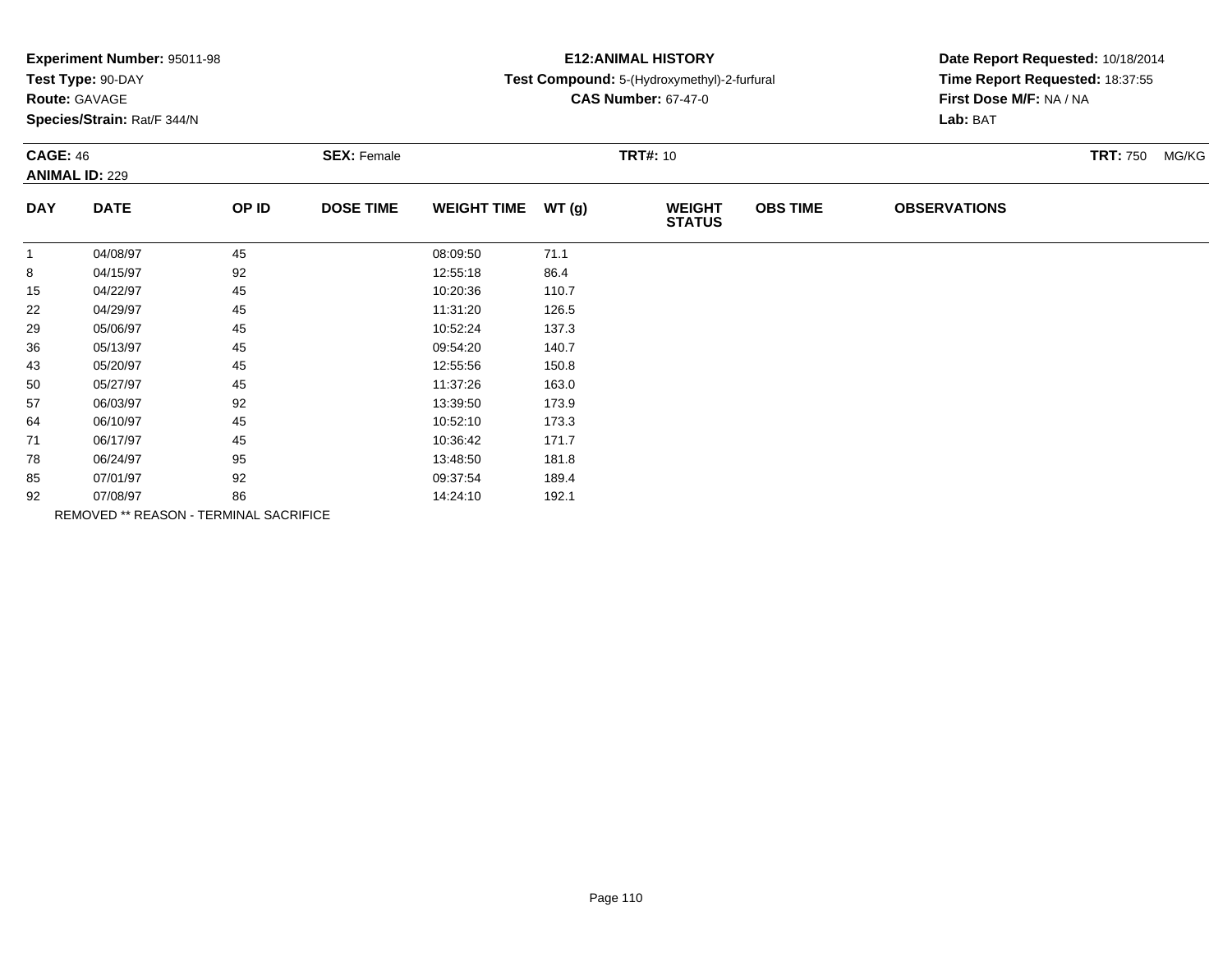| <b>Experiment Number: 95011-98</b> |  |  |  |
|------------------------------------|--|--|--|
|------------------------------------|--|--|--|

### **Route:** GAVAGE

**Species/Strain:** Rat/F 344/N

### **E12:ANIMAL HISTORY**

#### **Test Compound:** 5-(Hydroxymethyl)-2-furfural

**CAS Number:** 67-47-0

| <b>CAGE: 46</b><br><b>ANIMAL ID: 230</b> |                                        |       | <b>SEX: Female</b> |                    | <b>TRT#: 10</b> | <b>TRT: 750</b><br>MG/KG       |                 |                     |  |
|------------------------------------------|----------------------------------------|-------|--------------------|--------------------|-----------------|--------------------------------|-----------------|---------------------|--|
| <b>DAY</b>                               | <b>DATE</b>                            | OP ID | <b>DOSE TIME</b>   | <b>WEIGHT TIME</b> | WT(g)           | <b>WEIGHT</b><br><b>STATUS</b> | <b>OBS TIME</b> | <b>OBSERVATIONS</b> |  |
| $\mathbf{1}$                             | 04/08/97                               | 45    |                    | 08:09:50           | 79.0            |                                |                 |                     |  |
| 8                                        | 04/15/97                               | 92    |                    | 12:55:18           | 88.8            |                                |                 |                     |  |
| 15                                       | 04/22/97                               | 45    |                    | 10:20:36           | 103.4           |                                |                 |                     |  |
| 22                                       | 04/29/97                               | 45    |                    | 11:31:20           | 113.9           |                                |                 |                     |  |
| 29                                       | 05/06/97                               | 45    |                    | 10:52:24           | 123.1           |                                |                 |                     |  |
| 36                                       | 05/13/97                               | 45    |                    | 09:54:20           | 129.5           |                                |                 |                     |  |
| 43                                       | 05/20/97                               | 45    |                    | 12:55:56           | 139.5           |                                |                 |                     |  |
| 50                                       | 05/27/97                               | 45    |                    | 11:37:26           | 142.6           |                                |                 |                     |  |
| 57                                       | 06/03/97                               | 92    |                    | 13:39:50           | 151.9           |                                |                 |                     |  |
| 64                                       | 06/10/97                               | 45    |                    | 10:52:10           | 159.4           |                                |                 |                     |  |
| 71                                       | 06/17/97                               | 45    |                    | 10:36:42           | 166.6           |                                |                 |                     |  |
| 78                                       | 06/24/97                               | 95    |                    | 13:48:50           | 162.0           |                                |                 |                     |  |
| 85                                       | 07/01/97                               | 92    |                    | 09:37:54           | 172.4           |                                |                 |                     |  |
| 92                                       | 07/08/97                               | 86    |                    | 14:24:10           | 167.6           |                                |                 |                     |  |
|                                          | REMOVED ** REASON - TERMINAL SACRIFICE |       |                    |                    |                 |                                |                 |                     |  |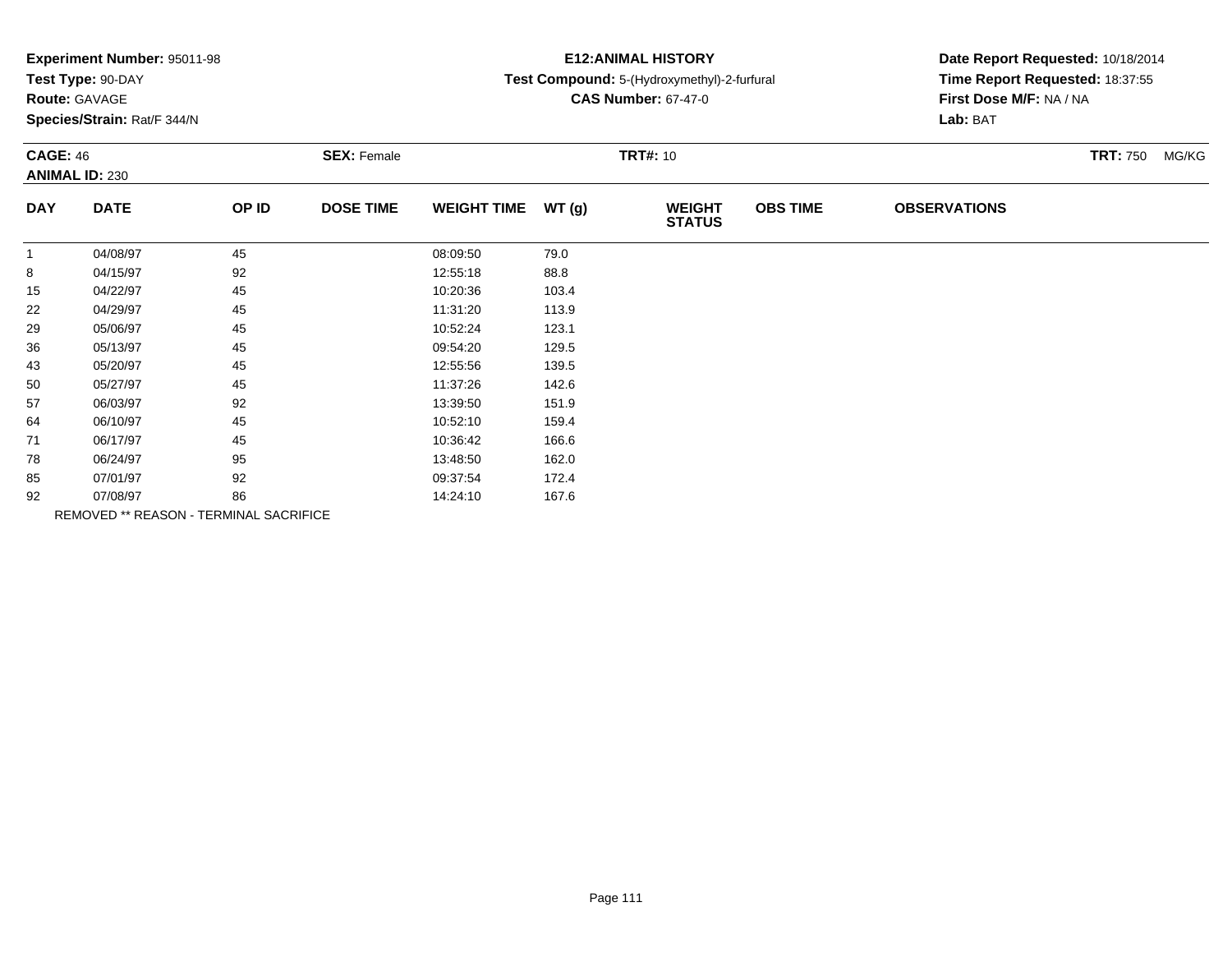|                                          | <b>Experiment Number: 95011-98</b><br>Test Type: 90-DAY<br><b>Route: GAVAGE</b><br>Species/Strain: Rat/F 344/N |       |                    |                    | <b>E12: ANIMAL HISTORY</b><br>Test Compound: 5-(Hydroxymethyl)-2-furfural<br><b>CAS Number: 67-47-0</b> |                                |                 | Date Report Requested: 10/18/2014<br>Time Report Requested: 18:37:55<br>First Dose M/F: NA / NA<br>Lab: BAT |  |
|------------------------------------------|----------------------------------------------------------------------------------------------------------------|-------|--------------------|--------------------|---------------------------------------------------------------------------------------------------------|--------------------------------|-----------------|-------------------------------------------------------------------------------------------------------------|--|
| <b>CAGE: 47</b><br><b>ANIMAL ID: 231</b> |                                                                                                                |       | <b>SEX: Female</b> |                    |                                                                                                         | <b>TRT#: 12</b>                |                 | <b>TRT: 1500</b><br>MG/KG                                                                                   |  |
| <b>DAY</b>                               | <b>DATE</b>                                                                                                    | OP ID | <b>DOSE TIME</b>   | <b>WEIGHT TIME</b> | WT(q)                                                                                                   | <b>WEIGHT</b><br><b>STATUS</b> | <b>OBS TIME</b> | <b>OBSERVATIONS</b>                                                                                         |  |
|                                          | 04/08/97                                                                                                       | 45    |                    | 08:03:26           | 89.5                                                                                                    |                                |                 |                                                                                                             |  |

REMOVED \*\* REASON - NATURAL DEATH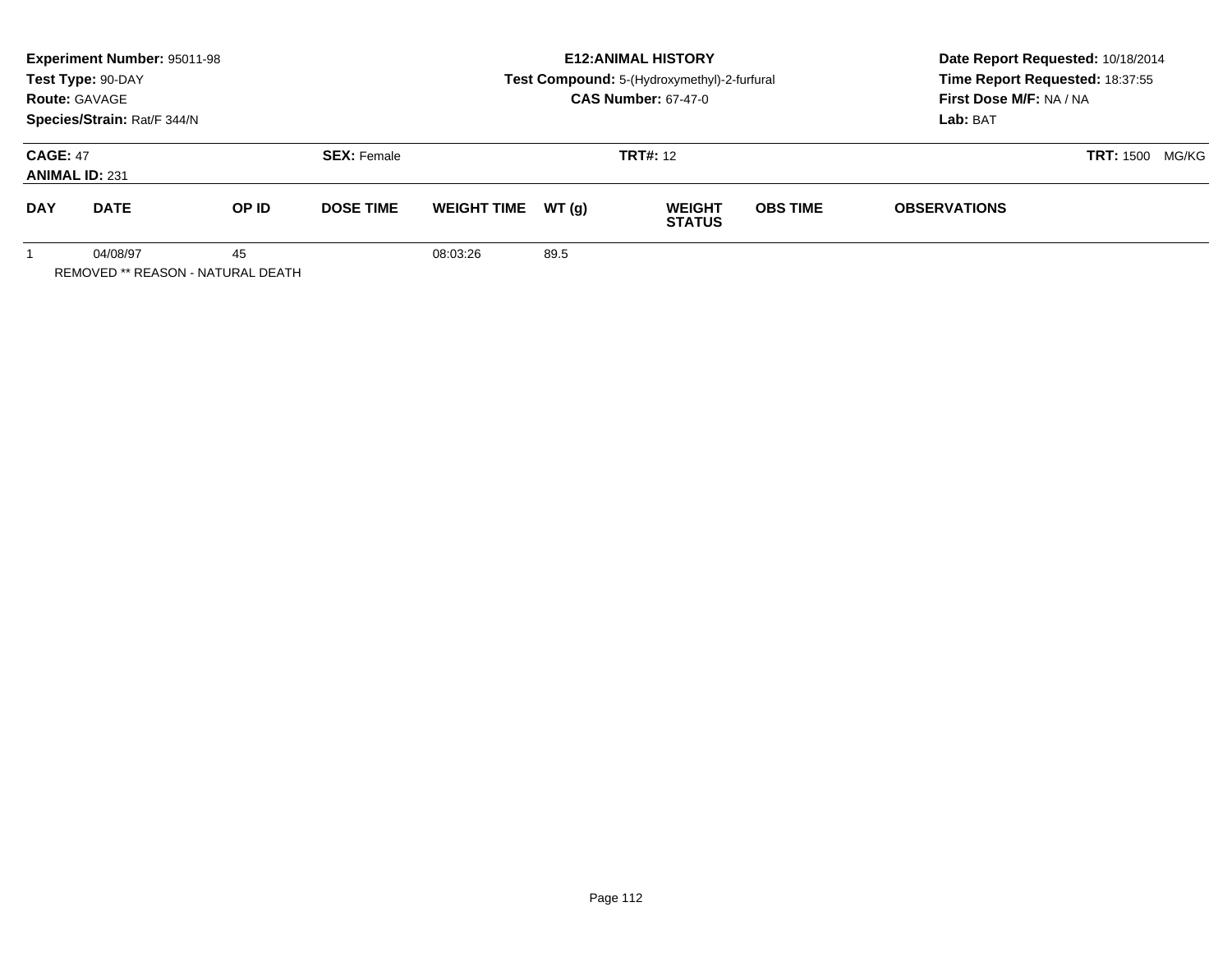| <b>Experiment Number: 95011-98</b> |                    | <b>E12: ANIMAL HISTORY</b>                  | Date Report Requested: 10/18/2014 |
|------------------------------------|--------------------|---------------------------------------------|-----------------------------------|
| Test Type: 90-DAY                  |                    | Test Compound: 5-(Hydroxymethyl)-2-furfural | Time Report Requested: 18:37:55   |
| <b>Route: GAVAGE</b>               |                    | <b>CAS Number: 67-47-0</b>                  | <b>First Dose M/F: NA/NA</b>      |
| Species/Strain: Rat/F 344/N        |                    |                                             | Lab: BAT                          |
| <b>CAGE: 47</b>                    | <b>SEX: Female</b> | <b>TRT#: 12</b>                             | <b>TRT:</b> 1500<br>MG/KG         |
| <b>ANIMAL ID: 232</b>              |                    |                                             |                                   |

| <b>DAY</b>   | <b>DATE</b>                                   | OP ID | <b>DOSE TIME</b> | <b>WEIGHT TIME</b> | WT(g) | <b>WEIGHT</b><br><b>STATUS</b> | <b>OBS TIME</b> | <b>OBSERVATIONS</b> |
|--------------|-----------------------------------------------|-------|------------------|--------------------|-------|--------------------------------|-----------------|---------------------|
| $\mathbf{1}$ | 04/08/97                                      | 45    |                  | 08:03:26           | 75.9  |                                |                 |                     |
| 8            | 04/15/97                                      | 92    |                  | 12:46:06           | 89.3  |                                |                 |                     |
| 15           | 04/22/97                                      | 45    |                  | 10:25:42           | 111.7 |                                |                 |                     |
| 22           | 04/29/97                                      | 45    |                  | 11:41:20           | 125.9 |                                |                 |                     |
| 29           | 05/06/97                                      | 45    |                  | 10:43:40           | 134.5 |                                |                 |                     |
| 36           | 05/13/97                                      | 45    |                  | 09:47:08           | 146.0 |                                |                 |                     |
| 43           | 05/20/97                                      | 45    |                  | 13:04:16           | 149.2 |                                |                 |                     |
| 50           | 05/27/97                                      | 45    |                  | 11:42:02           | 164.0 |                                |                 |                     |
| 57           | 06/03/97                                      | 92    |                  | 13:28:50           | 164.2 |                                |                 |                     |
| 64           | 06/10/97                                      | 45    |                  | 12:19:38           | 168.9 |                                |                 |                     |
| 71           | 06/17/97                                      | 45    |                  | 10:19:00           | 178.2 |                                |                 |                     |
| 78           | 06/24/97                                      | 95    |                  | 13:30:52           | 175.8 |                                |                 |                     |
| 85           | 07/01/97                                      | 92    |                  | 09:23:08           | 173.8 |                                |                 |                     |
| 92           | 07/08/97                                      | 86    |                  | 14:29:46           | 174.9 |                                |                 |                     |
|              | <b>REMOVED ** REASON - TERMINAL SACRIFICE</b> |       |                  |                    |       |                                |                 |                     |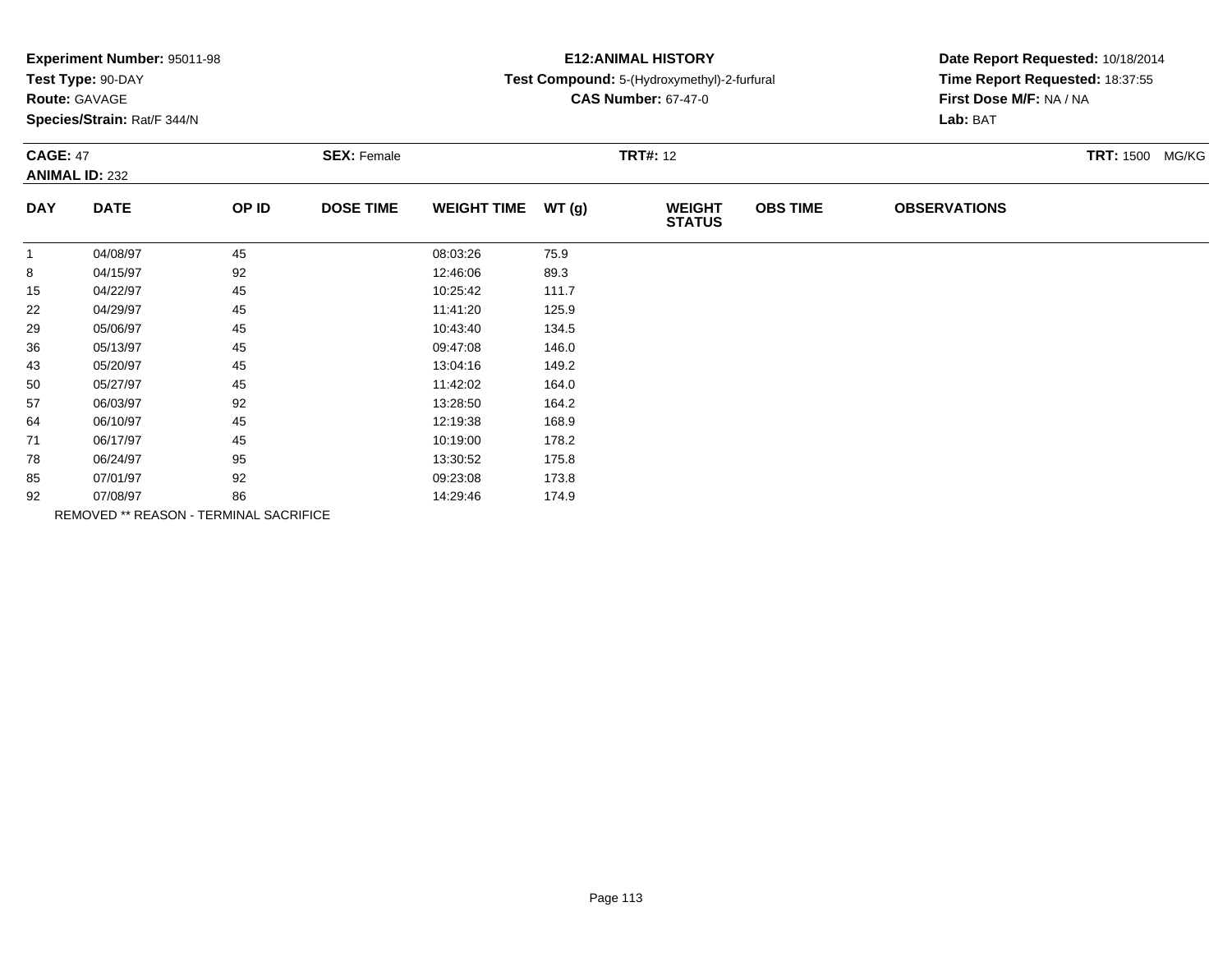| Experiment Number: 95011-98<br>Test Type: 90-DAY<br><b>Route: GAVAGE</b><br>Species/Strain: Rat/F 344/N |             |                    |                  |                    |                 | <b>E12: ANIMAL HISTORY</b><br>Test Compound: 5-(Hydroxymethyl)-2-furfural<br><b>CAS Number: 67-47-0</b> | Date Report Requested: 10/18/2014<br>Time Report Requested: 18:37:55<br>First Dose M/F: NA / NA<br>Lab: BAT |                           |  |
|---------------------------------------------------------------------------------------------------------|-------------|--------------------|------------------|--------------------|-----------------|---------------------------------------------------------------------------------------------------------|-------------------------------------------------------------------------------------------------------------|---------------------------|--|
| <b>CAGE: 47</b><br><b>ANIMAL ID: 233</b>                                                                |             | <b>SEX: Female</b> |                  |                    | <b>TRT#: 12</b> |                                                                                                         |                                                                                                             | <b>TRT: 1500</b><br>MG/KG |  |
| <b>DAY</b>                                                                                              | <b>DATE</b> | OP ID              | <b>DOSE TIME</b> | <b>WEIGHT TIME</b> | WT(g)           | <b>WEIGHT</b><br><b>STATUS</b>                                                                          | <b>OBS TIME</b>                                                                                             | <b>OBSERVATIONS</b>       |  |
|                                                                                                         | 04/08/97    | 45                 |                  | 08:03:26           | 89.2            |                                                                                                         |                                                                                                             |                           |  |
| 8                                                                                                       | 04/15/97    | 92                 |                  | 12:46:06           | 99.8            |                                                                                                         |                                                                                                             |                           |  |
| 15                                                                                                      | 04/22/97    | 45                 |                  | 10:25:42           | 122.6           |                                                                                                         |                                                                                                             |                           |  |
| 22                                                                                                      | 04/29/97    | 45                 |                  | 11:41:20           | 133.2           |                                                                                                         |                                                                                                             |                           |  |
| 29                                                                                                      | 05/06/97    | 45                 |                  | 10:43:40           | 140.1           |                                                                                                         |                                                                                                             |                           |  |
| 36                                                                                                      | 05/13/97    | 45                 |                  | 09:47:08           | 147.3           |                                                                                                         |                                                                                                             |                           |  |
| 43                                                                                                      | 05/20/97    | 45                 |                  | 13:04:16           | 149.6           |                                                                                                         |                                                                                                             |                           |  |
| 50                                                                                                      | 05/27/97    | 45                 |                  | 11:42:02           | 165.1           |                                                                                                         |                                                                                                             |                           |  |
| 57                                                                                                      | 06/03/97    | 92                 |                  | 13:28:50           | 167.2           |                                                                                                         |                                                                                                             |                           |  |
| 64                                                                                                      | 06/10/97    | 45                 |                  | 12:19:38           | 172.5           |                                                                                                         |                                                                                                             |                           |  |
| 71                                                                                                      | 06/17/97    | 45                 |                  | 10:19:00           | 177.4           |                                                                                                         |                                                                                                             |                           |  |
| 78                                                                                                      | 06/24/97    | 95                 |                  | 13:30:52           | 177.1           |                                                                                                         |                                                                                                             |                           |  |
| 85                                                                                                      | 07/01/97    | 92                 |                  | 09:23:08           | 182.2           |                                                                                                         |                                                                                                             |                           |  |

07/08/97 <sup>86</sup> 14:29:46 178.3 REMOVED \*\* REASON - TERMINAL SACRIFICE

92

07/01/97 <sup>92</sup> 09:23:08 182.2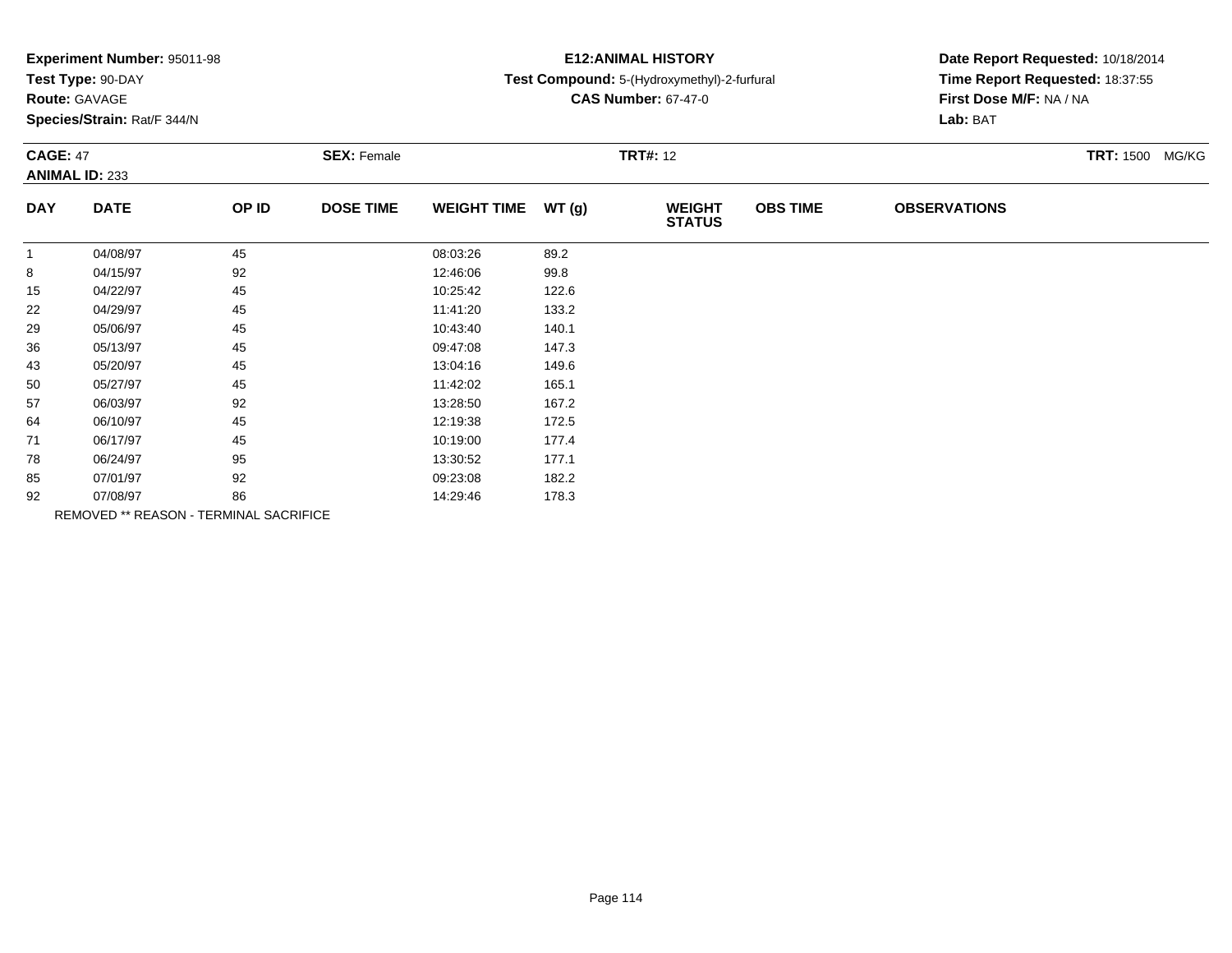|                 | Experiment Number: 95011-98 |       |                    | <b>E12: ANIMAL HISTORY</b> | Date Report Requested: 10/18/2014 |                                             |                 |                                                            |                           |  |
|-----------------|-----------------------------|-------|--------------------|----------------------------|-----------------------------------|---------------------------------------------|-----------------|------------------------------------------------------------|---------------------------|--|
|                 | Test Type: 90-DAY           |       |                    |                            |                                   | Test Compound: 5-(Hydroxymethyl)-2-furfural |                 | Time Report Requested: 18:37:55<br>First Dose M/F: NA / NA |                           |  |
|                 | Route: GAVAGE               |       |                    |                            |                                   | <b>CAS Number: 67-47-0</b>                  |                 |                                                            |                           |  |
|                 | Species/Strain: Rat/F 344/N |       |                    |                            |                                   |                                             |                 | Lab: BAT                                                   |                           |  |
| <b>CAGE: 47</b> |                             |       | <b>SEX: Female</b> |                            | <b>TRT#: 12</b>                   |                                             |                 |                                                            | <b>TRT: 1500</b><br>MG/KG |  |
|                 | <b>ANIMAL ID: 234</b>       |       |                    |                            |                                   |                                             |                 |                                                            |                           |  |
| <b>DAY</b>      | <b>DATE</b>                 | OP ID | <b>DOSE TIME</b>   | <b>WEIGHT TIME</b>         | WT(g)                             | <b>WEIGHT</b><br><b>STATUS</b>              | <b>OBS TIME</b> | <b>OBSERVATIONS</b>                                        |                           |  |
| $\mathbf{1}$    | 04/08/97                    | 45    |                    | 08:03:26                   | 77.3                              |                                             |                 |                                                            |                           |  |
| 8               | 04/15/97                    | 92    |                    | 12:46:06                   | 92.7                              |                                             |                 |                                                            |                           |  |
| 15              | 04/22/97                    | 45    |                    | 10:25:42                   | 114.4                             |                                             |                 |                                                            |                           |  |
| 22              | 04/29/97                    | 45    |                    | 11:41:20                   | 125.8                             |                                             |                 |                                                            |                           |  |
| 29              | 05/06/97                    | 45    |                    | 10:43:40                   | 136.4                             |                                             |                 |                                                            |                           |  |
| 36              | 05/13/97                    | 45    |                    | 09:47:08                   | 143.4                             |                                             |                 |                                                            |                           |  |
| 43              | 05/20/97                    | 45    |                    | 13:04:16                   | 147.8                             |                                             |                 |                                                            |                           |  |
| 50              | 05/27/97                    | 45    |                    | 11:42:02                   | 162.4                             |                                             |                 |                                                            |                           |  |
| 57              | 06/03/97                    | 92    |                    | 13:28:50                   | 156.3                             |                                             |                 |                                                            |                           |  |
| 64              | 06/10/97                    | 45    |                    | 12:19:38                   | 163.9                             |                                             |                 |                                                            |                           |  |
| 71              | 06/17/97                    | 45    |                    | 10:19:00                   | 167.6                             |                                             |                 |                                                            |                           |  |
| 78              | 06/24/97                    | 95    |                    | 13:30:52                   | 171.4                             |                                             |                 |                                                            |                           |  |
| 85              | 07/01/97                    | 92    |                    | 09:23:08                   | 171.1                             |                                             |                 |                                                            |                           |  |

 07/08/97 <sup>86</sup> 14:29:46 175.2 REMOVED \*\* REASON - TERMINAL SACRIFICE

92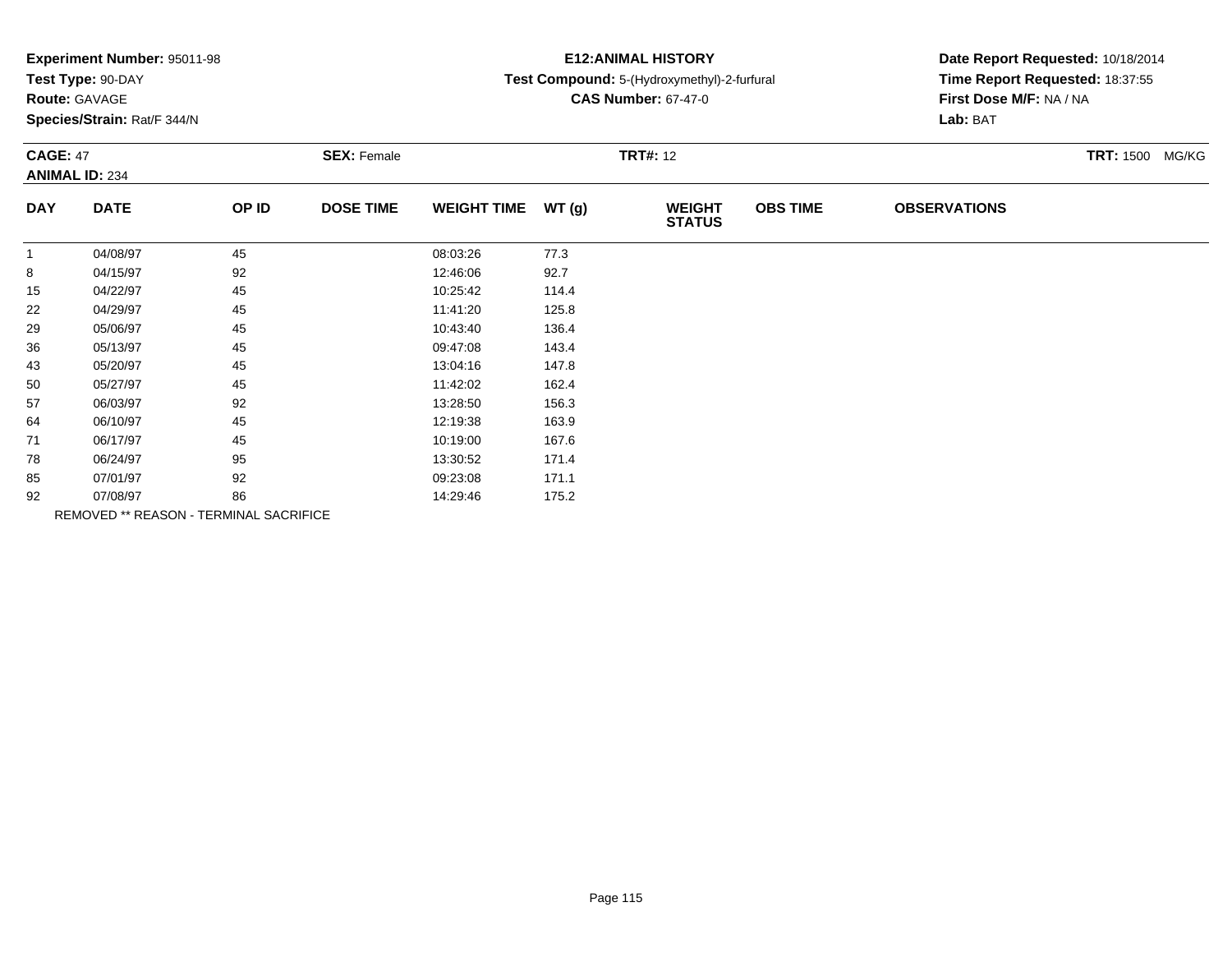| <b>Experiment Number: 95011-98</b> |     |
|------------------------------------|-----|
| Test Type: 90-DAY                  | Tes |

**Route:** GAVAGE

**Species/Strain:** Rat/F 344/N

## **E12:ANIMAL HISTORY**

#### **Test Compound:** 5-(Hydroxymethyl)-2-furfural

**CAS Number:** 67-47-0

| <b>CAGE: 47</b> |                                        | <b>SEX: Female</b> |                  |                    | <b>TRT#: 12</b> |                                |                 |                     |  |
|-----------------|----------------------------------------|--------------------|------------------|--------------------|-----------------|--------------------------------|-----------------|---------------------|--|
|                 | <b>ANIMAL ID: 235</b>                  |                    |                  |                    |                 |                                |                 |                     |  |
| <b>DAY</b>      | <b>DATE</b>                            | OP ID              | <b>DOSE TIME</b> | <b>WEIGHT TIME</b> | WT(g)           | <b>WEIGHT</b><br><b>STATUS</b> | <b>OBS TIME</b> | <b>OBSERVATIONS</b> |  |
| $\mathbf{1}$    | 04/08/97                               | 45                 |                  | 08:03:26           | 84.4            |                                |                 |                     |  |
| 8               | 04/15/97                               | 92                 |                  | 12:46:06           | 96.4            |                                |                 |                     |  |
| 15              | 04/22/97                               | 45                 |                  | 10:25:42           | 117.7           |                                |                 |                     |  |
| 22              | 04/29/97                               | 45                 |                  | 11:41:20           | 131.0           |                                |                 |                     |  |
| 29              | 05/06/97                               | 45                 |                  | 10:43:40           | 138.4           |                                |                 |                     |  |
| 36              | 05/13/97                               | 45                 |                  | 09:47:08           | 147.3           |                                |                 |                     |  |
| 43              | 05/20/97                               | 45                 |                  | 13:04:16           | 150.2           |                                |                 |                     |  |
| 50              | 05/27/97                               | 45                 |                  | 11:42:02           | 165.8           |                                |                 |                     |  |
| 57              | 06/03/97                               | 92                 |                  | 13:28:50           | 170.2           |                                |                 |                     |  |
| 64              | 06/10/97                               | 45                 |                  | 12:19:38           | 173.1           |                                |                 |                     |  |
| 71              | 06/17/97                               | 45                 |                  | 10:19:00           | 182.3           |                                |                 |                     |  |
| 78              | 06/24/97                               | 95                 |                  | 13:30:52           | 179.2           |                                |                 |                     |  |
| 85              | 07/01/97                               | 92                 |                  | 09:23:08           | 179.9           |                                |                 |                     |  |
| 92              | 07/08/97                               | 86                 |                  | 14:29:46           | 184.5           |                                |                 |                     |  |
|                 | REMOVED ** REASON - TERMINAL SACRIFICE |                    |                  |                    |                 |                                |                 |                     |  |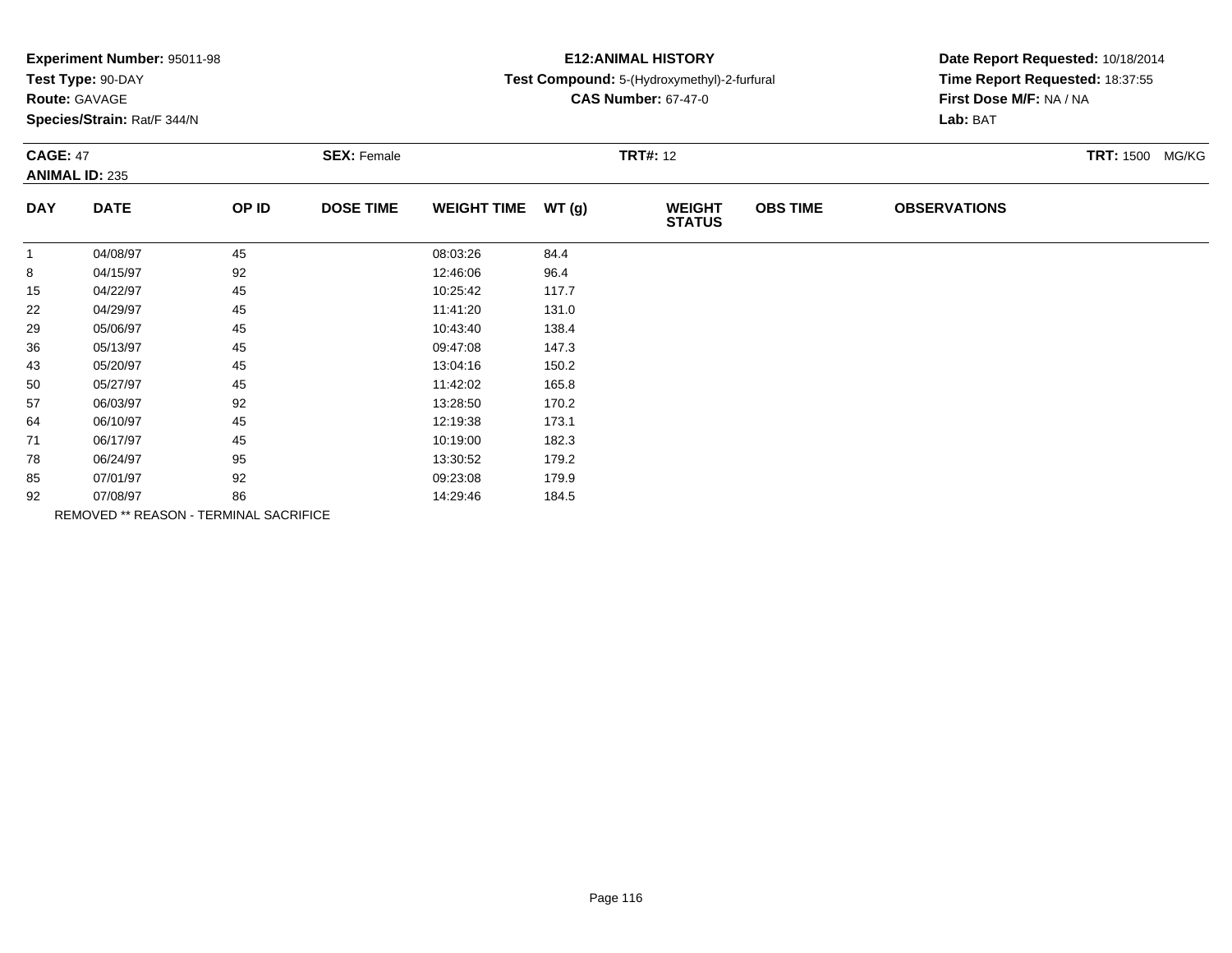| Experiment Number: 95011-98 |  |
|-----------------------------|--|
|-----------------------------|--|

### **Route:** GAVAGE

**Species/Strain:** Rat/F 344/N

### **E12:ANIMAL HISTORY**

#### **Test Compound:** 5-(Hydroxymethyl)-2-furfural

**CAS Number:** 67-47-0

| <b>CAGE: 48</b><br><b>ANIMAL ID: 236</b> |             |                                        | <b>SEX: Female</b> |                    |       | <b>TRT#: 12</b>                |                 | <b>TRT: 1500 MG/KG</b> |  |
|------------------------------------------|-------------|----------------------------------------|--------------------|--------------------|-------|--------------------------------|-----------------|------------------------|--|
| <b>DAY</b>                               | <b>DATE</b> | OP ID                                  | <b>DOSE TIME</b>   | <b>WEIGHT TIME</b> | WT(g) | <b>WEIGHT</b><br><b>STATUS</b> | <b>OBS TIME</b> | <b>OBSERVATIONS</b>    |  |
| $\mathbf{1}$                             | 04/08/97    | 45                                     |                    | 08:04:30           | 104.1 |                                |                 |                        |  |
| 8                                        | 04/15/97    | 92                                     |                    | 12:47:46           | 113.1 |                                |                 |                        |  |
| 15                                       | 04/22/97    | 45                                     |                    | 10:27:10           | 138.1 |                                |                 |                        |  |
| 22                                       | 04/29/97    | 45                                     |                    | 11:42:28           | 153.2 |                                |                 |                        |  |
| 29                                       | 05/06/97    | 45                                     |                    | 10:44:30           | 156.3 |                                |                 |                        |  |
| 36                                       | 05/13/97    | 45                                     |                    | 09:48:26           | 168.0 |                                |                 |                        |  |
| 43                                       | 05/20/97    | 45                                     |                    | 13:05:58           | 168.1 |                                |                 |                        |  |
| 50                                       | 05/27/97    | 45                                     |                    | 11:43:30           | 175.5 |                                |                 |                        |  |
| 57                                       | 06/03/97    | 92                                     |                    | 13:27:12           | 179.8 |                                |                 |                        |  |
| 64                                       | 06/10/97    | 45                                     |                    | 12:20:24           | 184.3 |                                |                 |                        |  |
| 71                                       | 06/17/97    | 45                                     |                    | 10:20:24           | 196.3 |                                |                 |                        |  |
| 78                                       | 06/24/97    | 95                                     |                    | 13:31:56           | 196.5 |                                |                 |                        |  |
| 85                                       | 07/01/97    | 92                                     |                    | 09:24:48           | 198.6 |                                |                 |                        |  |
| 92                                       | 07/08/97    | 86                                     |                    | 14:30:40           | 200.9 |                                |                 |                        |  |
|                                          |             | REMOVED ** REASON - TERMINAL SACRIFICE |                    |                    |       |                                |                 |                        |  |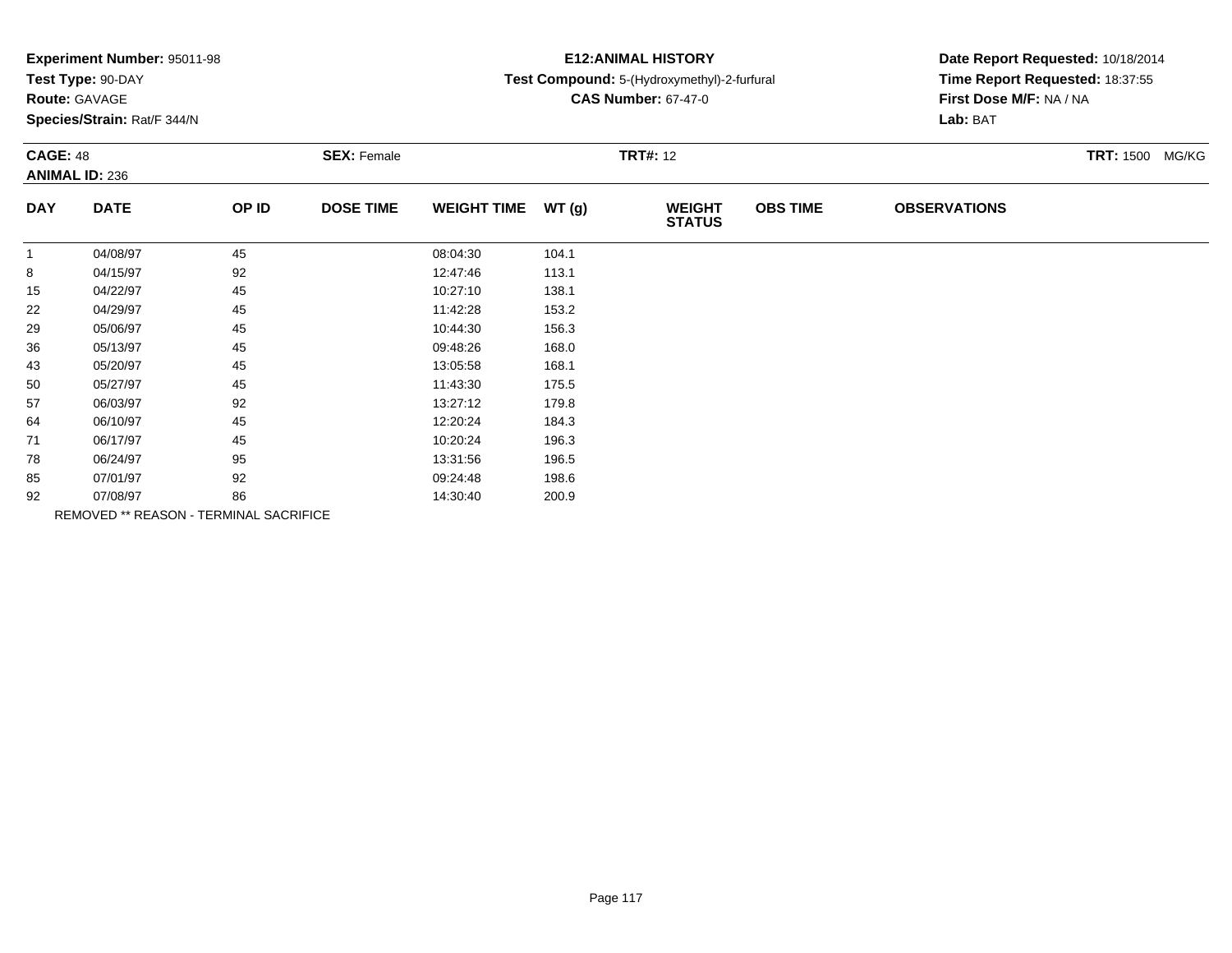| Experiment Number: 95011-98<br>Test Type: 90-DAY<br><b>Route: GAVAGE</b><br>Species/Strain: Rat/F 344/N |             |       |                                       | <b>E12: ANIMAL HISTORY</b><br>Test Compound: 5-(Hydroxymethyl)-2-furfural<br><b>CAS Number: 67-47-0</b> |       |                                |                 | Date Report Requested: 10/18/2014<br>Time Report Requested: 18:37:55<br>First Dose M/F: NA / NA<br>Lab: BAT |  |  |
|---------------------------------------------------------------------------------------------------------|-------------|-------|---------------------------------------|---------------------------------------------------------------------------------------------------------|-------|--------------------------------|-----------------|-------------------------------------------------------------------------------------------------------------|--|--|
| <b>CAGE: 48</b><br><b>ANIMAL ID: 237</b>                                                                |             |       | <b>SEX: Female</b><br><b>TRT#: 12</b> |                                                                                                         |       |                                |                 | <b>TRT: 1500</b><br>MG/KG                                                                                   |  |  |
| <b>DAY</b>                                                                                              | <b>DATE</b> | OP ID | <b>DOSE TIME</b>                      | <b>WEIGHT TIME</b>                                                                                      | WT(g) | <b>WEIGHT</b><br><b>STATUS</b> | <b>OBS TIME</b> | <b>OBSERVATIONS</b>                                                                                         |  |  |
| $\mathbf{1}$                                                                                            | 04/08/97    | 45    |                                       | 08:04:30                                                                                                | 85.5  |                                |                 |                                                                                                             |  |  |
| 8                                                                                                       | 04/15/97    | 92    |                                       | 12:47:46                                                                                                | 97.5  |                                |                 |                                                                                                             |  |  |
| 15                                                                                                      | 04/22/97    | 45    |                                       | 10:27:10                                                                                                | 120.2 |                                |                 |                                                                                                             |  |  |
| 22                                                                                                      | 04/29/97    | 45    |                                       | 11:42:28                                                                                                | 132.5 |                                |                 |                                                                                                             |  |  |
| 29                                                                                                      | 05/06/97    | 45    |                                       | 10:44:30                                                                                                | 137.3 |                                |                 |                                                                                                             |  |  |
| 36                                                                                                      | 05/13/97    | 45    |                                       | 09:48:26                                                                                                | 143.1 |                                |                 |                                                                                                             |  |  |
| 43                                                                                                      | 05/20/97    | 45    |                                       | 13:05:58                                                                                                | 145.0 |                                |                 |                                                                                                             |  |  |
| 50                                                                                                      | 05/27/97    | 45    |                                       | 11:43:30                                                                                                | 155.9 |                                |                 |                                                                                                             |  |  |
| 57                                                                                                      | 06/03/97    | 92    |                                       | 13:27:12                                                                                                | 158.1 |                                |                 |                                                                                                             |  |  |

REMOVED \*\* REASON - MORIBUND SACRIFICE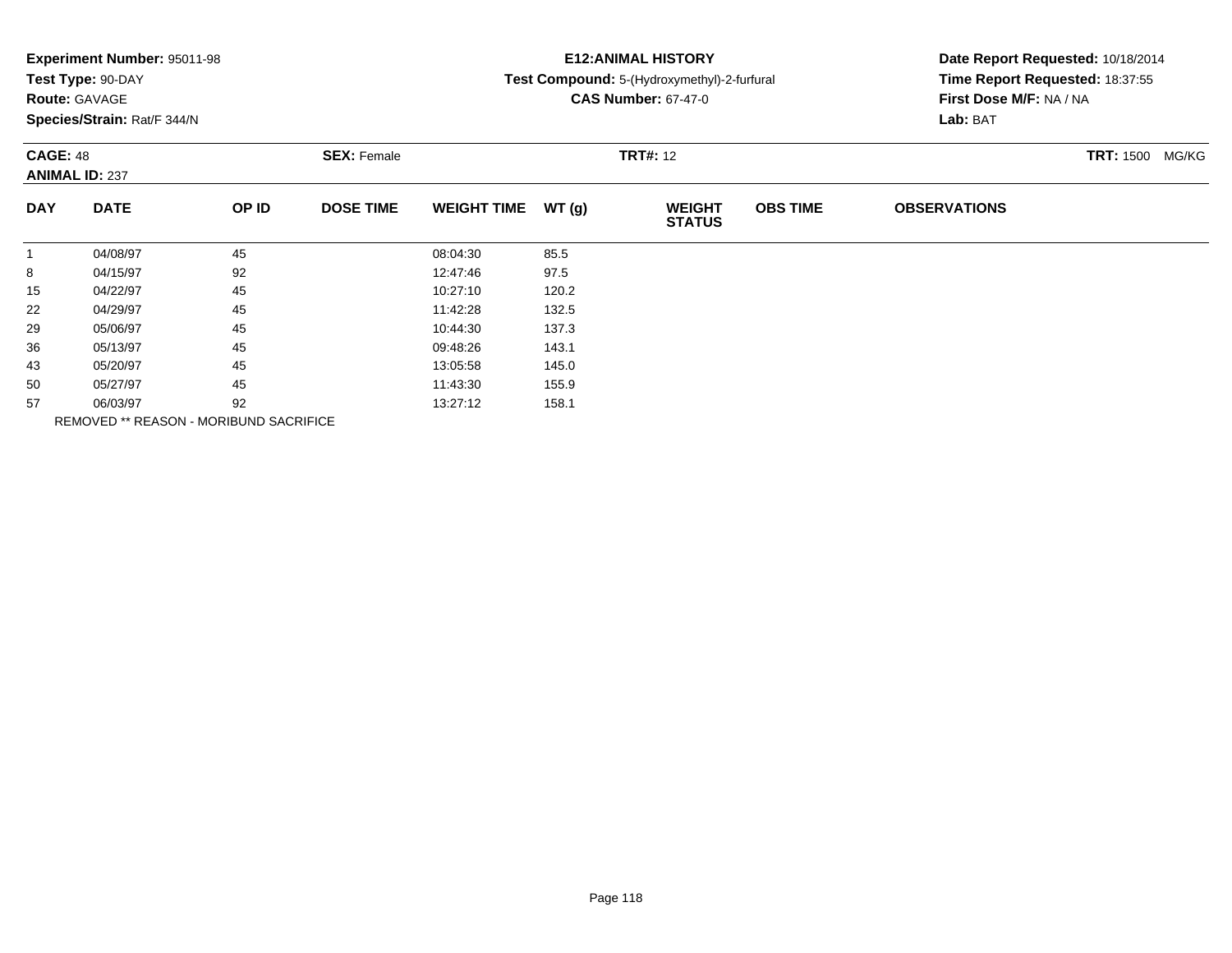|  |  | Experiment Number: 95011-98 |  |
|--|--|-----------------------------|--|
|--|--|-----------------------------|--|

### **Route:** GAVAGE

**Species/Strain:** Rat/F 344/N

### **E12:ANIMAL HISTORY**

#### **Test Compound:** 5-(Hydroxymethyl)-2-furfural

**CAS Number:** 67-47-0

| <b>CAGE: 48</b><br><b>ANIMAL ID: 238</b> |                                        | <b>SEX: Female</b> |                  |                    | <b>TRT#:</b> 12 |                                |                 | <b>TRT: 1500 MG/KG</b> |  |
|------------------------------------------|----------------------------------------|--------------------|------------------|--------------------|-----------------|--------------------------------|-----------------|------------------------|--|
| <b>DAY</b>                               | <b>DATE</b>                            | OP ID              | <b>DOSE TIME</b> | <b>WEIGHT TIME</b> | WT(g)           | <b>WEIGHT</b><br><b>STATUS</b> | <b>OBS TIME</b> | <b>OBSERVATIONS</b>    |  |
| $\mathbf{1}$                             | 04/08/97                               | 45                 |                  | 08:04:30           | 110.9           |                                |                 |                        |  |
| 8                                        | 04/15/97                               | 92                 |                  | 12:47:46           | 121.9           |                                |                 |                        |  |
| 15                                       | 04/22/97                               | 45                 |                  | 10:27:10           | 140.9           |                                |                 |                        |  |
| 22                                       | 04/29/97                               | 45                 |                  | 11:42:28           | 153.7           |                                |                 |                        |  |
| 29                                       | 05/06/97                               | 45                 |                  | 10:44:30           | 158.1           |                                |                 |                        |  |
| 36                                       | 05/13/97                               | 45                 |                  | 09:48:26           | 167.7           |                                |                 |                        |  |
| 43                                       | 05/20/97                               | 45                 |                  | 13:05:58           | 167.3           |                                |                 |                        |  |
| 50                                       | 05/27/97                               | 45                 |                  | 11:43:30           | 180.5           |                                |                 |                        |  |
| 57                                       | 06/03/97                               | 92                 |                  | 13:27:12           | 180.0           |                                |                 |                        |  |
| 64                                       | 06/10/97                               | 45                 |                  | 12:20:24           | 189.6           |                                |                 |                        |  |
| 71                                       | 06/17/97                               | 45                 |                  | 10:20:24           | 196.9           |                                |                 |                        |  |
| 78                                       | 06/24/97                               | 95                 |                  | 13:31:56           | 195.4           |                                |                 |                        |  |
| 85                                       | 07/01/97                               | 92                 |                  | 09:24:48           | 203.0           |                                |                 |                        |  |
| 92                                       | 07/08/97                               | 86                 |                  | 14:30:40           | 200.4           |                                |                 |                        |  |
|                                          | REMOVED ** REASON - TERMINAL SACRIFICE |                    |                  |                    |                 |                                |                 |                        |  |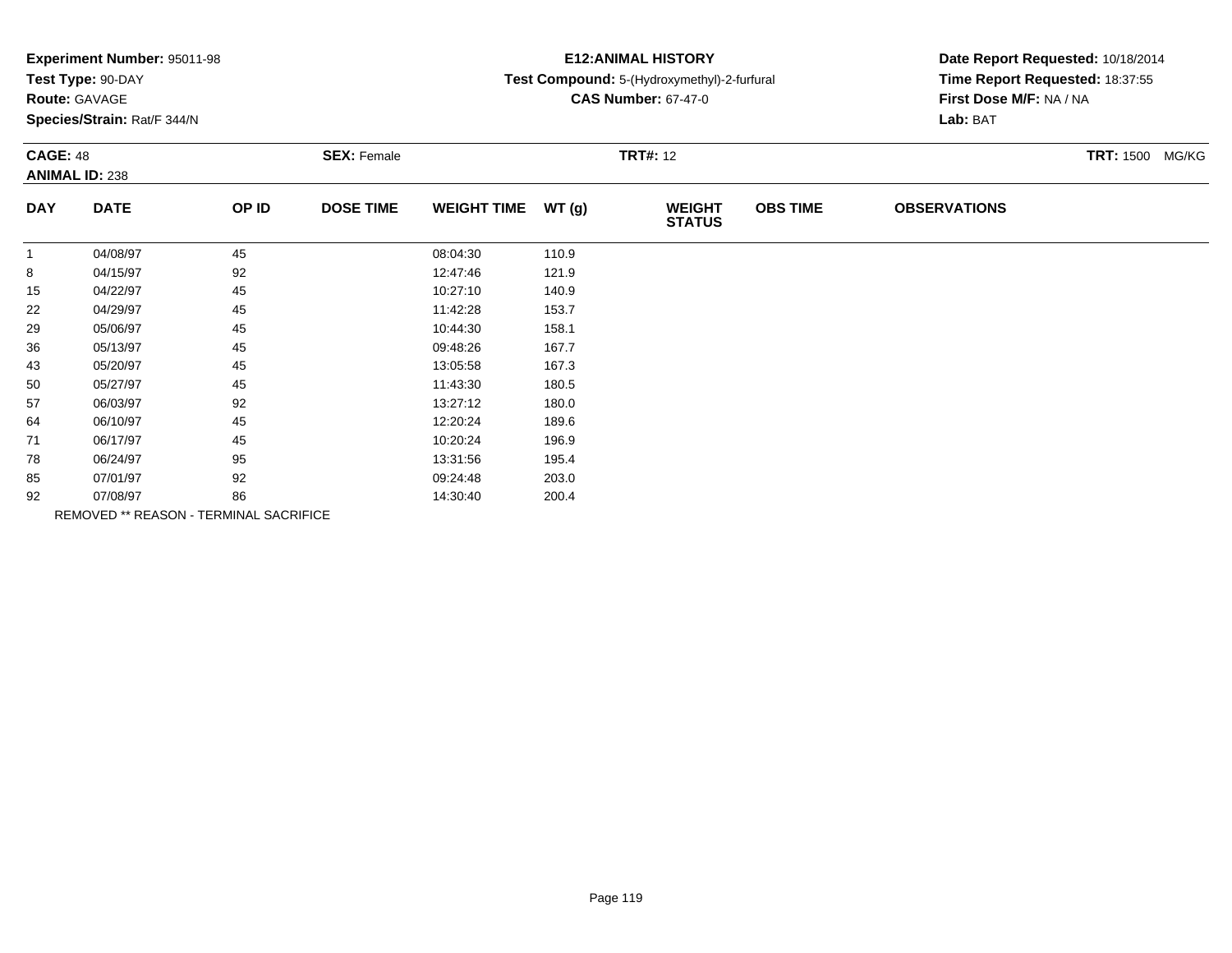| <b>Experiment Number: 95011-98</b><br>Test Type: 90-DAY<br><b>Route: GAVAGE</b><br>Species/Strain: Rat/F 344/N |                                               |       |                    | <b>E12: ANIMAL HISTORY</b><br>Test Compound: 5-(Hydroxymethyl)-2-furfural<br><b>CAS Number: 67-47-0</b> |       |                                |                        | Date Report Requested: 10/18/2014<br>Time Report Requested: 18:37:55<br>First Dose M/F: NA / NA<br>Lab: BAT |  |
|----------------------------------------------------------------------------------------------------------------|-----------------------------------------------|-------|--------------------|---------------------------------------------------------------------------------------------------------|-------|--------------------------------|------------------------|-------------------------------------------------------------------------------------------------------------|--|
| <b>CAGE: 48</b><br><b>ANIMAL ID: 239</b>                                                                       |                                               |       | <b>SEX: Female</b> |                                                                                                         |       | <b>TRT#: 12</b>                | <b>TRT:</b> 1500 MG/KG |                                                                                                             |  |
| <b>DAY</b>                                                                                                     | <b>DATE</b>                                   | OP ID | <b>DOSE TIME</b>   | <b>WEIGHT TIME</b>                                                                                      | WT(q) | <b>WEIGHT</b><br><b>STATUS</b> | <b>OBS TIME</b>        | <b>OBSERVATIONS</b>                                                                                         |  |
|                                                                                                                | 04/08/97<br>REMOVED ** REASON - NATURAL DEATH | 45    |                    | 08:04:30                                                                                                | 97.2  |                                |                        |                                                                                                             |  |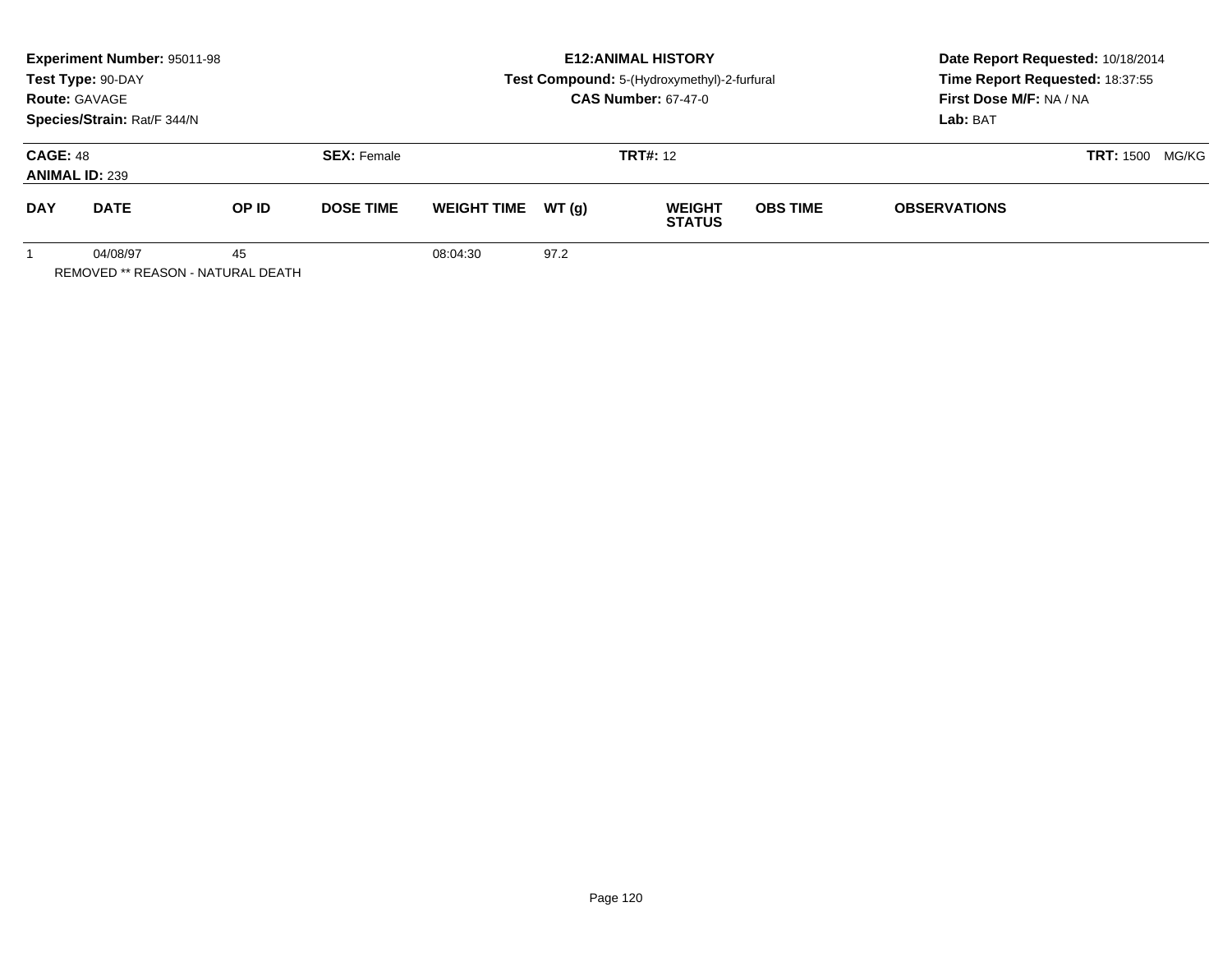| <b>Experiment Number: 95011-98</b> |  |
|------------------------------------|--|
|------------------------------------|--|

### **Route:** GAVAGE

**Species/Strain:** Rat/F 344/N

### **E12:ANIMAL HISTORY**

#### **Test Compound:** 5-(Hydroxymethyl)-2-furfural

**CAS Number:** 67-47-0

| <b>CAGE: 48</b><br><b>ANIMAL ID: 240</b> |             |                                        | <b>SEX: Female</b> |                    |       | <b>TRT: 1500 MG/KG</b>         |                 |                     |  |
|------------------------------------------|-------------|----------------------------------------|--------------------|--------------------|-------|--------------------------------|-----------------|---------------------|--|
| <b>DAY</b>                               | <b>DATE</b> | OP ID                                  | <b>DOSE TIME</b>   | <b>WEIGHT TIME</b> | WT(g) | <b>WEIGHT</b><br><b>STATUS</b> | <b>OBS TIME</b> | <b>OBSERVATIONS</b> |  |
| $\overline{1}$                           | 04/08/97    | 45                                     |                    | 08:04:30           | 81.9  |                                |                 |                     |  |
| 8                                        | 04/15/97    | 92                                     |                    | 12:47:46           | 92.6  |                                |                 |                     |  |
| 15                                       | 04/22/97    | 45                                     |                    | 10:27:10           | 112.3 |                                |                 |                     |  |
| 22                                       | 04/29/97    | 45                                     |                    | 11:42:28           | 123.1 |                                |                 |                     |  |
| 29                                       | 05/06/97    | 45                                     |                    | 10:44:30           | 128.6 |                                |                 |                     |  |
| 36                                       | 05/13/97    | 45                                     |                    | 09:48:26           | 136.7 |                                |                 |                     |  |
| 43                                       | 05/20/97    | 45                                     |                    | 13:05:58           | 142.0 |                                |                 |                     |  |
| 50                                       | 05/27/97    | 45                                     |                    | 11:43:30           | 151.0 |                                |                 |                     |  |
| 57                                       | 06/03/97    | 92                                     |                    | 13:27:12           | 156.2 |                                |                 |                     |  |
| 64                                       | 06/10/97    | 45                                     |                    | 12:20:24           | 160.7 |                                |                 |                     |  |
| 71                                       | 06/17/97    | 45                                     |                    | 10:20:24           | 166.9 |                                |                 |                     |  |
| 78                                       | 06/24/97    | 95                                     |                    | 13:31:56           | 170.5 |                                |                 |                     |  |
| 85                                       | 07/01/97    | 92                                     |                    | 09:24:48           | 172.0 |                                |                 |                     |  |
| 92                                       | 07/08/97    | 86                                     |                    | 14:30:40           | 172.5 |                                |                 |                     |  |
|                                          |             | REMOVED ** REASON - TERMINAL SACRIFICE |                    |                    |       |                                |                 |                     |  |